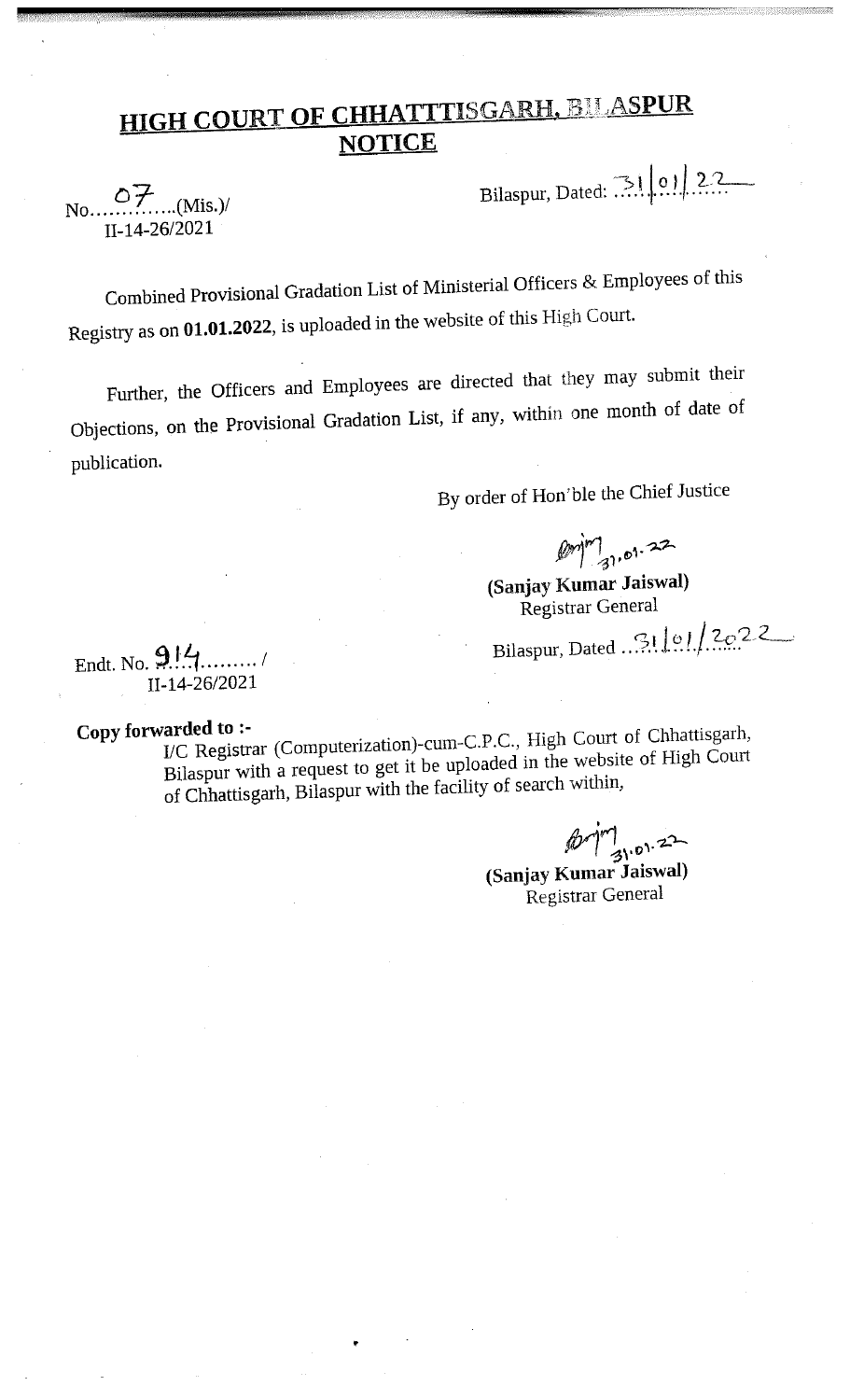## **HIGH COURT OF CHHATTISGARH BILASPUR**

Combined Provisional Gradation List of Ministerial Officers & Employees

**As on 01.01.2022**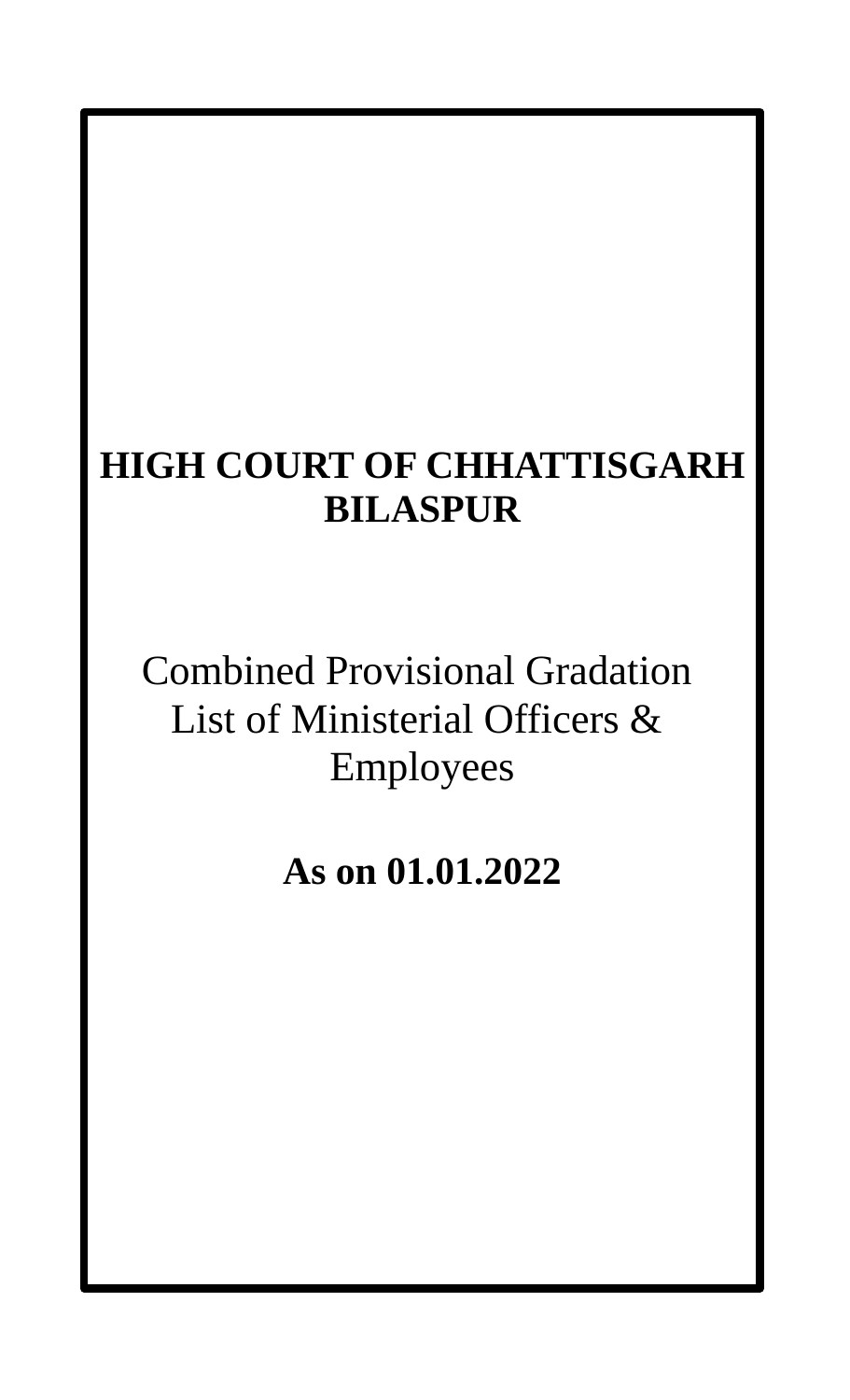|                |                                            |                                                                                                                                 | AS ON 01.01.2022                |                                                                                               |                                                                           |                                           |                                            |                                |
|----------------|--------------------------------------------|---------------------------------------------------------------------------------------------------------------------------------|---------------------------------|-----------------------------------------------------------------------------------------------|---------------------------------------------------------------------------|-------------------------------------------|--------------------------------------------|--------------------------------|
|                |                                            | HIGH COURT OF CHHATTISGARH BILASPUR<br>Combined Provisional Gradation List of Ministerial Officers & Employees of this Registry |                                 |                                                                                               |                                                                           |                                           |                                            |                                |
| S.<br>No.      | NAME OF THE OFFICER /<br><b>OFFICIAL</b>   | EDU. QUALIFICATION<br>& SPECIAL<br>QUALIFICATION                                                                                | <b>DATE OF</b><br><b>BIRTH</b>  | <b>DATE OF</b><br><b>FIRST</b><br><b>APPOINTM</b><br><b>ENT IN</b><br>GOVT.<br><b>SERVICE</b> | <b>DATE OF</b><br><b>APPOINTME</b><br>NT TO THE<br>PRESENT<br><b>POST</b> | DATE OF<br><b>CONFIRMAT</b><br><b>ION</b> | <b>REMARKS</b>                             |                                |
|                |                                            |                                                                                                                                 | <b>REGISTRAR (MINISTERIAL)</b>  |                                                                                               |                                                                           |                                           |                                            |                                |
|                |                                            |                                                                                                                                 |                                 | Level- 16 of Pay Matrix (129700 - 214300)                                                     |                                                                           |                                           |                                            |                                |
|                |                                            |                                                                                                                                 |                                 |                                                                                               |                                                                           |                                           | PERMANENT POST                             | 02                             |
|                |                                            |                                                                                                                                 |                                 |                                                                                               |                                                                           |                                           | <b>TOTAL POST</b>                          | 02                             |
|                |                                            |                                                                                                                                 |                                 |                                                                                               |                                                                           |                                           | <b>FILLED UP POST</b>                      | 02<br>$\sim$                   |
|                |                                            |                                                                                                                                 |                                 |                                                                                               |                                                                           |                                           | <b>VACANT POST</b>                         | $-00$                          |
| $\mathbf{1}$   | SHRI DIWAKAR PRASAD<br><b>SINGH</b>        | M.COM., L.L.B.                                                                                                                  | 24.06.1962                      | 06.03.1995                                                                                    | 25.08.2021<br>(A.N.)                                                      | $\sim$                                    | Offg.                                      |                                |
| $\overline{2}$ | <b>SHRI MANISH HANDE</b>                   | B.A.                                                                                                                            | 07.05.1969                      | 02.11.1989                                                                                    | 25.08.2021<br>(A.N.)                                                      | $\blacksquare$                            | Offg.                                      |                                |
|                |                                            |                                                                                                                                 |                                 | <b>JOINT REGISTRAR (MINISTERIAL)</b>                                                          |                                                                           |                                           |                                            |                                |
|                |                                            |                                                                                                                                 |                                 | Level- 15 of Pay Matrix (118500 - 214100)                                                     |                                                                           |                                           |                                            |                                |
|                |                                            |                                                                                                                                 |                                 |                                                                                               |                                                                           |                                           | PERMANENT POST<br><b>TOTAL POST</b>        | 04<br>04                       |
|                |                                            |                                                                                                                                 |                                 |                                                                                               |                                                                           |                                           | <b>FILLED UP POST</b>                      | 04                             |
|                |                                            |                                                                                                                                 |                                 |                                                                                               |                                                                           |                                           | <b>VACANT POST</b>                         | 00<br>$\sim$                   |
| $\mathbf{1}$   | <b>SHRI BRAJESH MISHRA</b>                 | B.COM.                                                                                                                          | 24.11.1965                      | 02.11.1989                                                                                    | 25.08.2021<br>(A.N.)                                                      |                                           | Offg.                                      |                                |
| $\overline{2}$ | SHRI ASHOK KUMAR SHARMA                    | M.A., L.L.B.                                                                                                                    | 05.03.1969                      | 26.04.1999                                                                                    | 25.08.2021<br>(A.N.)                                                      | $\blacksquare$                            | Offg.                                      |                                |
| 3              | <b>SHRI POORAN SINGH THAKUR</b>            | B.A.                                                                                                                            | 28.01.1966                      | 06.01.1988                                                                                    | 25.08.2021<br>(A.N.)                                                      |                                           | Offg.                                      |                                |
| 4              | <b>SHRI C.S. CHAUHAN</b>                   | B.COM., M.A., L.L.B.                                                                                                            | 12.02.1969                      | 18.07.1996                                                                                    | 25.08.2021<br>(A.N.)                                                      |                                           | Offg.                                      |                                |
|                |                                            | PRINCIPAL PRIVATE SECRETARY TO HON'BLE THE CHIEF JUSTICE                                                                        |                                 |                                                                                               |                                                                           |                                           |                                            |                                |
|                |                                            | Own Pay Scale in case of HJS or Additional Registrar/ Deputy Registrar, as the case may be                                      |                                 |                                                                                               |                                                                           |                                           |                                            |                                |
|                |                                            |                                                                                                                                 | PERMANENT POST                  | 01<br>$\blacksquare$                                                                          |                                                                           |                                           |                                            |                                |
|                |                                            |                                                                                                                                 | <b>TOTAL POST</b>               | 01                                                                                            |                                                                           |                                           |                                            |                                |
|                |                                            |                                                                                                                                 | <b>FILLED UP POST</b>           | 01                                                                                            |                                                                           |                                           |                                            |                                |
|                |                                            |                                                                                                                                 | <b>VACANT POST</b>              | $00\,$                                                                                        |                                                                           |                                           |                                            |                                |
|                |                                            | SHRI M.V.L.N. SUBRAHMANYAM, ADDITIONAL REGISTRAR IS HOLDING THE CHARGE OF P.P.S.                                                |                                 |                                                                                               |                                                                           |                                           |                                            |                                |
|                |                                            |                                                                                                                                 | <b>ADDITIONAL REGISTRAR (M)</b> |                                                                                               |                                                                           |                                           |                                            |                                |
|                |                                            |                                                                                                                                 |                                 | Level- 14 of Pay Matrix (79900-211700)                                                        |                                                                           |                                           |                                            |                                |
|                |                                            |                                                                                                                                 |                                 |                                                                                               |                                                                           |                                           | PERMANENT POST                             | 07<br>$\overline{\phantom{a}}$ |
|                |                                            |                                                                                                                                 |                                 |                                                                                               |                                                                           |                                           | <b>TOTAL POST</b><br><b>FILLED UP POST</b> | 07<br>07                       |
|                |                                            |                                                                                                                                 |                                 |                                                                                               |                                                                           |                                           | <b>VACANT POST</b>                         | 00                             |
| 1              | <b>SHRI GOPAL SINGH</b>                    | B.COM., 2 YR DIP. IN<br>COMMERCIAL<br>PRACTICE.                                                                                 | 01.07.1970                      | 21.09.1995                                                                                    | 15.09.2017<br>(A.N.)                                                      | 16.09.2019                                | Sub.                                       |                                |
| 2              | <b>SHRI NIRMAL KUMAR</b><br><b>KANUNGO</b> | M.A., L.L.B.                                                                                                                    | 20.01.1960                      | 27.01.1988                                                                                    | 04.05.2018<br>(A.N.)                                                      | 05.05.2020                                | Sub.                                       |                                |
| 3              | <b>SHRI A. ANNAJI RAO</b>                  | B.COM., ENGLISH<br>SHORTHAND @ 100<br><b>WPM</b>                                                                                | 15.01.1965                      | 24.05.1995                                                                                    | 05.05.2018                                                                |                                           | Offg.                                      |                                |
| 4              | SHRI R. SATYANARAYANA<br>RAJU              | <b>B.A, SHORTHAND</b>                                                                                                           | 10.05.1967                      | 16.08.1996                                                                                    | 25.08.2021<br>(A.N.)                                                      | $\sim$                                    | Offg.                                      |                                |
| 5              | <b>SHRI HIMANSHU KUMAR</b><br><b>SINHA</b> | M.SC.                                                                                                                           | 08.10.1967                      | 25.06.1997                                                                                    | 25.08.2021<br>(A.N.)                                                      |                                           | Offg.                                      |                                |
| 6              | SHRI M.V.L.N.<br><b>SUBRAHAMANYAM</b>      | B.COM, ENG. SH. 100<br><b>WPM</b>                                                                                               | 17.06.1971                      | 10.03.1997                                                                                    | 25.08.2021<br>(A.N.)                                                      | $\mathbf{r}$                              | Offg.                                      |                                |
| 7              | SHRI KUMAR ANIMESH                         | B. COM.(H), M.B.A.                                                                                                              | 07.01.1967                      | 23.06.1997                                                                                    | 25.08.2021<br>(A.N.)                                                      |                                           | Offg.                                      |                                |
|                |                                            |                                                                                                                                 | <b>BUDGET OFFICER</b>           |                                                                                               |                                                                           |                                           |                                            |                                |
|                |                                            |                                                                                                                                 |                                 | Level- 14 of Pay Matrix (79900-211700)                                                        |                                                                           |                                           |                                            |                                |
|                |                                            |                                                                                                                                 |                                 |                                                                                               |                                                                           |                                           | PERMANENT POST                             | 01<br>$\overline{\phantom{a}}$ |
|                |                                            |                                                                                                                                 |                                 |                                                                                               |                                                                           |                                           | <b>TOTAL POST</b>                          | 01                             |
|                |                                            |                                                                                                                                 |                                 |                                                                                               |                                                                           |                                           | <b>FILLED UP POST</b>                      | 01                             |
| 1              | SHRI RAMAYAN PRASAD<br><b>DEWANGAN</b>     | <b>B.COM, ACCOUNTS</b><br>TRAINED, HINDI TYP.<br>LL.B.                                                                          | 17.04.1964                      | 04.04.1986                                                                                    | 25.08.2021<br>(A.N.)                                                      |                                           | <b>VACANT POST</b><br>Offg.                | 00<br>$\overline{\phantom{0}}$ |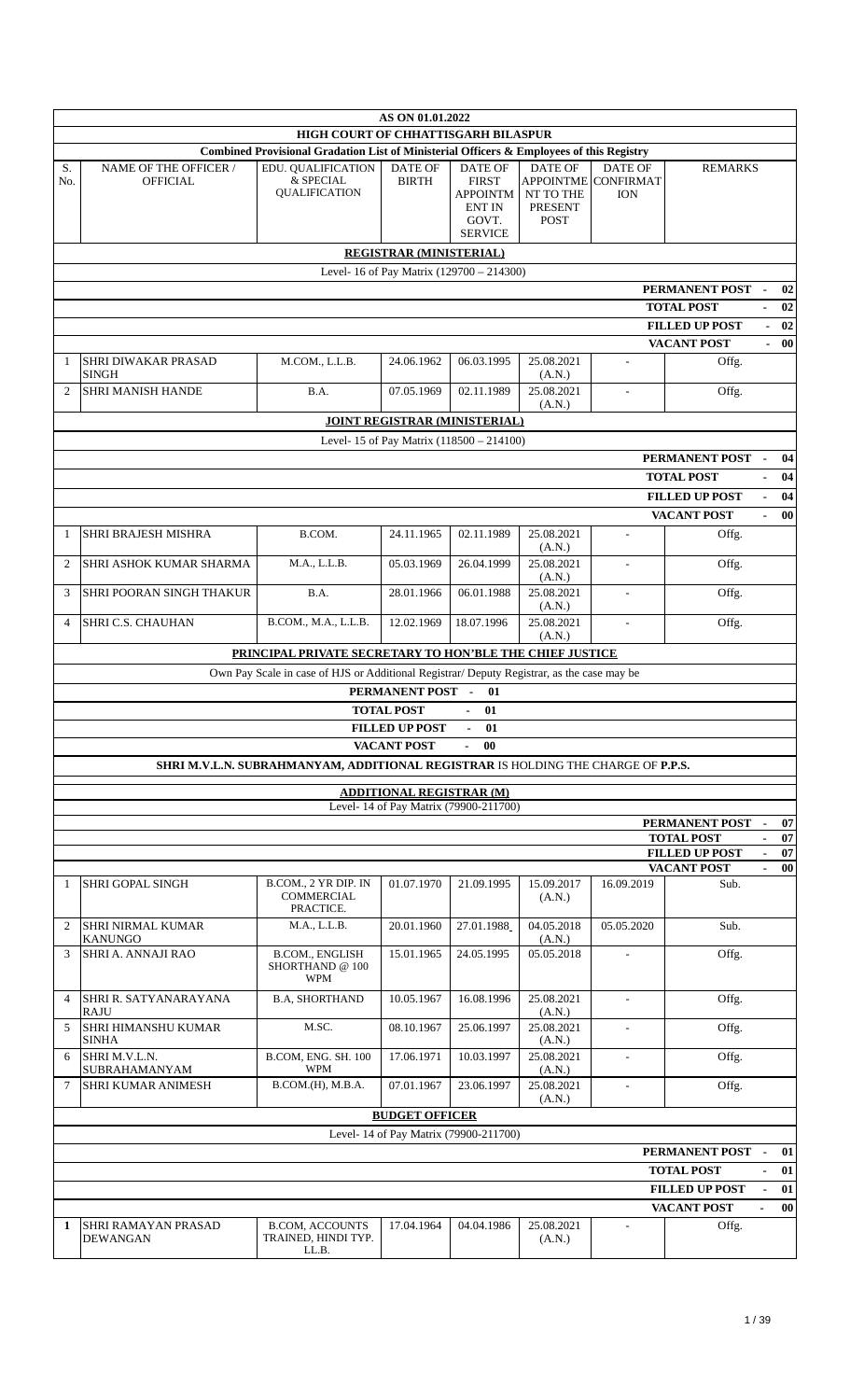| S.<br>No.      | <b>NAME OF THE OFFICER /</b><br>OFFICIAL                                                                                           | <b>EDU. QUALIFICATION</b><br>& SPECIAL<br><b>QUALIFICATION</b>       | <b>DATE OF</b><br><b>BIRTH</b> | DATE OF<br><b>FIRST</b><br>APPOINTM<br><b>ENT IN</b><br>GOVT. | <b>DATE OF</b><br><b>APPOINTME</b><br>NT TO THE<br>PRESENT<br><b>POST</b> | <b>DATE OF</b><br><b>CONFIRMAT</b><br><b>ION</b> | <b>REMARKS</b>                                       |  |  |  |  |  |
|----------------|------------------------------------------------------------------------------------------------------------------------------------|----------------------------------------------------------------------|--------------------------------|---------------------------------------------------------------|---------------------------------------------------------------------------|--------------------------------------------------|------------------------------------------------------|--|--|--|--|--|
|                |                                                                                                                                    | DEPUTY REGISTRAR, DEPUTY REGISTRAR (P)+ACCOUNTS OFFICER              |                                | <b>SERVICE</b>                                                |                                                                           |                                                  |                                                      |  |  |  |  |  |
|                |                                                                                                                                    |                                                                      |                                |                                                               |                                                                           |                                                  |                                                      |  |  |  |  |  |
|                | Level- 13 of Pay Matrix (67300-213100)<br>PERMANENT POST - 20 (18-Deputy Registrar, 01 post of D.R. (Protocol)+01 Accounts Officer |                                                                      |                                |                                                               |                                                                           |                                                  |                                                      |  |  |  |  |  |
|                | <b>TOTAL POST</b><br>$-20$                                                                                                         |                                                                      |                                |                                                               |                                                                           |                                                  |                                                      |  |  |  |  |  |
|                |                                                                                                                                    |                                                                      |                                |                                                               |                                                                           |                                                  | <b>FILLED UP POST</b><br>$-20$                       |  |  |  |  |  |
|                |                                                                                                                                    |                                                                      |                                |                                                               |                                                                           |                                                  | <b>VACANT POST</b><br>00<br>$\sim$                   |  |  |  |  |  |
| $\mathbf{1}$   | <b>SHRI ASHESH SHRIVASTAVA</b>                                                                                                     | B.SC, M.A., L.L.B.                                                   | 05.04.1964                     | 24.01.1984                                                    | 24.12.2013<br>(A.N.)                                                      | 25.12.2015                                       | Sub.                                                 |  |  |  |  |  |
| $\overline{2}$ | SHRI AVANISH KUMAR<br><b>PATHAK</b>                                                                                                | B.SC, S.H. 100 W.P.M.                                                | 26.01.1970                     | 12.05.1997                                                    | 02.02.2015                                                                | 02.02.2017                                       | Sub.                                                 |  |  |  |  |  |
| 3              | <b>SMT. LIVLEEN SHEIKH</b>                                                                                                         | B.SC, L.L.B, M.A.                                                    | 02.02.1973                     | 13.10.1998<br>(A.N.)                                          | 15.09.2017<br>(A.N.)                                                      | 16.09.2019                                       | Sub.                                                 |  |  |  |  |  |
| 4              | <b>SHRI AWANISH JYOTISHI</b>                                                                                                       | B.A, ENG. TYPING,<br>ENG. SHORTHAND @<br>120 W.P.M.                  | 15.12.1968                     | 05.09.1995                                                    | 15.09.2017<br>(A.N.)                                                      | 16.09.2019                                       | Sub.                                                 |  |  |  |  |  |
| 5              | <b>SHRI DEVASHISH</b><br>CHHATTERJEE, D.R. (P)                                                                                     | B.SC, L.L.B., M.A.,<br><b>BJMC</b>                                   | 14.09.1966                     | 09.08.2003                                                    | 15.09.2017<br>(A.N.)                                                      | 16.09.2019                                       | Sub.                                                 |  |  |  |  |  |
| 6              | <b>SHRI SISTA SOMAYAJULU</b>                                                                                                       | B.COM, ENG. SH. 120<br><b>WPM</b>                                    | 16.07.1971                     | 05.10.2001                                                    | 15.09.2017<br>(A.N.)                                                      | 16.09.2019                                       | Sub.                                                 |  |  |  |  |  |
| 7              | <b>SHRI K.V. RAO</b>                                                                                                               | <b>INTER-MEDIATE</b>                                                 | 03.07.1961                     | 03.10.1988                                                    | 18.09.2017                                                                | 18.09.2019                                       | Sub.                                                 |  |  |  |  |  |
| 8              | SHRI RAMAKANT BANJARI                                                                                                              | <b>B.COM, ACCOUNTS</b><br>TRAINED, HINDI TYP.                        | 30.06.1963                     | 14.01.1987                                                    | 15.09.2017<br>(A.N.)                                                      | 16.09.2019                                       | Sub.                                                 |  |  |  |  |  |
| 9              | SHRI A. ANJANI KUMAR                                                                                                               | <b>B.A. SHORTHAND</b><br>ENGLISH 100 WPM                             | 31.07.1967                     | 24.07.1998                                                    | 05.05.2018                                                                | 05.05.2020                                       | Sub.                                                 |  |  |  |  |  |
| 10             | SHRI SUNEEL KUMAR<br><b>CHAUHAN</b>                                                                                                | M.COM, LL.B. HINDI &<br>ENG. TYP.                                    | 01.01.1964                     | 14.01.1987<br>(A.N.)                                          | 04.05.2018<br>(A.N.)                                                      | 05.05.2020                                       | Sub.                                                 |  |  |  |  |  |
| 11             | SHRI KRISHNA KUMAR BARVE                                                                                                           | B.SC. ENG. SH @ 100<br>W.P.M.                                        | 25.07.1976                     | 12.12.2001                                                    | 05.05.2018                                                                | 05.05.2020                                       | Sub.                                                 |  |  |  |  |  |
|                | 12 SHRI K. VENKATESH                                                                                                               | B.COM, PG DIP. IN SYS.<br>MANG.                                      | 01.08.1968                     | 08.03.1995                                                    | 04.05.2018<br>(A.N.)                                                      | 05.05.2020                                       | Sub.                                                 |  |  |  |  |  |
| 13             | SHRI K.G. SHANKAR RAO                                                                                                              | B.A. ENG. SH @ 100<br>W.P.M.                                         | 22.04.1974                     | 03.10.2001                                                    | 05.05.2018                                                                | 05.05.2020                                       | Sub.                                                 |  |  |  |  |  |
| 14             | <b>SHRI P. RAM PRASAD</b>                                                                                                          | B.COM, HINDI & ENG.<br>TYP.                                          | 22.06.1965                     | 07.04.1995                                                    | 25.08.2021<br>(A.N.)                                                      |                                                  | Offg.                                                |  |  |  |  |  |
| 15             | <b>SHRI SYED ROSHAN ZAMIR</b><br>ALI                                                                                               | M.COM. ENG. SH @ 100<br>W.P.M.                                       | 12.08.1976                     | 12.12.2001                                                    | 25.08.2021<br>(A.N.)                                                      | $\overline{\phantom{a}}$                         | Offg.                                                |  |  |  |  |  |
| 16             | SMT. SUGUNA DUBEY                                                                                                                  | MA., ENGLISH SH (100<br>W.P.M.), HINDI SH. &<br>DIP. IN OFFICE AUTO. | 05.05.1974                     | 10.12.2001                                                    | 25.08.2021<br>(A.N.)                                                      |                                                  | Offg.                                                |  |  |  |  |  |
| 17             | SHRI ARUN KUMAR<br><b>KARMAKAR</b>                                                                                                 | M.COM, HINDI & ENG.<br><b>TYPING</b>                                 | 14.09.1967                     | 12.04.1995                                                    | 25.08.2021<br>(A.N.)                                                      |                                                  | Offg.                                                |  |  |  |  |  |
| 18             | <b>SHRI SATISH TUMANE</b>                                                                                                          | B.COM. ENG. SH (@ 100<br>$W.P.M.- DIP. IN C.P.)$                     | 22.06.1975                     | 01.10.2001                                                    | 25.08.2021<br>(A.N.)                                                      | $\blacksquare$                                   | Offg.                                                |  |  |  |  |  |
| 19             | SHRI SANJAY KUMAR<br><b>BHARGAVA</b>                                                                                               | M.COM, L.L.B., HINDI<br>AND ENGLISH TYP.                             | 15.08.1968                     | 10.04.1995                                                    | 25.08.2021<br>(A.N.)                                                      | $\blacksquare$                                   | Offg.                                                |  |  |  |  |  |
| 20             | <b>SHRI SANJAY KUMAR</b><br><b>SHRIVASTAVA</b><br>(ACCOUNTS OFFICER)                                                               | M.COM., HINDI<br>TYPING, ACCOUNT<br>TRAINED                          | 07.04.1961                     | 01.10.1988                                                    | 26.08.2021                                                                |                                                  | Offg.                                                |  |  |  |  |  |
|                |                                                                                                                                    |                                                                      | <b>ACCOUNTS OFFICER</b>        |                                                               |                                                                           |                                                  |                                                      |  |  |  |  |  |
|                | Level- 13 of Pay Matrix (67300-213100)                                                                                             |                                                                      |                                |                                                               |                                                                           |                                                  |                                                      |  |  |  |  |  |
|                | <b>PERMANENT POST -</b><br>01                                                                                                      |                                                                      |                                |                                                               |                                                                           |                                                  |                                                      |  |  |  |  |  |
|                | <b>TOTAL POST</b><br>01<br>$\overline{a}$                                                                                          |                                                                      |                                |                                                               |                                                                           |                                                  |                                                      |  |  |  |  |  |
|                |                                                                                                                                    |                                                                      |                                |                                                               |                                                                           |                                                  | <b>FILLED UP POST</b><br>01                          |  |  |  |  |  |
|                |                                                                                                                                    |                                                                      |                                |                                                               |                                                                           |                                                  | <b>VACANT POST</b><br>00<br>$\overline{\phantom{a}}$ |  |  |  |  |  |
| 1              | SHRI SANJAY KUMAR<br><b>SHRIVASTAVA</b>                                                                                            | M.COM., HINDI<br>TYPING, ACCOUNT<br>TRAINED                          | 07.04.1961                     | 01.10.1988                                                    | 26.08.2021                                                                |                                                  | Offg.                                                |  |  |  |  |  |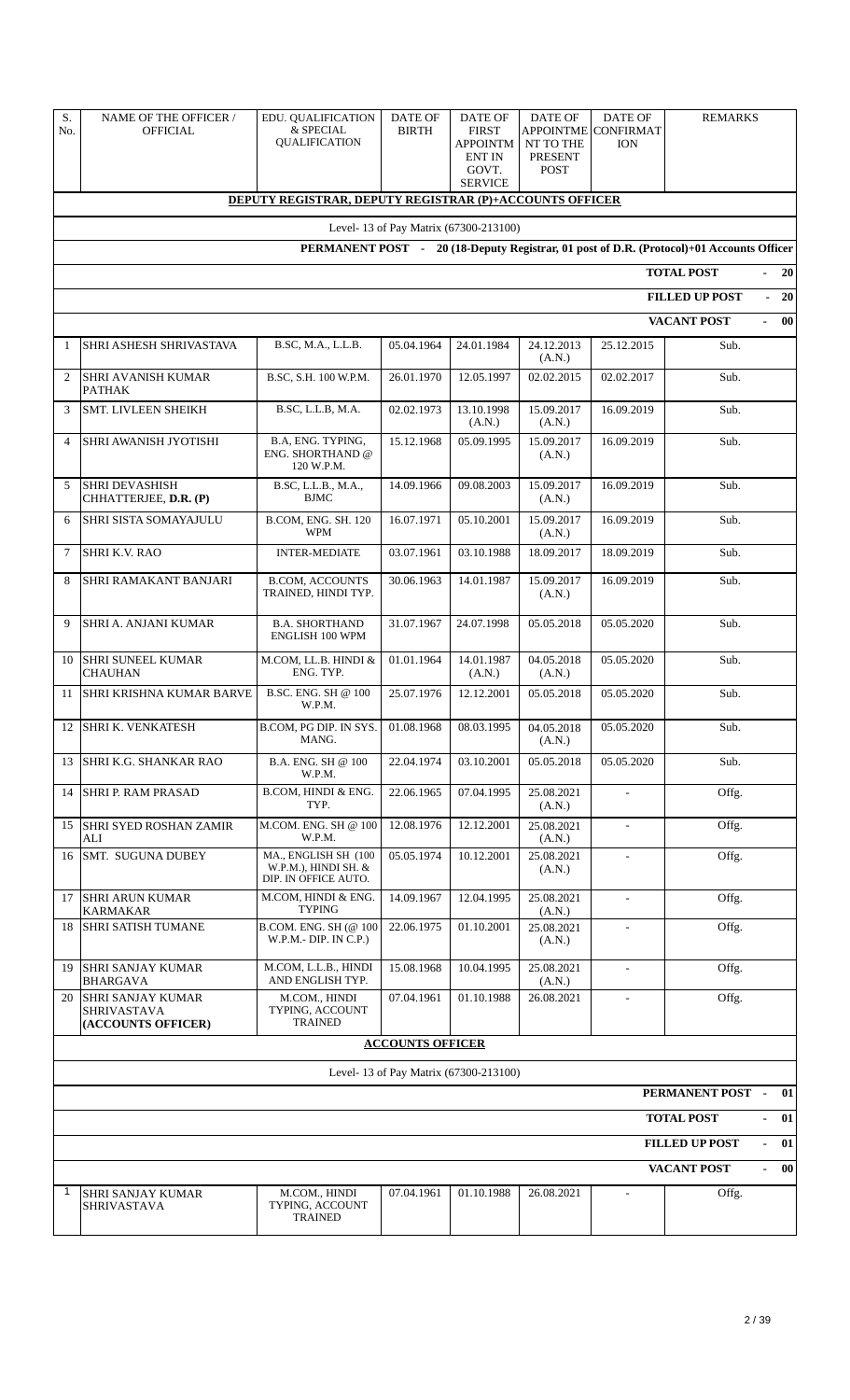| S.<br>No.      | <b>NAME OF THE OFFICER /</b><br><b>OFFICIAL</b>                           | EDU. QUALIFICATION<br>& SPECIAL<br><b>QUALIFICATION</b>                                                                                                                                  | <b>DATE OF</b><br><b>BIRTH</b> | DATE OF<br><b>FIRST</b><br>APPOINTM<br><b>ENT IN</b><br>GOVT.<br><b>SERVICE</b> | <b>DATE OF</b><br><b>APPOINTME</b><br>NT TO THE<br>PRESENT<br><b>POST</b> | <b>DATE OF</b><br><b>CONFIRMAT</b><br><b>ION</b> | <b>REMARKS</b>                                   |  |  |  |  |  |  |
|----------------|---------------------------------------------------------------------------|------------------------------------------------------------------------------------------------------------------------------------------------------------------------------------------|--------------------------------|---------------------------------------------------------------------------------|---------------------------------------------------------------------------|--------------------------------------------------|--------------------------------------------------|--|--|--|--|--|--|
|                |                                                                           |                                                                                                                                                                                          | <b>ASSISTANT REGISTRAR</b>     |                                                                                 |                                                                           |                                                  |                                                  |  |  |  |  |  |  |
|                | Level- 12 of Pay Matrix (56100-177500)                                    |                                                                                                                                                                                          |                                |                                                                                 |                                                                           |                                                  |                                                  |  |  |  |  |  |  |
|                | PERMANENT POST -<br>- 27                                                  |                                                                                                                                                                                          |                                |                                                                                 |                                                                           |                                                  |                                                  |  |  |  |  |  |  |
|                |                                                                           |                                                                                                                                                                                          |                                |                                                                                 |                                                                           |                                                  | <b>TOTAL POST</b><br>27                          |  |  |  |  |  |  |
|                |                                                                           |                                                                                                                                                                                          |                                |                                                                                 |                                                                           |                                                  | <b>FILLED UP POST</b><br>27                      |  |  |  |  |  |  |
|                |                                                                           |                                                                                                                                                                                          |                                |                                                                                 |                                                                           |                                                  | 00<br><b>VACANT POST</b><br>$\sim$               |  |  |  |  |  |  |
| 1              | SHRI NARESH KUMAR KAMDE                                                   | B.A. ENG. SH (@ 100<br>W.P.M. - DIP. IN C.P.)                                                                                                                                            | 21.07.1970                     | 21.12.2001                                                                      | 15.09.2017<br>(A.N.)                                                      | 16.09.2019                                       | Sub.                                             |  |  |  |  |  |  |
| 2              | <b>SHRI HIMANSHU KUMAR</b><br><b>BISWAS</b>                               | M.COM, M.A, (HINDI),<br>HINDI & ENG. TYPING                                                                                                                                              | 06.06.1970                     | 30.12.1996                                                                      | 15.09.2017<br>(A.N.)                                                      | 16.09.2019                                       | Sub.                                             |  |  |  |  |  |  |
| 3              | SHRI RAMESH KUMAR VATTI                                                   | B.COM., ENG. SH $(@)$<br>100 W.P.M.- DIP. IN<br>C.P.)                                                                                                                                    | 10.12.1973                     | 03.10.2001                                                                      | 18.09.2017                                                                | 18.09.2019                                       | Sub.                                             |  |  |  |  |  |  |
| $\overline{4}$ | <b>SHRI TIJAU RAM HIRWANI</b>                                             | M.COM, HINDI & ENG.<br><b>TYPING</b>                                                                                                                                                     | 26.08.1969                     | 02.01.1997                                                                      | 15.09.2017<br>(A.N.)                                                      | 16.09.2019                                       | Sub.                                             |  |  |  |  |  |  |
| 5              | <b>SMT. SUNITA GOSWAMI</b>                                                | B.COM., L.L.B. ENG. SH<br>@ 100 W.P.M.                                                                                                                                                   | 15.07.1967                     | 17.11.2003                                                                      | 18.09.2017                                                                | 18.09.2019                                       | Sub.                                             |  |  |  |  |  |  |
| 6              | <b>SHRI JITENDRA SHANKAR</b><br><b>PADHYE</b>                             | M.COM, M.A, L.L.B.,<br>HINDI & ENG. TYPING.<br>HINDI SHORTHAND                                                                                                                           | 16.11.1968                     | 26.12.1996                                                                      | 04.05.2018<br>(A.N.)                                                      | 16.09.2019                                       | Sub.                                             |  |  |  |  |  |  |
| 7              | SHRI MOHD. AKHTAR KHAN                                                    | B.SC. ENG. SH @ 100<br>W.P.M.                                                                                                                                                            | 13.12.1980                     | 12.11.2003                                                                      | 15.09.2017<br>(A.N.)                                                      | 16.09.2019                                       | Sub.                                             |  |  |  |  |  |  |
| 8              | SHRI L.K. PATHAK                                                          | HIGHER SECOND.,<br><b>HINDI TYPING</b>                                                                                                                                                   | 01.07.1966                     | 22.08.1988                                                                      | 15.09.2017<br>(A.N.)                                                      | 16.09.2019                                       | Sub.                                             |  |  |  |  |  |  |
| 9              | SMT. SHYNA AJAY                                                           | B.COM., M.A(ENG),<br>ENG SHORT. @100<br>WPM FROM SBTET-<br>ANDHRA PRADESH,<br>ENG. SHORT. @100<br><b>WPM FROM</b><br><b>SHIGHRALEKHAN</b><br>MUDRALEKHAN<br>PARIKSHA PARISHAD,<br>RAIPUR | 05.08.1981                     | 14.11.2003                                                                      | 05.05.2018                                                                | 16.09.2019                                       | Sub.                                             |  |  |  |  |  |  |
| 10             | SMT. V. PADMAVATHI                                                        | <b>B.COM. SHORTHAND</b><br>ENGLISH (100WPM)                                                                                                                                              | 02.11.1967                     | 19.11.2003                                                                      | 15.09.2017<br>(A.N.)                                                      | 16.09.2019                                       | Sub.                                             |  |  |  |  |  |  |
| 11             | <b>SMT. VANITA GUPTA</b>                                                  | B.COM., L.L.B.                                                                                                                                                                           | 03.01.1976                     | 12.05.2003                                                                      | 15.09.2017<br>(A.N.)                                                      | 16.09.2019                                       | Sub.                                             |  |  |  |  |  |  |
| 12             | SMT. S. NEELIMA<br><b>VISHNUPRIYA</b>                                     | B.COM, ENG. TYP.<br>SHORTHAND 120WPM                                                                                                                                                     | 16.06.1980                     | 08.09.2005                                                                      | 05.05.2018                                                                | 05.05.2020                                       | Sub.                                             |  |  |  |  |  |  |
| 13             | <b>SMT. RUCHI SONKAR</b>                                                  | B.A., L.L.B.                                                                                                                                                                             | 24.08.1976                     | 14.07.2003                                                                      | 05.05.2018                                                                | 05.05.2020                                       | Sub.<br>Presently posted on<br>deputation in AFT |  |  |  |  |  |  |
| 14             | <b>SMT. GOURI MUDALIYAR</b>                                               | <b>B.SC., ENGLISH</b><br>TYPING, ENG. SH. 100<br>WPM                                                                                                                                     | 17.05.1976                     | 07.09.2005                                                                      | 05.05.2018                                                                | 05.05.2020                                       | Sub.                                             |  |  |  |  |  |  |
| 15             | SHRI K. SATYA PRAKASH                                                     | B.COM. L.L.B.,<br>PGDHRM                                                                                                                                                                 | 13.08.1970                     | 11.10.1998                                                                      | 04.05.2018<br>(A.N.)                                                      | 05.05.2020                                       | Sub.                                             |  |  |  |  |  |  |
| 16             | <b>SMT. BINI PRADEEP</b>                                                  | M.A. (ENG.), ENG. S.H.<br>100 W.P.M.                                                                                                                                                     | 17.05.1974                     | 07.09.2005                                                                      | 05.05.2018                                                                | 05.05.2020                                       | Sub.                                             |  |  |  |  |  |  |
| 17             | <b>SHRI SHESH RAO MAHALE</b>                                              | M.A., HINDI & ENG.<br><b>TYPING</b>                                                                                                                                                      | 12.05.1970                     | 01.04.1997                                                                      | 05.05.2018                                                                | 05.05.2020                                       | Sub.                                             |  |  |  |  |  |  |
| 18             | <b>SHRI BABLU RAJENDRA</b><br><b>BHANARKAR</b>                            | B. COM., MS-OFFICE,<br>@100W.P.M. ENG.<br>SHORTHAND                                                                                                                                      | 18.03.1976                     | 08.07.2005                                                                      | 05.05.2018                                                                | 05.05.2020                                       | Sub.                                             |  |  |  |  |  |  |
| 19             | <b>SHRI VIKAS MANDAL</b>                                                  | B.COM, HINDI & ENG.<br><b>TYPING</b>                                                                                                                                                     | 03.03.1970                     | 16.03.1998<br>AN                                                                | 18.04.2019                                                                | 18.04.2021                                       | Subs.                                            |  |  |  |  |  |  |
| 20             | <b>SHRI VIJAY BHARATRAO</b><br>PEKDE                                      | B.COM., ENG. S.H. 120<br>WPM.                                                                                                                                                            | 05.12.1980                     | 12.09.2005                                                                      | 29.01.2020<br>(A.N.)                                                      | $\blacksquare$                                   | Offg.                                            |  |  |  |  |  |  |
| 21             | <b>SHRI DINESH CHANDRA</b><br>BAWANKAR                                    | M.A., A/C. TRAINING,<br>HINDI & ENG. TYP.<br>HINDI SH 80 W.P.M                                                                                                                           | 15.05.1971                     | 23.05.1998<br>(A.N.)                                                            | 25.08.2021<br>(A.N.)                                                      | ÷.                                               | Offg.                                            |  |  |  |  |  |  |
| 22             | <b>SHRI AMIT KUMAR DUBEY</b><br><b>S/O SHRI RAGHUNATH</b><br>PRASAD DUBEY | B.COM., PGDCA., ENG.<br>TYP, ENG. S.H. 100<br>WPM                                                                                                                                        | 19.12.1980                     | 10.04.2006                                                                      | 25.08.2021<br>(A.N.)                                                      |                                                  | Offg.                                            |  |  |  |  |  |  |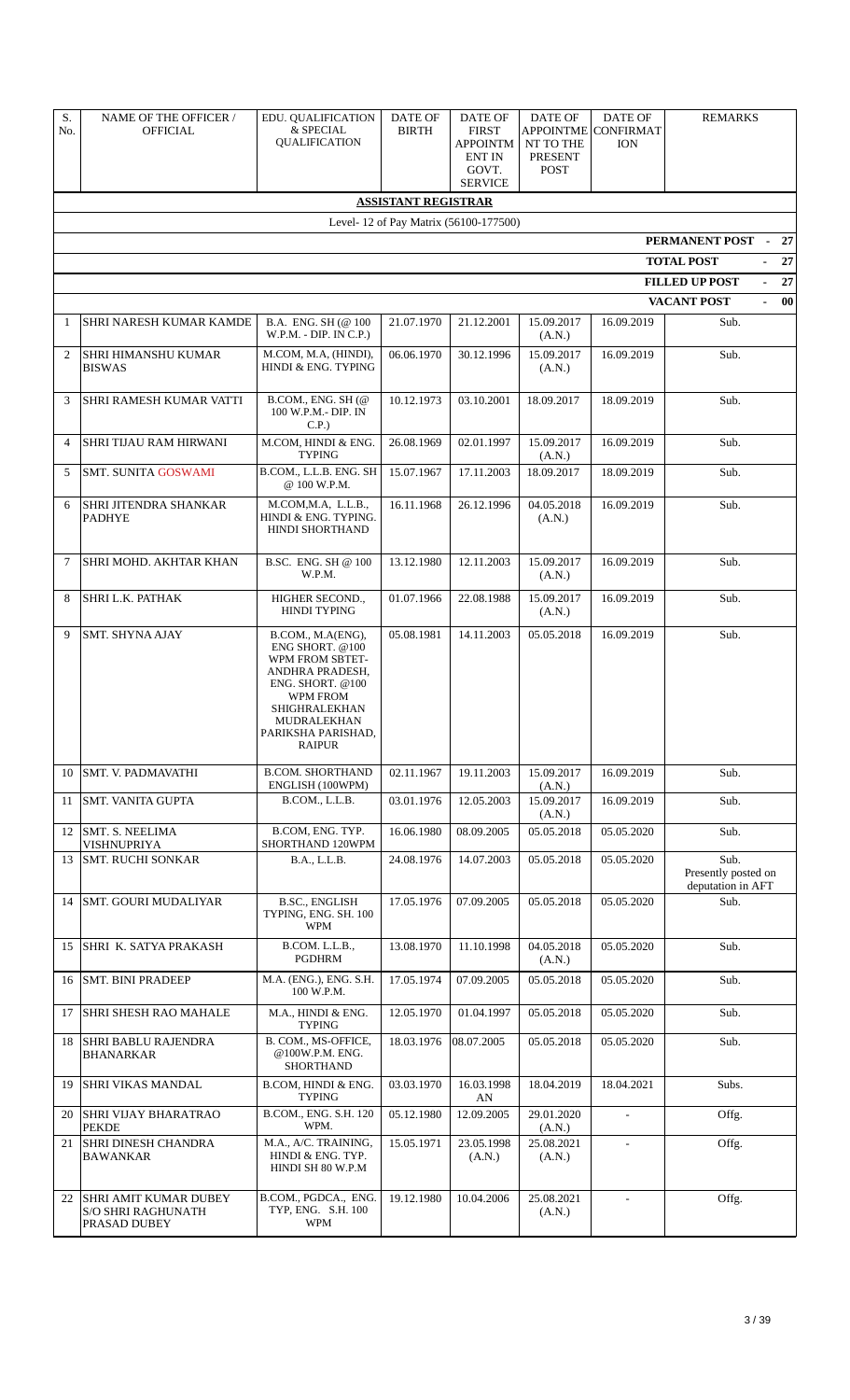| S.<br>No.      | NAME OF THE OFFICER /<br><b>OFFICIAL</b>            | <b>EDU. QUALIFICATION</b><br>& SPECIAL<br>QUALIFICATION             | <b>DATE OF</b><br><b>BIRTH</b> | <b>DATE OF</b><br><b>FIRST</b><br>APPOINTM<br><b>ENT IN</b><br>GOVT.<br><b>SERVICE</b> | DATE OF<br><b>APPOINTME</b><br>NT TO THE<br>PRESENT<br><b>POST</b> | <b>DATE OF</b><br>CONFIRMAT<br><b>ION</b> | <b>REMARKS</b>                                         |
|----------------|-----------------------------------------------------|---------------------------------------------------------------------|--------------------------------|----------------------------------------------------------------------------------------|--------------------------------------------------------------------|-------------------------------------------|--------------------------------------------------------|
| 23             | SHRI KISHAN KUMAR VERMA                             | B.COM., DIPLOMA IN<br>COMM. PRACTICE HIN<br>& ENG. TYPING           | 01.01.1971                     | 08.09.1998                                                                             | 25.08.2021<br>(A.N.)                                               | $\blacksquare$                            | Offg.                                                  |
| 24             | <b>SHRI INDRAJEET SAHU</b>                          | B.SC., PGDCA, SH. @<br>100 WPM. HINDI &<br><b>ENG. TYPING</b>       | 23.12.1977                     | 01.05.2006                                                                             | 25.08.2021<br>(A.N.)                                               |                                           | Offg.                                                  |
| 25             | SHRI S.N. CHOWKIKAR                                 | B.A., B.LIB. HINDI &<br><b>ENG. TYPING</b>                          | 01.06.1971                     | 13.04.1999                                                                             | 25.08.2021<br>(A.N.)                                               | $\omega$                                  | Offg.                                                  |
| 26             | SHRI YOGESH TIWARI                                  | B.SC., ENG TYP 50<br>WPM, ENG SH.100<br>WPM., PGDCA                 | 07.04.1979                     | 10.04.2006<br>AN                                                                       | 25.08.2021<br>(A.N.)                                               | $\sim$                                    | Offg.                                                  |
| 27             | <b>SHRI PRASHANT KUMAR</b><br><b>BHATT</b>          | B.SC, PGDCA                                                         | 11.02.1971                     | 20.02.1997                                                                             | 26.08.2021                                                         |                                           | Offg.                                                  |
|                |                                                     |                                                                     | <b>LIBRARIAN</b>               |                                                                                        |                                                                    |                                           |                                                        |
|                |                                                     |                                                                     |                                | Level- 12 of Pay Matrix (56100-177500)                                                 |                                                                    |                                           |                                                        |
|                |                                                     |                                                                     |                                |                                                                                        |                                                                    |                                           | PERMANENT POST<br>01                                   |
|                |                                                     |                                                                     |                                |                                                                                        |                                                                    |                                           | <b>TOTAL POST</b><br>01<br><b>FILLED UP POST</b><br>01 |
|                |                                                     |                                                                     |                                |                                                                                        |                                                                    |                                           | <b>VACANT POST</b><br>00<br>$\overline{\phantom{a}}$   |
| $\mathbf{1}$   | SHRI KHELAN SINGH DHRUW                             | B.A., M.LIB. & I.SC.,<br>MA., P.G.D.C.A.                            | 26.11.1976                     | 11.08.2003                                                                             | 17.08.2011                                                         | 17.08.2013                                | Subs.                                                  |
|                |                                                     |                                                                     | <b>SECTION OFFICER</b>         |                                                                                        |                                                                    |                                           |                                                        |
|                |                                                     |                                                                     |                                | Level- 11 of Pay Matrix (49100-155800)                                                 |                                                                    |                                           | PERMANENT POST<br>48                                   |
|                |                                                     |                                                                     |                                |                                                                                        |                                                                    |                                           | <b>TOTAL POST</b><br>48                                |
|                |                                                     |                                                                     |                                |                                                                                        |                                                                    |                                           | <b>FILLED UP POST</b><br>48                            |
|                |                                                     |                                                                     |                                |                                                                                        |                                                                    |                                           | <b>VACANT POST</b><br>00<br>$\overline{\phantom{a}}$   |
| $\mathbf{1}$   | <b>SHRI SRINIWAS RAO NAIDU</b><br>(SUSPENDED)       | B.COM, HINDI & ENG.<br><b>TYPING</b>                                | 01.01.1968                     | 19.10.1995                                                                             | 17.08.2011                                                         | 17.08.2013                                | Subs.                                                  |
| 2              | <b>SHRI PRADEEP KUMAR</b><br><b>DONGRE</b>          | M.A., HINDI & ENG.<br>TY. ENG. SH. 60 WPM                           | 21.08.1970                     | 15.05.2000<br>AN                                                                       | 08.02.2013<br>(A.N.)                                               | 09.02.2015                                | Subs.                                                  |
| 3              | SHRI PAWAN KUMAR JHA                                | B.A.(HON.), L.L.B.                                                  | 03.01.1969                     | 09.05.1991                                                                             | 08.02.2013<br>(A.N.)                                               | 09.02.2015                                | Subs.                                                  |
| $\overline{4}$ | SHRI SANTOSH KUMAR GHOLE                            | M.SC., HINDI & ENG.<br>TYP., ACCOUNTS<br><b>TRAINED</b>             | 20.07.1970                     | 30.10.1995                                                                             | 08.02.2013<br>(A.N.)                                               | 09.02.2015                                | Subs.                                                  |
| 5              | <b>SHRI YOGENDRA</b><br><b>SHRIVASTAVA</b>          | <b>B.SC. L.L.B.,</b><br><b>ACCOUNTS TRAIN.</b><br>HINDI & ENG. TYP. | 03.08.1970                     | 27.03.1997                                                                             | 08.02.2013<br>(A.N.)                                               | 09.02.2015                                | Subs.                                                  |
| 6              | <b>SHRI MOHAN MEHAR</b>                             | M.A., ACCOUNT<br>TRAINED, HINDI<br><b>TYPING</b>                    | 26.01.1965                     | 26.12.1988                                                                             | 08.02.2013<br>(A.N.)                                               | 09.02.2015                                | Subs.                                                  |
| 7              | <b>SHRI FANENDRA KUMAR</b><br>BISEN                 | M.A.                                                                | 02.06.1964                     | 24.01.1992                                                                             | 08.02.2013<br>(A.N.)                                               | 09.02.2015                                | Subs.                                                  |
| 8              | SHRI GIRDHARI RAM JANGHEL                           | B.SC., HINDI TYPING                                                 | 27.08.1969                     | 10.01.1995                                                                             | 08.02.2013<br>(A.N.)                                               | 09.02.2015                                | Subs.                                                  |
| 9              | SHRI RAVINDRA SINGH NEGI                            | B.A., L.L.B., HINDI &<br>ENG. TYPING                                | 25.07.1971                     | 13.02.1995<br>AN                                                                       | 08.02.2013<br>(A.N.)                                               | 09.02.2015                                | Subs.                                                  |
| 10             | <b>SHRI SANJEEV SINHA</b>                           | B.A., L.L.B., HINDI &<br><b>ENGLISH TYPING</b>                      | 21.12.1976                     | 22.03.1995                                                                             | 22.03.2013<br>(A.N.)                                               | 23.03.2015                                | Subs.                                                  |
| 11             | <b>SMT. ANITA NEGI</b>                              | M.A., L.L.B., HINDI<br><b>TYPING</b>                                | 16.12.1969                     | 08.07.1995                                                                             | 22.03.2013<br>(A.N.)                                               | 23.03.2015                                | Subs.                                                  |
| 12             | <b>SHRI NILESH DAHAKE</b>                           | B.COM., ACC. TRG.,<br>HINDI & ENG. TYP.,<br>HINDI SH. 100 WPM       | 12.12.1974                     | 09.03.1998<br>AN                                                                       | 22.03.2013<br>(A.N.)                                               | 23.03.2015                                | Subs.                                                  |
| 13             | <b>SHRI SANDEEP SHARMA</b>                          | M.A., HINDI TYPING                                                  | 15.12.1962                     | 03.03.1992<br>A.N.                                                                     | 24.12.2013<br>(A.N.)                                               | 25.12.2015                                | Subs.                                                  |
| 14             | SHRI NARAYAN PRASAD KELA                            | B.A., B.P.ED., B.J.M.C.,<br>LL.B                                    | 01.07.1970                     | 23.06.2006                                                                             | 26.10.2015                                                         | 26.10.2017                                | Subs.                                                  |
| 15             | <b>SHRI RAM KUMAR SAHU</b>                          | B.A., HINDI & ENG.<br><b>TYPING</b>                                 | 13.02.1969                     | 05.12.1997<br>A.N.                                                                     | 26.12.2013                                                         | 26.12.2015                                | Subs.                                                  |
| 16             | <b>SHRI NARAYAN PRASAD</b><br><b>AGRAWAL</b>        | HIGHER SECONDARY,<br>HINDI & ENG. TYPING                            | 16.05.1967                     | 27.07.1989                                                                             | 26.12.2013                                                         | 26.12.2015                                | Subs.                                                  |
| 17             | SHRI DEV SHARAN DILLIWAR                            | HIGHER SECONDARY,<br>HINDI TYP. & HINDI<br><b>SH</b>                | 06.10.1968                     | 10.03.1997                                                                             | 24.12.2013<br>(A.N.)                                               | 25.12.2015                                | Subs.                                                  |
| 18             | <b>SHRI ANIL KUMAR GUPTA</b><br>S/O SHRI M.P. GUPTA | M.A., HINDI &<br>ENGLISH TYPING.                                    | 10.07.1965                     | 11.10.1991                                                                             | 30.01.2015                                                         | 30.01.2017                                | Subs.                                                  |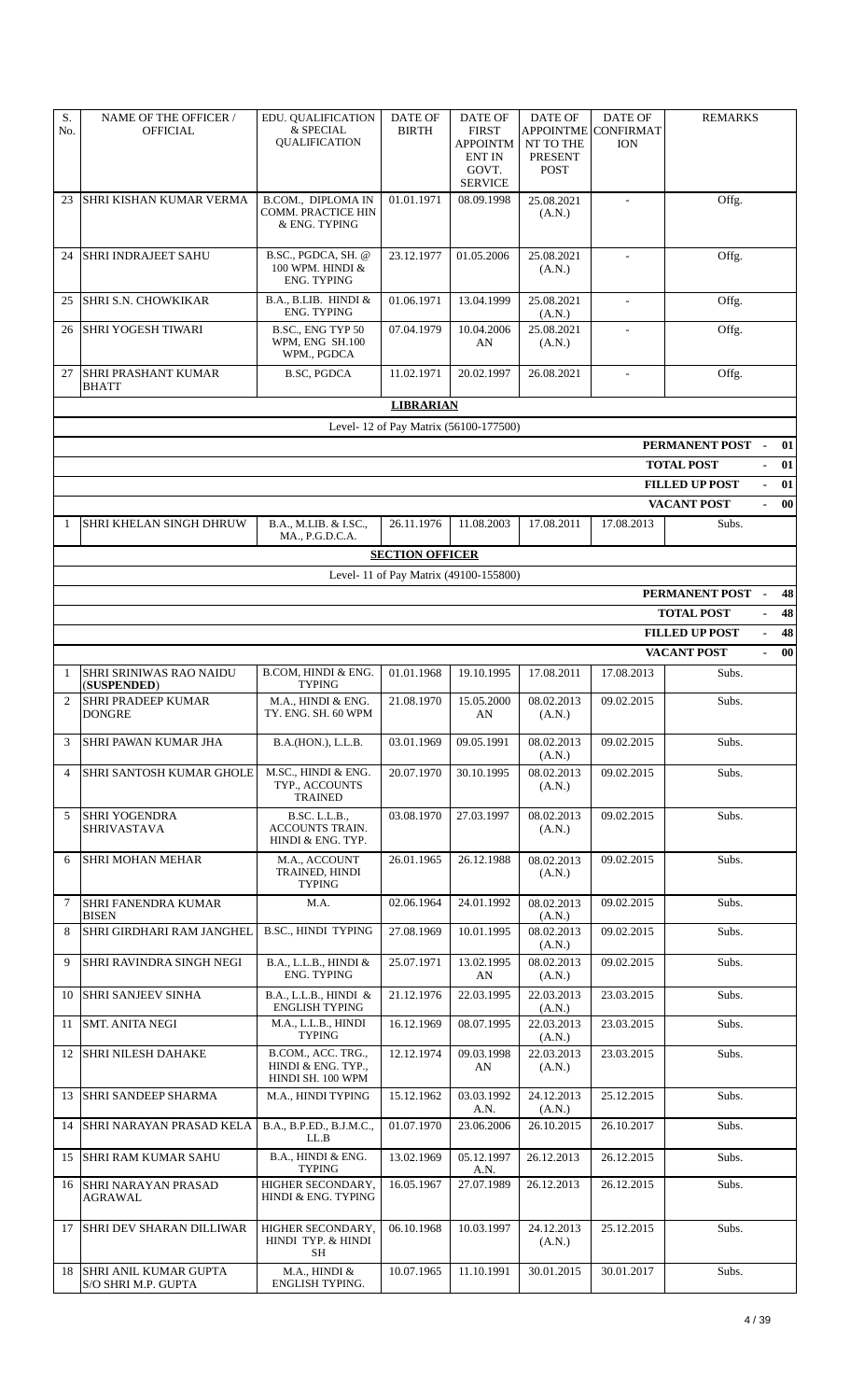| S.<br>No. | <b>NAME OF THE OFFICER /</b><br><b>OFFICIAL</b>           | EDU. QUALIFICATION<br>& SPECIAL<br><b>QUALIFICATION</b>                               | DATE OF<br><b>BIRTH</b> | DATE OF<br><b>FIRST</b><br><b>APPOINTM</b><br><b>ENT IN</b><br>GOVT.<br><b>SERVICE</b> | DATE OF<br><b>APPOINTME</b><br>NT TO THE<br>PRESENT<br>POST | DATE OF<br><b>CONFIRMAT</b><br><b>ION</b> | <b>REMARKS</b> |
|-----------|-----------------------------------------------------------|---------------------------------------------------------------------------------------|-------------------------|----------------------------------------------------------------------------------------|-------------------------------------------------------------|-------------------------------------------|----------------|
| 19        | SHRI RAJENDRA PRASAD<br><b>SHRIVASTAVA</b>                | HIGHER SECONDARY,<br>HINDI & ENG. TYPING                                              | 10.12.1963              | 18.01.1995                                                                             | 11.01.2018                                                  | 11.01.2020                                | Subs.          |
| 20        | SHRI SUNIL KUMAR VERMA                                    | B.SC., P.G.D.C.P.A<br>H.D.C.P.A., HINDI &<br>ENG. TYPING                              | 04.02.1970              | 24.11.1997                                                                             | 11.01.2018                                                  | 11.01.2020                                | Subs.          |
| 21        | <b>SHRI VIVEK SHRIVASTAVA</b>                             | B.COM. HINDI TYP.                                                                     | 05.04.1968              | 16.10.1998<br>A.N.                                                                     | 11.01.2018                                                  | 11.01.2020                                | Subs.          |
| 22        | <b>SHRI NAROTTAM SAHU</b>                                 | M.A., HINDI & ENG.<br>TYP.                                                            | 07.06.1974              | 11.03.1999                                                                             | 11.01.2018                                                  | 11.01.2020                                | Subs.          |
| 23        | SHRI GAURI SHANKAR<br><b>CHAURASIA</b>                    | <b>B.A. HINDI TYPING</b>                                                              | 05.01.1970              | 14.09.1990<br>AN                                                                       | 11.01.2018                                                  | 11.01.2020                                | Subs.          |
| 24        | <b>SMT. MINI RAJAN</b>                                    | M.COM., HINDI & ENG.<br><b>TYPING</b>                                                 | 02.04.1972              | 30.07.2003                                                                             | 11.01.2018                                                  | 11.01.2020                                | Subs.          |
| 25        | <b>SHRI VINOD KUMAR UKEY</b>                              | B.COM., M.A.<br>(HIST., SOCIO.), HINDI<br>& ENG. TYP., PGDCA,<br>A/C TRAIN.           | 29.06.1979              | 01.08.2003                                                                             | 11.01.2018                                                  | 11.01.2020                                | Subs.          |
| 26        | <b>SHRI AJAY SINGH THAKUR</b>                             | B.SC., M.A., HINDI &<br>ENG. TYP.                                                     | 18.06.1977              | 04.08.2003                                                                             | 11.01.2018                                                  | 11.01.2020                                | Subs.          |
| 27        | SHRI JAI PRAKASH SHUKLA                                   | B.A., HINDI & ENG.<br><b>TYPING</b>                                                   | 08.10.1979              | 04.08.2003                                                                             | 05.05.2018                                                  | 05.05.2020                                | Subs.          |
| 28        | SHRI ANIL KUMAR GUPTA,<br><b>S/O SHRI DUKHI RAM GUPTA</b> | B.A., HINDI & ENG.<br><b>TYPING</b>                                                   | 03.04.1970              | 30.07.2003                                                                             | 05.05.2018                                                  | 05.05.2020                                | Subs.          |
| 29        | SHRI LAVLESH KUMAR<br>CHANDRAVANSHI                       | M.A.(POL. & SOC),<br>L.L.B., P.G.DIP. IN<br>ADMN. LAW, HINDI &<br>ENG. TYP., PGDCA    | 07.10.1974              | 30.07.2003                                                                             | 05.05.2018                                                  |                                           | Offg.          |
| 30        | SHRI GYAN PRAKASH GIRI<br>GOSWAMI                         | M.A., HINDI & ENG.<br>TYP., ACC. TRG.                                                 | 23.04.1971              | 30.07.2003                                                                             | 05.05.2018                                                  | 05.05.2020                                | Subs.          |
| 31        | SHRI JOT KUMAR SINHA                                      | B.A., HINDI & ENG.<br>TYPING, HINDI SH.                                               | 19.09.1969              | 02.08.2003                                                                             | 05.05.2018                                                  | 05.05.2020                                | Subs.          |
| 32        | <b>SHRI VIRAT KUMAR</b>                                   | M.A.(ECO., PUB. ADM.)<br>PGDCA, HINDI & ENG.<br>TYP.                                  | 13.05.1975              | 04.08.2003                                                                             | 05.05.2018                                                  | 05.05.2020                                | Subs.          |
| 33        | SHRI KISHORE KUMAR<br><b>KASHYAP</b>                      | M.COM., HINDI & ENG.<br>TYPING, COMPUTER<br>TRAINING (I.T.I.), A/C<br><b>TRAINING</b> | 01.06.1973              | 01.08.2003                                                                             | 05.05.2018                                                  | 05.05.2020                                | Subs.          |
| 34        | SHRI FARHAN AHMAD KHAN                                    | B.COM., M.A., L.L.B.,<br>ACC. TRG. HINDI &<br>ENG. TYP. B.LIB.,<br>PGDCA              | 18.01.1975              | 04.08.2003                                                                             | 05.05.2018                                                  | 05.05.2020                                | Subs.          |
| 35        | <b>SMT. DEV PRABHA SINHA</b>                              | M.COM., HINDI &<br><b>ENGLISH TYPING</b>                                              | 25.06.1980              | 02.08.2003                                                                             | 05.05.2018                                                  | 05.05.2020                                | Subs.          |
| 36        | SHRI YUGAL KISHOR<br>NIRMALKAR                            | M.A., M.ED., P.G.D.C.A.,<br>HINDI & ENG. TYP. A/C<br><b>TRAINING</b>                  | 13.10.1972              | 04.08.2003                                                                             | 04.05.2018                                                  | 05.05.2020                                | Subs.          |
| 37        | SHRI PURUSHOTTAM CHAND<br>VERMA                           | B.SC., HINDI & ENG.<br>TYP. ACC. TRG.                                                 | 12.08.1972              | 04.08.2003                                                                             | 05.05.2018                                                  | 05.05.2020                                | Subs.          |
| 38        | <b>SMT. SANGEETA NAGWANI</b>                              | M.A., HINDI & ENG.<br>TYP.                                                            | 01.06.1976              | 30.07.2003                                                                             | 04.05.2018<br>(A.N.)                                        | 05.05.2020                                | Subs.          |
| 39        | SHRI RAJ KUMAR CHANDRA                                    | M.A., L.L.B., HINDI &<br>ENG. TYP.                                                    | 01.07.1967              | 31.07.2003<br>AN                                                                       | 05.05.2018                                                  | 05.05.2020                                | Subs.          |
| 40        | SHRI SUBHASH DHRUW                                        | B.SC., M.A.,<br>P.G.D.C.P.A, HINDI &<br>ENG. TYP., ACC. TRG.                          | 20.05.1976              | 06.08.2003                                                                             | 05.05.2018                                                  | 05.05.2020                                | Subs.          |
| 41        | SHRI MOHAN LAL YADAV                                      | B.COM., L.L.B. HINDI &<br>ENG. TYP.                                                   | 14.09.1967              | 06.08.2003                                                                             | 18.04.2019                                                  | 18.04.2021                                | Subs.          |
| 42        | SHRI VISHAL RAO KHUSHAL<br><b>RAO ATULKAR</b>             | B.A., HINDI & ENG.<br>TYP.                                                            | 07.04.1977              | 07.08.2003                                                                             | 18.04.2019                                                  | 18.04.2021                                | Subs.          |
| 43        | <b>SHRI PRAMOD KUMAR</b><br>PATHAK                        | $12^{\mathrm{TH}}$ PASS, HINDI<br><b>TYPING</b>                                       | 31.07.1972              | 12.09.1997                                                                             | 25.08.2021<br>(A.N.)                                        | $\blacksquare$                            | Offg.          |
| 44        | <b>SHRI ASIT KUMAR</b>                                    | M.SC., P.G.D.C.A.,<br>HINDI & ENG. TYP.                                               | 09.07.1969              | 05.08.2003                                                                             | 25.08.2021<br>(A.N.)                                        | $\blacksquare$                            | Offg.          |
| 45        | <b>SHRI PRAVEEN KUMAR</b><br><b>HIRULKAR</b>              | M.A., HINDI & ENG.<br>TYP.                                                            | 13.05.1975              | 08.08.2003                                                                             | 25.08.2021<br>(A.N.)                                        | $\blacksquare$                            | Offg.          |
| 46        | <b>SHRI BANSHI LAL DEWANGAN</b>                           | M.A., L.L.B., HINDI &<br>ENG. TYP.                                                    | 13.05.1969              | 04.08.2003                                                                             | 25.08.2021<br>(A.N.)                                        | $\blacksquare$                            | Offg.          |
| 47        | KU. MANJU VINODIA                                         | B.SC., HINDI & ENG.<br>TYP.                                                           | 22.05.1971              | 07.08.2003                                                                             | 25.08.2021<br>(A.N.)                                        | $\blacksquare$                            | Offg.          |
| 48        | <b>SHRI PRASHANT</b><br><b>JAMBHULKAR</b>                 | M.A., HINDI & ENG.<br>TYP.                                                            | 25.03.1967              | 06.08.2003                                                                             | 26.08.2021                                                  | $\blacksquare$                            | Offg.          |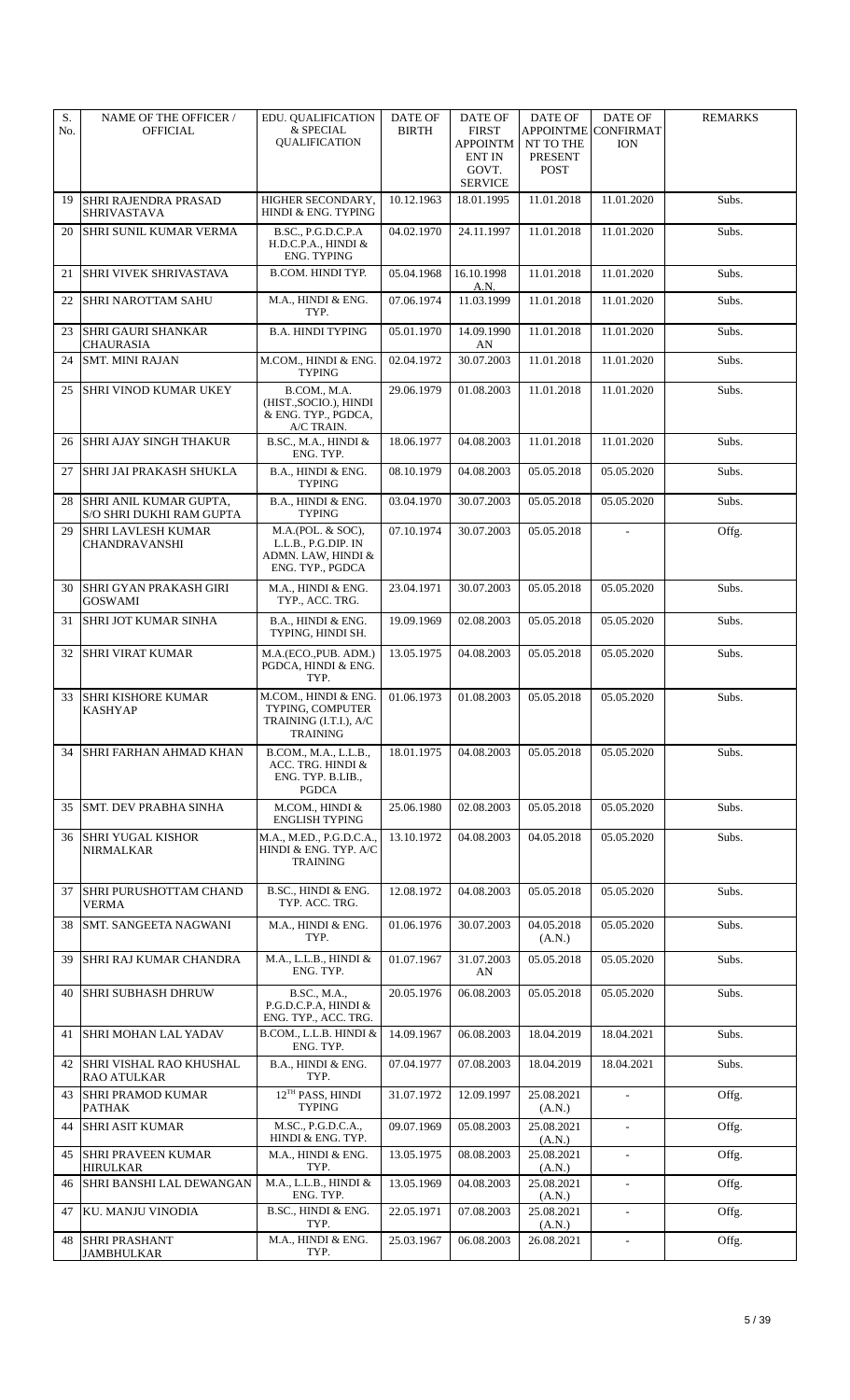| S.<br>No.      | <b>NAME OF THE OFFICER /</b><br><b>OFFICIAL</b>                         | <b>EDU. QUALIFICATION</b><br>& SPECIAL<br><b>OUALIFICATION</b>               | <b>DATE OF</b><br><b>BIRTH</b> | <b>DATE OF</b><br><b>FIRST</b><br>APPOINTM<br><b>ENT IN</b><br>GOVT.<br><b>SERVICE</b> | <b>DATE OF</b><br><b>APPOINTME</b><br>NT TO THE<br><b>PRESENT</b><br><b>POST</b> | DATE OF<br><b>CONFIRMAT</b><br><b>ION</b> | <b>REMARKS</b>                                                |  |  |  |  |  |
|----------------|-------------------------------------------------------------------------|------------------------------------------------------------------------------|--------------------------------|----------------------------------------------------------------------------------------|----------------------------------------------------------------------------------|-------------------------------------------|---------------------------------------------------------------|--|--|--|--|--|
|                |                                                                         |                                                                              | PRIVATE SECRETARY              |                                                                                        |                                                                                  |                                           |                                                               |  |  |  |  |  |
|                | Level- 11 of Pay Matrix (49100-155800)<br><b>PERMANENT POST</b><br>- 45 |                                                                              |                                |                                                                                        |                                                                                  |                                           |                                                               |  |  |  |  |  |
|                |                                                                         |                                                                              |                                |                                                                                        |                                                                                  |                                           | <b>TOTAL POST</b><br>$-45$                                    |  |  |  |  |  |
|                | $-35$<br><b>FILLED UP POST</b>                                          |                                                                              |                                |                                                                                        |                                                                                  |                                           |                                                               |  |  |  |  |  |
|                |                                                                         |                                                                              |                                |                                                                                        |                                                                                  |                                           | <b>VACANT POST</b><br>$-10$                                   |  |  |  |  |  |
| 1              | SMT. NIRMALA RAO                                                        | <b>B.SC., SHORTHAND 120</b><br>W.P.M., MDCA                                  | 25.08.1978                     | 13.04.2006                                                                             | 02.08.2011<br>(A.N.)                                                             | 03.08.2013                                | Subs.                                                         |  |  |  |  |  |
| 2              | SHRI PRAVEEN KUMAR SINHA                                                | B.COM., PGDCA., HIN<br>& ENG TYP, ENG. &<br>HINDI SHORT. @100<br><b>WPM</b>  | 25.01.1981                     | 14.07.2005                                                                             | 02.08.2011<br>(A.N.)                                                             | 03.08.2013                                | Subs.                                                         |  |  |  |  |  |
| 3              | <b>SHRI AMIT KUMAR DUBEY</b><br>S/O SHRI BAL MUKUND DUBEY               | B.SC., ENG. SH. 100<br>WPM.                                                  | 03.08.1978                     | 20.08.2007                                                                             | 02.08.2011<br>(A.N.)                                                             | 03.08.2013                                | Subs.                                                         |  |  |  |  |  |
| $\overline{4}$ | <b>SHRI VED PRAKASH</b><br><b>DEWANGAN</b>                              | M.SC. HIN & ENG. TYP,<br>ENG. SHORT. 100 WPM                                 | 07.02.1978                     | 08.07.2005                                                                             | 08.02.2013<br>(A.N.)                                                             | 09.02.2015                                | Subs.                                                         |  |  |  |  |  |
| 5              | <b>SHRI ASHOK SAHU</b>                                                  | B.COM. LLB. ENG.<br>SHORT. @100 WPM,<br>ENG. TYP., PGDCA                     | 02.03.1981                     | 20.04.2010                                                                             | 08.02.2013<br>(A.N.)                                                             | 09.02.2015                                | Subs.                                                         |  |  |  |  |  |
| 6              | SMT. DEEPTI HARIKUMAR                                                   | B.COM., HINDI TY.<br>ENG. TYP. ENG.<br>SHORT. 100 W.P.M.                     | 25.08.1980                     | 22.03.2010                                                                             | 11.02.2013                                                                       | 11.02.2015                                | Subs.                                                         |  |  |  |  |  |
| 7              | SMT. LAXMI PANDEY                                                       | B.COM., ENG. SH. 100<br>WPM, ENG. TYP.                                       | 16.09.1983                     | 29.03.2010                                                                             | 08.02.2013<br>(A.N.)                                                             | 09.02.2015                                | Sub.<br>Presently posted on<br>deputation in AFT              |  |  |  |  |  |
| 8              | SHRI BHOLA NATH KHATAI                                                  | B.COM. (H.), ENG.<br>SHORT @ 100 W.P.M.                                      | 11.03.1980                     | 28.04.2010<br>(A.N.)                                                                   | 22.03.2013<br>(A.N.)                                                             | 23.03.2015                                | Subs.                                                         |  |  |  |  |  |
| 9              | <b>SHRI RAHUL JHA</b>                                                   | B.A., ENG. TYPING,<br>ENG. SHORTHAND @<br>100 W.P.M.                         | 07.07.1985                     | 29.03.2010                                                                             | 22.03.2013<br>(A.N.)                                                             | 23.03.2015                                | Subs.                                                         |  |  |  |  |  |
| 10             | SHRI MOHAMMED AADIL<br><b>KHAN</b>                                      | BA, PGDCA, HIN &<br>ENG. TYP., ENG.<br>SHORT. @100 WPM                       | 24.10.1978                     | 08.04.2010                                                                             | 30.01.2015                                                                       | 30.01.2017                                | Subs.                                                         |  |  |  |  |  |
|                | 11 SHRI ROHIT KUMAR CHANDRA                                             | B.COM., ENG. TYP.,<br>ENG.SH. @ 100 WPM                                      | 17.12.1976                     | 06.03.2012<br>AN                                                                       | 31.01.2015                                                                       | 31.01.2017                                | subs.                                                         |  |  |  |  |  |
| 12             | <b>SHRI RAVI SHANKAR</b><br><b>MANDAVI</b>                              | B.SC., HIN & ENG.<br>TYPING, ENG. SH. 80<br><b>WPM/100 WPM</b>               | 24.09.1972                     | 08.07.2005                                                                             | 30.06.2016                                                                       | 30.06.2018                                | subs.                                                         |  |  |  |  |  |
| 13             | <b>SHRI SHARAD KUMAR YADAV</b>                                          | B.A., ENG. TYPING,<br>ENG. SH.@ 80 W.P.M.<br>@120 WPM                        | 13.09.1982                     | 02.04.2012                                                                             | 30.06.2016                                                                       | 30.06.2018                                | subs.                                                         |  |  |  |  |  |
| 14             | KU. NISHA DUBEY                                                         | MA, PGDCA, HIN TYP,<br>ENG TYP, ENG. SHORT.<br>100WPM                        | 01.11.1986                     | 08.07.2013                                                                             | 30.06.2016                                                                       | 30.06.2018                                | subs.                                                         |  |  |  |  |  |
| 15             | SMT. ANURADHA TIWARI                                                    | M.A, ENG. TYP, ENG<br>SHORT. @100 W.P.M.<br>$\ensuremath{\mathsf{PGDCA}}$    | 17.07.1985                     | 02.07.2013                                                                             | 30.06.2016                                                                       | 30.06.2018                                | subs.                                                         |  |  |  |  |  |
| 16             | SHRI D.S. BAGHEL                                                        | M.A., A/C TRAINED.<br>SHORT. 80 WPM., ENG.<br>SH. @ 100 WPM                  | 01.01.1968                     | 06.11.1998                                                                             | 12.01.2018                                                                       | 12.01.2020                                | Subs.<br>Absorbed in Commercial Court<br>Raipur as Dy. C of C |  |  |  |  |  |
| 17             | SMT. REKHA SINGH PATEL,<br>W/O SHRI ABHISHEK HANSRAJ<br>PATEL           | MA, PGDCA, ENG.<br>TYPING, ENG. SHORT.<br>@100WPM                            | 20.06.1988                     | 04.07.2013                                                                             | 11.01.2018                                                                       | 11.01.2020                                | Subs.                                                         |  |  |  |  |  |
| 18             | <b>SHRI SANTOSH KUMAR</b><br>SHARMA                                     | B.COM, PGDCA, ENG.<br>TYP, ENG. SHORT. 100<br><b>WPM</b>                     | 13.10.1980                     | 04.07.2013                                                                             | 11.01.2018                                                                       | 11.01.2020                                | Subs.                                                         |  |  |  |  |  |
| 19             | <b>SHRI BALRAM PRASAD</b><br>DEWANGAN                                   | B.A, LLB, PGDCA, ENG.<br>TYP, HIN TYP, ENG<br>SHOR. 100 WPM                  | 14.08.1982                     | '02.07.2012                                                                            | 11.01.2018                                                                       | 11.01.2020                                | Subs.                                                         |  |  |  |  |  |
| 20             | SHRI ASHISH TIWARI                                                      | B.S.C. COMP.SC.<br>ENG.TYP., ENG.<br>SHORT. @100 WPM.                        | 11.07.1977                     | 05.07.2013                                                                             | 11.01.2018                                                                       | 11.01.2020                                | Subs.                                                         |  |  |  |  |  |
| 21             | <b>SHRI ASHUTOSH</b><br><b>MISHRA</b>                                   | B.B.A., M.O.M. ENG.<br>SHORT. @ 120 W.P.M.<br>ENG. TYPING FROM<br><b>MOM</b> | 12.07.1988                     | 02.07.2013                                                                             | 11.01.2018                                                                       | 11.01.2020                                | Subs.                                                         |  |  |  |  |  |
| 22             | SHRI RAMAKANT NIRALA                                                    | B.SC. PGDCA, ENG.<br>SHORT. @ 120 WPM,<br>ENG. TYP. @ 40 WPM                 | 30.07.1990                     | 10.12.2014                                                                             | 11.01.2018                                                                       | 11.01.2020                                | Subs.                                                         |  |  |  |  |  |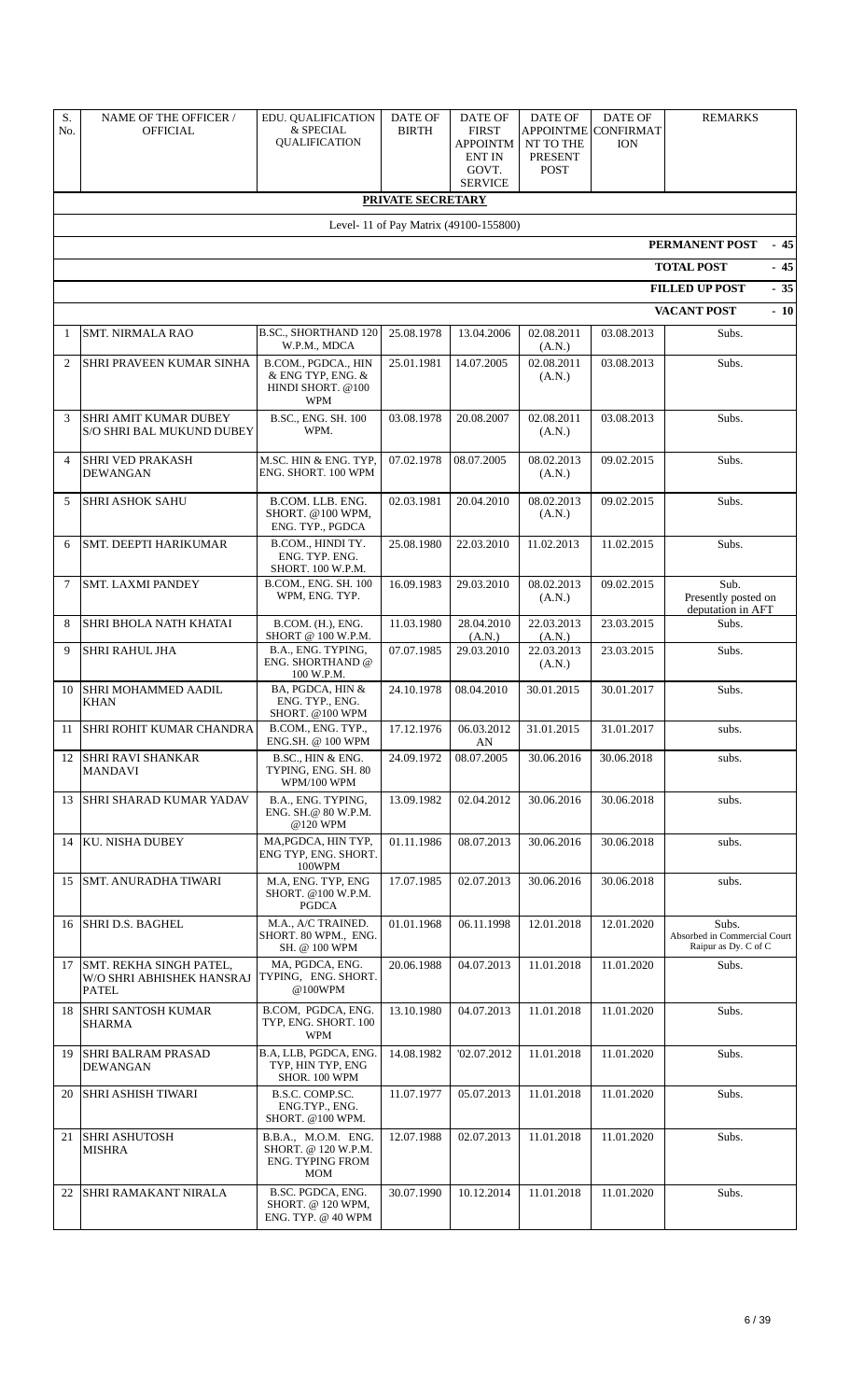| S.<br>No.    | <b>NAME OF THE OFFICER /</b><br><b>OFFICIAL</b>           | <b>EDU. QUALIFICATION</b><br>& SPECIAL<br>QUALIFICATION                                                                                 | <b>DATE OF</b><br><b>BIRTH</b>   | DATE OF<br><b>FIRST</b><br>APPOINTM<br><b>ENT IN</b><br>GOVT.<br><b>SERVICE</b> | <b>DATE OF</b><br><b>APPOINTME</b><br>NT TO THE<br>PRESENT<br><b>POST</b> | <b>DATE OF</b><br><b>CONFIRMAT</b><br>ION | <b>REMARKS</b>                                                                |
|--------------|-----------------------------------------------------------|-----------------------------------------------------------------------------------------------------------------------------------------|----------------------------------|---------------------------------------------------------------------------------|---------------------------------------------------------------------------|-------------------------------------------|-------------------------------------------------------------------------------|
| 23           | SHRI KISHORE KUMAR<br><b>DESHMUKH</b>                     | B.SC. ENG. SHORT. @<br>100 WPM, ENG. TYP 40<br>WPM, PG DIP. IN IND.<br>RELATION, LAB.<br>WELFARE & PER.MGT.                             | 11.07.1980                       | 10.12.2014                                                                      | 11.01.2018                                                                | 11.01.2020                                | Subs.                                                                         |
| 24           | <b>SMT. AMITA DUBEY</b>                                   | B.SC. PGDCA, ENG.<br>SHORTHAND @ 80 &<br>100 WPM, ENG. TYP. 30<br>& 50 W.P.M.                                                           | 11.04.1981                       | 11.12.2014                                                                      | 05.05.2018                                                                | 05.05.2020                                | Subs.                                                                         |
| 25           | <b>SHRI ROHIT SHARMA</b>                                  | B.E., STENO ENG<br>@80WPM, ENG TYP<br>@30WPM, PGDCA,<br>ENG. SHORTHAND 100<br>& 120 W.P.M., M.O.M<br>(ENG. SHORTHAND<br>@100 & 120 WPM) | 16.11.1991                       | 14.07.2017<br>(A.N.)                                                            | 25.08.2021<br>(A.N.)                                                      |                                           | Offg.                                                                         |
| 26           | KU. NIKITA JAIN                                           | B.SC.(C.S.), PGDCA,<br>M.O.M (ENG.<br>SHORTHAND @100/120<br>WPM)                                                                        | 31.10.1990                       | 11.07.2017                                                                      | 25.08.2021<br>(A.N.)                                                      |                                           | Offg.                                                                         |
| 27           | <b>SHRI AKHILESH</b><br><b>BEOHAR</b>                     | B.COM, M.O.M (ENG.<br>SHORTHAND @100/<br>120 WPM), DCA                                                                                  | 18.09.1992                       | 10.07.2017                                                                      | 25.08.2021<br>(A.N.)                                                      |                                           | Offg.                                                                         |
| 28           | <b>SHRI PAWAN KUMAR</b>                                   | B.COM., L.L.B., ENG.<br>SHORTHAND @100<br>WPM, ENG. TYPING @<br>45 W.P.M.                                                               | 20.07.1991                       | 13.07.2017<br>(A.N.)                                                            | 25.08.2021<br>(A.N.)                                                      | $\blacksquare$                            | Offg.                                                                         |
| 29           | <b>SMT. VAISHALI LUCKY</b><br>NAGARIA                     | B.COM., M.O.M (ENG.<br>SHORT. @100/120<br>WPM), HINDI TYP. @30<br>W.P.M.                                                                | 20.09.1994                       | 10.07.2017                                                                      | 26.08.2021                                                                |                                           | Offg.                                                                         |
| 30           | <b>SMT. DEEPTI JHA NIRALA</b><br>W/O SHRI RAMAKANT NIRALA | B.COM., SEC.<br>PRACTICE, P.G.D.C.A.,<br>ENG. SHORT. @ 100<br>WPM                                                                       | 17.03.1992                       | 14.07.2017                                                                      | 27.08.2021                                                                | $\blacksquare$                            | Offg.                                                                         |
| 31           | <b>SHRI ARUN KUMAR</b><br><b>DEWANGAN</b>                 | B.A., PGDCA, ENG.<br>SHORTHAND @ 100<br>W.P.M., M.A.<br>SOCIOLOGY, MBA                                                                  | 12.03.1985                       | 09.08.2017                                                                      | 25.08.2021<br>(A.N.)                                                      | $\blacksquare$                            | Offg.                                                                         |
| 32           | SHRI PRAKASH KUMAR                                        | B.COM., P.G.D.C.A.,<br>ENG. SHORTHAND. @<br>100 W.P.M., ENG.<br>TYPING @ 30 W.P.M.                                                      | 13.04.1990                       | 13.07.2017                                                                      | 25.08.2021<br>(A.N.)                                                      |                                           | Offg.                                                                         |
| 33           | SHRI SHUBHAM SINGH<br><b>RAGHUVANSHI</b>                  | B.COM., DCA, M.O.M<br>(ENG. SHORTHAND<br>@100/120 WPM),                                                                                 | 14.08.1994                       | 27.09.2017                                                                      | 25.08.2021<br>(A.N.)                                                      | $\blacksquare$                            | Offg.                                                                         |
| 34           | KU. YASMIN KHAN                                           | B.COM. (C.A.), PGDCA,<br>M.O.M (ENG.<br>SHORTHAND @100/<br>120 WPM),                                                                    | 16.10.1991                       | 21.09.2017                                                                      | 26.08.2021                                                                | $\overline{\phantom{a}}$                  | Offg.                                                                         |
| 35           | SHRI BRIJMOHAN MORLE                                      | BCA, M.O.M (ENG.<br>SHORTHAND @100/<br>120 WPM),                                                                                        | 22.06.1990                       | 17.11.2017                                                                      | 25.08.2021<br>(A.N.)                                                      |                                           | Offg.                                                                         |
|              |                                                           |                                                                                                                                         | <b>ASSISTANT EDITOR (I.L.R.)</b> |                                                                                 |                                                                           |                                           |                                                                               |
|              |                                                           |                                                                                                                                         |                                  | Level- 11 of Pay Matrix (49100-155800)                                          |                                                                           |                                           |                                                                               |
|              |                                                           |                                                                                                                                         |                                  |                                                                                 |                                                                           |                                           | PERMANENT POST -<br>03<br><b>TOTAL POST</b><br>03<br>$\overline{\phantom{a}}$ |
|              |                                                           |                                                                                                                                         |                                  |                                                                                 |                                                                           |                                           | <b>FILLED UP POST</b><br>03                                                   |
|              |                                                           |                                                                                                                                         |                                  |                                                                                 |                                                                           |                                           | <b>VACANT POST</b><br>00                                                      |
| $\mathbf{1}$ | <b>SHRI SITA RAM RATHORE</b>                              | M.A., L.L.B., HINDI &<br>ENG. TYP.                                                                                                      | 15.08.1969                       | 01.08.2003                                                                      | 30/01/15                                                                  | 30.01.2017                                | Subs.                                                                         |
| 2            | <b>SMT. PRANALI JANBANDHU</b>                             | B.COM., L.L.B.                                                                                                                          | 18.12.1977                       | 27.06.2006                                                                      | 04.05.2018<br>(A.N.)                                                      | 05.05.2020                                | Subs.                                                                         |
| 3            | <b>SHRI VIJAY KUMAR MINZ</b>                              | B.A., LL.B. (HONS.)                                                                                                                     | 15.11.1985                       | 06.03.2012<br>(A.N.)                                                            | 25.07.2018                                                                | 25.07.2020                                | Subs.                                                                         |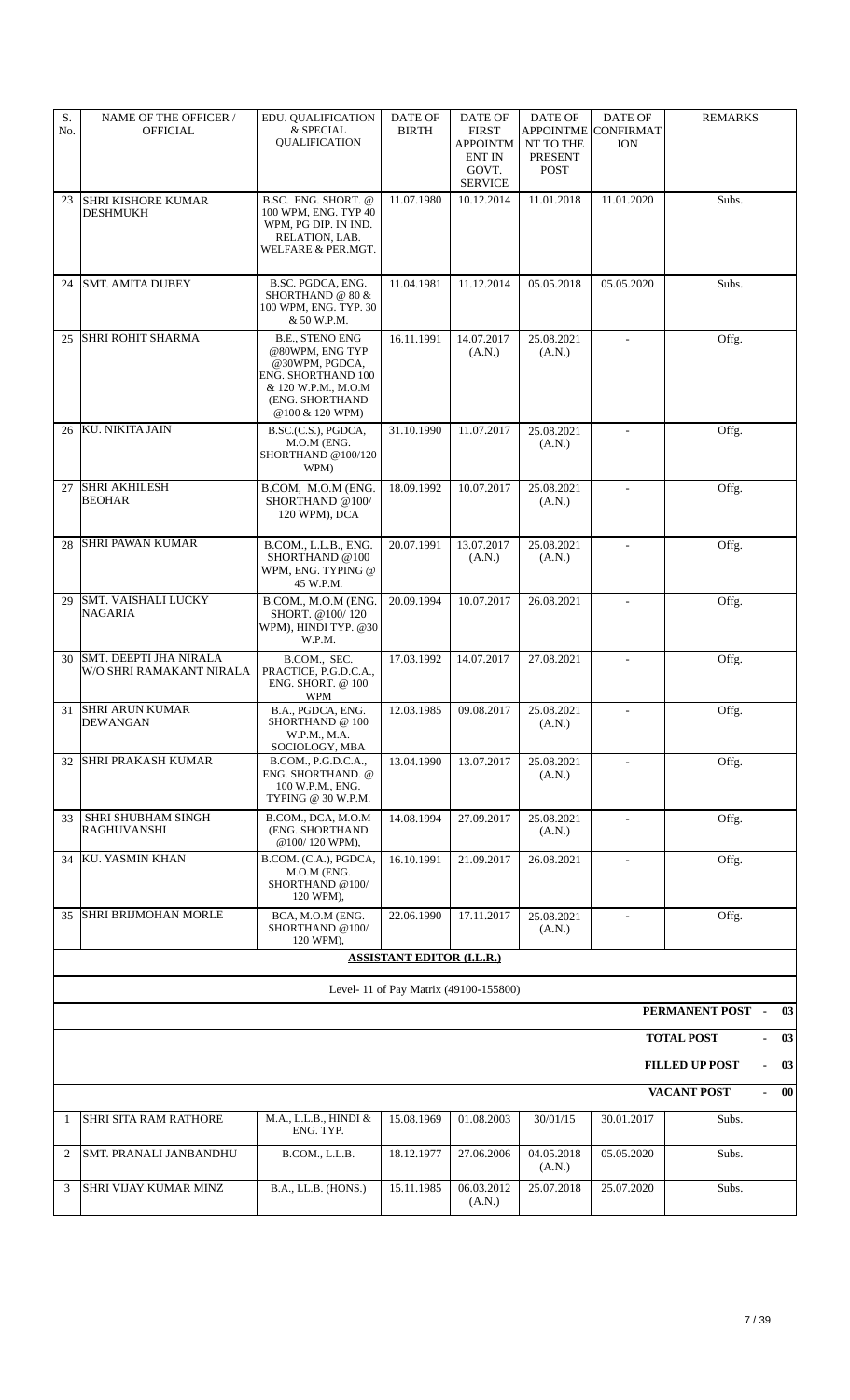| S.<br>No.      | <b>NAME OF THE OFFICER /</b><br><b>OFFICIAL</b>                          | EDU. QUALIFICATION<br>& SPECIAL<br>QUALIFICATION                                         | <b>DATE OF</b><br><b>BIRTH</b> | <b>DATE OF</b><br><b>FIRST</b><br><b>APPOINTM</b><br><b>ENT IN</b><br>GOVT.<br><b>SERVICE</b> | <b>DATE OF</b><br>APPOINTME<br>NT TO THE<br><b>PRESENT</b><br><b>POST</b> | <b>DATE OF</b><br><b>CONFIRMAT</b><br><b>ION</b> | <b>REMARKS</b>                                                                         |
|----------------|--------------------------------------------------------------------------|------------------------------------------------------------------------------------------|--------------------------------|-----------------------------------------------------------------------------------------------|---------------------------------------------------------------------------|--------------------------------------------------|----------------------------------------------------------------------------------------|
|                |                                                                          |                                                                                          | <b>ASSISTANT LIBRARIAN</b>     |                                                                                               |                                                                           |                                                  |                                                                                        |
|                |                                                                          |                                                                                          |                                | Level- 10 of Pay Matrix (43200-136500)                                                        |                                                                           |                                                  |                                                                                        |
|                |                                                                          |                                                                                          |                                |                                                                                               |                                                                           |                                                  | PERMANENT POST<br>11<br>÷,                                                             |
|                |                                                                          |                                                                                          |                                |                                                                                               |                                                                           |                                                  | <b>TOTAL POST</b><br>11                                                                |
|                |                                                                          |                                                                                          |                                |                                                                                               |                                                                           |                                                  | $-10$<br><b>FILLED UP POST</b><br><b>VACANT POST</b><br>01<br>$\overline{\phantom{0}}$ |
| $\mathbf{1}$   | <b>SMT. SANGEETA EKKA</b>                                                | B.SC, M.LIB                                                                              | 02.01.1980                     | 16.12.2005                                                                                    | 16.12.2005                                                                | 16.12.2007                                       | Sub.                                                                                   |
| 2              | <b>SMT. ANJALI BAJPAI</b>                                                | B.COM, M.LIB                                                                             | 24.10.1978                     | 28.12.2006                                                                                    | 28.12.2006                                                                | 28.12.2008                                       | Subs.                                                                                  |
| 3              | SHRI VINAY PRAKASH EKKA                                                  | M.COM, M.LIB                                                                             | 29.12.1972                     | 02.01.2007                                                                                    | 02.01.2007                                                                | 02.01.2009                                       | Subs.                                                                                  |
| $\overline{4}$ | SHRI KUNDAN JHA                                                          | B.COM, M.LISC. PGDCA,<br><b>UGC-NET &amp; JRF</b><br>AWARD, PGDHRM CG-<br>SET EXAM.-2017 | 13.12.1990                     | 12.12.2014<br>(A.N.)                                                                          | 12.12.2014<br>(A.N.)                                                      | 13.12.2016                                       | Subs.                                                                                  |
| 5              | <b>SMT. INDU RANI HEMROM</b>                                             | M.COM, M.LISC,<br>PGDCA                                                                  | 09.06.1979                     | 09.02.2015<br>(A.N.)                                                                          | 09.02.2015<br>(A.N.)                                                      | 10.02.2017                                       | Subs.                                                                                  |
| 6              | SHRI VIKAS KUMAR JAISWAL<br>S/O SHRI CHHEDI LAL                          | B.COM., M.LIB., UGC-<br>NET, CG-SET,                                                     | 09.03.1993                     | 04.08.2020                                                                                    | 04.08.2020                                                                | $\blacksquare$                                   | Resigned (Resignation is<br>Under consideration)                                       |
| 7              | <b>SHRI GHANSHYAM SAHU</b><br><b>S/O SHRI TIKARAM SAHU</b>               | B.COM, M.LIB., UGC-<br>NET, CG-SET                                                       | 21.06.1993                     | 10.08.2020<br>(A.N.)                                                                          | 10.08.2020<br>(A.N.)                                                      | $\overline{a}$                                   | On Probation                                                                           |
| 8              | <b>KU. HEMA SAHU</b><br><b>S/O SHRI SHIV RAM SAHU</b>                    | B.SC., M.LIB.,<br>$CG-$<br>SET, UGC-NET,                                                 | 06.06.1994                     | 06.08.2020                                                                                    | 06.08.2020                                                                | $\blacksquare$                                   | Resigned (Resignation is<br>Under consideration)                                       |
| 9              | <b>SHRI DEEPAK SINGH</b><br><b>S/O SHRI SHANKAR LAL</b>                  | B.A., M.LIB., CG-SET,<br>UGC-NET,                                                        | 28.03.1991                     | 10.08.2020<br>(A.N.)                                                                          | 10.08.2020<br>(A.N.)                                                      |                                                  | Resigned (Resignation is<br>Under consideration)                                       |
| 10             | <b>SHRI BHISHAM LAL</b><br><b>S/O SHRI PATI RAM</b>                      | B.SC., M.LIB., PGDCA,<br>CG-SET, UGC-NET                                                 | 15.05.1994                     | 11.08.2020                                                                                    | 11.08.2020                                                                | $\sim$                                           | On Probation                                                                           |
|                |                                                                          | <b>ASSISTANT GRADE-I (INCLUDING HOSTEL ADMINISTRATIVE OFFICER)</b>                       |                                |                                                                                               |                                                                           |                                                  |                                                                                        |
|                |                                                                          |                                                                                          |                                | Level- 09 of Pay Matrix (38100-120400)                                                        |                                                                           |                                                  | PERMANENT POST - 83 (82- Assistant Grade-I, 01-HOSTEL ADMINISTRATIVE OFFICER {AG-I}    |
|                |                                                                          |                                                                                          |                                |                                                                                               |                                                                           |                                                  | <b>TOTAL POST -</b><br>83                                                              |
|                |                                                                          |                                                                                          |                                |                                                                                               |                                                                           |                                                  | FILLED UP POST -<br>83                                                                 |
|                |                                                                          |                                                                                          |                                |                                                                                               |                                                                           |                                                  | 00<br>VACANT POST-                                                                     |
| 1              | SMT. ASHALATA ANGARE                                                     | B.A., D.C.P., HINDI &<br>ENG. TYP.                                                       | 10.02.1967                     | 21.01.2004                                                                                    | 29.01.2015<br>(A.N.)                                                      | 30.01.2017                                       | Sub.                                                                                   |
| 2              | <b>SHRI GULAB CHANDRA</b><br><b>JAMORIYA</b>                             | B.A., L.L.B., HINDI &<br>ENG. TYP.                                                       | 05.12.1967                     | 11.08.2003                                                                                    | 30.01.2015                                                                | 30.01.2017                                       | Sub.                                                                                   |
| 3              | <b>SHRI CHRIST DULAR EKKA</b>                                            | M.SC., P.G.D.C.A.,<br>HINDI & ENG. TYP.                                                  | 06.09.1977                     | 05.08.2003<br>AN                                                                              | 29.01.2015<br>(A.N.)                                                      | 30.01.2017                                       | Sub.                                                                                   |
| $\overline{4}$ | <b>SHRI KESHBO RAM BAGHEL</b><br>(HOSTEL ADMINISTRATIVE<br>OFFICER-AG-I) | M.A.(POL. SC., ECO.),<br>HINDI & ENG. TYP.                                               | 27.02.1976                     | 07.08.2003                                                                                    | 29.01.2015<br>(A.N.)                                                      | 30.01.2017                                       | Sub.                                                                                   |
| -5             | SHRI SHAILENDRA SONI                                                     | B.SC. (MATHS), PGDM<br>&SM, LL.B.                                                        | 30.03.1974                     | 03.03.2012                                                                                    | 03.12.2015                                                                | 03.12.2017                                       | Sub.                                                                                   |
| 6              | <b>SHRI ANIL DHARMIK</b>                                                 | M.A., HINDI & ENG.<br>TYP.                                                               | 26.02.1977                     | 05.08.2003                                                                                    | 02.12.2015<br>(A.N.)                                                      | 03.12.2017                                       | Sub.                                                                                   |
| 7              | <b>SHRI RANJIT XALXO</b>                                                 | B.A., HINDI & ENG.<br>TYP.                                                               | 07.07.1967                     | 15.12.2003                                                                                    | 02.12.2015<br>(A.N.)                                                      | 03.12.2017                                       | Sub.                                                                                   |
| 8              | SMT. CHANDRAKALA THAKUR                                                  | 12TH PASS, ENG.<br><b>TYPING PASS</b>                                                    | 10.09.1962                     | 25.04.1991                                                                                    | 02.12.2015<br>(A.N.)                                                      | 03.12.2017                                       | Sub.                                                                                   |
| 9              | SHRI SHIVBARAN MISHRA                                                    | B.A., HINDI TYP.                                                                         | 07.09.1968                     | 22.04.1996                                                                                    | 02.12.2015<br>(A.N.)                                                      | 03.12.2017                                       | Sub.                                                                                   |
| 10             | <b>SHRI DEEPAK KUMAR DUBEY</b>                                           | M.A. (HIST. & SOCIO),<br>B.ED., L.L.B., DCA,<br>HINDI & ENGLISH TYP                      | 21.08.1970                     | 17.05.2004<br>A.N.                                                                            | 02.12.2015<br>(A.N.)                                                      | 03.12.2017                                       | Sub.                                                                                   |
| 11             | <b>SHRI TEJ KUMAR SAHU</b>                                               | M.COM., HIN & ENG<br>TYP, HIN SHORTHAND<br>100WPM, L.L.B                                 | 06.07.1968                     | 14.03.1995                                                                                    | 02.12.2015<br>(A.N.)                                                      | 03.12.2017                                       | Sub.                                                                                   |
| 12             | <b>SHRI VINOD KUMAR DWIVEDI</b>                                          | M.A., HINDI & ENG.,<br>TYP.                                                              | 15.08.1973                     | 19.01.2002                                                                                    | 02.12.2015<br>(A.N.)                                                      | 03.12.2017                                       | Sub.                                                                                   |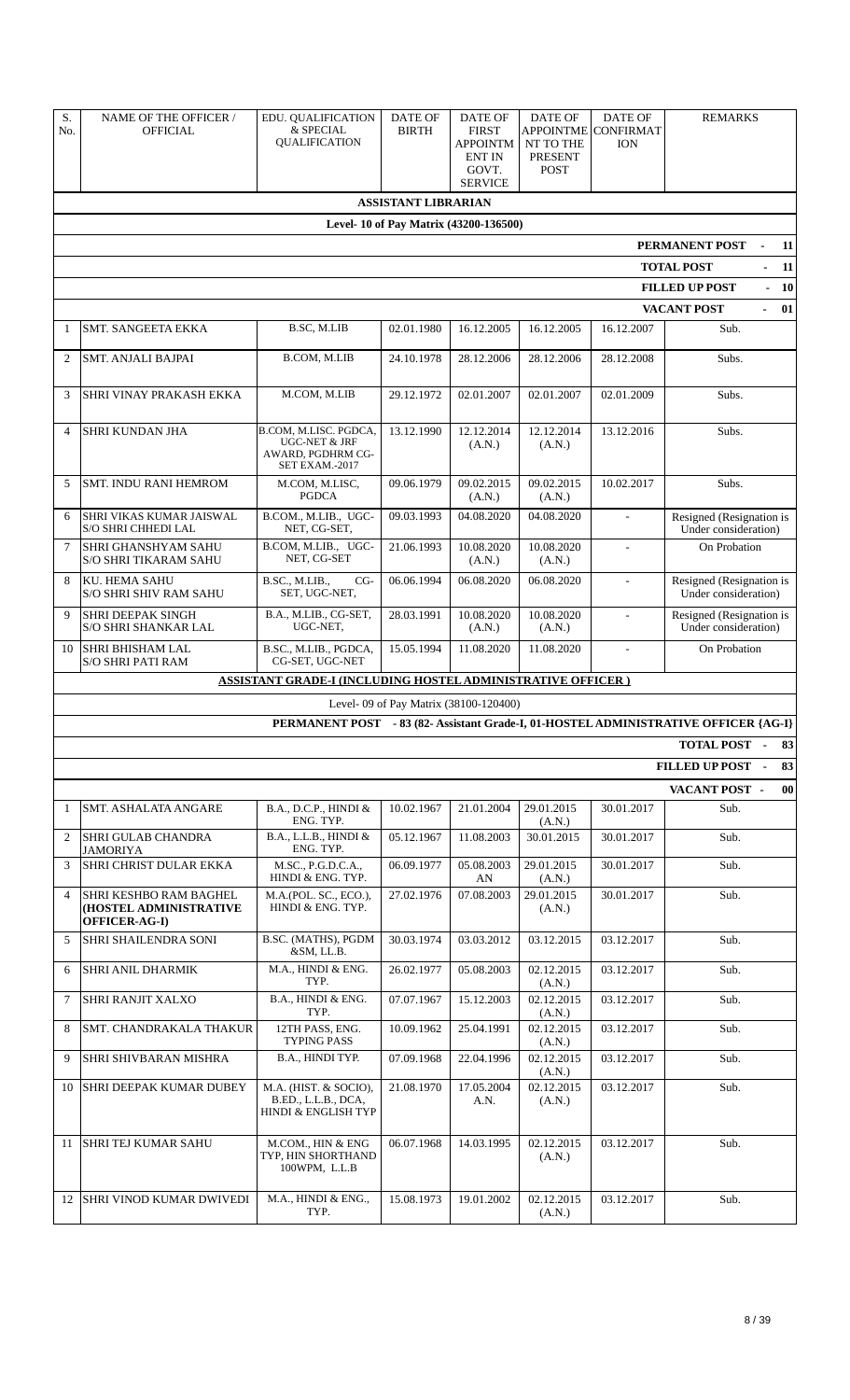| S.<br>No. | NAME OF THE OFFICER /<br><b>OFFICIAL</b>        | <b>EDU. QUALIFICATION</b><br>& SPECIAL<br><b>QUALIFICATION</b>                                                 | DATE OF<br><b>BIRTH</b> | DATE OF<br><b>FIRST</b><br>APPOINTM<br><b>ENT IN</b><br>GOVT.<br><b>SERVICE</b> | DATE OF<br><b>APPOINTME</b><br>NT TO THE<br>PRESENT<br><b>POST</b> | DATE OF<br><b>CONFIRMAT</b><br><b>ION</b> | <b>REMARKS</b> |
|-----------|-------------------------------------------------|----------------------------------------------------------------------------------------------------------------|-------------------------|---------------------------------------------------------------------------------|--------------------------------------------------------------------|-------------------------------------------|----------------|
| 13        | SHRI ANAND KUMAR                                | <b>B.A., DIPLOMA IN</b><br>TELEPHONE & STD<br>PCO REPAIRING,<br>HINDI-TYPING, I.T.I. IN<br><b>FITTER TRADE</b> | 10.05.1978              | 19.01.2002                                                                      | 02.12.2015<br>(A.N.)                                               | 03.12.2017                                | Sub.           |
| 14        | <b>SHRI RAJKUMAR DHRUW</b>                      | <b>B.A. &amp; HINDI TYPING</b><br><b>PASS</b>                                                                  | 01.06.1967              | 19.01.2002                                                                      | 02.12.2015<br>(A.N.)                                               | 03.12.2017                                | Sub.           |
| 15        | <b>SHRI PRADEEP KUMAR</b><br>SHARMA             | B.COM., M.A.,                                                                                                  | 11.09.1968              | 19.01.2002                                                                      | 15.12.2015                                                         | 15.12.2017                                | Sub.           |
| 16        | SMT. GEETA SHARMA                               | M.A., M. LIB.                                                                                                  | 01.07.1969              | 19.01.2002                                                                      | 14.12.2015                                                         | 14.12.2017                                | Sub.           |
| 17        | <b>SHRI VIBHASH TIWARI</b>                      | B.A., M.A., PGDCA,<br>HINDI & ENG. TYP.,<br>ACC. TRAIN.                                                        | 15.05.1973              | 17.05.2004<br>A.N.                                                              | 02.12.2015<br>(A.N.)                                               | 03.12.2017                                | Sub.           |
| 18        | SHRI KRISHNA KUMAR<br><b>BANJARA</b>            | B.SC., M.A., PGDCA,<br>HINDI & ENG. TYP.                                                                       | 25.06.1974              | 17.05.2004<br>A.N.                                                              | 17.02.2016                                                         | 17.02.2018                                | Sub.           |
| 19        | <b>SHRI GIRIJA SHANKAR</b><br><b>DEWANGAN</b>   | B. SC., M.A., M.O.M.<br>(H), ENG. TYP.                                                                         | 01.05.1978              | 17.05.2004<br>A.N.                                                              | 17.02.2016                                                         | 17.02.2018                                | Sub.           |
| 20        | <b>SHRI RAJENDRA DAS</b>                        | M.COM., L.L.B.,<br>PGDCA, HINDI & ENG.<br><b>TYPING</b>                                                        | 15.06.1978              | 17.05.2004<br>A.N.                                                              | 17.02.2016                                                         | 17.02.2018                                | Sub.           |
| 21        | SMT.SANGEETA SHRIVASTAVA                        | M.A(ENG.), LL.B.<br><b>PGDCA</b>                                                                               | 01.07.1979              | 18.12.2014                                                                      | 16.03.2018<br>(A.N.)                                               | 17.03.2020                                | Subs.          |
| 22        | <b>SHRI MAHABIR PRASAD</b><br><b>KAUSHIK</b>    | B.A., M.A.<br>(HINDI/SOCIO),<br>HDCPA, HINDI & ENG.<br>TYP.                                                    | 12.02.1976              | 17.05.2004<br>A.N.                                                              | 16.03.2018<br>(A.N.)                                               | 17.03.2020                                | Subs.          |
| 23        | SMT. MANISHA DAHARIA                            | B.SC., HDCPA                                                                                                   | 22.07.1980              | 17.05.2004<br>A.N.                                                              | 16.03.2018<br>(A.N.)                                               | 17.03.2020                                | Subs.          |
| 24        | <b>SHRI CHETAN LAL WASNIK</b>                   | HIGHER SECONDARY,<br>HINDI TYPING PASS,<br>B.A.                                                                | 25.04.1971              | 17.05.2004<br>A.N.                                                              | 16.03.2018<br>(A.N.)                                               | 17.03.2020                                | Subs.          |
| 25        | <b>SHRI MANISH KUMAR PANDEY</b>                 | B.COM. HINDI & ENG.<br>TYPING, A/C<br><b>TRAINING</b>                                                          | 09.03.1978              | 11.07.2005                                                                      | 16.03.2018<br>(A.N.)                                               | 17.03.2020                                | Subs.          |
| 26        | <b>SHRI BRAJBIHARI DUBEY</b>                    | B.A., LL.B., HINDI &<br><b>ENG. TYPING</b>                                                                     | 20.10.1974              | 28.09.2005                                                                      | 16.03.2018<br>(A.N.)                                               | 17.03.2020                                | Subs.          |
|           | 27 SHRI TRILOK CHANDRA<br><b>DESHMUKH</b>       | M.COM, LL.B. PGDCA,<br>HINDI ENG. TYPING,<br>A/C TRAINING PASS                                                 | 03.07.1971              | 18.05.2006                                                                      | 16.03.2018<br>(A.N.)                                               | 17.03.2020                                | Subs.          |
| 28        | <b>SMT. NILIMA UKEY</b>                         | M.A., HINDI & ENG.<br><b>TYPING</b>                                                                            | 24.04.1979              | 04.08.2003<br>AN                                                                | 16.03.2018<br>(A.N.)                                               | $\blacksquare$                            | Offg.          |
| 29        | <b>SHRI ARUNENDRA KUMAR</b><br><b>SHARMA</b>    | M.A., PGDCA, HINDI &<br>ENG. TYP.                                                                              | 08.12.1972              | 17.05.2004<br>A.N.                                                              | 16.03.2018<br>(A.N.)                                               | 17.03.2020                                | Subs.          |
| 30        | <b>SHRI RAJEEV KUMAR SHARMA</b>                 | B.SC. (MATHS), HINDI<br>& ENG. TYP.                                                                            | 13.04.1976              | 11.07.2005                                                                      | 16.03.2018<br>(A.N.)                                               | 17.03.2020                                | Subs.          |
| 31        | SHRI AMIT KUMAR<br>TAMRAKAR                     | B.SC., B.ED., HINDI &<br>ENG. TYPING, PGDCA,<br>ACC. TRG., MBA-I (I &<br>II SEM.)                              | 03.11.1974              | 11.07.2005                                                                      | 16.03.2018<br>(A.N.)                                               | 17.03.2020                                | Subs.          |
| 32        | <b>SHRI KOMAL KUMAR</b><br><b>DEWANGAN</b>      | M. COM. (BUSINESS<br>ADM.), HINDI & ENG.<br><b>TYPING</b>                                                      | 15.04.1980              | 08.07.2005                                                                      | 16.03.2018<br>(A.N.)                                               | 17.03.2020                                | Subs.          |
| 33        | <b>SMT. NANCY JAYASHEELA</b><br><b>ROBINSON</b> | B.A., HINDI & ENG.<br><b>TYPING</b>                                                                            | 01.01.1968              | 17.05.2004<br>AN                                                                | 16.03.2018<br>(A.N.)                                               | 17.03.2020                                | Subs.          |
| 34        | <b>SHRI MURLEE SINGH KANWAR</b>                 | M.COM., HINDI &<br>ENGLISH TYPING,<br>ACC. TRG.                                                                | 12.06.1976              | 11.07.2005<br>A.N.                                                              | 16.03.2018<br>(A.N.)                                               | 17.03.2020                                | Subs.          |
| 35        | <b>SHRI CHANDRA BHUSHAN</b>                     | M.SC., PGDCPA, HINDI<br>& ENG. TYP.                                                                            | 22.06.1976              | 13.07.2005                                                                      | 16.03.2018<br>(A.N.)                                               | 17.03.2020                                | Subs.          |
| 36        | <b>SHRI SATYENDRA KUMAR</b><br><b>PATLEY</b>    | B.SC., M.C.A.                                                                                                  | 15.04.1977              | 06.10.2005                                                                      | 16.03.2018<br>(A.N.)                                               | 17.03.2020                                | Subs.          |
| 37        | <b>SHRI SHYAM KUMAR TIWARI</b>                  | M.A., HINDI &<br><b>ENGLISH TYPING</b>                                                                         | 05.10.1969              | 17.05.2004<br>A.N.                                                              | 16.03.2018<br>(A.N.)                                               | 17.03.2020                                | Subs.          |
| 38        | SHRI TILAK SINGH<br><b>KESHARIYA</b>            | M.A., HINDI &<br><b>ENGLISH TYPING</b>                                                                         | 16.08.1972              | 28.09.2005                                                                      | 26.07.2018                                                         | 26.07.2020                                | Subs.          |
| 39        | <b>SHRI RAMAKANT POREDIWAR</b>                  | <b>B.A., HINDI &amp; ENGLISH</b><br><b>TYPING</b>                                                              | 26.02.1970              | 18.05.2004                                                                      | 26.07.2018                                                         | 26.07.2020                                | Subs.          |
| 40        | <b>SMT. SATYA NAYAK</b>                         | B.A., LL.B., HINDI &<br>ENG. TYPING                                                                            | 27.04.1970              | 28.09.2005                                                                      | 26.07.2018                                                         | 26.07.2020                                | Subs.          |
| 41        | <b>SHRI NAVEEN KUMAR</b><br><b>DEWANGAN</b>     | M.A., HINDI &<br><b>ENGLISH TYPING</b>                                                                         | 06.10.1978              | 17.05.2004<br>A.N.                                                              | 26.07.2018                                                         | 26.07.2020                                | Subs.          |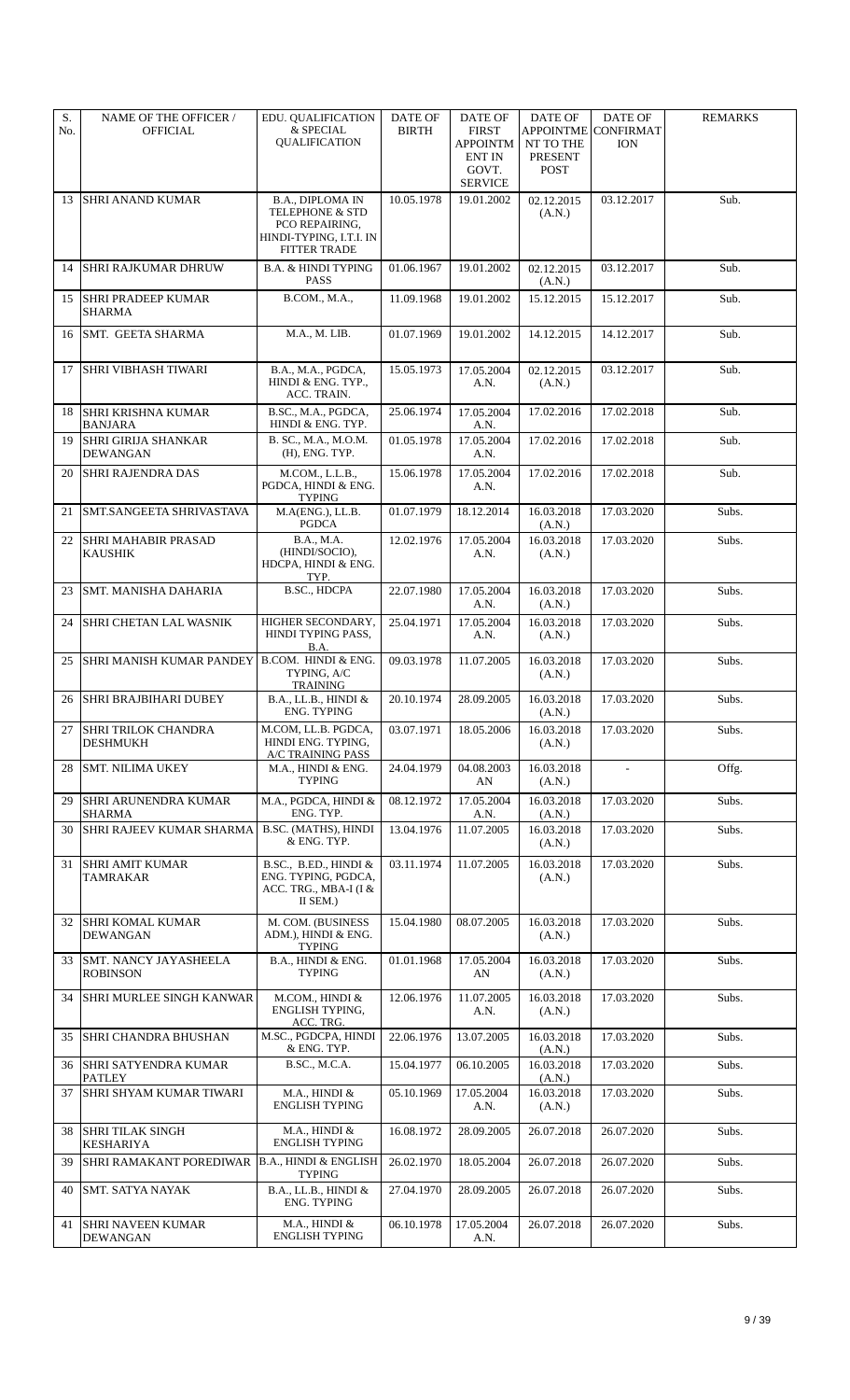| S.<br>No. | <b>NAME OF THE OFFICER /</b><br><b>OFFICIAL</b> | <b>EDU. QUALIFICATION</b><br>& SPECIAL<br>QUALIFICATION                                         | DATE OF<br><b>BIRTH</b> | <b>DATE OF</b><br><b>FIRST</b><br>APPOINTM<br>ENT IN<br>GOVT.<br><b>SERVICE</b> | <b>DATE OF</b><br>APPOINTME<br>NT TO THE<br><b>PRESENT</b><br><b>POST</b> | DATE OF<br><b>CONFIRMAT</b><br><b>ION</b> | <b>REMARKS</b> |
|-----------|-------------------------------------------------|-------------------------------------------------------------------------------------------------|-------------------------|---------------------------------------------------------------------------------|---------------------------------------------------------------------------|-------------------------------------------|----------------|
| 42        | SHRI DEEPAK BAN GOSHWAMI                        | B.COM., P.G.D.C.A.,<br>HINDI & ENG. TYPING                                                      | 13.01.1978              | 28.09.2005                                                                      | 26.07.2018                                                                | 26.07.2020                                | Subs.          |
| 43        | SHRI AMRIT LAL SHARMA                           | B.A., HINDI & ENGLISH<br><b>TYPING</b>                                                          | 01.07.1974              | 28.09.2005                                                                      | 26.07.2018                                                                | 26.07.2020                                | Subs.          |
| 44        | <b>SHRI SUNIL KUMAR SINGH</b>                   | M.A. HINDI & ENG.<br><b>TYPING</b>                                                              | 15.07.1976              | 28.09.2005                                                                      | 26.07.2018                                                                | 26.07.2020                                | Subs.          |
| 45        | SHRI PRADEEP KUMAR SINGH                        | M.A., D.C.A., HINDI &<br>ENG. TYPING, LL.B.                                                     | 05.06.1971              | 28.09.2005                                                                      | 26.07.2018                                                                | 26.07.2020                                | Subs.          |
| 46        | SHRI KUNWAR SINGH ANGARE                        | HIGHER SECONDARY,<br><b>ENGLISH TYPING</b>                                                      | 06.04.1964              | 01.02.1991                                                                      | 26.07.2018                                                                | 26.07.2020                                | Subs.          |
| 47        | SHRI SANJAY KUMAR SINHA                         | HIGH SCHOOL,<br>TYPING.                                                                         | 20.01.1966              | 13.02.1995                                                                      | 26.07.2018                                                                | 26.07.2020                                | Subs.          |
| 48        | <b>SHRI KAMAL KISHOR</b><br><b>BROKAR</b>       | M.A., PGDCA, HINDI &<br>ENG. TYPING, HINDI<br>SHORTHAND $@100$<br>W.P.M.                        | 05.12.1974              | 19.05.2006<br>A.N.                                                              | 26.07.2018                                                                | 26.07.2020                                | Subs.          |
| 49        | <b>SHRI RAVI KUMAR</b><br>DEWANGAN              | B.COM, PGDCA, HINDI<br>& ENGLISH TYPING,<br><b>ACCOUNTS TRAI.</b>                               | 28.06.1976              | 18.05.2006                                                                      | 26.07.2018                                                                | 26.07.2020                                | Subs.          |
| 50        | <b>SHRI PRADEEP KUMAR YADAV</b>                 | M.A., M.LIB.,<br>P.G.D.C.A., HINDI &<br><b>ENGLISH TYPING,</b><br>A/C TRAINING                  | 15.03.1975              | 22.05.2006                                                                      | 26.07.2018                                                                | 26.07.2020                                | Subs.          |
| 51        | <b>SHRI HEERAMANI SAHU</b>                      | B.SC, PGDCA, HINDI &<br>ENG. TYPING, MA-<br>SOCIOLOGY &<br><b>SANSKRIT</b>                      | 01.03.1981              | 19.05.2006                                                                      | 26.07.2018                                                                | 26.07.2020                                | Subs.          |
| 52        | <b>SHRI LAXMI KANT THAWAYIT</b>                 | M.A., PGDCA, HINDI &<br>ENG. TYPING, B.LIB.<br><b>A/C TRAINING</b>                              | 21.04.1976              | 18.05.2006                                                                      | 26.07.2018                                                                | 26.07.2020                                | Subs.          |
| 53        | <b>SHRI ATUL SONI</b>                           | M.COM., PGDCA,<br><b>HINDI &amp; ENGLISH</b><br><b>TYPING</b>                                   | 14.06.1978              | 15.05.2006<br>A.N.                                                              | 26.07.2018                                                                | 26.07.2020                                | Subs.          |
| 54        | <b>SMT. DHIRAJ SHRIVASTAVA</b>                  | M.A., PGDCA, HINDI &<br>ENG. TYPING                                                             | 15.04.1973              | 24.05.2006                                                                      | 26.07.2018                                                                | 26.07.2020                                | Subs.          |
| 55        | SHRI JEEWAN LAL SAHU                            | B.SC., M.A. ENG.,<br>PGDCA, HINDI & ENG.<br><b>TYPING</b>                                       | 30.09.1973              | 22.05.2006                                                                      | 26.07.2018                                                                | 26.07.2020                                | Subs.          |
| 56        | SHRI ARVIND KUMAR PANDEY                        | M.A., PGDCA, HINDI &<br>ENG. TYPING                                                             | 14.05.1979              | 19.05.2006                                                                      | 26.07.2018                                                                | 26.07.2020                                | Subs.          |
| 57        | SHRI AMIT KUMAR KURMI                           | M.COM., PGDCA,<br><b>HINDI &amp; ENGLISH</b><br>TYPING, ACCOUNTS<br><b>TRAINING PASS</b>        | 20.11.1979              | 22.05.2006                                                                      | 26.07.2018                                                                | 26.07.2020                                | Subs.          |
| 58        | SHRI JITENDRA KASHYAP                           | M.A., PGDCA, HINDI &<br>ENG. TYPING                                                             | 08.12.1974              | 18.05.2006                                                                      | 26.07.2018                                                                | 26.07.2020                                | Subs.          |
| 59        | SHRI NEELESH MISHRA                             | M.COM, PGDCA,<br>M.LIB., HINDI ENG.<br><b>TYPING</b>                                            | 01.07.1977              | 24.05.2006<br>A.N.                                                              | 26.07.2018                                                                | 26.07.2020                                | Subs.          |
| 60        | SHRI PRAHLAD KUMAR SINHA                        | B.COM., P.G.D.C.A.,<br>HINDI & ENG. TYPING,<br><b>ACCOUNTS TRAINING</b>                         | 29.03.1983              | 16.05.2006                                                                      | 26.07.2018                                                                | 26.07.2020                                | Subs.          |
| 61        | <b>SHRI SURENDRA KUMAR</b><br>SAHU              | B.SC, M.A(SOC.)<br>PGDCA, ADCPSM,<br>HINDI & ENG. TYPING,<br>ACCOUNT TRAN.,<br><b>B.LIBRARY</b> | 18.05.1982              | 18.05.2006                                                                      | 26.07.2018                                                                | 26.07.2020                                | Subs.          |
| 62        | <b>SHRI AJAY LAXAKAR</b>                        | B.COM, PGDCA, HINDI<br>& ENGLISH TYPING,<br>LL.B., HINDI STENO.<br>100 W.P.M., A/C TRAIN.       | 02.10.1980              | 22.05.2006                                                                      | 26.07.2018                                                                | 26.07.2020                                | Subs.          |
| 63        | SHRI NIRANJAN R. DARSHAN                        | B.COM, PGDCA, HINDI<br>& ENGLISH TYPING                                                         | 30.07.1978              | 17.05.2006                                                                      | 26.07.2018                                                                | 26.07.2020                                | Subs.          |
| 64        | SHRI VIJAY PRAKASH PATHAK                       | B.A., M.A., ADV.<br>COURSE IN TEL.<br>OPERATING, HINDI &<br><b>ENGLISH TYPING</b>               | 21.06.1969              | 10.07.1998                                                                      | 26.07.2018                                                                | 26.07.2020                                | Subs.          |
| 65        | <b>SMT. NEELIMA GUPTA</b>                       | M.SC(MATHS), B.ED, 'O'<br>LEVEL, PGDCA, HINDI<br>& ENG. TYPING, L.L.B                           | 20.03.1974              | 25.05.2006                                                                      | 26.07.2018                                                                | 26.07.2020                                | Subs.          |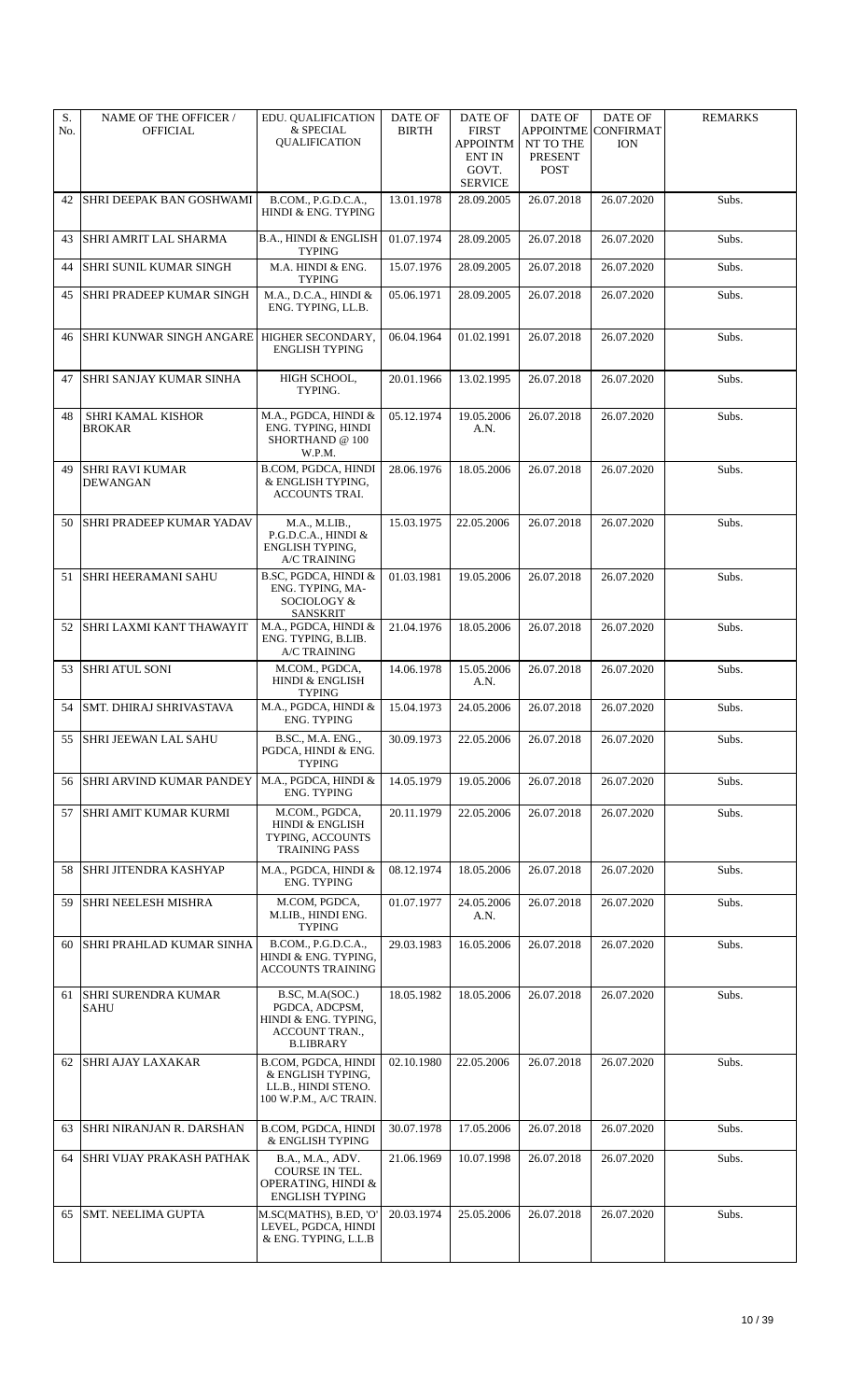| S.<br>No.      | <b>NAME OF THE OFFICER /</b><br><b>OFFICIAL</b>                                     | EDU. QUALIFICATION<br>& SPECIAL<br>QUALIFICATION                                                                    | DATE OF<br><b>BIRTH</b> | DATE OF<br><b>FIRST</b><br>APPOINTM<br><b>ENT IN</b><br>GOVT.<br><b>SERVICE</b> | <b>DATE OF</b><br>APPOINTME<br>NT TO THE<br><b>PRESENT</b><br><b>POST</b> | DATE OF<br>CONFIRMAT<br><b>ION</b> | <b>REMARKS</b>                                                                               |
|----------------|-------------------------------------------------------------------------------------|---------------------------------------------------------------------------------------------------------------------|-------------------------|---------------------------------------------------------------------------------|---------------------------------------------------------------------------|------------------------------------|----------------------------------------------------------------------------------------------|
| 66             | <b>SHRI HEMANT KUMAR</b><br><b>PATANWAR</b>                                         | M.A., PGDCA, HINDI &<br>ENG. TYPING, A/C<br><b>TRAINING</b>                                                         | 06.07.1978              | 18.05.2006                                                                      | 26.07.2018                                                                | 26.07.2020                         | Subs.                                                                                        |
| 67             | <b>SHRI DEVENDRA KUMAR</b>                                                          | B.COM, M.COM, LL.B,<br>PGDCA, HINDI &<br><b>ENGLISH TYPING</b>                                                      | 06.06.1980              | 18.05.2006                                                                      | 26.07.2018                                                                | 26.07.2020                         | Subs.                                                                                        |
| 68             | SHRI SURESH KUMAR<br><b>BAGHMARE</b>                                                | M.A., LL.B, PGDCA,<br><b>HINDI &amp; ENGLISH</b><br><b>TYPING</b>                                                   | 13.04.1974              | 19.12.2001                                                                      | 26.07.2018                                                                | 26.07.2020                         | Subs.                                                                                        |
| 69             | <b>SHRI ANAND KUMAR</b><br><b>BHAWSAR</b>                                           | B.SC, B.ED,<br>B.LIB, PGDCA, HINDI<br>& ENG. TYPING,<br>A/<br><b>C TRAINED</b>                                      | 22.04.1977              | 19.05.2006<br>A.N.                                                              | 26.07.2018                                                                | 26.07.2020                         | Subs.                                                                                        |
| 70             | SHRI BHOJ RAM SAHU                                                                  | M.A., LL.B, PGDCA,<br>HINDI & ENGLISH<br>TYP., A/C TRAINED<br><b>B.LIB &amp; I.S.C.</b>                             | 14.06.1976              | 17.05.2006                                                                      | 26.07.2018                                                                | 26.07.2020                         | Subs.                                                                                        |
| 71             | <b>SMT. VANDANA MISHRA</b>                                                          | M.A., M.LIB., HINDI &<br>ENG. TYPING                                                                                | 24.09.1970              | 17.05.2004<br>A.N.                                                              | 26.07.2018                                                                | 26.07.2020                         | Subs.                                                                                        |
| 72             | SHRI SANTOSH KUMAR SONI                                                             | M.A., M.COM., LL.B.<br>PGDCA, HINDI & ENG.<br><b>TYPING</b>                                                         | 25.05.1974              | 17.05.2004<br>A.N.                                                              | 26.07.2018                                                                | 26.07.2020                         | Subs.                                                                                        |
| 73             | <b>SHRI ANAND NAKHRE</b>                                                            | B.A., HINDI & ENG.<br><b>TYPING</b>                                                                                 | 08.10.1973              | 28.09.2005                                                                      | 26.07.2018                                                                | 27.07.2020                         | Subs.                                                                                        |
| 74             | <b>SHRI ADIRAJU SURESH</b>                                                          | M.COM., LL.B., HINDI<br>& ENG. TYP, PGDCA                                                                           | 28.06.1974              | 04.05.2007<br>17.09.2007                                                        | 30.01.2020                                                                | $\sim$                             | offg.                                                                                        |
| 75             | <b>SHRI DEEPAK RATNA</b><br>KUMAR                                                   | B.A., L.L.B., M.A. -<br>ENGLISH, CERTI. IN<br><b>FUNCTIONAL</b><br><b>ENGLISH</b>                                   | 12.05.1987              | 26.04.2017<br>(A.N.)                                                            | 29.01.2020<br>(A.N.)                                                      |                                    | offg.                                                                                        |
| 76             | <b>SHRI DEEPAK KUMAR</b><br>YADAV                                                   | M.SC., L.L.B., M.A.,<br>M.J., M.B.A.                                                                                | 13.01.1971              | 19.04.2017                                                                      | 26.08.2021                                                                | $\Delta$                           | Offg.                                                                                        |
| 77             | <b>SHRI VIJAY PRAKASH</b><br><b>KERKETTA</b>                                        | B.A., L.L.B.                                                                                                        | 25.05.1986              | 27.04.2017                                                                      | 26.08.2021                                                                | $\blacksquare$                     | Offg.                                                                                        |
| 78             | <b>SHRI GAURAV SONI</b>                                                             | B.SC., M.A., LL.B.<br>P.G.D.C.A, HINDI &<br><b>ENG. TYPING</b>                                                      | 28.03.1979              | 28.09.2005                                                                      | 26.08.2021                                                                | $\Delta$                           | Offg.                                                                                        |
| 79             | SHRI MANOJ KUMAR SHARMA                                                             | M.A, HIN & ENG<br>TYPING                                                                                            | 12.05.1975              | 28.09.2005                                                                      | 25.08.2021<br>(A.N.)                                                      |                                    | Offg.                                                                                        |
| 80             | <b>SHRI SHYAM SAHU</b>                                                              | M.A., PGDCA, HINDI<br><b>TYPING</b>                                                                                 | 19.09.1975              | 30.05.2007                                                                      | 25.08.2021<br>(A.N.)                                                      |                                    | Offg.                                                                                        |
| 81             | SHRI HEMANT KUMAR SAHU                                                              | M.A., PGDCA, HIN &<br>ENG. TYP. DIP. IN<br>TRANSLATION, A/C<br>TRAIN. (BELOW 60%)                                   | 01.09.1975              | 31.05.2007                                                                      | 25.08.2021<br>(A.N.)                                                      |                                    | Offg.                                                                                        |
| 82             | <b>SHRI MANISH KUMAR</b><br><b>AGRAWAL</b>                                          | B.A., PGDCA, HINDI &<br><b>ENGLISH TYPING</b>                                                                       | 15.07.1980              | 31.05.2007                                                                      | 25.08.2021<br>(A.N.)                                                      | $\blacksquare$                     | Offg.                                                                                        |
| 83             | DR. ALOK MISHRA                                                                     | M.A., PH.D., PGDCA,<br>HIN. & ENG. TYPING                                                                           | 18.08.1974              | 28.05.2007                                                                      | 30.09.2021                                                                |                                    | Offg.                                                                                        |
|                |                                                                                     | STENOGRAPHER + STENOGRAPHER(BILINGUAL)                                                                              |                         | Level- 09 of Pay Matrix (38100-120400)                                          |                                                                           |                                    |                                                                                              |
|                |                                                                                     |                                                                                                                     |                         |                                                                                 |                                                                           |                                    | PERMANENT POST - 74 + 1                                                                      |
|                |                                                                                     |                                                                                                                     |                         |                                                                                 |                                                                           |                                    | TOTAL POST -<br>75                                                                           |
|                |                                                                                     |                                                                                                                     |                         |                                                                                 |                                                                           |                                    | FILLED UP POST - 23 + 1<br>VACANT POST -<br>51                                               |
| 1              | SRHI SHAFQAT JAMAL                                                                  | B.A., D.C.A., ENG.<br>SHORT. @100 W.P.M.,<br>ENG TYP @45W.P.M.                                                      | 15.12.1991              | 12.07.2017<br>(A.N.)                                                            | 12.07.2017<br>(A.N.)                                                      | 13.07.2019                         | Sub.                                                                                         |
| $\overline{2}$ | SHRI ARVIND KUMAR<br>RAJARAM SINGH YADAV<br>S/O RAJARAM RAMPAL YADAV<br>(BILINGUAL) | B.COM, ENG. SHORT.<br>@120 WPM, ENG. TYP.<br>@50WPM, HINDI<br>STENO @100WPM,<br>HINDI TYP.@40WPM,<br>MS-CIT (COMP.) | 13.01.1989              | 16.01.2019<br>(AN)                                                              | 16.01.2019<br>(AN)                                                        | $\sim$                             | His Probation period is<br>extended for a further<br>period of 01 year w.e.f.<br>17.01.2021. |
| 3              | KU. HARNEET KAUR,<br>D/O SHRI SARVRAJ SINGH                                         | B.COM, M.O.M (ENG.<br>SHORTHAND @100/<br>120 WPM), PGDCA,<br>ENG. TYPEWRITING<br>@40WPM                             | 18.06.1996              | 17.01.2019                                                                      | 17.01.2019                                                                | 17.01.2021                         | Subs.                                                                                        |
| $\overline{4}$ | KU. MONIKA JAIN<br>D/O SHRI SANJEEV KUMAR<br>JAIN                                   | B.COM, NIOS(ENG.<br><b>STENOGRAPHY</b><br>@80WPM, ENG. TYPE.<br>@40WPM),<br>M.O.M.<br>$(Q120 \text{ WPM})$          | 16.07.1996              | 18.01.2019                                                                      | 18.01.2019                                                                | 18.01.2021                         | Subs.                                                                                        |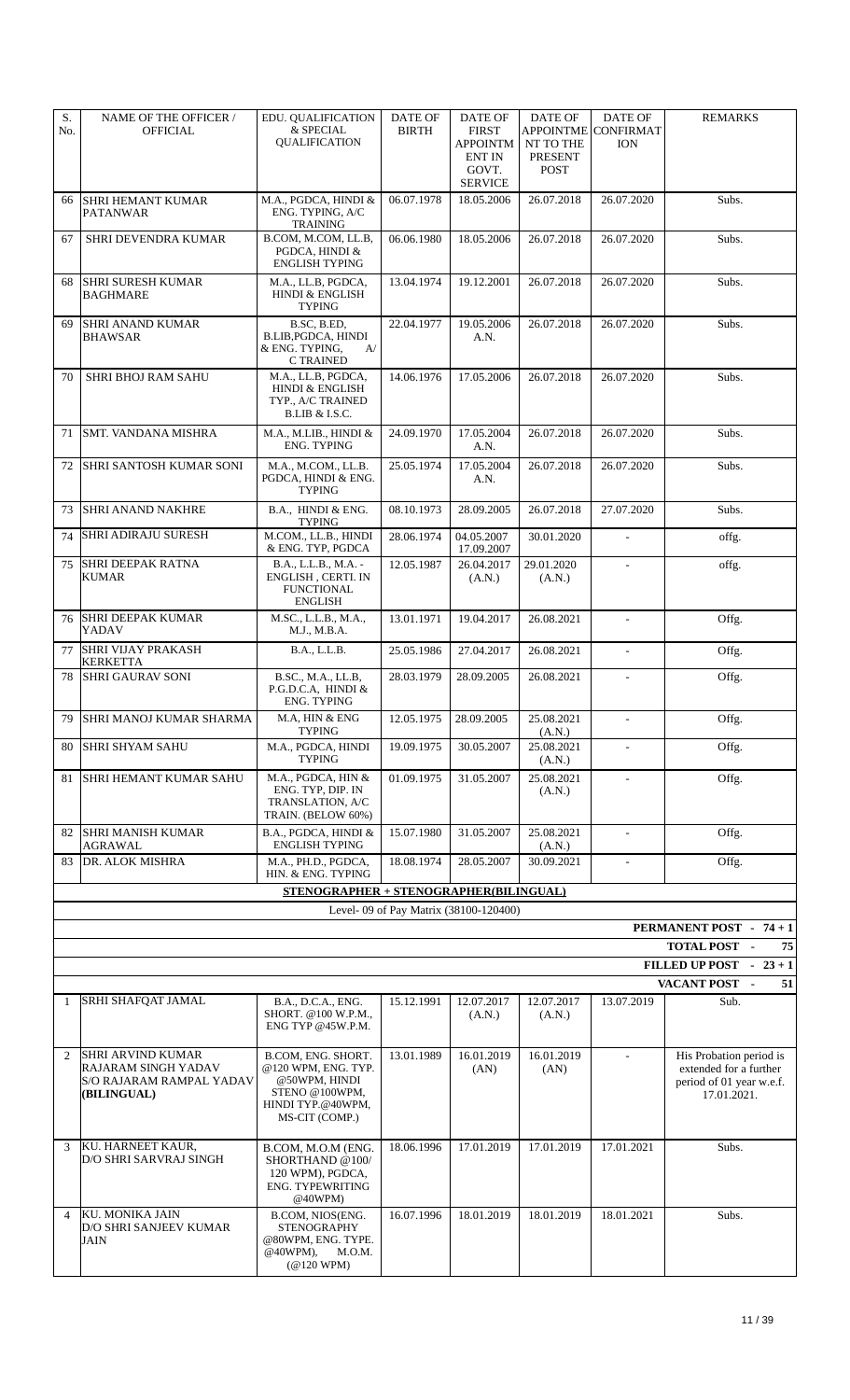| S.<br>No. | <b>NAME OF THE OFFICER /</b><br><b>OFFICIAL</b>                | EDU. QUALIFICATION<br>& SPECIAL<br>QUALIFICATION                                                                                            | <b>DATE OF</b><br><b>BIRTH</b> | <b>DATE OF</b><br><b>FIRST</b><br>APPOINTM<br><b>ENT IN</b><br>GOVT.<br><b>SERVICE</b> | DATE OF<br>APPOINTME<br>NT TO THE<br><b>PRESENT</b><br><b>POST</b> | DATE OF<br>CONFIRMAT<br><b>ION</b> | <b>REMARKS</b> |
|-----------|----------------------------------------------------------------|---------------------------------------------------------------------------------------------------------------------------------------------|--------------------------------|----------------------------------------------------------------------------------------|--------------------------------------------------------------------|------------------------------------|----------------|
| 5         | SMT. VISHAKHA BEOHAR<br>W/O SHRI AKHILESH BEOHAR               | B.SC, PGDCA, M.O.M<br>(ENG. SHORTHAND<br>@120 WPM),                                                                                         | 14.05.1996                     | 14.01.2019                                                                             | 14.01.2019                                                         | 14.01.2021                         | Subs.          |
| 6         | SHRI PAWAN KUMAR JHA<br>S/O SHRI RAMNARAYAN JHA                | BE (IT), ENG.<br><b>STENOGRAPHY</b><br>@80WPM, ENG.<br>TYPING @30WPM,<br>ENG. SHORT. @ 120<br>W.P.M. (MOM)                                  | 01.03.1992                     | 16.01.2019<br>(AN)                                                                     | 16.01.2019<br>(AN)                                                 | 17.01.2021                         | Subs.          |
| 7         | <b>SHRI SAURABH YADAV</b><br>S/O SHRI SHIV YADAV               | B.COM, M.O.M. (ENG.<br>SHORT. @ 120 WPM)<br>P.G.D.C.A                                                                                       | 01.12.1996                     | 14.01.2019                                                                             | 14.01.2019                                                         | 14.01.2021                         | Subs.          |
| 8         | KU. RUCHI YADAV<br>D/O SHRI JAICHANDRA YADAV                   | B.SC, NIOS(ENG.<br><b>STENOGRAPHY</b><br>@80WPM, ENG.<br>TYPEWRITING<br>$@30WPM$ ), PGDCA,<br>M.O.M. (ENGLISH<br>STENOGRAPHY @120<br>W.P.M. | 09.04.1996                     | 18.01.2019                                                                             | 18.01.2019                                                         | 18.01.2021                         | Subs.          |
| 9         | SHRI RAVI SHANKAR TIWARI<br>S/O SHRI RAJENDRA PRASAD<br>TIWARI | BA, MA (POLITICAL<br>SC.), DIP. IN SECR.<br><b>SERV. AND OFFC</b><br>MGMT(ENG. SHORT.<br>$@120$ WPM, ENG<br>TYPING @50WPM,)                 | 12.03.1995                     | 17.01.2019                                                                             | 17.01.2019                                                         | 17.01.2021                         | Subs.          |
| 10        | SHRI HEERA LAL SAHU,<br>S/O SHRI DEV LAL SAHU                  | B.SC (BIO.), B.ED<br>I.T.I(ENG. STEN.),<br>PGDCA, M.O.M (ENG.<br>SHORT. @ 120WPM),                                                          | 07.09.1990                     | 14.01.2019                                                                             | 14.01.2019                                                         | 14.01.2021                         | Subs.          |
| 11        | <b>SHRI VIJAY KUMAR SAHU</b><br>S/O SHRI RAMSHARAN SAHU        | <b>B.SC, DIP IN SECR.</b><br><b>SERV. AND OFFC</b><br>MGMT(ENG. SHORT.<br>@120WPM, ENG TYP<br>@40WPM,), COMP.<br>(C.C.C.)                   | 10.12.1996                     | 17.01.2019                                                                             | 17.01.2019                                                         | 17.01.2021                         | Subs.          |
|           | 12 KU. JYOTI MISHRA<br>D/O SHRI PRADEEP MISHRA                 | B.COM, PGDCA, ENG.<br>STEN.@80 WPM, ENG.<br>TYPING @40WPM,<br>M.O.M. (ENG SHORT.<br>@120 WPM)                                               | 26.09.1995                     | 14.01.2019                                                                             | 14.01.2019                                                         | 14.01.2021                         | Subs.          |
|           | 13 KU. JYOTI JHA<br>D/O SHRI PRADEEP JHA                       | BA, PGDCA, NIOS (ENG.<br>STEN. @80 WPM, ENG.<br>TYP. @30WPM), CPCT,<br>M.O.M. (ENGLISH<br>STENOGRAPHY @120<br>W.P.M.                        | 11.05.1994                     | 16.01.2019                                                                             | 16.01.2019                                                         | 16.01.2021                         | Subs.          |
| 14        | KU. PARUL MITTAL<br>D/O SHRI NANDKISHOR<br>MITTAL              | B.SC, NIOS(ENG. STENO<br>80WPM, ENG. TYP<br>30WPM), PGDCA, M.O.M.<br>(ENGLISH SHORT. @120<br>W.P.M.                                         | 17.01.1995                     | 18.01.2019                                                                             | 18.01.2019                                                         | 18.01.2021                         | Subs.          |
| 15        | <b>SHRI ANKIT KUMAR SINGH</b><br>S/O SHRI BHAGWATI PRASAD      | BA, MA(EDU.), ENG.<br>SHORT. @100WPM &<br>TYP 40WPM, COMP.<br>(C.C.C.)                                                                      | 10.10.1994                     | 14.01.2019                                                                             | 14.01.2019                                                         | 14.01.2021                         | Subs.          |
| 16        | KU. AYUSHI LANDGE<br>D/O SHRI BHASKAR LANDGE                   | BE (COMP. SC.), M.O.M.<br>(ENG. SHORT, 120WPM<br>& TYP. 40WPM),                                                                             | 15.11.1995                     | 16.01.2019                                                                             | 16.01.2019                                                         | 16.01.2021                         | Subs.          |
|           | 17 SHRI VIVEK RAWAT<br>S/O SHRI SURESH RAWAT                   | BA, ENG SHORT. (DIP.<br>IN SECR SERV AND<br>OFFC MGMT),<br>@100WPM & TYPING<br>@45WPM), COMPUTER<br>(C.C.C)                                 | 31.10.1994                     | 14.01.2019                                                                             | 14.01.2019                                                         | 14.01.2021                         | Subs.          |
| 18        | KU. HEM KUMARI D/O SHRI<br>CHHOTE LAL DEWANGAN                 | B.COM, ITI(STENO),<br>ITI(COPA), ENG.<br>TYPING @30WPM,<br>HINDI @25WPM,<br><b>ENGLISH SHORT.</b><br>@100WPM, M.A. (POL.<br>SC.)            | 20.12.1996                     | 21.01.2019                                                                             | 21.01.2019                                                         | 21.01.2021                         | Subs.          |
| 19        | SHRI NADIM MOHLE S/O SHRI<br>PREM KUMAR MOHLE                  | B.SC, PGDCA,<br>I.T.I(ENG. STENO.<br>@80WPM, ENG.<br>TYPING @30WPM),<br>M.O.M (ENG. SHORT.<br>$@120WPM$ )                                   | 11.10.1994                     | 10.01.2019                                                                             | 10.01.2019                                                         | 10.01.2021                         | Subs.          |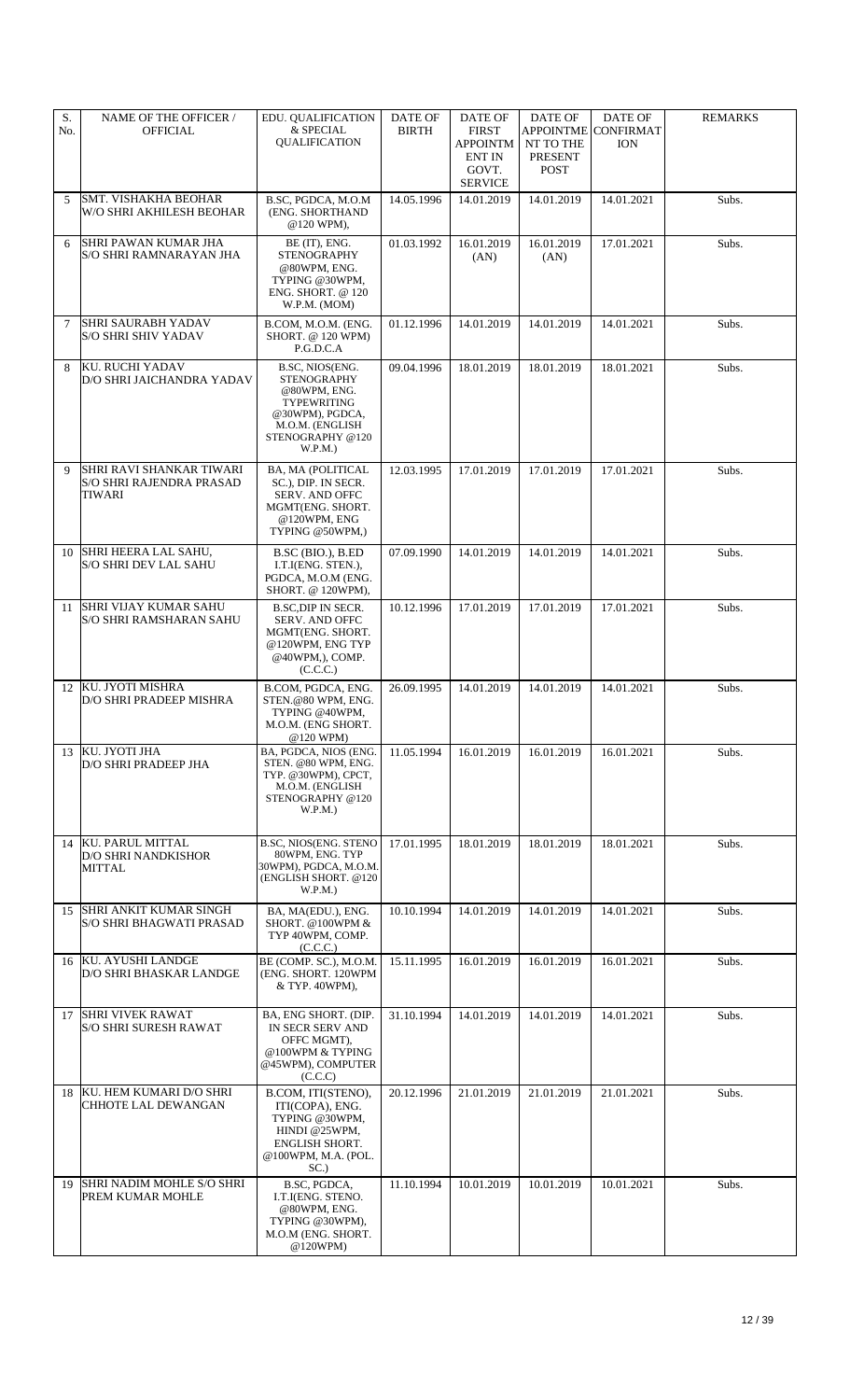| S.           | <b>NAME OF THE OFFICER /</b>                                               | EDU. QUALIFICATION                                                                                               | DATE OF               | <b>DATE OF</b>                                            | <b>DATE OF</b>                                          | DATE OF                        | <b>REMARKS</b>                                                                                                       |
|--------------|----------------------------------------------------------------------------|------------------------------------------------------------------------------------------------------------------|-----------------------|-----------------------------------------------------------|---------------------------------------------------------|--------------------------------|----------------------------------------------------------------------------------------------------------------------|
| No.          | <b>OFFICIAL</b>                                                            | & SPECIAL<br>QUALIFICATION                                                                                       | <b>BIRTH</b>          | <b>FIRST</b><br><b>APPOINTM</b><br><b>ENT IN</b><br>GOVT. | <b>APPOINTME</b><br>NT TO THE<br>PRESENT<br><b>POST</b> | <b>CONFIRMAT</b><br><b>ION</b> |                                                                                                                      |
|              |                                                                            |                                                                                                                  |                       | <b>SERVICE</b>                                            |                                                         |                                |                                                                                                                      |
| 20           | <b>SHRI CHANDRAKANT</b><br>DEWANGAN S/O SHRI RAM<br>KHILAWAN DEWANGAN      | B.COM, LLB,<br>MBA(FIN.), PGDCA,<br>ENG. I.T.I(STENO<br>100WPM, ENG. TYP<br>30WPM)                               | 31.10.1983            | 13.02.2019                                                | 13.02.2019                                              | 13.02.2021                     | Subs.                                                                                                                |
| 21           | <b>SHRI VASANT KUMAR S/O SHRI</b><br><b>RAM NARAYAN</b>                    | BA, COMP. (C.C.C.),<br><b>ENG SHORTHAND (DIP</b><br>IN SECR SERV. AND<br>OFFC MGMT)<br>@120WPM, ENG TYP<br>50WPM | 15.07.1992            | 18.02.2019                                                | 18.02.2019                                              | 18.02.2021                     | Subs.                                                                                                                |
| 22           | SHRI SAIFAN KHAN S/O SHRI<br>HIDAYAT KHAN                                  | B.COM, M.O.M. (ENG.<br>SHORT. 100/120<br>W.P.M.), PGDCA                                                          | 12.12.1994            | 24.12.2021                                                | 24.12.2021                                              | $\overline{\phantom{a}}$       | <b>PROBATION</b><br>Appointed as per order dated<br>20.12.2021 of Hon'ble Court in<br>WPS No. 2007/2019 (Saifan Khan |
| 23           | <b>SHRI AJAY KUMAR DWIVEDI</b><br>S/O SHRI SURESH PRASAD<br><b>DWIVEDI</b> | BCA, MOM (ENG.<br>SHORT.@100/120 WPM,<br>& TYP. @40WPM), LLB                                                     | 01.11.1995            | 18.02.2019                                                | 18.02.2019                                              | 18.02.2021                     | Vs. High Court of Chhattisgarh)<br>Subs.                                                                             |
| 24           | <b>SHRI AMARDEEP CHOUBEY</b><br>S/O SHRI SHIV KUMAR<br><b>CHOUBEY</b>      | B.COM, M.COM,<br>MOM(ENG. STENO.<br>@120WPM, & TYP.<br>$@40WPM$ ), DCA                                           | 22.07.1990            | 14.08.2019                                                | 14.08.2019                                              | 14.08.2021                     | Subs.                                                                                                                |
| 25           | <b>SHRI RAGHVENDRA JAT</b><br>S/O SHRI PUSHPENDRA JAT                      | B.COM, MOM(STENO<br>ENG @100/120WPM, &<br>TYP. @40 WPM),<br><b>PGDCA</b>                                         | 04.12.1992            | 16.08.2019                                                | 16.08.2019                                              | 16.08.2021                     | Subs.                                                                                                                |
|              |                                                                            |                                                                                                                  | <b>STAMP REPORTER</b> |                                                           |                                                         |                                |                                                                                                                      |
|              |                                                                            |                                                                                                                  |                       | Level- 08 of Pay Matrix (35400-112400)                    |                                                         |                                |                                                                                                                      |
|              |                                                                            |                                                                                                                  |                       |                                                           |                                                         |                                | PERMANENT POST<br>19                                                                                                 |
|              |                                                                            |                                                                                                                  |                       |                                                           |                                                         |                                | <b>TOTAL POST</b><br>19                                                                                              |
|              |                                                                            |                                                                                                                  |                       |                                                           |                                                         |                                | <b>FILLED UP POST</b><br>19<br>00 <sup>1</sup><br><b>VACANT POST</b>                                                 |
| $\mathbf{1}$ | SHRI ALOK KUMAR AGRAWAL                                                    | M.COM, PGDCA, HIN.<br>& ENG. TYPING                                                                              | 12.06.1980            | 30.05.2007                                                | 26.07.2018                                              | 26.07.2020                     | Subs.                                                                                                                |
| 2            | <b>SHRI DINESH KUMAR</b><br><b>DEWANGAN</b>                                | B.SC., PGDCA, HINDI<br><b>TYPING</b>                                                                             | 01.07.1971            | 05.06.2007                                                | 26.07.2018                                              | 26.07.2020                     | Subs.                                                                                                                |
| 3            | SHRI ALOK SHRIVASTAVA                                                      | M.COM, PGDCA, HIN.<br>& ENG. TYPING                                                                              | 12.01.1981            | 22.12.2006                                                | 26.07.2018                                              | 26.07.2020                     | Subs.                                                                                                                |
| 4            | SHRI FULCHAND DEWANGAN                                                     | M.A., PGDCA, HINDI<br><b>TYPING</b>                                                                              | 13.01.1980            | 28.05.2007                                                | 26.07.2018                                              | 26.07.2020                     | Subs.                                                                                                                |
| 5            | SHRI PRAKASH CHANDRA DAS                                                   | B.A., PGDCA, HINDI<br><b>TYPING &amp; HINDI</b><br>SHORT. IN CLASS-<br>12TH, A/C TRAINED                         | 16.04.1978            | 30.05.2007                                                | 26.07.2018                                              | 26.07.2020                     | Subs.                                                                                                                |
| 6            | <b>SHRI SHEIKH MOHAMMED</b><br><b>ASAD SHARIK</b>                          | B.B.A., PGDCA                                                                                                    | 19.07.1978            | 25.05.2007                                                | 26.07.2018                                              | 26.07.2020                     | Subs.                                                                                                                |
| 7            | SHRI SATISH KUMAR<br><b>DEWANGAN</b>                                       | M.A., PGDCA, HINDI &<br>ENG. TYPING                                                                              | 30.06.1981            | 28.05.2007                                                | 26.07.2018                                              | 26.07.2020                     | Subs.                                                                                                                |
| 8            | SHRI VIVEK KUMAR SHARMA                                                    | M.SC., PGDCA,<br>HINDI/ENG. TYPING                                                                               | 06.02.1976            | 26.05.2007                                                | 26.07.2018                                              | 26.07.2020                     | Subs.                                                                                                                |
| 9            | KU. VARSHA TAMRAKAR                                                        | M.A., M.LIB., PGDCA,<br>HINDI/ENG, TYPING,<br>A/C TRAINED                                                        | 20.07.1980            | 31.05.2007                                                | 26.07.2018                                              | 26.07.2020                     | Subs.                                                                                                                |
| 10           | SHRI MANOJ CHANDRA                                                         | M.A., PGDCA, M.A.-<br><b>FINAL HISTORY, HIN &amp;</b><br>ENG TYP.                                                | 25.01.1980            | 25.05.2007                                                | 26.07.2018                                              |                                | Offg.                                                                                                                |
| 11           | <b>SMT. JYOTI SAHU</b>                                                     | B.COM., M.A.,<br>P.G.D.C.A., HINDI &<br>ENG. TYPING, B.LIB                                                       | 12.09.1984            | 28.05.2007                                                | 03.10.2018                                              | 03.10.2020                     | Subs.                                                                                                                |
| 12           | SHRI SURESH KUMAR<br>KHANDE                                                | <b>B.COM, PGDIT</b>                                                                                              | 10.02.1979            | 28.05.2007                                                | 26.07.2018                                              | 26.07.2020                     | Subs.                                                                                                                |
| 13           | <b>SHRI RAJESH KUMAR</b><br><b>SONTEKE</b>                                 | M.A., PGDCA, HINDI<br><b>TYPING</b>                                                                              | 16.08.1977            | 29.05.2007                                                | 26.07.2018                                              | 26.07.2020                     | Subs.                                                                                                                |
|              | 14  SMT. REETA THAKUR W/O<br>SHRI AMRESHANAND THAKUR                       | B.C.A., HINDI & ENG.<br>TYPING, M.A.                                                                             | 25.11.1984            | 05.06.2007                                                | 25.08.2021<br>(A.N.)                                    | $\blacksquare$                 | Offg.                                                                                                                |
| 15           | <b>SHRI ROSHAN LAL</b><br>KUMBHARANI                                       | B.C.A.                                                                                                           | 27.08.1985            | 26.09.2007                                                | 25.08.2021<br>(A.N.)                                    | $\blacksquare$                 | Offg.                                                                                                                |
| 16           | <b>SMT. SANGEETA MISHRA</b>                                                | M.COM., I.T.I., PGDCA,<br>B.LIB. M.LIB                                                                           | 13.08.1981            | 22.09.2007                                                | 25.08.2021<br>(A.N.)                                    | $\blacksquare$                 | Offg.                                                                                                                |
| 17           | SHRI SUNIL KUMAR PATHAK                                                    | M.COM., HIN & ENG<br>TYP., A/C TRAINED<br>(BELOW 60%)                                                            | 16.04.1971            | 28.09.2005                                                | 25.08.2021<br>(A.N.)                                    |                                | Offg.                                                                                                                |
| 18           | <b>SMT. PRITI SAHU</b>                                                     | M.A. (HISTORY &<br>SOCIOLOGY)                                                                                    | 01.07.1977            | 13.12.2007                                                | 25.08.2021<br>(A.N.)                                    |                                | Offg.                                                                                                                |
| 19           | <b>SHRI BHUNESHWAR PRASAD</b><br><b>KASHYAP</b>                            | M.A., HIN & ENG TYP,<br>B.ED., PGDCA, L.L.B.<br>$(PART-II)$                                                      | 01.10.1979            | 28.09.2007<br>A.N.                                        | 30.09.2021                                              |                                | Offg.                                                                                                                |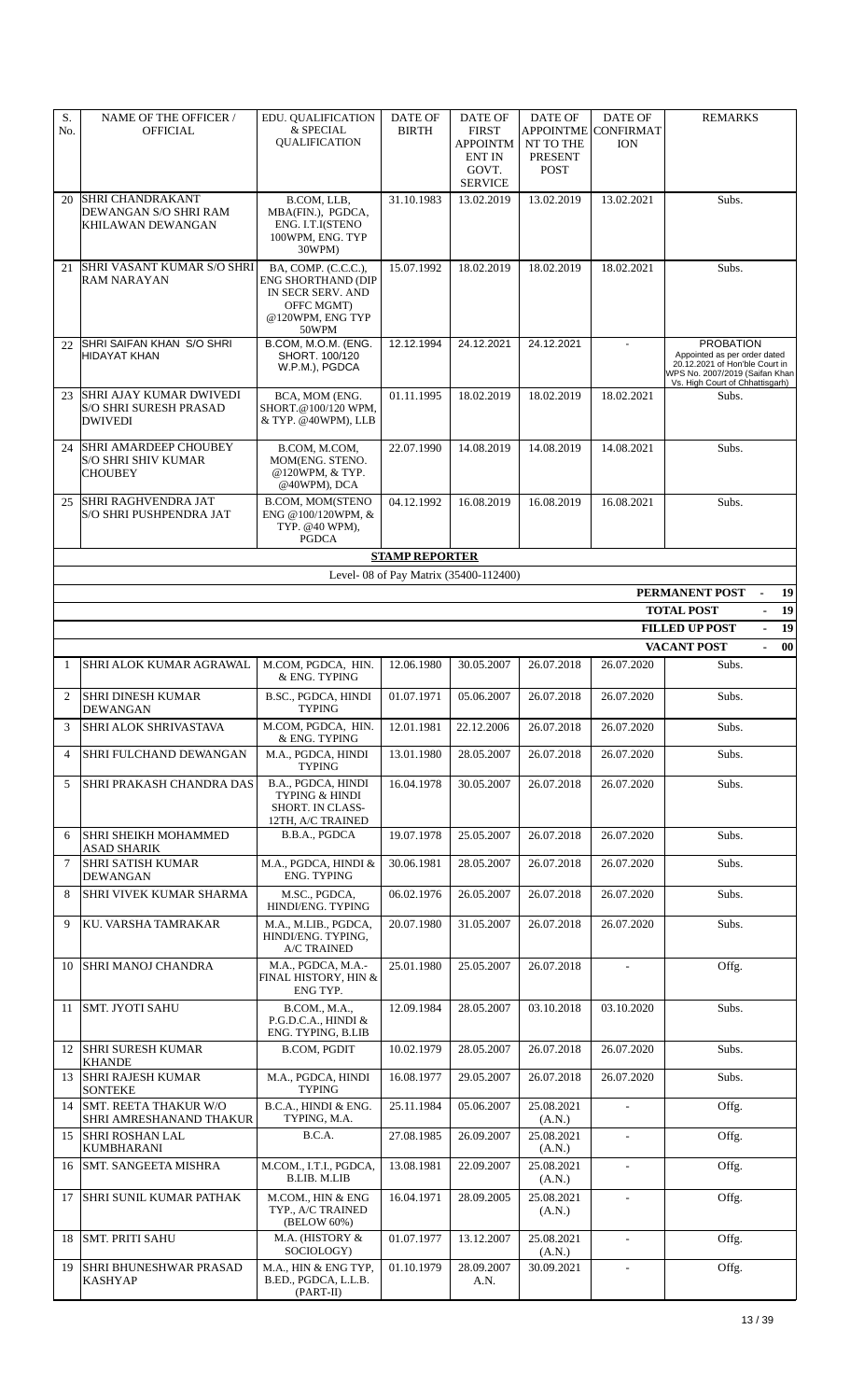| S.<br>No.      |                                                                          |                                                                                              |                             |                                                                                        |                                                                           |                                           |                                            |                        |
|----------------|--------------------------------------------------------------------------|----------------------------------------------------------------------------------------------|-----------------------------|----------------------------------------------------------------------------------------|---------------------------------------------------------------------------|-------------------------------------------|--------------------------------------------|------------------------|
|                | <b>NAME OF THE OFFICER /</b><br><b>OFFICIAL</b>                          | <b>EDU. QUALIFICATION</b><br>& SPECIAL<br><b>QUALIFICATION</b>                               | DATE OF<br><b>BIRTH</b>     | DATE OF<br><b>FIRST</b><br><b>APPOINTM</b><br><b>ENT IN</b><br>GOVT.<br><b>SERVICE</b> | <b>DATE OF</b><br><b>APPOINTME</b><br>NT TO THE<br>PRESENT<br><b>POST</b> | DATE OF<br><b>CONFIRMAT</b><br><b>ION</b> | <b>REMARKS</b>                             |                        |
|                |                                                                          |                                                                                              | <b>EXAMINER (I.L.R.)</b>    |                                                                                        |                                                                           |                                           |                                            |                        |
|                |                                                                          |                                                                                              |                             | Level- 08 of Pay Matrix (35400-112400)                                                 |                                                                           |                                           |                                            |                        |
|                |                                                                          |                                                                                              |                             |                                                                                        |                                                                           |                                           | PERMANENT POST                             | 01                     |
|                |                                                                          |                                                                                              |                             |                                                                                        |                                                                           |                                           | <b>TOTAL POST</b>                          | 01                     |
|                |                                                                          |                                                                                              |                             |                                                                                        |                                                                           |                                           | <b>FILLED UP POST</b>                      | 01                     |
|                |                                                                          |                                                                                              |                             |                                                                                        |                                                                           |                                           | <b>VACANT POST</b>                         | 00                     |
| $\mathbf{1}$   | SMT. MADHUVANTI SONI                                                     | B.A., LL.B, PGDCA,                                                                           | 14.06.1980                  | 06.06.2007                                                                             | 26.07.2018                                                                | 26.07.2020                                | Subs.                                      |                        |
|                |                                                                          | H/E TYP.                                                                                     | <b>TRANSLATOR</b>           |                                                                                        |                                                                           |                                           |                                            |                        |
|                |                                                                          |                                                                                              |                             | Level- 08 of Pay Matrix (35400-112400)                                                 |                                                                           |                                           |                                            |                        |
|                |                                                                          |                                                                                              |                             |                                                                                        |                                                                           |                                           | PERMANENT POST                             | 12                     |
|                |                                                                          |                                                                                              |                             |                                                                                        |                                                                           |                                           | <b>TOTAL POST</b>                          | - 12                   |
|                |                                                                          |                                                                                              |                             |                                                                                        |                                                                           |                                           | <b>FILLED UP POST</b>                      | 05                     |
|                |                                                                          |                                                                                              |                             |                                                                                        |                                                                           |                                           | <b>VACANT POST</b>                         | 07<br>$\sim$           |
| $\mathbf{1}$   | <b>SHRI VIVEK DWIVEDI</b>                                                | B.SC., PGDCA, M.A.,                                                                          | 09.08.1985                  | 03.02.2020                                                                             | 03.02.2020                                                                | $\blacksquare$                            | On Probation                               |                        |
|                | S/O SHRI LALJI DWIVEDI                                                   | LLB., B.ED.                                                                                  |                             |                                                                                        |                                                                           |                                           |                                            |                        |
| $\mathcal{P}$  | KU. JUHI KHAN<br>D/O SHRI NURUL HUDA KHAN                                | B.SC., M.A.(ENG.), LLB.,<br>LLM., PG DIP. IN<br>MEDIA LAW, PGDCA                             | 22.09.1988                  | 05.02.2020                                                                             | 05.02.2020                                                                | $\overline{\phantom{a}}$                  | On Probation                               |                        |
| 3              | SHRI CHITARANJAN MAHANTY<br><b>S/O SHRI RAJ KISHOR</b><br><b>MAHANTY</b> | B.SC., M.C.A., M.A.<br>ENG, B.ED., B.LIB.,                                                   | 30.01.1985                  | 13.03.2020                                                                             | 13.03.2020                                                                | $\blacksquare$                            | On Probation                               |                        |
| 4              | <b>SHRI LEELADHAR SAHU</b><br>S/O SHRI SEWAKRAM SAHU                     | B.SC., M.A. ENG.,<br>DEL.ED., CG-TET                                                         | 06.12.1992                  | 07.02.2020                                                                             | 07.02.2020                                                                | $\blacksquare$                            | On Probation                               |                        |
| 5              | <b>SHRI PRAKASH KUMAR</b><br>DEWANGAN S/O LATE SHRI<br>M.L. DEWANGAN     | B.SC., PGDCA, ENG &<br>HINDI TYPING, MA<br>ENG.,                                             | 03.03.1980                  | 03.02.2020                                                                             | 03.02.2020                                                                | $\bar{\phantom{a}}$                       | On Probation                               |                        |
|                |                                                                          |                                                                                              | <b>STENOGRAPHER (Hindi)</b> |                                                                                        |                                                                           |                                           |                                            |                        |
|                |                                                                          |                                                                                              |                             | Level- 07 of Pay Matrix (28700-91300)                                                  |                                                                           |                                           |                                            |                        |
|                |                                                                          |                                                                                              |                             |                                                                                        |                                                                           |                                           | <b>PERMANENT POST - 01</b>                 |                        |
|                |                                                                          |                                                                                              |                             |                                                                                        |                                                                           |                                           | <b>TOTAL POST</b>                          | 01                     |
|                |                                                                          |                                                                                              |                             |                                                                                        |                                                                           |                                           | <b>FILLED UP POST</b>                      | 01                     |
|                |                                                                          |                                                                                              |                             |                                                                                        |                                                                           |                                           | <b>VACANT POST</b>                         | 00                     |
| $\mathbf{1}$   | SHRI POMAN DEWANGAN                                                      | B.COM., M.COM.,<br>PGDCA, HINDI<br>SHORTHAND @100<br>W.P.M., HIN TYP 25<br>WPM, ENG. TYP.    | 21.11.1992                  | 17.07.2017                                                                             | 17.07.2017                                                                | 17.07.2019                                | Sub.                                       |                        |
|                |                                                                          |                                                                                              |                             |                                                                                        |                                                                           |                                           |                                            |                        |
|                |                                                                          |                                                                                              | <b>ASSISTANT GRADE-II</b>   |                                                                                        |                                                                           |                                           |                                            |                        |
|                |                                                                          |                                                                                              |                             | Level- 06 of Pay Matrix (25300-80500)                                                  |                                                                           |                                           |                                            |                        |
|                |                                                                          |                                                                                              |                             |                                                                                        |                                                                           |                                           | <b>PERMANENT POST - 157</b>                |                        |
|                |                                                                          |                                                                                              |                             |                                                                                        |                                                                           |                                           | <b>TOTAL POST</b><br><b>FILLED UP POST</b> |                        |
|                |                                                                          |                                                                                              |                             |                                                                                        |                                                                           |                                           | <b>VACANT POST</b>                         | $\sim$                 |
| 1              | <b>SMT. YAMINI PATANWAR</b>                                              | B.COM., M.C.M., HIN. &<br>ENG. TYP., A/C<br><b>TRAINED (MORE</b><br>THAN 60%),<br>M.A(HINDI) | 01.11.1981                  | 28.12.2007                                                                             | 04.03.2016<br>(A.N.)                                                      | 05.03.2018                                | Sub.                                       | $-157$<br>$-128$<br>29 |
| $\overline{2}$ | <b>SHRI ASIF KHAN</b>                                                    | B.SC, M.SC (IT) M.A.<br>(SOC.), MCA, HINDI &                                                 | 23.03.1979                  | 20.12.2007                                                                             | 04.03.2016<br>(A.N.)                                                      | 05.03.2018                                | Sub.                                       |                        |
| 3              | SHRI GOKUL PRASAD SAHU                                                   | ENG. TYP., PGDCA<br>M.A., PGDCA, HIN. &<br><b>ENG. TYPING</b>                                | 02.10.1981                  | 11.01.2008<br>A.N.                                                                     | 04.03.2016<br>(A.N.)                                                      | 05.03.2018                                | Sub.                                       |                        |
| 4              | <b>SHRI VIJAY KUMAR</b>                                                  | M.SC., HINDI & ENG.                                                                          | 18.02.1975                  | 21.05.2004                                                                             | 04.03.2016                                                                | 05.03.2018                                | Sub.                                       |                        |
| 5              | <b>SHRIVASTAVA</b><br>SHRI SHAILENDRA SINGH                              | <b>TYPING</b><br>M.COM., HIN. & ENG.<br>TYP., PGDCA, MCA                                     | 08.09.1976                  | 29.09.2005                                                                             | (A.N.)<br>04.03.2016<br>(A.N.)                                            | 05.03.2018                                | Sub.                                       |                        |
| 6              | <b>SHRI SANJAY YADAV</b>                                                 | <b>B.COM, ENGLISH</b><br>TYPING, PGDCA                                                       | 17.09.1987                  | 22.03.2010                                                                             | 04.03.2016<br>(A.N.)                                                      | 08.03.2018                                | Sub.                                       |                        |
| 7              | <b>SMT. MANGALA BABLU</b><br>BHANARKAR                                   | B.A., H/E TYP. PGDCA                                                                         | 21.05.1981                  | 09.04.2010                                                                             | 04.03.2016<br>(A.N.)                                                      | 05.03.2018                                | Sub.                                       |                        |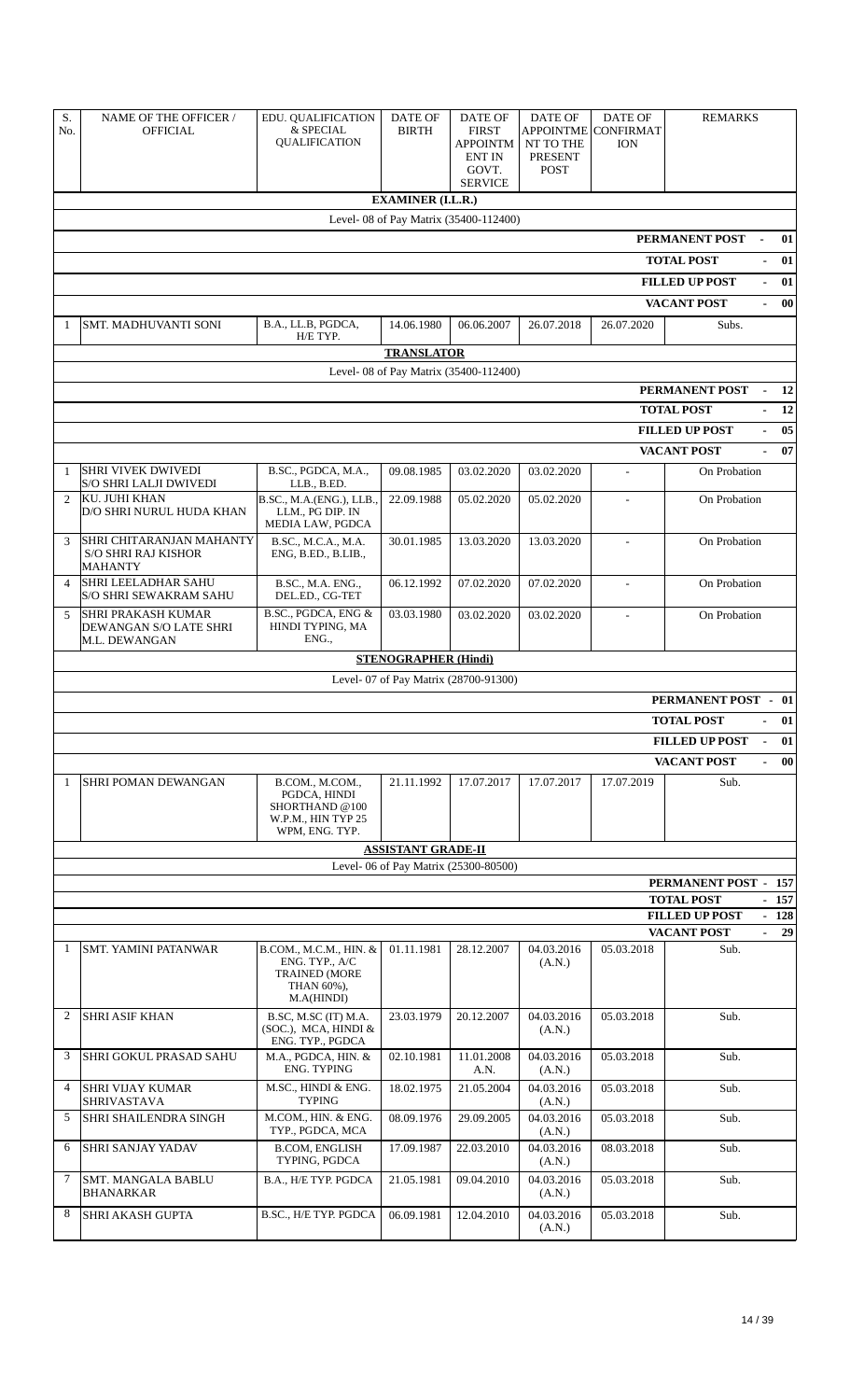| S.<br>No. | <b>NAME OF THE OFFICER /</b><br><b>OFFICIAL</b> | <b>EDU. QUALIFICATION</b><br>& SPECIAL<br><b>QUALIFICATION</b>                                                                                       | <b>DATE OF</b><br><b>BIRTH</b> | <b>DATE OF</b><br><b>FIRST</b><br>APPOINTM<br><b>ENT IN</b><br>GOVT.<br><b>SERVICE</b> | <b>DATE OF</b><br>APPOINTME<br>NT TO THE<br>PRESENT<br><b>POST</b> | DATE OF<br><b>CONFIRMAT</b><br><b>ION</b> | <b>REMARKS</b> |
|-----------|-------------------------------------------------|------------------------------------------------------------------------------------------------------------------------------------------------------|--------------------------------|----------------------------------------------------------------------------------------|--------------------------------------------------------------------|-------------------------------------------|----------------|
| 9         | <b>SHRI KAMAL VERMA</b>                         | B.SC., H/E TYP, PGDCA,<br>ENG. TYP. $@$ 40 $\&$ 50<br>W.P.M., ENG. STENO.<br>@60WPM, ENGLISH<br>SHORT. @ 80 W.P.M.                                   | 04.08.1983                     | 09.04.2010                                                                             | 04.03.2016<br>(A.N.)                                               | 05.03.2018                                | Sub.           |
| 10        | SHRI SUKHI RAM SAHU                             | B.SC., HINDI & ENG.<br>TYP. PGDCA, LL.B.                                                                                                             | 05.12.1984                     | 07.04.2010<br>(A.N.)                                                                   | 04.03.2016<br>(A.N.)                                               | 05.03.2018                                | Sub.           |
| 11        | SHRI OM PRAKASH AHIRWAR                         | B.SC., PGDCA,                                                                                                                                        | 30.05.1974                     | 07.04.2010                                                                             | 04.03.2016<br>(A.N.)                                               | 05.03.2018                                | Sub.           |
| 12        | <b>SHRI VINOD SINGH THAKUR</b>                  | M.COM., HINDI &<br>ENG. TYP. PGDCA                                                                                                                   | 08.10.1978                     | 09.04.2010<br>A.N.                                                                     | 01.03.2018<br>(A.N.)                                               | 02.03.2020                                | Sub.           |
| 13        | <b>SHRI SHRIKUMAR</b><br><b>SURYAWANSHI</b>     | BCA, PGDCA, HINDI &<br><b>ENGLISH TYPING</b>                                                                                                         | 06.01.1984                     | 08.04.2010<br>(A.N.)                                                                   | 05.03.2018                                                         | 05.03.2020                                | Sub.           |
| 14        | KU. KAMLA KHALKHO                               | B.SC., PGDCA, HINDI<br>TYPING, HINDI SHORT.<br>80 W.P.M.                                                                                             | 01.05.1980                     | 08.04.2010<br>(A.N.)                                                                   | 01.03.2018<br>(A.N.)                                               | 02.03.2020                                | Sub.           |
| 15        | <b>SHRI GAJENDRA BANJARA</b>                    | M.A., HIN. & ENG.<br>A<br>TYP., PGDCA,<br>C TRAINING (BELOW<br>$60\%$                                                                                | 12.05.1976                     | 19.05.2010<br>(A.N.)                                                                   | 01.03.2018<br>(A.N.)                                               | 02.03.2020                                | Sub.           |
| 16        | <b>SHRITEJ KUMAR</b>                            | B.COM., HIN. & ENG.<br>TYP., PGDCA                                                                                                                   | 05.11.1977                     | 24.04.2010                                                                             | 01.03.2018<br>(A.N.)                                               | 02.03.2020                                | Sub.           |
| 17        | KU. SNEHLATA GUPTA                              | B.A., MOM                                                                                                                                            | 04.02.1982                     | 13.05.2010                                                                             | 01.03.2018<br>(A.N.)                                               | 02.03.2020                                | Sub.           |
| 18        | <b>SHRI UTTAR PRASAD JAISWAL</b>                | M.A., M.S.W.,<br>P.G.D.C.A., HINDI &<br>ENG. TYP., PGDRD                                                                                             | 22.04.1978                     | 06.10.2010<br>(A.N.)                                                                   | 01.03.2018<br>(A.N.)                                               | 02.03.2020                                | Sub.           |
| 19        | <b>SHRI ASHOK KUMAR KANWAR</b>                  | B.COM., M.COM,<br>P.G.D.C.A., HINDI<br><b>TYPING</b>                                                                                                 | 11.06.1987                     | 27.02.2012                                                                             | 01.03.2018<br>(A.N.)                                               | 02.03.2020                                | Sub.           |
| 20        | <b>SHRI UMESH KUMAR SAHU</b>                    | B.A., M.A., P.G.D.C.A.,<br><b>HINDI TYPING</b>                                                                                                       | 30.06.1980                     | 03.07.2012                                                                             | 01.03.2018<br>(A.N.)                                               | 02.03.2020                                | Sub.           |
| 21        | <b>SMT. CHANCHALA GAVEL</b>                     | M.A., P.G.D.C.A., HINDI<br><b>TYPING</b>                                                                                                             | 25.01.1977                     | 25.06.2012                                                                             | 01.03.2018<br>(A.N.)                                               | 02.03.2020                                | Sub.           |
| 22        | <b>SHRI SUMIT KUMAR</b><br><b>DEWANGAN</b>      | B.A., P.G.D.C.A., HIN.<br>& ENG. TYPING, M.A.<br>(SOC.)                                                                                              | 26.04.1985                     | 30.06.2012                                                                             | 01.03.2018<br>(A.N.)                                               | 02.03.2020                                | Sub.           |
| 23        | <b>SHRI SHANKAR DAS</b><br><b>MANIKPURI</b>     | B.COMP.G.D.C.A.,<br>HIN. & ENG. TYPING,<br>M.A. (SOCIO.), HINDI<br>STENO (100 WPM), A/C<br>TRAIN. 60% BELOW                                          | 15.08.1979                     | 28.06.2012<br>(A.N.)                                                                   | 01.03.2018<br>(A.N.)                                               | 02.03.2020                                | Sub.           |
| 24        | <b>SHRI MAHENDRA DEWANGAN</b>                   | B.A., P.G.D.C.A., HIN.<br>& ENG. TYPING                                                                                                              | 16.06.1980                     | 02.07.2012<br>(A.N.)                                                                   | 01.03.2018<br>(A.N.)                                               | 02.03.2020                                | Sub.           |
| 25        | SHRI RAJESH KUMAR GUPTA                         | B.COM., P.G.D.C.A.,<br>HINDI TYPING,<br>ENGLISH TYPING, A/C<br>TRAIN. WITH 60%<br>ABOVE, M.COM,                                                      | 21.07.1990                     | 27.06.2012                                                                             | 01.03.2018<br>(A.N.)                                               | 02.03.2020                                | Sub.           |
| 26        | SHRI SWADESH KUMAR<br><b>SHRIVASTAVA</b>        | B.SC., D.C.A., HINDI<br><b>TYPING</b>                                                                                                                | 27.10.1983                     | 03.07.2012                                                                             | 01.03.2018<br>(A.N.)                                               | 02.03.2020                                | Sub.           |
| 27        | SHRI BHASKAR YADAW                              | B.COM., M.COM.,<br>PGDCA, HIN. & ENG.<br>TYPING, ENG.<br>TYPEWRITING @30 &<br>@ 40 W.P.M., ENG.<br>SHORT. @ 60WPM,<br>MOM (ENG. SHORT.<br>@ 120 WPM) | 13.02.1980                     | 23.06.2012                                                                             | 01.03.2018<br>(A.N.)                                               | 02.03.2020                                | Sub.           |
| 28        | <b>SMT. AMITA AWASTHI</b>                       | B.A., M.A., L.L.B.,<br>PGDCA                                                                                                                         | 23.06.1978                     | 23.06.2012                                                                             | 01.03.2018<br>(A.N.)                                               | 02.03.2020                                | Sub.           |
| 29        | SHRI SURAJ KUMAR<br><b>DEWANGAN</b>             | B.A., PGDCA, ENG.<br>TYP. @ 30W.P.M. & 40,<br>ENG. SHORT. $@60$ &<br>80 W.P.M.)                                                                      | 01.01.1987                     | 25.06.2012                                                                             | 01.03.2018<br>(A.N.)                                               | 02.03.2020                                | Sub.           |
| 30        | <b>SMT. HEM PUSHPA VERMA</b>                    | B.SC., P.G.D.C.A., HIN.<br>& ENG. TYP.                                                                                                               | 25.11.1983                     | 29.06.2012                                                                             | 01.03.2018<br>(A.N.)                                               | 02.03.2020                                | Sub.           |
| 31        | <b>SMT. SHWETA BARDE</b>                        | B.SC. (IT), HINDI<br><b>TYPING</b>                                                                                                                   | 01.11.1988                     | 27.06.2012                                                                             | 01.03.2018<br>(A.N.)                                               | 02.03.2020                                | Sub.           |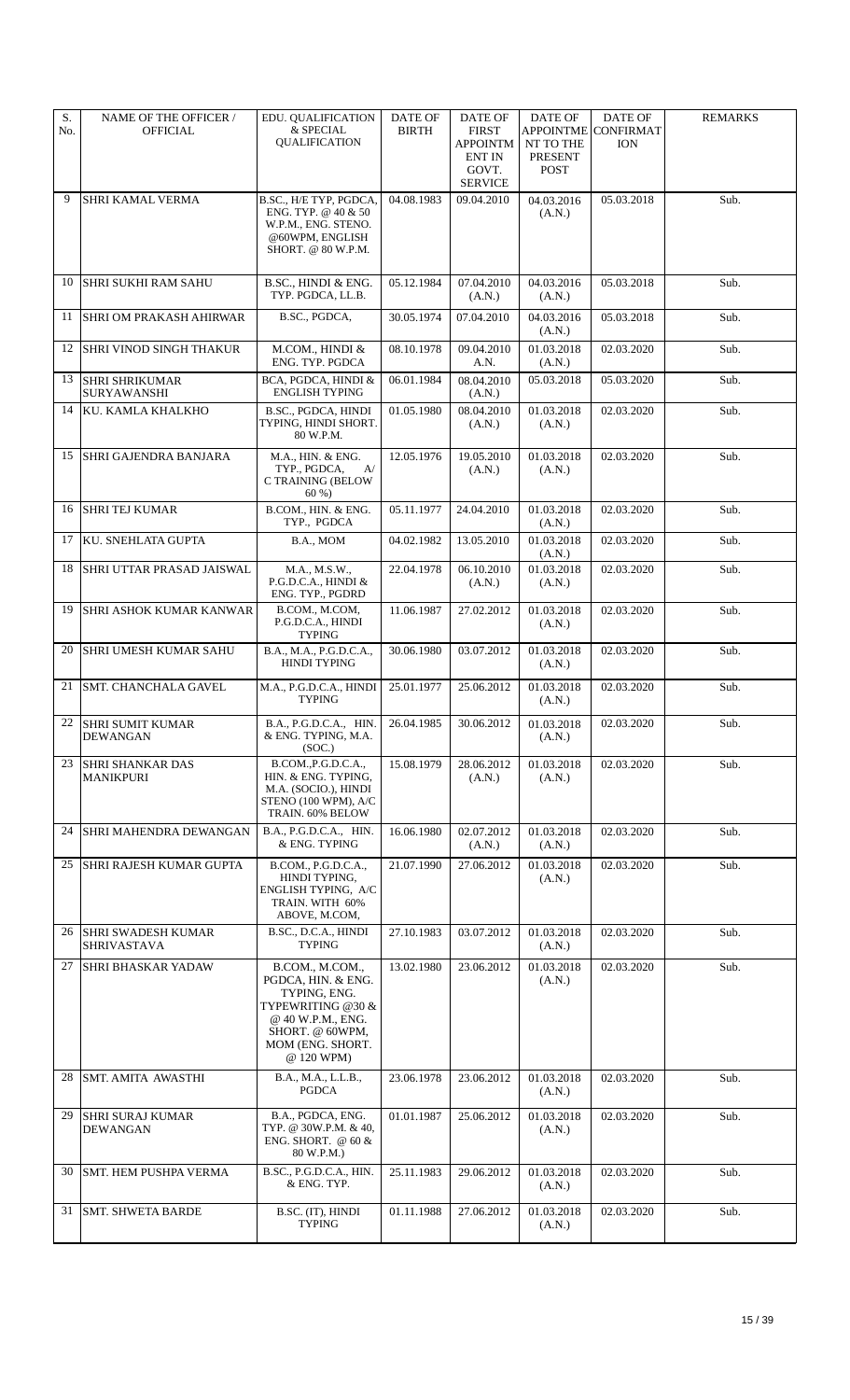| S.<br>No. | <b>NAME OF THE OFFICER /</b><br><b>OFFICIAL</b>                     | <b>EDU. QUALIFICATION</b><br>& SPECIAL<br>QUALIFICATION                                             | DATE OF<br><b>BIRTH</b> | DATE OF<br><b>FIRST</b><br>APPOINTM<br><b>ENT IN</b><br>GOVT.<br><b>SERVICE</b> | <b>DATE OF</b><br><b>APPOINTME</b><br>NT TO THE<br>PRESENT<br><b>POST</b> | DATE OF<br><b>CONFIRMAT</b><br><b>ION</b> | <b>REMARKS</b> |
|-----------|---------------------------------------------------------------------|-----------------------------------------------------------------------------------------------------|-------------------------|---------------------------------------------------------------------------------|---------------------------------------------------------------------------|-------------------------------------------|----------------|
| 32        | SMT. LILY SINGH RAJPUT<br>W/O SHRI MAHENDRA SINGH<br><b>RAJPOOT</b> | BCA, HINDI TYPING,<br>ENGLISH TYPING,<br>A/C TRAINING WITH<br>60% ABOVE, ENG.<br>SHORT. @ 80 W.P.M. | 25.06.1990              | 23.06.2012                                                                      | 01.03.2018<br>(A.N.)                                                      | 02.03.2020                                | Sub.           |
| 33        | <b>SHRI SHASHANK KUMAR</b><br><b>SHARMA</b>                         | BCA, HINDI & ENG.<br>TYP., MOM., M.C.A.<br>(3RD & 4TH SEM.)                                         | 28.10.1989              | 23.06.2012<br>(A.N.)                                                            | 31.03.2018<br>(A.N.)                                                      | 01.04.2020                                | Sub.           |
| 34        | <b>SHRI CHANDRA SEN</b><br><b>DEWANGAN</b>                          | B.A., P.G.D.C.A.,<br>HIN. & ENG. TYP. M.A.<br>(HINDI LIT.)                                          | 16.01.1989              | 26.06.2012                                                                      | 31.03.2018<br>(A.N.)                                                      | 01.04.2020                                | Sub.           |
| 35        | <b>SHRI MAHESH TAMBOLI</b>                                          | B.A., L.L.B., M.A.<br>(HINDI), P.G.D.C.A.,<br>HIN. & ENG. TYPING                                    | 30.07.1984              | 27.06.2012                                                                      | 31.03.2018<br>(A.N.)                                                      | 01.04.2020                                | Sub.           |
| 36        | SHRI SHANKARLAL SAHU                                                | B.A., L.L.B., P.G.D.C.A.,<br>HINDI TYPING,<br><b>ENGLISH TYPING</b>                                 | 02.07.1982              | 29.06.2012<br>(A.N.)                                                            | 31.03.2018<br>(A.N.)                                                      | 01.04.2020                                | Sub.           |
| 37        | <b>SHRI PITAMBER PRASAD SAHU</b>                                    | B.A., M.A., P.G.D.C.A.,<br>H/E TYPING, MSW,<br>A/C TRAIN. WITH 60%<br><b>ABOVE</b>                  | 27.01.1982              | 26.06.2012                                                                      | 31.03.2018<br>(A.N.)                                                      | 01.04.2020                                | Sub.           |
| 38        | SHRI AZAZ AHMED KHOKHAR                                             | B.COM., P.G.D.C.A.,<br>HINDI TYPING,<br><b>ENGLISH TYPING</b>                                       | 26.01.1986              | 30.06.2012                                                                      | 31.03.2018<br>(A.N.)                                                      | 01.04.2020                                | Sub.           |
| 39        | <b>SHRI SHRIKANT DEWANGAN</b>                                       | B.COM., M.COM,<br>D.C.A., HINDI &<br><b>ENGLISH TYPING</b>                                          | 17.09.1986              | 23.06.2012                                                                      | 02.04.2018                                                                | 02.04.2020                                | Sub.           |
| 40        | <b>SHRI SYED MAZHARUDDIN</b>                                        | B.COM., M.COM,<br>P.G.D.C.A.                                                                        | 20.01.1978              | 25.06.2012                                                                      | 31.03.2018<br>(A.N.)                                                      | 01.04.2020                                | Sub.           |
| 41        | <b>SMT. RITU SINGH THAKUR</b>                                       | B.SC., M.SC (IT)                                                                                    | 15.02.1987              | 25.06.2012                                                                      | 31.03.2018<br>(A.N.)                                                      | 01.04.2020                                | Sub.           |
| 42        | <b>SHRI PRASHANT KUMAR</b><br><b>GUPTA</b>                          | BCA, P.G.D.C.A.                                                                                     | 21.08.1990              | 21.06.2012                                                                      | 31.03.2018<br>(A.N.)                                                      | 01.04.2020                                | Sub.           |
| 43        | <b>SHRI VIJAY KUMAR</b><br><b>DEWANGAN</b>                          | BA, PGDCA, HINDI &<br>ENGLISH TYP 30 & 40<br>WPM, ENG TYP 60<br>WPM, ENG SHORT. 80<br>WPM           | 05.07.1988              | 25.06.2012                                                                      | 31.03.2018<br>(A.N.)                                                      | 01.04.2020                                | Sub.           |
| 44        | <b>SHRI RAM KISHOR BAGHELE</b>                                      | B.COM., M.COM., I.T.I.<br>(COPA), HIN TYP, ENG<br>TYP, A/C TRAINING<br>WITH 60% ABOVE               | 05.11.1985              | 02.07.2012                                                                      | 31.03.2018<br>(A.N.)                                                      | 01.04.2020                                | Sub.           |
| 45        | <b>SHRI LAXMI NARAYAN</b><br>JAISWAL                                | B.A., P.G.D.C.A., HINDI<br><b>TYPING</b>                                                            | 11.01.1976              | 26.06.2012                                                                      | 31.03.2018<br>(A.N.)                                                      | 01.04.2020                                | Sub.           |
| 46        | KU. SONU JAISWAL                                                    | B.COM., P.G.D.C.A.,<br>B.ED.                                                                        | 10.03.1986              | 30.06.2012<br>(A.N.)                                                            | 31.03.2018<br>(A.N.)                                                      | 01.04.2020                                | Sub.           |
| 47        | SHRI GANESH RAM                                                     | B.A., M.A., P.G.D.C.A.,<br>B.ED., M.A.(ENG.)                                                        | 19.09.1983              | 25.06.2012                                                                      | 31.03.2018<br>(A.N.)                                                      | 01.04.2020                                | Sub.           |
| 48        | <b>SHRI RAJENDRA KUMAR</b><br><b>DEWANGAN</b>                       | B.COM, PGDCA, HIN.<br>& ENG. TYP, MSC(IT),<br>M.COM                                                 | 11.04.1978              | 28.09.2005                                                                      | 02.04.2018                                                                | 02.04.2020                                | Sub.           |
| 49        | <b>SMT. SEEMA SONI</b>                                              | B.A, PGDCA, HINDI<br>TYP, HINDI STENO.,<br>M.A(HINDI), ENG<br><b>TYPING</b>                         | 18.04.1987              | 02.07.2012                                                                      | 31.03.2018<br>(A.N.)                                                      | 01.04.2020                                | Sub.           |
| 50        | <b>SHRI SANJAY KUMAR DEHRIA</b>                                     | B.SC., M.A., P.G.D.C.A.,<br><b>HINDI &amp; ENGLISH</b><br><b>TYPING</b>                             | 14.07.1979              | 27.06.2012                                                                      | 02.04.2018                                                                | 02.04.2020                                | Sub.           |
| 51        | <b>SMT. GAYATRI SAHU</b>                                            | B.COM., P.G.D.C.A.,<br>HIN. & ENG. TYPING                                                           | 01.07.1990              | 25.06.2012                                                                      | 31.03.2018<br>(A.N.)                                                      | 01.04.2020                                | Sub.           |
| 52        | KU. USHA KASHYAP                                                    | B.A., P.G.D.C.A.                                                                                    | 03.07.1978              | 23.06.2012                                                                      | 31.03.2018<br>(A.N.)                                                      | 01.04.2020                                | Sub.           |
| 53        | <b>SMT. ANJANA SEN</b>                                              | B.SC., D.C.A., HINDI<br><b>TYPING</b>                                                               | 02.09.1985              | 02.07.2012<br>(A.N.)                                                            | 02.04.2018                                                                | 02.04.2020                                | Sub.           |
| 54        | SHRI SUNIL KUMAR SONI                                               | M.A, P.G.D.C.A., HINDI<br><b>TYPING</b>                                                             | 02.06.1978              | 10.09.2012                                                                      | 11.05.2018<br>(A.N.)                                                      | 12.05.2020                                | Sub.           |
| 55        | <b>SMT. MANJUSHA VIJAY</b><br><b>THAKUR</b>                         | B.A, P.G.D.C.A. HINDI<br>& ENG. TYPING, HINDI<br><b>STENO</b>                                       | 20.10.1987              | 10.09.2012                                                                      | 11.05.2018<br>(A.N.)                                                      | 12.05.2020                                | Sub.           |
| 56        | <b>SHRI BHAWANI PRASAD</b><br>PATLEY                                | B.A., P.G.D.C.A., HINDI<br><b>TYPING</b>                                                            | 16.04.1984              | 11.09.2012                                                                      | 11.05.2018<br>(A.N.)                                                      | 12.05.2020                                | Sub.           |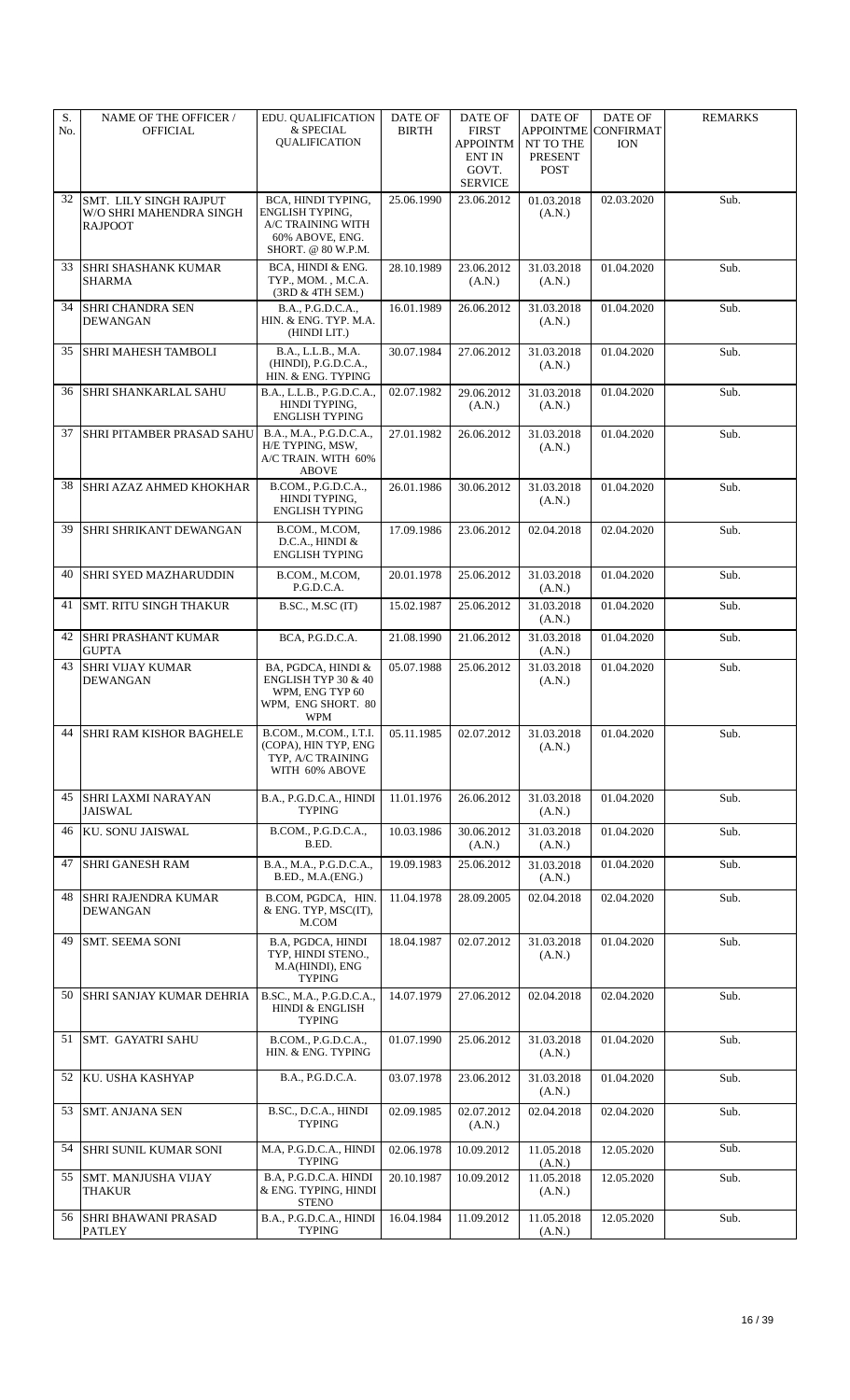| S.<br>No. | <b>NAME OF THE OFFICER /</b><br><b>OFFICIAL</b>     | <b>EDU. QUALIFICATION</b><br>& SPECIAL                                                     | DATE OF<br><b>BIRTH</b> | <b>DATE OF</b><br><b>FIRST</b> | <b>DATE OF</b><br><b>APPOINTME</b> | DATE OF<br><b>CONFIRMAT</b> | <b>REMARKS</b> |
|-----------|-----------------------------------------------------|--------------------------------------------------------------------------------------------|-------------------------|--------------------------------|------------------------------------|-----------------------------|----------------|
|           |                                                     | <b>QUALIFICATION</b>                                                                       |                         | APPOINTM<br><b>ENT IN</b>      | NT TO THE<br>PRESENT               | <b>ION</b>                  |                |
|           |                                                     |                                                                                            |                         | GOVT.<br><b>SERVICE</b>        | <b>POST</b>                        |                             |                |
| 57        | SMT. M. GOURI DEVI                                  | B.A., HINDI & ENGLISH<br>TYPING, PGDCA                                                     | 02.09.1982              | 22.12.2006                     | 11.05.2018<br>(A.N.)               | 12.05.2020                  | Sub.           |
| 58        | SHRI BABLOO BHARADWAJ                               | <b>B.A., HINDI &amp; ENGLISH</b><br>TYPING, PGDCA                                          | 07.01.1983              | 19.01.2002                     | 11.05.2018<br>(A.N.)               | 12.05.2020                  | Sub.           |
| 59        | <b>SHRI VIBHUTI PRASAD</b>                          | B.COM, HINDI & ENG.<br>TYP.                                                                | 22.01.1976              | 09.28.2005                     | 11.05.2018<br>(A.N.)               | 12.05.2020                  | Sub.           |
| 60        | <b>SHRI NUTAN SINGH RAJPUT</b>                      | B.SC., HINDI &<br>ENGLISH TYPING,<br>PGDCA                                                 | 15.11.1975              | 29.09.2005                     | 11.05.2018<br>(A.N.)               | 12.05.2020                  | Sub.           |
| 61        | <b>SHRI DEEPAK KUMAR YADAV</b>                      | <b>B.A., HINDI &amp; ENGLISH</b><br><b>TYPING</b>                                          | 25.06.1968              | 19.01.2002                     | 11.05.2018<br>(A.N.)               | 12.05.2020                  | Sub.           |
| 62        | <b>SHRI SHANKAR VAISHNAV</b>                        | B.COM, PGDCA, HINDI<br><b>TYPING</b>                                                       | 19.08.1985              | 15.01.2015                     | 11.05.2018<br>(A.N.)               | 12.05.2020                  | Sub.           |
| 63        | <b>SMT. ANSHU SHARMA</b>                            | B.SC. PGDCA., ENG<br>TYP 30WPM & 40<br>WPM, HIN TYP 30<br>WPM, ENG SHORT. @<br>60 & 80 WPM | 27.11.1989              | 28.01.2015                     | 11.05.2018<br>(A.N.)               | 12.05.2020                  | Sub.           |
| 64        | <b>SHRI GANESH PRASAD</b><br><b>TAMBOLI</b>         | M.A., PGDCA, HINDI &<br><b>ENGLISH TYPING</b>                                              | 22.07.1978              | 23.01.2015                     | 11.05.2018<br>(A.N.)               | 12.05.2020                  | Sub.           |
| 65        | SHRI ARVIND SINGH                                   | M.A., PGDCA                                                                                | 02.01.1986              | 16.01.2015                     | 11.05.2018<br>(A.N.)               | 12.05.2020                  | Sub.           |
| 66        | <b>SHRI RAMESHWAR PRASAD</b><br><b>BARETH</b>       | B.SC. D.C.A., HINDI &<br><b>ENGLISH TYPING</b>                                             | 20.12.1978              | 15.01.2015                     | 11.05.2018<br>(A.N.)               | 12.05.2020                  | Sub.           |
| 67        | <b>SHRI VINIT RATHORE</b>                           | M.A., B.LIB., P.G.D.C.A.,<br><b>HINDI &amp; ENGLISH</b><br>TYPING, M.LIB                   | 06.09.1987              | 16.01.2015                     | 11.05.2018<br>(A.N.)               | 12.05.2020                  | Sub.           |
| 68        | SHRI MANOJ KUMAR JENA                               | M.SC. (IT), PGDCA, HIN<br>& ENG TYPING                                                     | 30.06.1980              | 16.01.2015                     | 11.05.2018<br>(A.N.)               | 12.05.2020                  | Sub.           |
| 69        | <b>SHRI ANURAG SAHU</b>                             | B.C.A., PGDCA, HINDI<br>& ENGLISH TYPING                                                   | 03.04.1986              | 19.01.2015                     | 11.05.2018<br>(A.N.)               | 12.05.2020                  | Sub.           |
| 70        | <b>SHRI RAM KUMAR SAHU</b>                          | B.COM., PGDCA, HINDI<br><b>TYPING</b>                                                      | 04.07.1989              | 21.01.2015                     | 11.05.2018<br>(A.N.)               |                             | Offg.          |
| 71        | <b>SMT. BHAVNA BAGHMARE</b>                         | B.SC., PGDCA, HINDI &<br><b>ENGLISH TYPING</b>                                             | 03.07.1979              | 14.01.2015                     | 11.05.2018<br>(A.N.)               | 12.05.2020                  | Sub.           |
| 72        | <b>SHRI KHUSHENDRA KUMAR</b><br>SAHU                | M.A., PGDCA, HIN &<br>ENG TYPING, HIN.<br>SHORTHAND (100<br>W.P.M.)                        | 20.08.1988              | 02.02.2015                     | 11.05.2018<br>(A.N.)               |                             | Offg.          |
| 73        | <b>SHRI BHUPENDRA KUMAR</b><br><b>SHRIVAS</b>       | M.SC.(IT), PGDCA,<br>HINDI TYPING, M.A.<br>(ENGLISH)                                       | 01.01.1989              | 15.01.2015                     | 11.05.2018<br>(A.N.)               | 12.05.2020                  | Sub.           |
| 74        | SMT. POONAM SAHU W/O SHRI<br><b>DEVPRAKASH SAHU</b> | B.SC, PGDCA,<br><b>ENG &amp; HIN TYPING</b>                                                | 01.01.1992              | 14.01.2015                     | 11.05.2018<br>(A.N.)               | 12.05.2020                  | Sub.           |
| 75        | <b>SMT. ALKA NAMDEV</b>                             | M.A, PGDCA, HINDI &<br><b>ENGLISH TYPING</b>                                               | 25.09.1975              | 16.01.2015                     | 11.05.2018<br>(A.N.)               | 12.05.2020                  | Sub.           |
| 76        | <b>KU. ANITA</b>                                    | M.A., PGDCA, HINDI &<br><b>ENGLISH TYPING</b>                                              | 01.07.1988              | 19.01.2015                     | 11.05.2018<br>(A.N.)               | 12.05.2020                  | Sub.           |
| 77        | <b>SMT. BHARTEE ASHISH</b><br><b>DEWANGAN</b>       | M.A., DIPLOMA IN<br>M.O.M., HINDI TYPING                                                   | 11.09.1989              | 16.01.2015<br>(A.N.)           | 11.05.2018<br>(A.N.)               | 12.05.2020                  | Sub.           |
| 78        | SMT. POONAM RAJAK,<br>W/O SHRI SHRIKANT RAJAK       | B.COM., P.G.D.C.A.,<br>HIN & ENG TYPING                                                    | 24.01.1992              | 13.01.2015                     | 11.05.2018<br>(A.N.)               | 12.05.2020                  | Sub.           |
| 79        | <b>SHRI GIRWAR LAL JANGDE</b>                       | B.A., M.S.W., PGDCA,<br>HIN TYP,, ENG TYPING                                               | 13.11.1983              | 23.01.2015<br>(A.N.)           | 11.05.2018<br>(A.N.)               | 12.05.2020                  | Sub.           |
| 80        | KU. SAVITA KUMBHARANI                               | M.A., PGDCA,                                                                               | 05.02.1989              | 19.01.2015                     | 11.05.2018<br>(A.N.)               | 12.05.2020                  | Sub.           |
| 81        | <b>SHRI RAVINDRA KUMAR</b><br>MOHLE                 | B.A., PGDCA, M.O.M.<br>$(Q$ 120 W.P.M.)                                                    | 12.11.1989              | 13.01.2015                     | 11.05.2018<br>(A.N.)               | 12.05.2020                  | Sub.           |
| 82        | <b>SHRI AMIT KUMAR GOPAL</b>                        | B.COM., PGDCA, HINDI<br><b>TYPING</b>                                                      | 23.04.1979              | 24.01.2015                     | 11.05.2018<br>(A.N.)               | 12.05.2020                  | Sub.           |
| 83        | KU. RITU RAJGIR                                     | M.COM, B.COM.,<br>PGDCA                                                                    | 16.03.1991              | 14.01.2015                     | 11.05.2018<br>(A.N.)               | 12.05.2020                  | Sub.           |
| 84        | <b>SHRI DEEPAK RAM</b>                              | M.A., PGDCA                                                                                | 07.05.1977              | 04.05.2007                     | 11.05.2018<br>(A.N.)               | 12.05.2020                  | Sub.           |
| 85        | <b>SHRI KASHIRAM VERMA</b>                          | B.A., HIN & ENG<br><b>TYPING</b>                                                           | 23.08.1971              | 06.06.1998                     | 11.05.2018<br>(A.N.)               | 12.05.2020                  | Sub.           |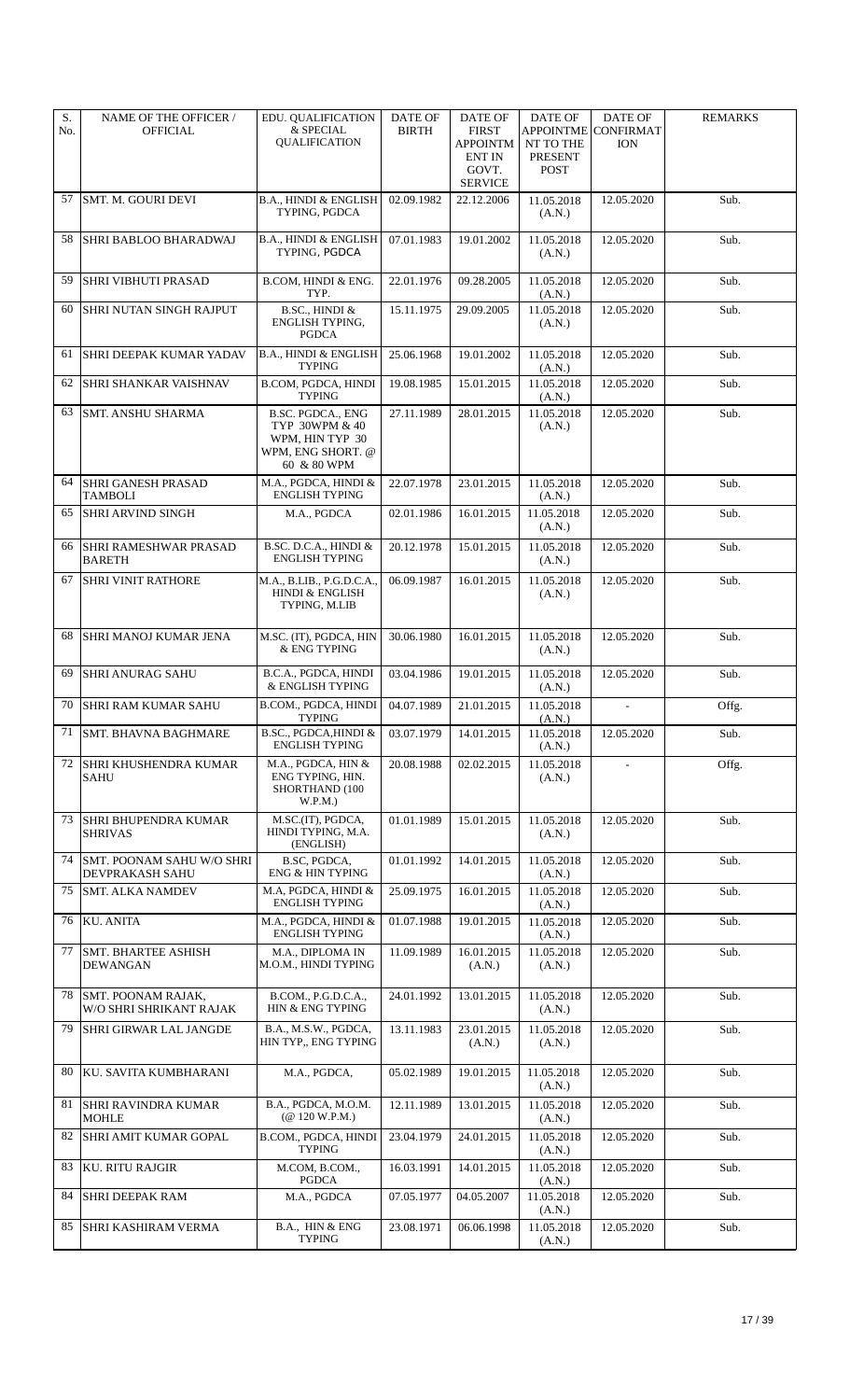| S.<br>No. | NAME OF THE OFFICER /<br><b>OFFICIAL</b>      | <b>EDU. QUALIFICATION</b><br>& SPECIAL            | DATE OF<br><b>BIRTH</b> | DATE OF<br><b>FIRST</b>          | <b>DATE OF</b><br><b>APPOINTME</b> | DATE OF<br><b>CONFIRMAT</b> | <b>REMARKS</b> |
|-----------|-----------------------------------------------|---------------------------------------------------|-------------------------|----------------------------------|------------------------------------|-----------------------------|----------------|
|           |                                               | QUALIFICATION                                     |                         | <b>APPOINTM</b><br><b>ENT IN</b> | NT TO THE<br>PRESENT               | <b>ION</b>                  |                |
|           |                                               |                                                   |                         | GOVT.<br><b>SERVICE</b>          | POST                               |                             |                |
| 86        | SHRI RAKESH KUMAR<br><b>SHRIVASTAVA</b>       | B.A., PGDCA                                       | 28.04.1975              | 19.01.2002                       | 11.05.2018<br>(A.N.)               | 12.05.2020                  | Sub.           |
| 87        | <b>SHRI PREM SHANKAR PATLE</b>                | <b>B.A., HINDI &amp; ENGLISH</b><br>TYPING, PGDCA | 20.07.1980              | 19.01.2002                       | 11.05.2018<br>(A.N.)               | 12.05.2020                  | Sub.           |
| 88        | <b>SHRI PURSOTAM DAS</b><br><b>VAISHNAW</b>   | M.A., HINDI &<br><b>ENGLISH TYPING</b>            | 14.08.1976              | 08.05.2007<br>A.N.               | 11.05.2018<br>(A.N.)               | 12.05.2020                  | Sub.           |
| 89        | <b>SHRI VIJAY DAS MAHANT</b>                  | B.A., ENG. TYP.,                                  | 01.01.1973              | 08.05.2007<br>A.N.               | 11.05.2018<br>(A.N.)               | 12.05.2020                  | Sub.           |
| 90        | <b>SHRI DINESH KUMAR YADAV</b>                | M.A., HINDI TYP.                                  | 11.11.1975              | 08.05.2007<br>A.N.               | 11.05.2018<br>(A.N.)               | 12.05.2020                  | Sub.           |
| 91        | <b>SHRI HEM PRASAD DUMRE</b>                  | B.A., PGDCA,                                      | 08.05.1976              | 07.09.2001                       | 11.05.2018<br>(A.N.)               | 12.05.2020                  | Sub.           |
| 92        | <b>SHRI AFROZ KHAN</b>                        | B.A, HINDI & ENG.<br>TYPING, PGDCA                | 15.12.1973              | 18.01.2002<br>(A.N.)             | 11.05.2018<br>(A.N.)               | 12.05.2020                  | Sub.           |
| 93        | <b>SHRI SUJIT KUMAR</b><br><b>SAMUNDRE</b>    | <b>B.A., HINDI &amp; ENGLISH</b><br>TYPING, PGDCA | 23.08.1976              | 18.01.2002<br>(A.N.)             | 11.05.2018<br>(A.N.)               | 12.05.2020                  | Sub.           |
| 94        | SHRI ONKAR YADAV                              | B.A., HINDI TYPING                                | 10.06.1971              | 04.08.1998                       | 11.05.2018<br>(A.N.)               | 12.05.2020                  | Sub.           |
| 95        | <b>SHRI RAMSHARAN DUBEY</b>                   | M.A., HINDI TYPING                                | 01.07.1973              | 18.01.2002<br>A.N.               | 16.05.2018                         | 16.05.2020                  | Sub.           |
| 96        | <b>SHRI PYARE LAL VERMA</b>                   | B.COM.                                            | 10.03.1966              | 04.03.1992                       | 11.05.2018<br>(A.N.)               | 12.05.2020                  | Sub.           |
| 97        | SHRI RAM GOPAL KUSHWAHA                       | <b>B.A., HINDI &amp; ENGLISH</b><br>TYPING, PGDCA | 01.01.1973              | 08.07.2002                       | 11.05.2018<br>(A.N.)               | 12.05.2020                  | Sub.           |
| 98        | <b>SMT. MANEET MALLI</b>                      | B.A., PGDCA                                       | 24.06.1963              | 24.09.2003                       | 11.05.2018<br>(A.N.)               | 12.05.2020                  | Sub.           |
| 99        | <b>SHRI SANJEEV KUMAR</b><br>MISHRA           | <b>B.A., HINDI &amp; ENGLISH</b><br><b>TYPING</b> | 08.07.1979              | 17.05.2004<br>A.N.               | 11.05.2018<br>(A.N.)               | 12.05.2020                  | Sub.           |
| 100       | <b>SHRI VISHNU AWTAR</b><br><b>DEWANGAN</b>   | B.SC., L.L.B., HINDI &<br>ENG. TYPING             | 03.07.1970              | 18.05.2004                       | 11.05.2018<br>(A.N.)               | 12.05.2020                  | Sub.           |
| 101       | <b>SHRI RAMA SHANKAR</b><br><b>SHRIVAS</b>    | B.SC., HINDI &<br><b>ENGLISH TYPING</b>           | 28.11.1974              | 17.05.2004<br>A.N.               | 11.05.2018<br>(A.N.)               | 12.05.2020                  | Sub.           |
| 102       | <b>SHRI DINESHWAR KUMAR</b><br>YADAV          | <b>B.A., HINDI &amp; ENGLISH</b><br>TYPING, PGDCA | 30.06.1978              | 17.05.2004<br>A.N.               | 11.05.2018<br>(A.N.)               | 12.05.2020                  | Sub.           |
| 103       | <b>SHRI SATISH DAGORE</b>                     | B.COM., HINDI &<br><b>ENGLISH TYPING</b>          | 11.05.1971              | 04.08.2003A<br>N                 | 11.09.2018<br>(A.N.)               | $\blacksquare$              | Offg.          |
| 104       | SHRI SHOBHA RAM SAHU                          | <b>B.A., HINDI &amp; ENGLISH</b><br>TYPING, PGDCA | 05.02.1980              | 02.02.2005<br>A.N.               | 11.09.2018<br>(A.N.)               | 12.09.2020                  | Sub.           |
|           | 105 SHRI RAJESH KUMAR DIXIT                   | B.A., HINDI &<br><b>ENGLISH TYPING</b>            | 22.12.1976              | 10.11.1998                       | 11.09.2018<br>(A.N.)               | 12.09.2020                  | Sub.           |
|           | 106 SHRI GYANENDRA PRASAD<br>KUSHWAHA         | <b>B.A., HINDI TYPING</b>                         | 01.02.1979              | 28.09.2005                       | 11.09.2018<br>(A.N.)               | 12.09.2020                  | Sub.           |
| 107       | <b>SHRI HIMANCHAL PATANWAR</b>                | <b>B.A., HINDI &amp; ENGLISH</b><br><b>TYPING</b> | 19.07.1969              | 28.09.2005                       | 11.09.2018<br>(A.N.)               | 12.09.2020                  | Sub.           |
| 108       | SMT. BALJEET GHOSH                            | B.A., HINDI & ENG.<br>TYPING, PGDCA               | 27.06.1972              | 28.09.2005                       | 11.09.2018<br>(A.N.)               | 12.09.2020                  | Sub.           |
|           | 109 SHRI VISHAL ANAND RAJAK                   | B.A., HINDI & ENG.<br><b>TYPING</b>               | 24.06.1975              | 28.09.2005                       | 11.09.2018<br>(A.N.)               | 12.09.2020                  | Sub.           |
| 110       | <b>SHRI KULESHWAR SINGH</b><br><b>RAJPUT</b>  | B.A.                                              | 16.06.1969              | 28.09.2005                       | 11.09.2018<br>(A.N.)               | 12.09.2020                  | Sub.           |
| 111       | <b>SHRI RAJENDRA PRASAD</b><br>YADAV          | B.A., HINDI TYPING,<br>PGDCA                      | 20.06.1978              | 28.09.2005                       | 11.09.2018<br>(A.N.)               | 12.09.2020                  | Sub.           |
| 112       | <b>SHRI KRISHNA KUMAR PATEL</b>               | <b>B.A., HINDI &amp; ENGLISH</b><br>TYPING, PGDCA | 20.10.1976              | 28.09.2005                       | 12.09.2018                         | 12.09.2020                  | Sub.           |
| 113       | <b>SHRI SACHIN KUMAR</b><br><b>KESHARWANI</b> | B.A., LL.B.                                       | 08.03.1972              | 28.09.2005                       | 11.09.2018<br>(A.N.)               | 12.09.2020                  | Sub.           |
| 114       | <b>SHRI A. NAG BHASHKAR</b>                   | M.COM, LL.B., HINDI &<br><b>ENGLISH TYPING</b>    | 01.01.1973              | 28.09.2005                       | 11.09.2018<br>(A.N.)               | 12.09.2020                  | Sub.           |
| 115       | <b>SHRI SANDEEP SINGH THAKUR</b>              | 12TH, B.C.A., HINDI &<br>ENG. TYPING,             | 05.12.1978              | 28.09.2005                       | 11.09.2018<br>(A.N.)               | 12.09.2020                  | Sub.           |
|           | 116 SHRI UTTAM KUMAR<br><b>RAYPURIYA</b>      | B.A., LL.B. HINDI &<br>ENG. TYP. PGDCA            | 19.11.1978              | 07.10.2005                       | 11.09.2018<br>(A.N.)               | 12.09.2020                  | Sub.           |
| 117       | <b>SHRI RAJESH KUMAR</b><br><b>CHAUDHARI</b>  | <b>B.A., HINDI TYPING</b>                         | 05.12.1975              | 29.10.2005<br>A.N.               | 11.09.2018<br>(A.N.)               | 12.09.2020                  | Sub.           |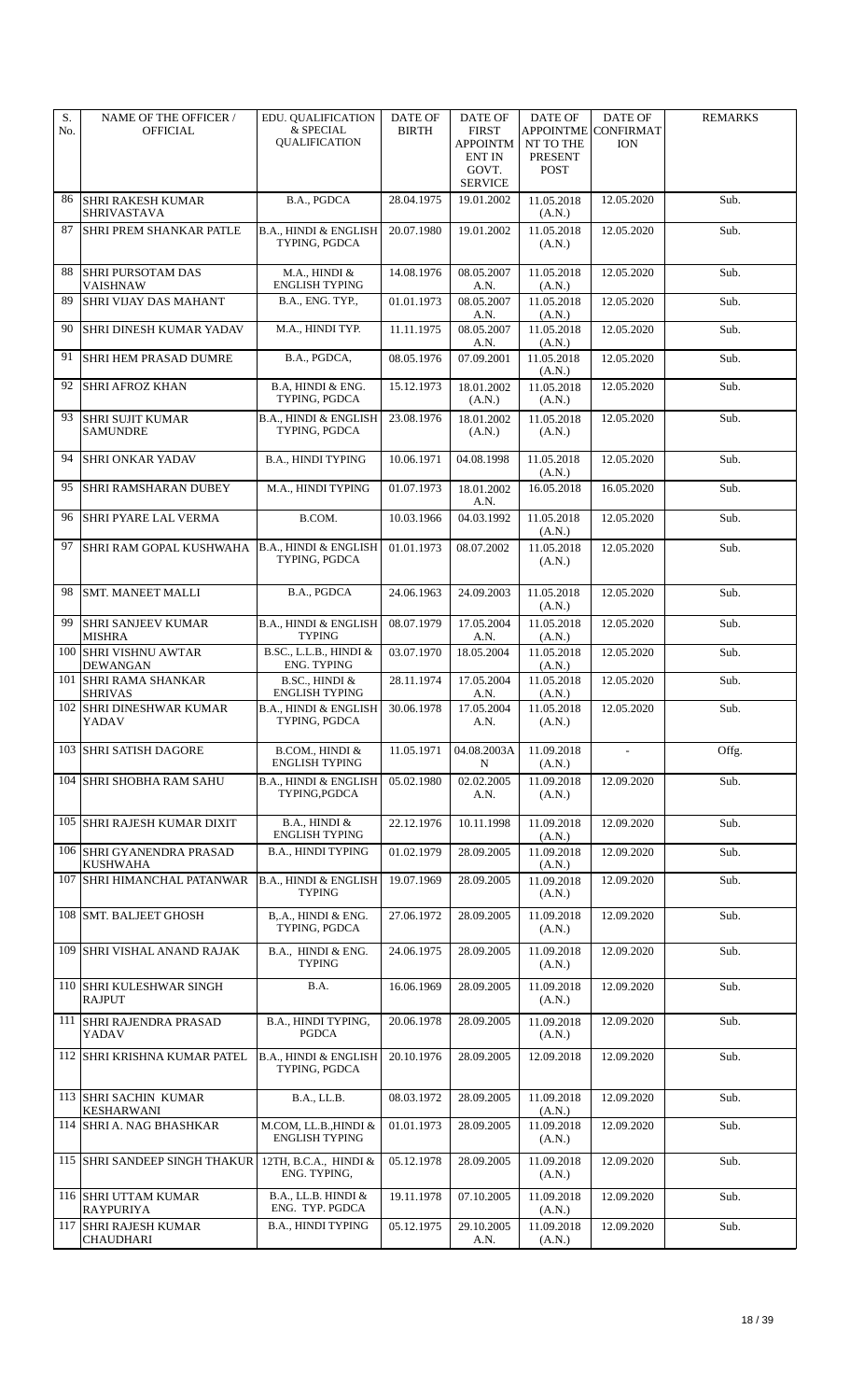| S.<br>No.      | <b>NAME OF THE OFFICER /</b><br><b>OFFICIAL</b>                                       | <b>EDU. QUALIFICATION</b><br>& SPECIAL<br>QUALIFICATION                                     | <b>DATE OF</b><br><b>BIRTH</b> | <b>DATE OF</b><br><b>FIRST</b><br>APPOINTM<br>ENT IN<br>GOVT.<br><b>SERVICE</b> | <b>DATE OF</b><br><b>APPOINTME</b><br>NT TO THE<br><b>PRESENT</b><br><b>POST</b> | <b>DATE OF</b><br><b>CONFIRMAT</b><br><b>ION</b> | <b>REMARKS</b>                                                                                                                                                                                        |
|----------------|---------------------------------------------------------------------------------------|---------------------------------------------------------------------------------------------|--------------------------------|---------------------------------------------------------------------------------|----------------------------------------------------------------------------------|--------------------------------------------------|-------------------------------------------------------------------------------------------------------------------------------------------------------------------------------------------------------|
|                | 118 SHRI DEEPAK KUMAR<br><b>DONGRE</b>                                                | <b>B.SC., HIN &amp; ENGLISH</b><br>TYP., PGDCA                                              | 30.06.1971                     | 22/12/2006<br>A.N.                                                              | 11.09.2018<br>(A.N.)                                                             | 12.09.2020                                       | Sub.                                                                                                                                                                                                  |
|                | 119 SHRI NAVEEN VASUDEV                                                               | B.COM., HIN & ENG.<br>TYPING, PGDCA                                                         | 12.12.1974                     | 03.08.2011                                                                      | 11.09.2018<br>(A.N.)                                                             | 12.09.2020                                       | Sub.                                                                                                                                                                                                  |
|                | 120 KU, ANJU VERMA                                                                    | M.A., PGDCA                                                                                 | 15.06.1975                     | 03.08.2011                                                                      | 11.09.2018<br>(A.N.)                                                             | 12.09.2020                                       | Sub.                                                                                                                                                                                                  |
| 121            | <b>SHRI SURENDRA KUMAR</b><br><b>DUBE</b>                                             | M.A, L.L.B, PGDCA                                                                           | 08.03.1976                     | 20.09.2013                                                                      | 11.09.2018<br>(A.N.)                                                             | 12.09.2020                                       | Sub.                                                                                                                                                                                                  |
|                | 122 SHRI TARUN KUMAR BALRAJ<br><b>AATKURWAR</b>                                       | <b>B.A, HIN &amp; ENG TYP</b><br>PGDCA                                                      | 15/07/1984                     | 31.07.2010<br>(A.N.)                                                            | 11.09.2018<br>(A.N.)                                                             | 12.09.2020                                       | Sub.                                                                                                                                                                                                  |
|                | 123 SHRI SONAL KUMAR MISHRA                                                           | B.A., PGDCA                                                                                 | 07.01.1985                     | 19.08.2011<br>(AN)                                                              | 11.09.2018<br>(A.N.)                                                             | 12.09.2020                                       | Sub.                                                                                                                                                                                                  |
|                | 124 SHRI SATISH MISHRA                                                                | 12TH PASS, HINDI<br>TYPING, B.C.A.                                                          | 18.12.1974                     | 24.09.2003                                                                      | 25.08.2021<br>(A.N.)                                                             | $\Delta$                                         | Offg.                                                                                                                                                                                                 |
|                | 125 KU. MANISHA GOSWAMI                                                               | B.A., DCA, PGDCA                                                                            | 05.03.1997                     | 21.03.2018                                                                      | 25.08.2021<br>(A.N.)                                                             |                                                  | Offg.                                                                                                                                                                                                 |
|                | 126 SHRI PRAVIN KUMAR BHURE                                                           | B.A., HINDI & ENG.<br>TYPING, PGDCA                                                         | 17.04.1971                     | 17.05.2004<br>A.N.                                                              | 25.08.2021<br>(A.N.)                                                             | $\blacksquare$                                   | Offg.                                                                                                                                                                                                 |
| 127            | <b>SHRI DINESH DAS</b>                                                                | B.COM. FINAL, 12 <sup>TH</sup><br>PASS, PGDCA                                               | 11.03.1973                     | 14.01.2004                                                                      | 30.09.2021<br>(A.N.)                                                             |                                                  | Offg.                                                                                                                                                                                                 |
|                | 128 SHRI RAMKRISHNA SAHU<br>S/O SHRI BHAGWAT SAHU                                     | B.A., ITI, PGDCA                                                                            | 23.10.1986                     | 08.12.2016<br>(A.N.)                                                            | 25.08.2021<br>(A.N.)                                                             |                                                  | Offg.<br>(In view of order no. 12/II-14-<br>1/2018 dated 26.02.2018<br>passed by Hon'ble the Chief<br>Justice, Shri Ramkrishna Sahu,<br>Assistant Grade-III is placed at<br>the bottom of this list.) |
|                |                                                                                       |                                                                                             | <b>ASSISTANT GRADE-III</b>     |                                                                                 |                                                                                  |                                                  |                                                                                                                                                                                                       |
|                |                                                                                       |                                                                                             |                                | Level- 04 of Pay Matrix (19500-62000)                                           |                                                                                  |                                                  | PERMANENT POST<br>313<br>$\overline{\phantom{a}}$                                                                                                                                                     |
|                |                                                                                       |                                                                                             |                                |                                                                                 |                                                                                  |                                                  | <b>TOTAL POST</b><br>$-313$                                                                                                                                                                           |
|                |                                                                                       |                                                                                             |                                |                                                                                 |                                                                                  |                                                  | <b>FILLED UP POST</b><br>$-119$                                                                                                                                                                       |
|                |                                                                                       |                                                                                             |                                |                                                                                 |                                                                                  |                                                  |                                                                                                                                                                                                       |
| $\mathbf{1}$   | SHRI PRASHANT KUMAR                                                                   | B.SC., HINDI &                                                                              | 06.01.1981                     | 15.06.2015                                                                      | 15.06.2015                                                                       | 15.06.2017                                       | <b>VACANT POST</b><br>$-194$<br>Subs.                                                                                                                                                                 |
|                | <b>DEWANGAN</b>                                                                       | ENGLISH TYPING,<br>PGDCA                                                                    |                                |                                                                                 |                                                                                  |                                                  |                                                                                                                                                                                                       |
| $\overline{2}$ | <b>SHRI PRADEEP KUMAR</b><br><b>S/O SHRI MEWA SINGH</b>                               | B.A., DCA                                                                                   | 30.04.1994                     | 14.08.2019                                                                      | 14.08.2019                                                                       | 14.08.2021                                       | Subs.                                                                                                                                                                                                 |
| 3              | <b>SHRI SUBHASH KAIWART</b><br><b>S/O SHRI RAMSINGH KAIWART</b>                       | BE (COMP. SC.), HIN<br>TYP 25WPM ENG TYP<br>30WPM                                           | 02.10.1992                     | 05.08.2019                                                                      | 05.08.2019                                                                       | 05.08.2021                                       | Subs.                                                                                                                                                                                                 |
| 4              | <b>SHRI CHHAGAN LAL</b><br>S/O SHRI RAJENDRA PRASAD                                   | BE (MECH.), PGDCA                                                                           | 29.09.1994                     | 03.08.2019                                                                      | 03.08.2019<br>(AN)                                                               | 04.08.2021                                       | Subs.                                                                                                                                                                                                 |
| 5              | <b>SHRI YOGENDRA SINGH</b><br>RATHORE S/O SHRI RADHA<br><b>KRISHNA RATHORE</b>        | BE (MECH.), PGDCA                                                                           | 02.04.1994                     | 02.08.2019                                                                      | 02.08.2019                                                                       | 02.08.2021                                       | Subs.                                                                                                                                                                                                 |
| 6              | <b>SHRI RAVI SHANKAR</b><br>DEWANGAN S/O SHRI TOKH<br><b>RAM DEWANGAN</b>             | BE (ET&T), M.SC (PHY),<br>PGDCA                                                             | 07.06.1990                     | 03.08.2019                                                                      | 03.08.2019                                                                       | 03.08.2021                                       | Subs.                                                                                                                                                                                                 |
| 7              | <b>SHRI SANDEEP SONI</b><br><b>S/O SHRI RESHAM LAL SONI</b>                           | B.SC., M.SC. (CHEM.),<br><b>PGDCA</b>                                                       | 28.09.1989                     | 31.07.2019<br>(AN)                                                              | 31.07.2019<br>(AN)                                                               | 01.08.2021                                       | Subs.                                                                                                                                                                                                 |
| 8              | SHRI SAIYAD MINHAJUDDIN<br>SHAH S/O SHRI SAIYAD<br>NIZAMUDDIN SHAH                    | B.COM, PGDCA                                                                                | 30.04.1988                     | 03.08.2019                                                                      | 03.08.2019                                                                       | 03.08.2021                                       | Subs.                                                                                                                                                                                                 |
| 9              | SHRI JITENDRA KSHATRIYA<br><b>S/O SHRI CHAUHENDRA PAL</b>                             | BCA, MCA                                                                                    | 02.03.1990                     | 31.07.2019<br>(AN)                                                              | 31.07.2019<br>(AN)                                                               | 01.08.2021                                       | Subs.                                                                                                                                                                                                 |
| 10             | <b>SHRI D SANTOSH</b><br><b>S/O SHRI D VED PRAKASH</b>                                | B.SC, PGDCA, HINDH<br>SHORT. @100WPM,<br>HINDI TYP @25WPM                                   | 13.01.1992                     | 31.07.2019<br>(AN)                                                              | 31.07.2019<br>(AN)                                                               | 01.08.2021                                       | Subs.                                                                                                                                                                                                 |
| 11             | <b>SHRI HARSH KUMAR</b><br>CHANDRAKAR<br>S/O SHRI NARENDRA KUMAR<br><b>CHANDRAKAR</b> | BE, M.TECH, PGDCA                                                                           | 14.04.1991                     | 28.08.2019<br>(AN)                                                              | 28.08.2019<br>(AN)                                                               | 29.08.2021                                       | Subs.                                                                                                                                                                                                 |
| 12             | <b>SHRI RUPESH KUMAR JAISWAL</b><br>S/O SHRI CHOTE LAL JAISWAL                        | B.A. COPA<br>(COMPUTER)                                                                     | 19.11.1990                     | 02.08.2019                                                                      | 02.08.2019                                                                       | 02.08.2021                                       | Subs.                                                                                                                                                                                                 |
| 13             | <b>SHRI DHARMENDRA</b><br><b>S/O SHRI MANI RAM</b>                                    | B.SC, PGDCA,<br>P.G. DIP. IN<br><b>CHHATTISGARHI</b><br><b>LANGUAGE &amp;</b><br>LITERATURE | 11.02.1995                     | 16.08.2019                                                                      | 16.08.2019                                                                       | 16.08.2021                                       | Subs.                                                                                                                                                                                                 |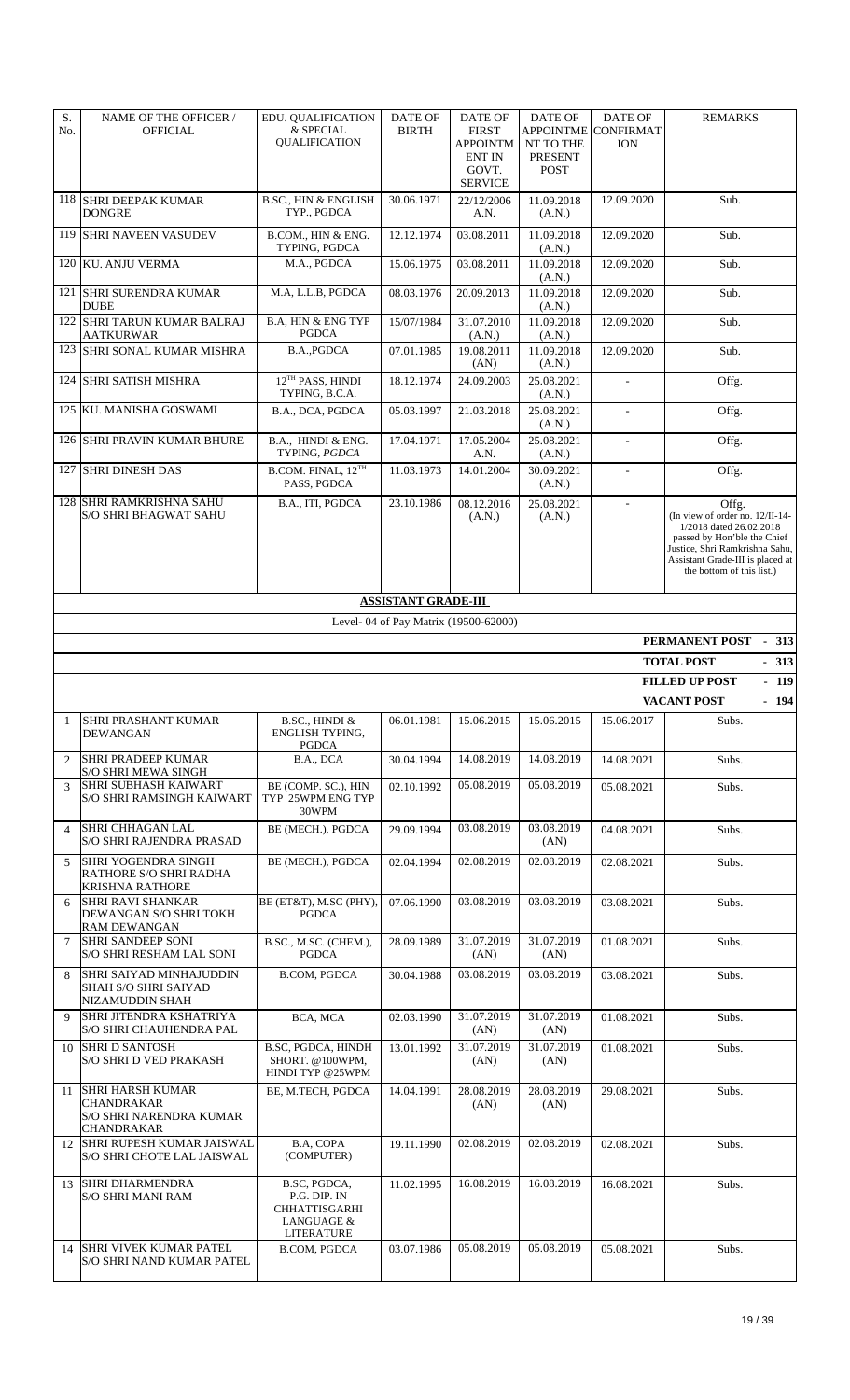| S.<br>No. | NAME OF THE OFFICER /<br><b>OFFICIAL</b>                                         | EDU. QUALIFICATION<br>& SPECIAL<br><b>QUALIFICATION</b>                       | DATE OF<br><b>BIRTH</b> | DATE OF<br><b>FIRST</b><br>APPOINTM<br><b>ENT IN</b> | <b>DATE OF</b><br><b>APPOINTME</b><br>NT TO THE<br>PRESENT | DATE OF<br><b>CONFIRMAT</b><br><b>ION</b> | <b>REMARKS</b> |
|-----------|----------------------------------------------------------------------------------|-------------------------------------------------------------------------------|-------------------------|------------------------------------------------------|------------------------------------------------------------|-------------------------------------------|----------------|
|           |                                                                                  |                                                                               |                         | GOVT.<br><b>SERVICE</b>                              | <b>POST</b>                                                |                                           |                |
| 15        | SHRI DEVESH KUMAR<br><b>S/O SHRI RAMSWARUP SAHU</b>                              | BE (MECHANICAL),<br><b>PGDCA</b>                                              | 24.02.1994              | 05.08.2019                                           | 05.08.2019                                                 | 05.08.2021                                | Subs.          |
| 16        | <b>SHRI ASHWANI SAHU</b><br>S/O SHRI RAMKUMAR SAHU                               | M.A. PGDCA                                                                    | 25.07.1989              | 31.07.2019<br>(AN)                                   | 31.07.2019<br>(AN)                                         | 01.08.2021                                | Subs.          |
| 17        | <b>SHRI SUMIT KUMAR RATHORE</b><br><b>S/O SHRI VIJAY KUMAR</b><br><b>RATHORE</b> | BE (COMP. SC.),<br>$M.O.M.$ (@120 W.P.M.)                                     | 24.05.1995              | 02.08.2019                                           | 02.08.2019                                                 | 02.08.2021                                | Subs.          |
| 18        | <b>SHRI NILESH KUMAR</b><br>DEWANGAN S/O SHRI SURESH<br><b>KUMAR DEWANGAN</b>    | BE (MECH.), PGDCA                                                             | 14.03.1993              | 31.07.2019<br>(AN)                                   | 31.07.2019<br>(AN)                                         | 01.08.2021                                | Subs.          |
| 19        | <b>SHRI VIKAS KUMAR KAUSHIK</b><br><b>S/O SHRI CHHOTE LAL</b>                    | B.A, M.A (ENG.),<br><b>PGDCA</b>                                              | 05.01.1993              | 05.08.2019                                           | 05.08.2019                                                 | 05.08.2021                                | Subs.          |
| 20        | <b>SHRI JITENDRA KUMAR</b><br><b>S/O SHRI RADHE LAL</b>                          | B.SC(CS), ITI(COPA),<br>ITI (ENG STENO.),<br>ENG. TYP 30WPM, HIN<br>TYP 25WPM | 20.09.1992              | 11.11.2019                                           | 11.11.2019                                                 |                                           | On Probation   |
| 21        | <b>SHRI DAULAT RAM</b><br><b>S/O SHRI DANVEER</b>                                | BE (ELEC. &<br>TELECOMM.), PGDCA                                              | 19.11.1991              | 06.08.2019                                           | 06.08.2019                                                 | 06.08.2021                                | Subs.          |
| 22        | <b>SHRI NAVEEN VISHWAKARMA</b><br><b>S/O SHRI PURAN LAL</b><br>VISHVAKARMA       | B.SC (COMP. SC.),<br><b>PGDCA</b>                                             | 01.01.1992              | 05.08.2019                                           | 05.08.2019                                                 | 05.08.2021                                | Subs.          |
| 23        | <b>SHRI SAURABH KUMAR S/O</b><br><b>SHRI RAJA RAM SONKER</b>                     | B.A, I.T.I (COPA)                                                             | 11.10.1993              | 02.08.2019                                           | 02.08.2019                                                 | 02.08.2021                                | Subs.          |
| 24        | <b>SHRI DEEPAK KUMAR PATKER</b><br><b>S/O SHRI NARESH PATKER</b>                 | B.SC (COMP. SC.),<br>PGDCA, HIN TYP<br>25WPM                                  | 23.08.1994              | 02.08.2019                                           | 02.08.2019                                                 | 02.08.2021                                | Subs.          |
| 25        | SHRI RAJENDRA KUMAR SAHU<br>S/O SHRI DWARIKA PRASAD<br>SAHU                      | B.A, PGDCA, M.SW,<br>HIN TYP 25WPM, ENG<br>TYP 30WPM                          | 03.09.1991              | 31.07.2019<br>(AN)                                   | 31.07.2019<br>(AN)                                         | 01.08.2021                                | Subs.          |
| 26        | SHRI CHANDRAKANT PATEL<br>S/O SHRI SUNDAR LAL PATEL                              | B.A, M.A (SOC.), I.T.I<br>(COPA)                                              | 02.09.1988              | 06.08.2019<br>(AN)                                   | 06.08.2019<br>(AN)                                         | 07.08.2021                                | Subs.          |
| 27        | <b>SHRI GANESH KUMAR</b><br><b>S/O SHRI SHIVCHARAN SAHU</b>                      | B.A, ITI (COPA), HIN<br>TYP 25WPM, P.G.DIP.<br>IN YOG SCIENCE, D.ED           | 16.08.1990              | 31.07.2019<br>(AN)                                   | 31.07.2019<br>(AN)                                         | 01.08.2021                                | Subs.          |
|           | 28 SANYUKTA MISHRA<br>D/O SHRI RAJENDRA MISHRA                                   | BE (ELEC. &<br>TELECOMM.), PGDCA                                              | 16.10.1992              | 05.08.2019                                           | 05.08.2019                                                 | 05.08.2021                                | Subs.          |
| 29        | KU. AARTI DUBEY D/O SHRI<br>RAM KRISHAN DUBEY                                    | B.SC (BIO.), M.SC<br>(BOTANY), PGDCA,<br>B.ED, HIN TYP 25WPM,<br>M.A.(HINDI)  | 16.02.1990              | 02.08.2019                                           | 02.08.2019                                                 | 02.08.2021                                | Subs.          |
| 30        | SMT. VRINDA SAHU W/O SHRI<br><b>SHANKAR LAL SAHU</b>                             | B.COM, PGDCA, HIN<br>TYP 25WPM                                                | 01.02.1987              | 31.07.2019<br>(AN)                                   | 31.07.2019<br>(AN)                                         | 01.08.2021                                | Subs.          |
| 31        | <b>SHRI RITESH KUMAR LAHRE</b><br><b>S/O SHRI KARTIK RAM LAHRE</b>               | B.COM, M.COM,<br>PGDCA                                                        | 11.06.1990              | 02.08.2019                                           | 02.08.2019                                                 | 02.08.2021                                | Subs.          |
| 32        | KU. UJJWALA DEWANGAN<br>D/O SHRI L. R. DEWANGAN                                  | BE (ELEC. & TELE.),<br>DCA, PGDCA                                             | 31.08.1991              | 02.08.2019                                           | 02.08.2019                                                 | 02.08.2021                                | Subs.          |
| 33        | KU. ADITI DIWAN D/O SHRI<br>ARVIND KUMAR DIWAN                                   | BE (ELEC. &<br>TELECOMM.), PGDCA                                              | 21.03.1991              | 02.08.2019<br>(AN)                                   | 02.08.2019<br>(AN)                                         | 03.08.2021                                | Subs.          |
| 34        | <b>SMT. PAYAL KUMARI</b><br>W/O SHRI SANTOSH KUMAR<br><b>SHARMA</b>              | B.SC (COMP. SC.)                                                              | 07.05.1990              | 14.08.2019<br>(AN)                                   | 14.08.2019<br>(AN)                                         | 15.08.2021                                | Subs.          |
| 35        | KU. RITU JAISWAL<br>D/O SHRI SURESH JAISWAL                                      | B.SC (MICROBIO.),<br>PGDCA                                                    | 30.06.1993              | 14.08.2019<br>(AN)                                   | 14.08.2019<br>(AN)                                         | 15.08.2021                                | Subs.          |
| 36        | KU. TANYA JAISWAL<br>D/O SHRI PAWAN KUMAR<br><b>JAISWAL</b>                      | BE (ELECTRICAL),<br>PGDCA                                                     | 01.08.1993              | 05.08.2019                                           | 05.08.2019                                                 | 05.08.2021                                | Subs.          |
| 37        | <b>SHRI ANKEET KHARE</b><br><b>S/O SHRI DILE RAM KHARE</b>                       | BE (METALLURGY),<br>PGDCA                                                     | 17.11.1993              | 01.08.2019                                           | 01.08.2019                                                 | 01.08.2021                                | Subs.          |
| 38        | KU. BABITA DEWANGAN<br>D/O SHRI GHASI RAM<br>DEWANGAN                            | BCA, PGDCA                                                                    | 22.07.1989              | 01.08.2019<br>(AN)                                   | 01.08.2019<br>(AN)                                         | 02.08.2021                                | Subs.          |
| 39        | KU. ALKA NANDE D/O SHRI<br><b>SARVESHWAR NANDE</b>                               | BA, PGDCA, HIN TYP<br>@25WPM                                                  | 05.08.1990              | 06.08.2019                                           | 06.08.2019                                                 | 06.08.2021                                | Subs.          |
| 40        | KU. KIRAN SAHU D/O SHRI<br>RAJENDRA KUMAR SAHU                                   | M.A (ECO.), PGDCA                                                             | 17.09.1995              | 09.08.2019                                           | 09.08.2019                                                 | 09.08.2021                                | Subs.          |
| 41        | KU. SHASHIPRABHA<br>DEWANGAN D/O SHRI SANAT<br>KUMAR DEWANGAN                    | BA, M.A(ECO),<br>ITI(COPA), HIN<br>SHORTHAND @100                             | 22.11.1993              | 07.08.2019                                           | 07.08.2019                                                 | 07.08.2021                                | Subs.          |
| 42        | KU. TRIPTI DEWANGAN<br>D/O SHRI PRAKASH CHANDRA<br>DEWANGAN                      | BE (COMP. SC.)                                                                | 27.06.1992              | 02.08.2019                                           | 02.08.2019                                                 | 02.08.2021                                | Subs.          |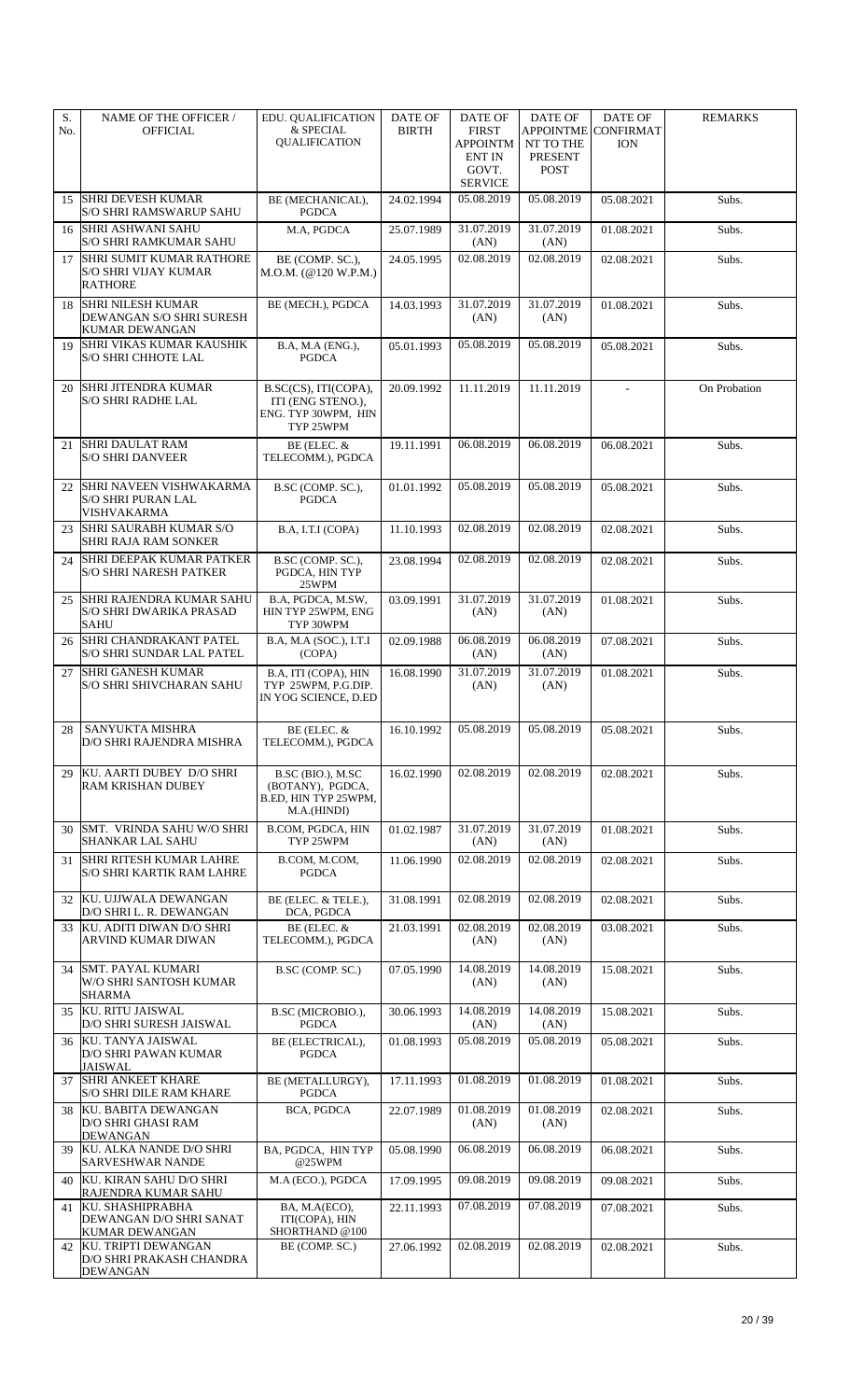| S.<br>No. | NAME OF THE OFFICER /<br><b>OFFICIAL</b>                                                            | <b>EDU. QUALIFICATION</b><br>& SPECIAL                                                                               | DATE OF<br><b>BIRTH</b> | DATE OF<br><b>FIRST</b>            | DATE OF<br><b>APPOINTME</b>                | DATE OF<br><b>CONFIRMAT</b> | <b>REMARKS</b> |
|-----------|-----------------------------------------------------------------------------------------------------|----------------------------------------------------------------------------------------------------------------------|-------------------------|------------------------------------|--------------------------------------------|-----------------------------|----------------|
|           |                                                                                                     | <b>QUALIFICATION</b>                                                                                                 |                         | APPOINTM<br><b>ENT IN</b><br>GOVT. | NT TO THE<br><b>PRESENT</b><br><b>POST</b> | <b>ION</b>                  |                |
| 43        | <b>SHRI PRASHANT SONTEKE</b>                                                                        | BE (EEE), PGDCA                                                                                                      | 23.05.1991              | <b>SERVICE</b><br>09.08.2019       | 09.08.2019                                 | 09.08.2021                  | Subs.          |
| 44        | <b>S/O SMT HEERA SONTEKE</b><br>SHRI YOGENDRA SINGH<br>KANWAR S/O SHRI FIRAT<br><b>SINGH KANWAR</b> | B.COM, PGDCA                                                                                                         | 15.09.1991              | 16.08.2019                         | 16.08.2019                                 | 16.08.2021                  | Subs.          |
| 45        | KU. JYOTI NIRMALKAR D/O<br><b>SHRI VEDRAM NIRMALKAR</b>                                             | B.SC (IT), PGDCA                                                                                                     | 12.04.1996              | 01.08.2019                         | 01.08.2019                                 | 01.08.2021                  | Subs.          |
| 46        | KU. SAPANA SAHU D/O SHRI<br><b>PRADEEP KUMAR SAHU</b>                                               | BA, M.A.(SOC.),<br>I.T.I(COPA), M.SC(IT),<br>PGDCA                                                                   | 11.05.1991              | 31.07.2019<br>(AN)                 | 31.07.2019<br>(AN)                         | 01.08.2021                  | Subs.          |
| 47        | KU. CHETNA DEWANGAN<br>D/O SHRI LAV KUMAR<br><b>DEWANGAN</b>                                        | B.SC, M.SC (PHY.), DIP.<br>(IT), ADD-ON-CERT.<br>(IT), ADD-ON-ADV.-<br>DIP. (IT), HIN TYP<br>25WPM, ENG TYP<br>30WPM | 19.07.1995              | 05.08.2019                         | 05.08.2019                                 | 05.08.2021                  | Subs.          |
| 48        | <b>SHRI NARESH KUMAR KHUNTE</b><br><b>S/O SHRI BALA RAM</b>                                         | BCA, HIN TYP 25WPM                                                                                                   | 12.07.1987              | 01.08.2019                         | 01.08.2019                                 | 01.08.2021                  | Subs.          |
| 49        | SHRI MOHIT KUMAR<br>GARHEWAL S/O SHRI LATEL<br><b>RAM GARHEWAL</b>                                  | BA, MA (ECO.),<br>PGDCA, HIN TYP<br>25WPM, M.O.M. (@120<br>W.P.M.)                                                   | 05.03.1991              | 14.08.2019                         | 14.08.2019                                 | 14.08.2021                  | Subs.          |
| 50        | KU. MANISHA TAMBOLI<br>D/O SHRI MANOJ TAMBOLI                                                       | BA, PGDCA,<br>M.A(HINDI)                                                                                             | 24.05.1995              | 31.07.2019<br>(AN)                 | 31.07.2019<br>(AN)                         | 01.08.2021                  | Subs.          |
| 51        | <b>SHRI VINOD BANJARE</b><br>S/O SHRI PRATAP SINGH<br><b>BANJARE</b>                                | BA, DCA                                                                                                              | 22.09.1995              | 01.08.2019<br>(AN)                 | 01.08.2019<br>(AN)                         | 02.08.2021                  | Subs.          |
| 52        | KU. KIRAN RATHORE<br>D/O SHRI VISHNU PRASAD                                                         | B.SC (COMP. SC.), DCA,<br>M.A(ENG.)                                                                                  | 20.03.1993              | 07.08.2019                         | 07.08.2019                                 | 07.08.2021                  | Subs.          |
| 53        | <b>SHRI PRASHANT BHARTE</b><br>S/O SHRI B. R. BHARTE                                                | M.A.(SOC), B.SC, DCA,<br>HIN TYP 25WPM                                                                               | 06.11.1996              | 07.08.2019                         | 07.08.2019                                 | 07.08.2021                  | Subs.          |
| 54        | <b>SHRI RAVI KUMAR</b><br><b>GHRITLAHARE</b><br>S/O SHRI BHAGWAN DAS                                | BCA, DCA, HIN TYP<br>25WPM                                                                                           | 19.08.1990              | 03.08.2019<br>(AN)                 | 03.08.2019<br>(AN)                         | 04.08.2021                  | Subs.          |
| 55        | KU. VINODINI<br><b>D/O SHRI HADIPA</b>                                                              | BA, ITI(COPA),<br><b>I.T.I(STENO AND SECR</b><br>ASST. HINDI), M.A.<br>(POLITICAL)                                   | 12.08.1994              | 01.08.2019                         | 01.08.2019                                 | 01.08.2021                  | Subs.          |
| 56        | SHRI AJAY KUMAR DAHARIYA<br>S/O SHRI KUMAR DAHAIYA                                                  | B.COM, I.T.I(COPA)                                                                                                   | 12.02.1994              | 31.07.2019<br>(AN)                 | 31.07.2019<br>(AN)                         | 01.08.2021                  | Subs.          |
| 57        | <b>SHRI KAUSHAL KUMAR JERI</b><br>S/O SHRI MITRABHANU JERI                                          | B.SC (BIO.), DCA, M.SC<br>(CHEMISTRY)                                                                                | 25.10.1993              | 05.08.2019                         | 05.08.2019                                 | 05.08.2021                  | Subs.          |
| 58        | <b>SHRI BHAIYA LAL SINGH</b><br>S/O SHRI SUDHIR SINGH                                               | BA, PGDCA                                                                                                            | 09.07.1987              | 07.08.2019<br>(AN)                 | 07.08.2019<br>(AN)                         | 08.08.2021                  | Subs.          |
| 59        | <b>SHRI DEEPAK SINGH DHRUV</b><br><b>S/O SHRI LAXMI</b>                                             | BE (MECH.), DCA                                                                                                      | 01.11.1992              | 31.07.2019<br>(AN)                 | 31.07.2019<br>(AN)                         | 01.08.2021                  | Subs.          |
| 60        | KU. RAVEENA PURAINA<br>D/O SHRI NARESH KUMAR<br><b>PURAINA</b>                                      | B.COM, I.T.I(COPA),<br>I.T.I(STENO. &<br>SECRETARIAL ASST.)                                                          | 20.09.1994              | 13.08.2019                         | 13.08.2019                                 | 13.08.2021                  | Subs.          |
| 61        | <b>SHRI PRAVIN KUMAR</b><br>SONWANI S/O SHRI SANTOSH<br><b>KUMAR SONWANI</b>                        | BE (MECH.), PGDCA                                                                                                    | 29.12.1991              | 06.08.2019                         | 06.08.2019                                 | 06.08.2021                  | Subs.          |
| 62        | KU. CHHAYA PATEL<br>D/O SHRI M. L. PATEL                                                            | BE (COMP. SC.)                                                                                                       | 05.12.1991              | 08.08.2019                         | 08.08.2019                                 | 08.08.2021                  | Subs.          |
| 63        | KU. PARESHWARI KURRE<br>D/O SHRI MILAN KUMAR<br><b>KURRE</b>                                        | DIP. IN M.O.M, BA                                                                                                    | 06.03.1996              | 05.08.2019<br>(AN)                 | 05.08.2019<br>(AN)                         | 06.08.2021                  | Subs.          |
| 64        | KU. SHEETAL MARKAM<br>D/O SHRI LAXMI NARAYAN<br><b>MARKAM</b>                                       | B.SC (MICROBIO.),<br>M.A.(ENG), PGDCA                                                                                | 18.05.1990              | 08.08.2019                         | 08.08.2019                                 | 08.08.2021                  | Subs.          |
| 65        | KU. RASHMI DHAGESH D/O<br>SHRI JAY KUMAR DHAGESH                                                    | B.COM, M.COM,<br><b>PGDCA</b>                                                                                        | 28.09.1992              | 03.08.2019<br>(AN)                 | 03.08.2019<br>(AN)                         | 04.08.2021                  | Subs.          |
| 66        | SHRI RAJKUMAR KHADIYA<br>S/O SHRI RADHESHYAM<br><b>KHADIYA</b>                                      | B.COM, PGDCA                                                                                                         | 09.07.1995              | 05.08.2019                         | 05.08.2019                                 | 05.08.2021                  | Subs.          |
| 67        | <b>SHRI PRAVINSHAN KHALKHO</b><br><b>S/O SHRI NEHANS KHALKHO</b>                                    | B.SC (BIO.), PGDCA,                                                                                                  | 31.07.1992              | 02.08.2019                         | 02.08.2019                                 | 02.08.2021                  | Subs.          |
| 68        | <b>SHRI SHAILENDRA ARYA</b><br>S/O SHRI SURAJ BHAN ARYA                                             | BCA, MCA                                                                                                             | 04.07.1989              | 16.08.2019                         | 16.08.2019                                 | 16.08.2021                  | Subs.          |
| 69        | <b>SHRI VIJAY DHRUW</b><br>S/O SHRI A. L. DHRUW                                                     | B.E. (IT)                                                                                                            | 20.04.1987              | 02.09.2019<br>(AN)                 | 02.09.2019<br>(AN)                         | 03.09.2021                  | Subs.          |
| 70        | <b>SHRI ARMAN</b><br><b>S/O SHRI ASHAWAN</b>                                                        | BCA, MCA                                                                                                             | 25.12.1993              | 02.08.2019                         | 02.08.2019                                 | 02.08.2021                  | Subs.          |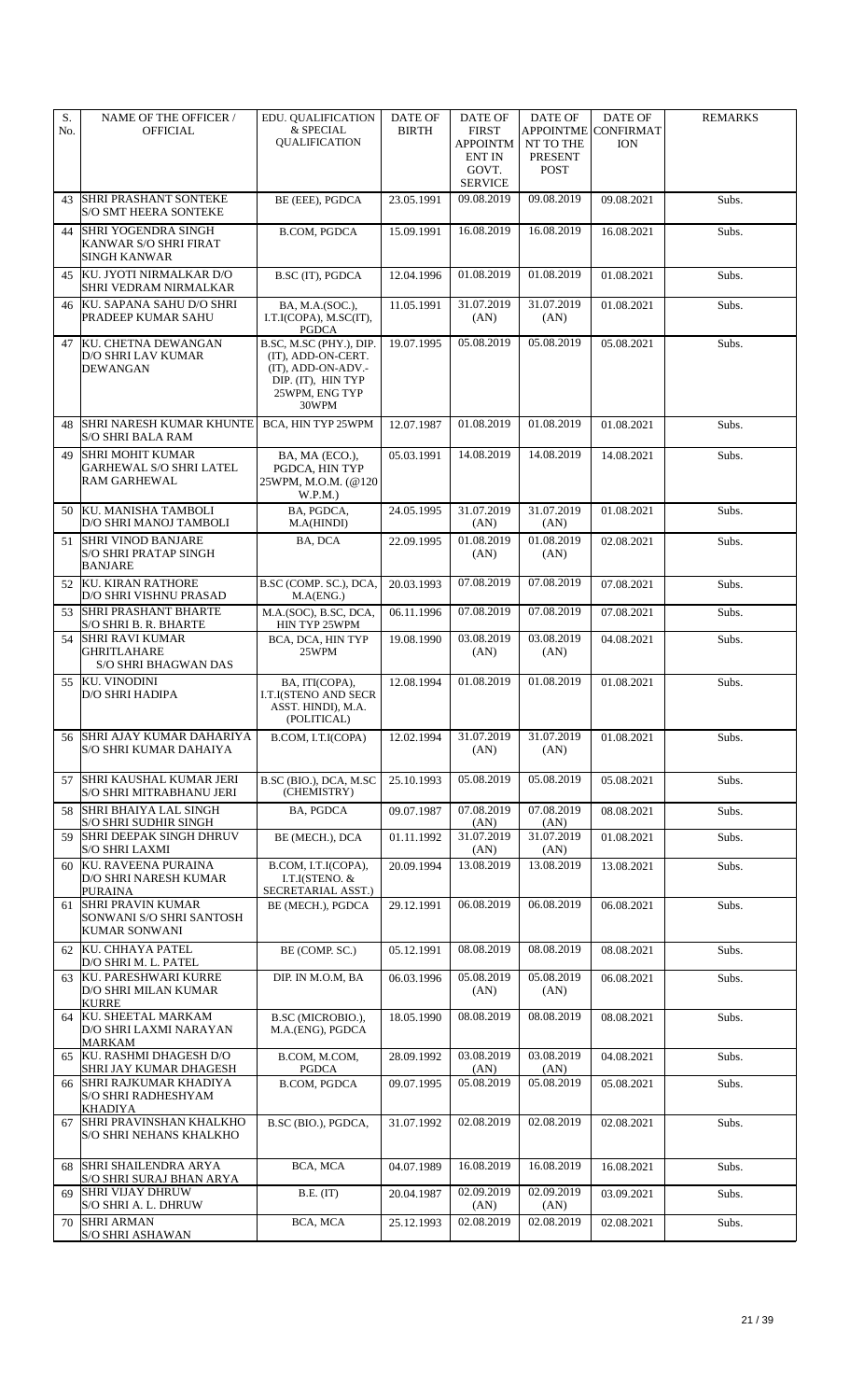| S.  | NAME OF THE OFFICER /                                     | <b>EDU. QUALIFICATION</b>                     | <b>DATE OF</b> | <b>DATE OF</b>           | DATE OF                | <b>DATE OF</b>                 | <b>REMARKS</b> |
|-----|-----------------------------------------------------------|-----------------------------------------------|----------------|--------------------------|------------------------|--------------------------------|----------------|
| No. | <b>OFFICIAL</b>                                           | & SPECIAL<br><b>QUALIFICATION</b>             | <b>BIRTH</b>   | <b>FIRST</b><br>APPOINTM | APPOINTME<br>NT TO THE | <b>CONFIRMAT</b><br><b>ION</b> |                |
|     |                                                           |                                               |                | <b>ENT IN</b>            | PRESENT                |                                |                |
|     |                                                           |                                               |                | GOVT.<br><b>SERVICE</b>  | <b>POST</b>            |                                |                |
| 71  | <b>SHRI PRASHANT KUMAR</b>                                | DCA, BA, M.A.                                 | 11.09.1988     | 31.07.2019               | 31.07.2019             | 01.08.2021                     | Subs.          |
| 72  | S/O SHRI LEKHAN RAM<br><b>SHRI JAGDISH PATEL</b>          | (SOCIOLOGY)<br>B.E(CSE), M.TECH(CSE)          | 04.06.1989     | (AN)<br>27.08.2019       | (AN)<br>27.08.2019     | 27.08.2021                     | Subs.          |
|     | S/O SHRI CHHABIRAM PATEL                                  |                                               |                |                          |                        |                                |                |
| 73  | KU. BHAGWATI KHANDAY<br>D/O SHRI DARAS RAM                | BE (IT)                                       | 01.06.1990     | 05.08.2019               | 05.08.2019             | 05.08.2021                     | Subs.          |
|     | <b>KHANDAY</b>                                            |                                               |                |                          |                        |                                |                |
| 74  | KU. NEELAM PISDA<br>D/O SHRI DEWRAJ PISDA                 | BCA, DCA, M.A<br>(PUBLIC ADMIN.)              | 19.12.1995     | 01.08.2019               | 01.08.2019             | 01.08.2021                     | Subs.          |
| 75  | <b>SHRI KALESHWAR DHRUW</b><br>S/O SHRI GAIND RAM DHRUW   | BA, PGDCA                                     | 02.07.1986     | 03.08.2019               | 03.08.2019             | 03.08.2021                     | Subs.          |
| 76  | <b>SHRI YUVRAJ PARIKSHIT</b>                              | BA, PGDCA                                     | 13.09.1991     | 03.08.2019               | 03.08.2019             | 04.08.2021                     | Subs.          |
|     | PAIKRA S/O SHRI ASHWANI<br>KUMAR PAIKRA                   |                                               |                | (AN)                     | (AN)                   |                                |                |
| 77  | <b>SHRI DEWENDRA KUMAR</b>                                | M.COM, PGDCA                                  | 14.08.1987     | 22.08.2019               | 22.08.2019             | 22.08.2021                     | Subs.          |
|     | DHRUW S/O SHRI SHANKAR<br><b>SINGH DHRUW</b>              |                                               |                |                          |                        |                                |                |
| 78  | <b>SHRI SAMAR SINGH</b><br><b>S/O SHRI SAHETTAR SINGH</b> | B.COM, DCA,                                   | 20.07.1994     | 01.08.2019               | 01.08.2019             | 01.08.2021                     | Subs.          |
| 79  | SHRI ROSHAN EKKA<br><b>S/O SHRI RUBEN EKKA</b>            | BE (MECH.), PGDCA                             | 24.01.1993     | 02.08.2019               | 02.08.2019             | 02.08.2021                     | Subs.          |
| 80  | SHRI DURGESH UIKEY S/O SHRI                               | B.SC. PGDCA, M.O.M.                           | 05.12.1993     | 31.07.2019               | 31.07.2019             | 01.08.2021                     | Subs.          |
|     | <b>GOVIND SINGH UIKEY</b>                                 | (Q0120 W.P.M.)                                |                | (AN)                     | (AN)                   |                                |                |
| 81  | SHRI DEEPAK KUMAR GOND                                    | B.A., PGDCA, L.L.B.                           | 09.05.1991     | 27.08.2019               | 27.08.2019             | 27.08.2021                     | Subs.          |
| 82  | <b>S/O SHRI RAMSINGH</b><br><b>SHRI ATUL SERU XESS</b>    | BCA, DCA                                      | 05.03.1993     | 05.08.2019               | 05.08.2019             | 05.08.2021                     | Subs.          |
| 83  | S/O SHRI POLYCARP XESS<br>KU. BILASI TIGGA                | BA, MA (HINDI),                               | 08.08.1986     | 01.08.2019               | 01.08.2019             | 01.08.2021                     | Subs.          |
| 84  | D/O SHRI STANISLAS TIGGA<br><b>SHRI RAJU</b>              | <b>PGDCA</b><br>BA, PGDCA, ITI                |                | 14.08.2019               | 14.08.2019             |                                |                |
|     | S/O SHRI SANTOSH KUMAR                                    | (ELECTRICIAN)                                 | 29.04.1992     |                          |                        | 14.08.2021                     | Subs.          |
| 85  | <b>SHRI VIJAY NETAM</b><br><b>S/O SHRI SANTOSH NETAM</b>  | DCA, BA (ECO.)                                | 29.06.1995     | 28.08.2019<br>(AN)       | 28.08.2019<br>(AN)     | 29.08.2021                     | Subs.          |
| 86  | SHRI SONSAI RATHIYA<br><b>S/O SHRI UDAY NATH</b>          | BA, DCA                                       | 04.09.1994     | 08.08.2019               | 08.08.2019             | 08.08.2021                     | Subs.          |
| 87  | <b>SHRI SAIHON KUJUR</b><br><b>S/O SHRI BABULAL KUJUR</b> | <b>BCA</b>                                    | 15.08.1990     | 21.08.2019<br>(AN)       | 21.08.2019<br>(AN)     | 22.08.2021                     | Subs.          |
| 88  | <b>SHRI RAMESH SINGH</b><br><b>S/O SHRI KASHI RAM</b>     | BA, PGDCA, MA<br>(SOCIOLOGY)                  | 15.07.1992     | 03.08.2019<br>(AN)       | 03.08.2019<br>(AN)     | 04.08.2021                     | Subs.          |
| 89  | SHRI RAJ KISHORE BHAGAT                                   | <b>BCA</b>                                    | 05.10.1991     | 08.08.2019               | 08.08.2019             | 08.08.2021                     | Subs.          |
| 90  | <b>S/O JANPAD BHAGAT</b><br>KU. SANGEETA JATASHANKAR      | BE (ELEC. &                                   | 01.01.1991     | 06.08.2019               | 06.08.2019             | 07.08.2021                     | Subs.          |
|     | D/O SHRI UMASHANKAR                                       | ELECTRONICS),<br>PGDCA                        |                | (AN)                     | (AN)                   |                                |                |
| 91  | <b>SHRI PRANJIL EKKA</b><br><b>S/O SHRI STEPHAN EKKA</b>  | B.SC, DCA, PGDCA                              | 16.06.1990     | 02.08.2019<br>(AN)       | 02.08.2019<br>(AN)     | 03.08.2021                     | Subs.          |
| 92  | KU. GEETA<br>D/O SHRI LALA RAM                            | B.A, PGDCA                                    | 03.04.1987     | 09.08.2019               | 09.08.2019             | 09.08.2021                     | Subs.          |
| 93  | KU. SAROJ SINDRAM D/O SHRI                                | B.SC (BIO.), PGDCA                            | 13.06.1992     | 01.08.2019               | 01.08.2019             | 02.08.2021                     | Subs.          |
| 94  | HEM SINGH SINDRAM<br>KU. POOJA DHRUW                      | B.COM, PGDCA,                                 |                | (AN)<br>13.08.2019       | (AN)<br>13.08.2019     |                                |                |
|     | D/O SHRI UKESH RAM DHRUW                                  | M.COM                                         | 26.09.1995     |                          |                        | 13.08.2021                     | Subs.          |
| 95  | <b>SHRI ANGAD KUMAR</b>                                   | B.A, PGDCA                                    | 28.01.1992     | 07.08.2019               | 07.08.2019             | 07.08.2021                     | Subs.          |
|     | <b>S/O SHRI SITA RAM</b>                                  |                                               |                |                          |                        |                                |                |
| 96  | KU. MADHURI TOPPO D/O SHRI<br>VINAY KUMAR TOPPO           | B.A, M.A.(POLITICAL<br><b>SCIENCE), PGDCA</b> | 16.12.1990     | 08.08.2019               | 08.08.2019             | 08.08.2021                     | Subs.          |
| 97  | KU. RUKMANI KANWAR<br>D/O SHRI SHIV DAYAL SINGH           | BE (MECH.), PGDCA                             | 07.05.1990     | 01.08.2019<br>(AN)       | 01.08.2019<br>(AN)     | 02.08.2021                     | Subs.          |
| 98  | <b>KANWAR</b><br>KU. PRIYANKA KUJUR                       | BCA, M.A.(POLITICAL                           | 28.12.1994     | 31.07.2019               | 31.07.2019             | 01.08.2021                     | Subs.          |
|     | D/O SHRI INDRA RAM KUJUR                                  | <b>SCIENCE), PGDCA</b>                        |                | (AN)                     | (AN)                   |                                |                |
| 99  | KU. KUSUMLATA NAG<br>D/O SHRI PITAMBAR NAG                | BA, MA, I.T.I(COPA)                           | 14.11.1991     | 13.08.2019               | 13.08.2019             | 13.08.2021                     | Subs.          |
| 100 | KU. SANGEETA MINJ<br>D/O SHRI SATNARAYAN MINJ             | DIPLOMA IN COMP.<br><b>SCIENCE ENGG., BA</b>  | 27.11.1990     | 08.08.2019               | 08.08.2019             | 08.08.2021                     | Subs.          |
|     | 101 SHRI ADITYA AGRAHARI                                  | B.SC (MATHS), PGDCA                           | 23.03.1994     | 23.12.2019               | 23.12.2019             | $\overline{\phantom{a}}$       | On Probation   |
|     | <b>S/O SHRI SURESH KUMAR</b><br><b>AGRAHARI</b>           |                                               |                |                          |                        |                                |                |
|     | 102 SHRI CHANDRA KUMAR<br>S/O SHRI LAXMAN SAHU            | M.A., DCA, HINDI<br>TYPING, ITI (COPA),       | 31.05.1988     | 02.01.2020               | 02.01.2020             | $\blacksquare$                 | On Probation   |
| 103 | <b>SHRI DAULAT RAM SAHU</b>                               | B.A, M.A.(HISTORY),                           | 30.05.1989     | 23.12.2019               | 23.12.2019             | $\blacksquare$                 | On Probation   |
|     | S/O SHRI JANAK RAM SAHU                                   | DIPLOMA IN CSE                                |                |                          |                        |                                |                |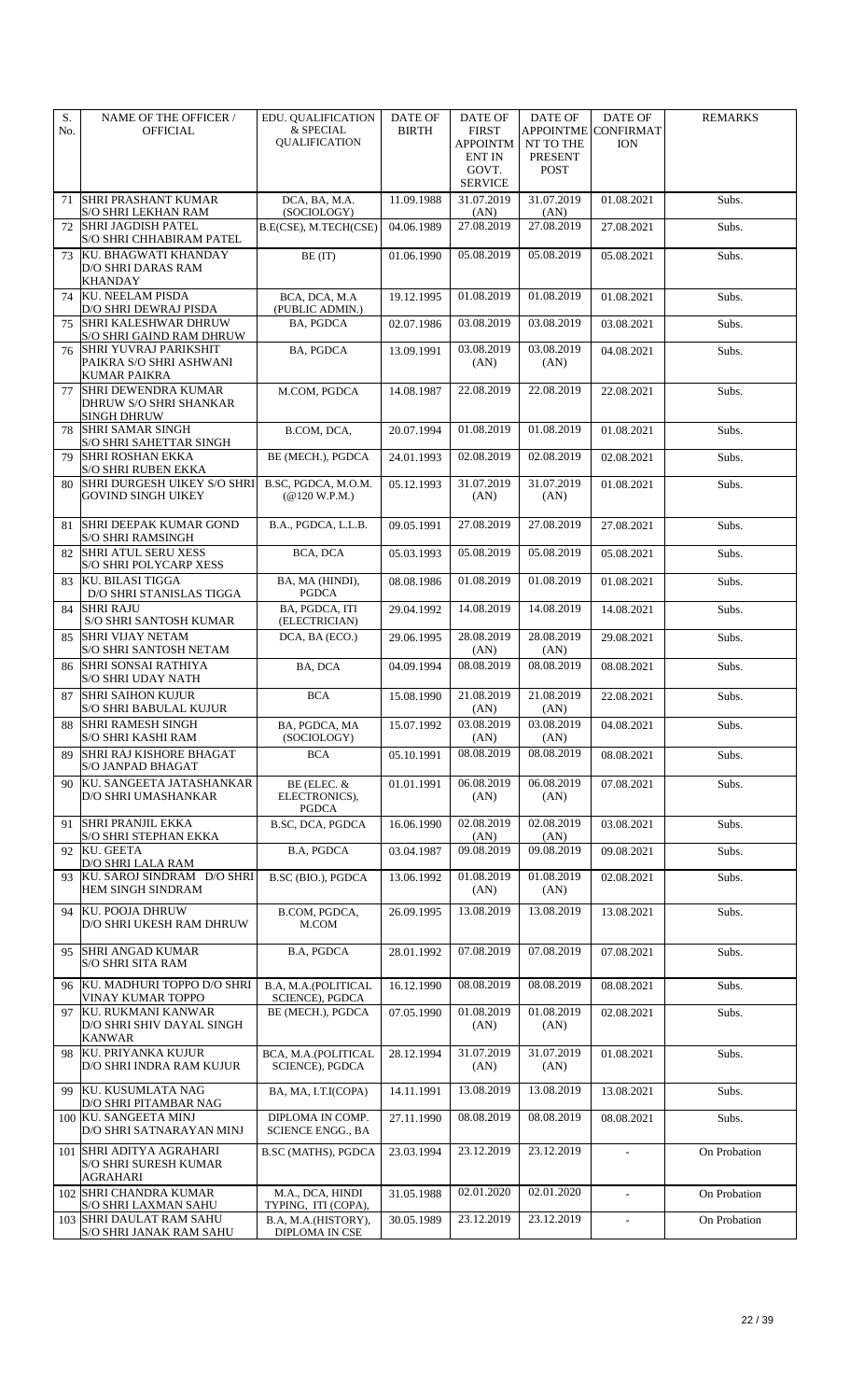| S.           | NAME OF THE OFFICER /                                                              | <b>EDU. QUALIFICATION</b>                                  | <b>DATE OF</b>                    | DATE OF                               | <b>DATE OF</b>         | DATE OF                        | <b>REMARKS</b>                                                                      |
|--------------|------------------------------------------------------------------------------------|------------------------------------------------------------|-----------------------------------|---------------------------------------|------------------------|--------------------------------|-------------------------------------------------------------------------------------|
| No.          | <b>OFFICIAL</b>                                                                    | & SPECIAL<br>QUALIFICATION                                 | <b>BIRTH</b>                      | <b>FIRST</b><br>APPOINTM              | APPOINTME<br>NT TO THE | <b>CONFIRMAT</b><br><b>ION</b> |                                                                                     |
|              |                                                                                    |                                                            |                                   | <b>ENT IN</b>                         | PRESENT                |                                |                                                                                     |
|              |                                                                                    |                                                            |                                   | GOVT.<br><b>SERVICE</b>               | <b>POST</b>            |                                |                                                                                     |
| 104          | <b>SHRI SHESH NARAYAN</b>                                                          | B.SC(BIO),                                                 | 24.09.1988                        | 23.12.2019                            | 23.12.2019             | ÷.                             | On Probation                                                                        |
|              | DEWANGAN S/O SHRI GANGDEV<br>PRASAD DEWANGNA                                       | M.SC(BOTANY),<br>PGDCA, B.ED, HINDI                        |                                   |                                       |                        |                                |                                                                                     |
|              | 105 SHRI SURENDRA                                                                  | TYPING @ 25 WPM                                            |                                   |                                       |                        |                                |                                                                                     |
|              | <b>S/O SHRI MADHAV SINGH</b>                                                       | B.SC (MATHS), PGDCA                                        | 24.11.1994                        | 24.12.2019                            | 24.12.2019             | $\blacksquare$                 | On Probation                                                                        |
| 106          | D/<br><b>SMT KAJOL JANGDE</b><br>O SHRI N C JANGDE W/O SHRI<br>VIJAY KUMAR KHUNTE  | M.SC (BOTANY),<br>PGDCA                                    | 21.02.1991                        | 24.12.2019<br>(A.N.)                  | 24.12.2019<br>(A.N.)   | ÷.                             | On Probation                                                                        |
| 107          | SHRI CHAIN SINGH MARKAM                                                            | M.COM, PGDCA                                               | 09.10.1990                        | 24.12.2019                            | 24.12.2019             | $\blacksquare$                 | On Probation                                                                        |
| 108          | <b>S/O SHRI DHANI RAM</b><br>SHRI ASHWANI KUMAR SIDAR<br>S/O SHRI RAM BHAROS SIDAR | B.A., PGDCA                                                | 17.10.1990                        | (A.N.)<br>02.01.2020                  | (A.N.)<br>02.01.2020   | $\mathbf{r}$                   | On Probation                                                                        |
| 109          | <b>SHRI ADITYA SINGH</b><br>S/O SHRI PARAMNATH SINGH                               | BCA, PGDCA                                                 | 15.06.1994                        | 04.01.2020<br>(A.N.)                  | 04.01.2020<br>(A.N.)   | $\blacksquare$                 | On Probation                                                                        |
| 110          | <b>SHRI SAURABH THAKUR</b><br>S/O SHRI GANGARAM THAKUR                             | B.A., PGDCA, HINDI<br><b>TYPING</b>                        | 28.03.1996                        | 19.03.2020                            | 19.03.2020             | $\blacksquare$                 | On Probation                                                                        |
| 111          | KU. JUHI KASHYAP<br>D/O SHRI H.K. KASHYAP                                          | B.SC., PGDCA, M.SC.                                        | 10.04.1990                        | 04.01.2020                            | 04.01.2020             | $\sim$                         | On Probation                                                                        |
| 112          | <b>SHRI KUNAL DEWANGAN</b><br><b>S/O SHRI DINESH KUMAR</b><br><b>DEWANGAN</b>      | B.E. (MECH.), PGDCA,<br><b>B.LIB., HINDI TYPING</b>        | 14.06.1991                        | 07.08.2020                            | 07.08.2020             | $\blacksquare$                 | On Probation                                                                        |
| 113          | <b>SHRI VIKAS DEWANGAN</b><br><b>S/O SHRI SUBHASH CHAND</b><br>DEWANGAN            | B.E. (CSE),                                                | 19.06.1990                        | 07.08.2020                            | 07.08.2020             | ÷.                             | On Probation                                                                        |
| 114          | <b>SHRI VIVEK KUMAR PATEL</b><br><b>S/O SHRI DEVNATH PATEL</b>                     | B.A., PGDCA                                                | 06.08.1991                        | 05.08.2020                            | 05.08.2020             |                                | On Probation                                                                        |
| 115          | <b>SHRI ANIL KUMAR</b><br><b>S/O SHRI NEM SINGH</b>                                | B.A., PGDCA                                                | 05.10.1995                        | 24.08.2020<br>(A.N.)                  | 24.08.2020<br>(A.N.)   | $\blacksquare$                 | On Probation                                                                        |
| 116          | <b>SHRI SHIV RAM KANWAR</b><br>S/O SHRI GAJRUP SINGH                               | B.A., ITI (COPA)                                           | 20.03.1992                        | 05.08.2020                            | 05.08.2020             |                                | On Probation                                                                        |
| 117          | <b>SHRI PRAVEEN KUMAR</b><br>DHRUW S/O SHRI GEND LAL<br><b>DHRUW</b>               | M.A., PGDCA                                                | 05.07.1990                        | 10.08.2020                            | 10.08.2020             |                                | On Probation                                                                        |
|              | 118 KU. ANURADHA MANDAVI D/O<br>SHRI RAMKUMAR MANDAVI                              | M.SC., PGDCA                                               | 13.07.1992                        | 14.08.2020                            | 14.08.2020             |                                | On Probation                                                                        |
| 119          | <b>SMT. SADHANA DHRUW</b><br>W/O LATE SHRI ANIVESH<br><b>SINGH DHRUW</b>           | M.A., P.G.D.C.A.                                           | 05.07.1990                        | 16.12.2021                            | 16.12.2021             |                                | On Probation                                                                        |
|              |                                                                                    |                                                            | A.G.-III (COMPUTER)               |                                       |                        |                                |                                                                                     |
|              |                                                                                    |                                                            |                                   | Level- 04 of Pay Matrix (19500-62000) |                        |                                | PERMANENT POST -<br>10                                                              |
|              |                                                                                    |                                                            |                                   |                                       |                        |                                | <b>TOTAL POST</b><br><b>10</b>                                                      |
|              |                                                                                    |                                                            |                                   |                                       |                        |                                | <b>FILLED UP POST</b><br>00                                                         |
|              |                                                                                    | <b>ASSISTANT PROTOCOL OFFICER- A.G.-III</b>                |                                   |                                       |                        |                                | <b>VACANT POST</b><br>10<br>$\sim 10$                                               |
|              |                                                                                    |                                                            |                                   | Level- 04 of Pay Matrix (19500-62000) |                        |                                |                                                                                     |
|              |                                                                                    |                                                            |                                   |                                       |                        |                                | PERMANENT POST<br>01<br><b>TOTAL POST</b><br>01<br>$\blacksquare$                   |
|              |                                                                                    |                                                            |                                   |                                       |                        |                                | <b>FILLED UP POST</b><br>00<br>$\overline{\phantom{a}}$                             |
|              |                                                                                    |                                                            |                                   |                                       |                        |                                | <b>VACANT POST</b><br>01<br>$\sim$                                                  |
|              |                                                                                    |                                                            | <b>LIBRARY ASSISTANT A.G.-III</b> | Level- 04 of Pay Matrix (19500-62000) |                        |                                |                                                                                     |
|              |                                                                                    |                                                            |                                   |                                       |                        |                                | PERMANENT POST -<br>01                                                              |
|              |                                                                                    |                                                            |                                   |                                       |                        |                                | <b>TOTAL POST</b><br>01<br>$\blacksquare$<br><b>FILLED UP POST</b><br>00            |
|              |                                                                                    |                                                            |                                   |                                       |                        |                                | <b>VACANT POST</b><br>01<br>$\overline{\phantom{a}}$                                |
|              |                                                                                    |                                                            | P.B.X. OPERATOR                   | Level- 04 of Pay Matrix (19500-62000) |                        |                                |                                                                                     |
|              |                                                                                    |                                                            |                                   |                                       |                        |                                | PERMANENT POST -<br>01                                                              |
|              |                                                                                    |                                                            |                                   |                                       |                        |                                | <b>TOTAL POST</b><br>01<br>$\overline{\phantom{a}}$                                 |
|              |                                                                                    |                                                            |                                   |                                       |                        |                                | <b>FILLED UP POST</b><br>00<br><b>VACANT POST</b><br>01<br>$\overline{\phantom{a}}$ |
|              |                                                                                    |                                                            |                                   | <b>A.G.-III(PHOTOCOPY OPERATOR)</b>   |                        |                                |                                                                                     |
|              |                                                                                    |                                                            |                                   | Level- 04 of Pay Matrix (19500-62000) |                        |                                | PERMANENT POST -<br>05                                                              |
|              |                                                                                    |                                                            |                                   |                                       |                        |                                | <b>TOTAL POST</b><br>05                                                             |
|              |                                                                                    |                                                            |                                   |                                       |                        |                                | <b>FILLED UP POST</b><br>03                                                         |
| $\mathbf{1}$ | SHRI DHANRAJ SINGH                                                                 | $11TH$ (OLD MATRIC)                                        | 02.04.1966                        | 19.01.2002                            | 28.02.2019<br>(AN)     | 01.03.2021                     | <b>VACANT POST</b><br>02<br>Subs.                                                   |
| 2            | SHRI JAGDISH KUMAR<br><b>KANOJIYA</b>                                              | B.A.- PART-II,<br>B.A(PART-III)                            | 13.02.1975                        | 24.09.2003                            | 28.02.2019<br>(AN)     | 01.03.2021                     | Subs.                                                                               |
| 3            | <b>SHRI PRAMOD KUMAR</b><br><b>DHRUW</b>                                           | B.A.-(PART-I), LMV DRI.<br>LIC., BOOK BINDING<br>WORK EXP. | 01.07.1980                        | 24.09.2003                            | 28.02.2019<br>(AN)     | 01.03.2021                     | Subs.                                                                               |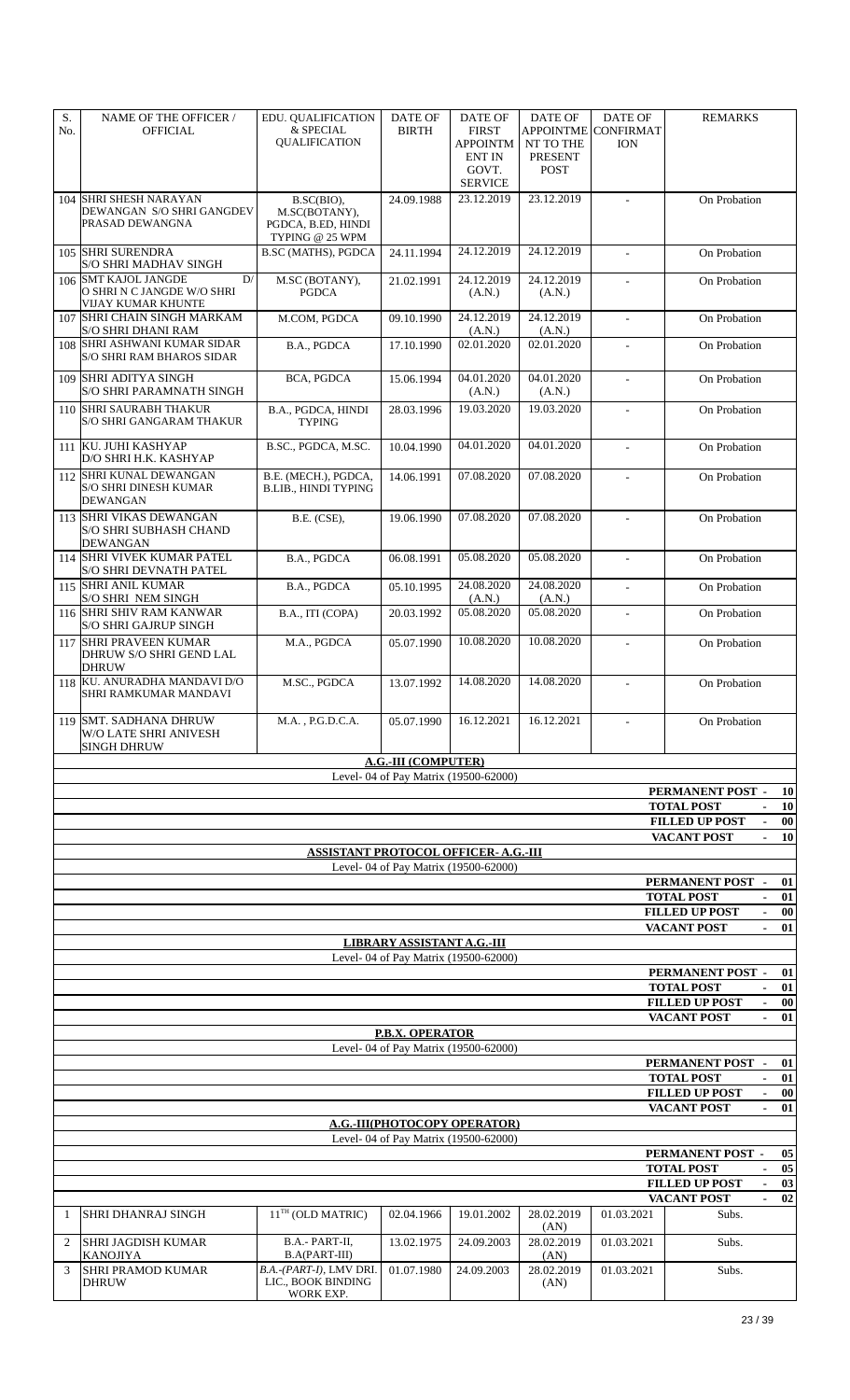| S.           | NAME OF THE OFFICER /                                 | <b>EDU. QUALIFICATION</b>              | DATE OF                  | DATE OF                               | <b>DATE OF</b>                | DATE OF                        | <b>REMARKS</b>                                 |
|--------------|-------------------------------------------------------|----------------------------------------|--------------------------|---------------------------------------|-------------------------------|--------------------------------|------------------------------------------------|
| No.          | <b>OFFICIAL</b>                                       | & SPECIAL<br><b>QUALIFICATION</b>      | <b>BIRTH</b>             | <b>FIRST</b><br><b>APPOINTM</b>       | <b>APPOINTME</b><br>NT TO THE | <b>CONFIRMAT</b><br><b>ION</b> |                                                |
|              |                                                       |                                        |                          | <b>ENT IN</b>                         | <b>PRESENT</b>                |                                |                                                |
|              |                                                       |                                        |                          | GOVT.<br><b>SERVICE</b>               | <b>POST</b>                   |                                |                                                |
|              |                                                       |                                        | <b>STAFF CAR DRIVER</b>  |                                       |                               |                                |                                                |
|              |                                                       |                                        |                          | Level- 04 of Pay Matrix (19500-62000) |                               |                                |                                                |
|              |                                                       |                                        |                          |                                       |                               |                                | PERMANENT POST<br>68                           |
|              |                                                       |                                        |                          |                                       |                               |                                | <b>TOTAL POST</b><br>68                        |
|              |                                                       |                                        |                          |                                       |                               |                                | <b>FILLED UP POST</b><br>57                    |
| $\mathbf{1}$ | SHRI LAXMAN SINHA                                     | HSC, DRIV. LIC. &                      | 01.11.1962               | 08.06.1998                            | 08.06.1998                    | 29.10.2010                     | <b>VACANT POST</b><br>11<br>$\sim 10$<br>Subs. |
|              |                                                       | <b>BATCH</b>                           |                          |                                       | 18.03.2005                    |                                |                                                |
| 2            | SHRI HARI SHANKAR BATHAM                              | $5TH$ PASS                             | 02.01.1971               | 03.02.2000                            | 04.10.2005                    | 30.09.2005                     | Subs.                                          |
| 3            | SHRI SHATRUGHAN YADAV                                 | $5TH$ PASS                             | 16.09.1964               | 19.01.2002                            | 04.10.2005                    | 30.09.2005                     | Subs.                                          |
| 4            | SHRI DWARIKA PRASAD SAHU                              | $8TH$ PASS                             | 02.02.1966               | 19.01.2002                            | 04.10.2005                    | 30.09.2005                     | Subs.                                          |
| 5            | <b>SHRI PUKAL SINGH THAKUR</b>                        | $8TH$ PASS                             | 19.06.1970               | 19.01.2002                            | 04.10.2005                    | 30.09.2005                     | Subs.                                          |
| 6            | <b>SHRI DILIP DAS</b>                                 | 5TH PASS                               | 30.06.1970               | 24.09.2003                            | 04.10.2005                    | 30.09.2005                     | Subs.                                          |
|              |                                                       | DRV LIC. HEAVY                         |                          |                                       |                               |                                |                                                |
| 7<br>8       | <b>SHRI VIJAY BAHADUR</b><br> SHRI RAJNIKANT KAUSHIK  | $8TH$ PASS<br>8TH PASS                 | 20.11.1970<br>23.07.1977 | 24.09.2003<br>14.01.2004              | 04.10.2005<br>05.10.2005      | 30.09.2005<br>30.09.2005       | Subs.<br>Subs.                                 |
|              |                                                       | DRIVING LICN.                          |                          |                                       |                               |                                |                                                |
| 9            | <b>SHRI VEDRAM NIRMALKAR</b>                          | 12TH PASS, HINDI<br><b>TYPING</b>      | 19.05.1969               | 09.12.1994                            | 04.10.2005                    | 30.09.2005                     | Subs.                                          |
| 10           | <b>SHRI JAGDISH EKKA</b>                              | 8 <sup>TH</sup> PASS, LMV LICENSE      | 05.05.1975               | 18.05.2004                            | 08.05.2007                    | 08.05.2009                     | Subs.                                          |
| 11           | SHRI CHANDRAKANT SAHU                                 | DRIV. LIC., B.A.                       | 05.07.1972               | 08.05.2007                            | 08.05.2007                    | 09.05.2009                     | Subs.                                          |
|              |                                                       |                                        |                          | A.N.                                  | A.N.                          |                                |                                                |
| 12           | <b>SHRI ROSHAN KUMAR BANIYA</b>                       | 10TH, DRIV. LIC.                       | 12.07.1973               | 09.05.2007                            | 09.05.2007                    | 09.05.2010                     | Subs.                                          |
| 13           | <b>SHRI SURESH KUMAR</b>                              | B.A.- I, DRIV. LIC                     | 09.08.1978               | 08.05.2007                            | 08.05.2007                    | 09.05.2009                     | Subs.                                          |
| 14           | <b>SHRI BHIM BALI YADAV</b>                           | B.A., DRIV. LIC, PGDCA                 | 08.10.1978               | A.N.<br>08.05.2007                    | A.N.<br>08.05.2007            | 09.05.2009                     | Subs.                                          |
| 15           | <b>SHRI VIKRAM SINGH</b>                              | 8 <sup>TH</sup> , DRIV, LIC.           | 08.08.1980               | A.N.<br>08.05.2007                    | A.N.<br>08.05.2007            | 09.05.2009                     | Subs.                                          |
|              | <b>CHOUHAN</b>                                        |                                        |                          | A.N.                                  | A.N.                          |                                |                                                |
| 16           | <b>SHRI QUTUBUDDIN</b>                                | B.A., DRIVING LIC.<br>HEAVY HEAL BATCH | 23.08.1975               | 08.05.2007<br>A.N.                    | 08.05.2007<br>A.N.            | 09.05.2009                     | Subs.                                          |
|              |                                                       | 37607, PGDCA,<br>POTOCOPY OPERATOR     |                          |                                       |                               |                                |                                                |
|              |                                                       | EXP.                                   |                          |                                       |                               |                                |                                                |
| 17           | ISHRI SHRAVAN KUMAR                                   | PGDCA, B.A., DRIV.<br>LIC.             | 02.10.1977               | 08.05.2007<br>A.N.                    | 08.05.2007<br>A.N.            | 09.05.2009                     | Subs.                                          |
| 18           | <b>SHRI ABDUL RASHID</b>                              | SECONDARY SCHOOL,<br>DRIVING LIC.      | 06.10.1971               | 05.11.2007<br>A.N.                    | 05.11.2007<br>A.N.            | 06.11.2009                     | Subs.                                          |
|              |                                                       |                                        |                          |                                       |                               |                                |                                                |
| 19           | <b>SHRI SUFAL DAS MAHANT</b>                          | $10^{TH}$                              | 24.02.1976               | 02.02.2005<br>A.N.                    | 12.09.2014<br>(A.N.)          | 13.09.2016                     | Subs.                                          |
| 20           | <b>SHRI PAWAN KUMAR PANDEY</b>                        | $R^{TH}$                               | 14.06.1970               | 21.12.2006<br>(A.N.)                  | 03.09.2014<br>(01.04.2015)    | 13.09.2016                     | Subs.                                          |
| 21           | <b>SHRI SATISH KUMAR</b><br><b>S/O SHRI KIRIT RAM</b> | R <sup>TH</sup>                        | 18.07.1977               | 31.07.2010                            | 12.09.2014<br>(A.N.)          | 13.09.2016                     | Subs.                                          |
| 22           | <b>SHRI RAMPHAL SINGH RAJPUT</b>                      | 8 <sup>TH</sup>                        | 15.05.1986               | 03.08.2011                            | 12.09.2014                    | 13.09.2016                     | Subs.                                          |
| 23           | <b>THAKUR</b><br><b>SHRI RAJ KUMAR MANIKPURI</b>      | 5 <sup>TH</sup>                        | 05.04.1975               | 20.09.2013                            | (A.N.)<br>12.09.2014          | 13.09.2016                     | Subs.                                          |
|              |                                                       |                                        |                          |                                       | (A.N.)                        |                                |                                                |
| 24           | <b>SHRI VISHAL DAS</b>                                | $R^{TH}$                               | 05.03.1978               | 20.09.2013                            | 12.09.2014<br>(A.N.)          | 13.09.2016                     | Subs.                                          |
| 25           | <b>SHRI DILIP KUMAR DHRUW</b>                         | $R^{TH}$                               | 05.05.1986               | 12.09.2014                            | 12.09.2014                    | 12.09.2016                     | Subs.                                          |
| 26           | <b>SHRI PADUM LAL</b>                                 | M.A., PGDCA, HIN &<br><b>ENG TYP</b>   | 14.07.1976               | 12.09.2014<br>(A.N.)                  | 12.09.2014<br>(A.N.)          | 13.09.2016                     | Subs.                                          |
| 27           | <b>SHRI RAMPHAL KURMI</b>                             | $10^{TH}$                              | 11.04.1980               | 12.09.2014<br>(A.N.)                  | 12.09.2014<br>(A.N.)          | 13.09.2016                     | Subs.                                          |
| 28           | SHRI RAJMANI KUSHWAHA                                 | $R^{TH}$                               | 10.03.1981               | 12.09.2014                            | 12.09.2014                    | 13.09.2016                     | Subs.                                          |
| 29           | <b>SHRI KIRAN KUMAR</b>                               | <b>B.A. IIIRD YEAR</b>                 | 31.12.1981               | (A.N.)<br>12.09.2014                  | (A.N.)<br>12.09.2014          | 13.09.2016                     | Subs.                                          |
| 30           | <b>SHRI GOPAL SINGH THAKUR</b>                        | $R^{TH}$                               | 08.11.1983               | (A.N.)<br>12.09.2014                  | (A.N.)<br>12.09.2014          | 13.09.2016                     | Subs.                                          |
| 31           | <b>SHRI RAKESH SINGH</b>                              | $R^{TH}$                               | 08.09.1991               | (A.N.)<br>12.09.2014                  | (A.N.)<br>12.09.2014          | 13.09.2016                     | Subs.                                          |
|              |                                                       |                                        |                          | (A.N.)                                | (A.N.)                        |                                |                                                |
| 32           | <b>SHRI SUKH DAS</b>                                  | R <sup>TH</sup>                        | 14.04.1981               | 12.09.2014<br>(A.N.)                  | 12.09.2014<br>(A.N.)          | 13.09.2016                     | Subs.                                          |
| 33           | <b>SHRI ITWARI DAS</b>                                | $\overline{R^{TH}}$                    | 06.05.1977               | 12.09.2014<br>(A.N.)                  | 12.09.2014<br>(A.N.)          | 13.09.2016                     | Subs.                                          |
| 34           | SHRI NEM LAL YADAV                                    | $10^{TH}$                              | 17.07.1983               | 12.09.2014<br>(A.N.)                  | 12.09.2014<br>(A.N.)          | 13.09.2016                     | Subs.                                          |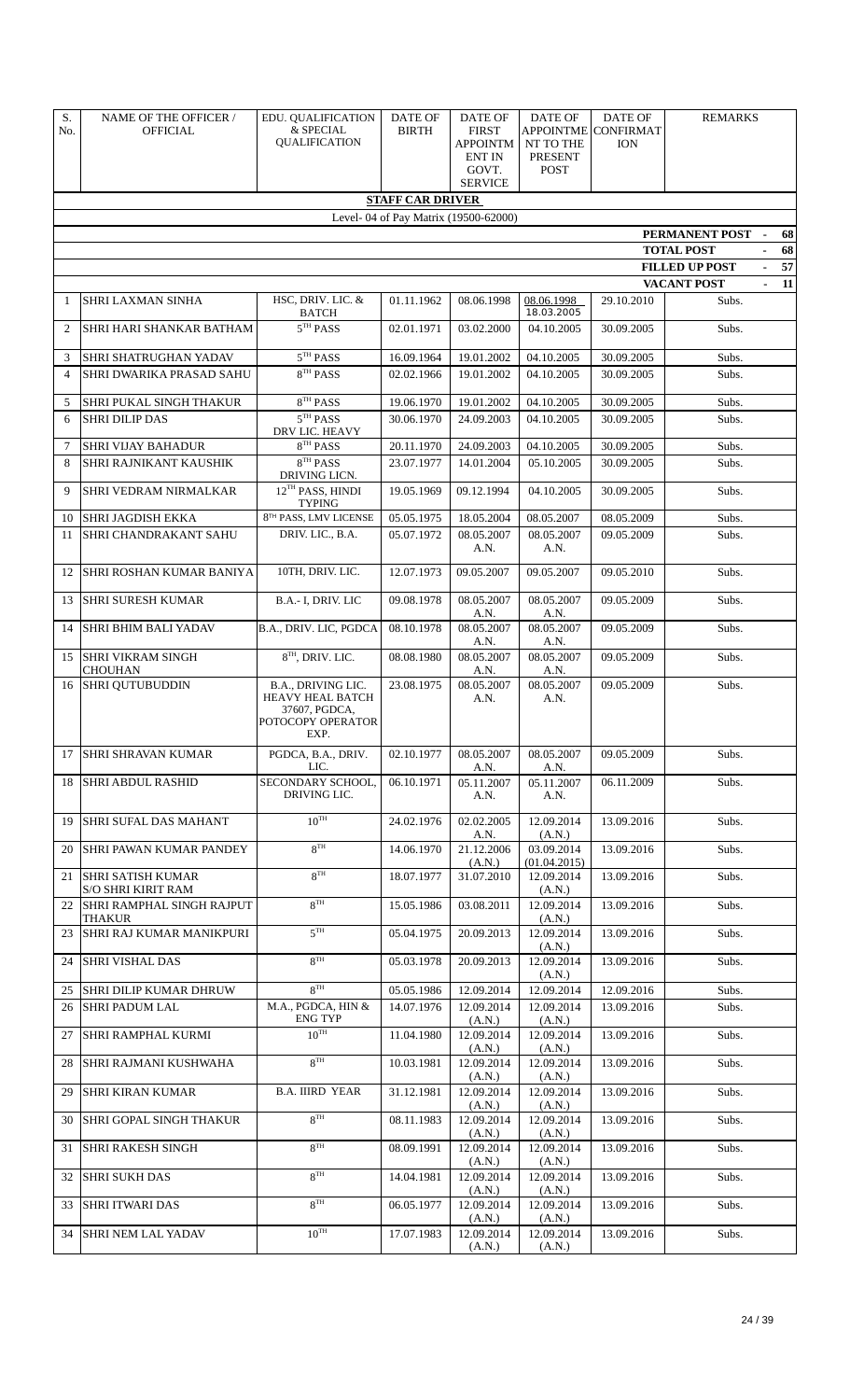| S.<br>No. | <b>NAME OF THE OFFICER /</b><br><b>OFFICIAL</b>                                 | EDU. QUALIFICATION<br>& SPECIAL<br><b>QUALIFICATION</b>                 | DATE OF<br><b>BIRTH</b> | DATE OF<br>FIRST<br><b>APPOINTM</b><br><b>ENT IN</b><br>GOVT.<br><b>SERVICE</b> | DATE OF<br><b>APPOINTME</b><br>NT TO THE<br>PRESENT<br><b>POST</b> | <b>DATE OF</b><br><b>CONFIRMAT</b><br><b>ION</b> | <b>REMARKS</b>                                       |  |  |
|-----------|---------------------------------------------------------------------------------|-------------------------------------------------------------------------|-------------------------|---------------------------------------------------------------------------------|--------------------------------------------------------------------|--------------------------------------------------|------------------------------------------------------|--|--|
| 35        | <b>SHRI ISHWAR CHANDRA</b><br>YADAV                                             | B.COM., P.G.D.C.A.                                                      | 11.01.1984              | 01.04.2015                                                                      | 01.04.2015                                                         | 01.04.2017                                       | Subs.                                                |  |  |
| 36        | <b>SHRI SHIVENDRA RAO VASING</b>                                                | B.A.                                                                    | 21.01.1985              | 01.04.2015                                                                      | 01.04.2015                                                         | 01.04.2017                                       | Subs.                                                |  |  |
| 37        | <b>SHRI RAM SHARAN SINGH</b>                                                    | PGDCA, B.A.-IIIRD YR                                                    | 26.01.1987              | 01.04.2015                                                                      | 01.04.2015                                                         | 01.04.2017                                       | Subs.                                                |  |  |
| 38        | <b>SHRI SANJAY KUMAR</b>                                                        | $12^{TH}$                                                               | 01.07.1987              | 01.04.2015                                                                      | 01.04.2015                                                         | 01.04.2017                                       | Subs.                                                |  |  |
| 39        | <b>SHRI PURENDRA SINGH</b>                                                      | 8 <sup>TH</sup>                                                         | 12.11.1982              | 01.04.2015                                                                      | 01.04.2015                                                         | 01.04.2017                                       | Subs.                                                |  |  |
| 40        | <b>SHRI SURESH KUMAR SAHU</b>                                                   | B.A., PGDCA                                                             | 05.02.1983              | 01.04.2015                                                                      | 01.04.2015                                                         | 01.04.2017                                       | Subs.                                                |  |  |
| 41        | SHRI MAHAVIR PRASAD<br><b>PANDEY</b>                                            | $12^{TH}$                                                               | 17.02.1980              | 01.04.2015                                                                      | 01.04.2015                                                         | 01.04.2017                                       | Subs.                                                |  |  |
| 42        | SHRI GYAN SAGAR SAHU,<br>S/O SHRI GHANSHYAM SAHU                                | B.COM., M.COM,<br>PGDCA                                                 | 01.01.1992              | 20.03.2018<br>(A.N.)                                                            | 20.03.2018<br>(A.N.)                                               | 21.03.2020                                       | Subs.                                                |  |  |
| 43        | <b>SHRI ZAFAR KHAN.</b><br><b>S/O SHRI MAHAMUD KHAN</b>                         | $10^{TH}$ , ITI                                                         | 24.05.1988              | 20.03.2018<br>(A.N.)                                                            | 20.03.2018<br>(A.N.)                                               | 21.03.2020                                       | Subs.                                                |  |  |
| 44        | SHRI SUNIL KUMAR,<br><b>S/O SHRI BABULAL</b>                                    | $12^{TH}$ , ITI                                                         | 05.02.1985              | 21.03.2018                                                                      | 21.03.2018                                                         | 21.03.2020                                       | Subs.                                                |  |  |
| 45        | SHRI MANOJ KUMAR SAHU.<br>S/O SHRI SHYAM LAL SAHU                               | M.A., PGDCA                                                             | 13.12.1986              | 20.03.2018<br>(A.N.)                                                            | 20.03.2018<br>(A.N.)                                               | 21.03.2020                                       | Subs.                                                |  |  |
| 46        | SHRI JAY PRAKASH SHARAF,<br><b>S/O SHRI DEVENDRA KUMAR</b><br><b>SHARAF</b>     | B.A., PGDCA                                                             | 26.11.1987              | 23.03.2018                                                                      | 23.03.2018                                                         | 23.03.2020                                       | Subs.                                                |  |  |
| 47        | <b>SHRI DURGESH KUMAR</b><br>SAHU, S/O SHRI CHUNNI LAL<br><b>SAHU</b>           | $12^{TH}$                                                               | 11.08.1989              | 20.03.2018<br>(A.N.)                                                            | 20.03.2018<br>(A.N.)                                               | 21.03.2020                                       | Subs.                                                |  |  |
| 48        | <b>SHRI VIJAY KUMAR</b><br>MATHEWS,<br><b>S/O SHRI VINAY MATHEWS</b>            | B.A., ITI                                                               | 29.01.1984              | 27.03.2018                                                                      | 27.03.2018                                                         | 27.03.2020                                       | Subs.                                                |  |  |
| 49        | <b>SHRI ISHWAR CHANDRA</b><br>DHURVE, S/O LT. SHRI<br><b>SAMLIYA RAM DHURVE</b> | B.A, ITI, DRIVER-CUM-<br>MECHANIC, PGDCA                                | 20.11.1989              | 21.03.2018                                                                      | 21.03.2018                                                         |                                                  | On Probation                                         |  |  |
| 50        | SHRI MANISHANKAR KATHLE.<br><b>S/O SHRI JHAGGAR SINGH</b><br><b>KATHLE</b>      | $12^{TH}$ , B.A.-II                                                     | 07.11.1988              | 20.03.2018<br>(A.N.)                                                            | 20.03.2018<br>(A.N.)                                               | 21.03.2020                                       | Subs.                                                |  |  |
| 51        | <b>SHRI DINESH SAHU,</b><br><b>S/O SHRI CHOTELAL SAHU</b>                       | $12^{TH}$                                                               | 25.06.1986              | 20.03.2018<br>(A.N.)                                                            | 20.03.2018<br>(A.N.)                                               | 21.03.2020                                       | Subs.                                                |  |  |
|           | 52 SHRI CHOTELAL YADAV,<br><b>S/O LT. SHRI RANGVA RAM</b><br>YADAV              | DRIVER-CUM-<br>MECHANIC (I.T.I),<br>M.COM., B.ED., PGDCA,<br>HINDI TYP. | 05.12.1979              | (A.N.)                                                                          | 20.03.2018   20.03.2018<br>(A.N.)                                  | 21.03.2020                                       | Subs.                                                |  |  |
| 53        | <b>SHRI RAM AWTAR SINGH,</b><br><b>S/O SHRI RAMNATH SINGH</b>                   | B.A., PGDCA                                                             | 26.03.1988              | 21.03.2018<br>(A.N.)                                                            | 21.03.2018<br>(A.N.)                                               | 22.03.2020                                       | Resigned (Resignation is<br>Under consideration)     |  |  |
| 54        | SHRI DURGESH KUMAR.<br><b>S/O SHRI VYAS NARAYAN</b>                             | $12^{TH}$ , ITI                                                         | 15.10.1992              | 20.03.2018<br>(A.N.)                                                            | 20.03.2018<br>(A.N.)                                               | 21.03.2020                                       | Subs.                                                |  |  |
| 55        | <b>SHRI BHUNESHWAR SINGH</b><br>DHRUW, S/O SHRI PREM SINGH<br><b>DHRUW</b>      | $12^{\mathrm{TH}},$ ITI                                                 | 29.04.1986              | 23.03.2018<br>(A.N.)                                                            | 23.03.2018<br>(A.N.)                                               | 24.03.2020                                       | Subs.                                                |  |  |
| 56        | SHRI DINESH KUMAR SIDAR,<br><b>S/O SHRI BHOG SINGH SIDAR</b>                    | $12^{TH}$ , ITI                                                         | 05.07.1988              | 24.03.2018                                                                      | 24.03.2018                                                         | 24.03.2020                                       | Subs.                                                |  |  |
| 57        | SHRI RAM KUMAR PRADHAN,<br><b>S/O SHRI ANAK RAM</b>                             | <b>B.A.-I YEAR</b>                                                      | 15.07.1994              | 20.03.2018<br>(A.N.)                                                            | 20.03.2018<br>(A.N.)                                               | 21.03.2020                                       | Subs.                                                |  |  |
|           |                                                                                 |                                                                         | <b>LIFT MAN</b>         |                                                                                 |                                                                    |                                                  |                                                      |  |  |
|           |                                                                                 |                                                                         |                         | Level- 04 of Pay Matrix (19500-62000)                                           |                                                                    |                                                  |                                                      |  |  |
|           |                                                                                 |                                                                         |                         |                                                                                 |                                                                    |                                                  | PERMANENT POST -<br>04                               |  |  |
|           |                                                                                 |                                                                         |                         |                                                                                 |                                                                    |                                                  | <b>TOTAL POST</b><br>04<br>L,                        |  |  |
|           |                                                                                 |                                                                         |                         |                                                                                 |                                                                    |                                                  | <b>FILLED UP POST</b><br>00                          |  |  |
|           |                                                                                 |                                                                         |                         |                                                                                 |                                                                    |                                                  | <b>VACANT POST</b><br>04                             |  |  |
|           |                                                                                 |                                                                         | <b>SENIOR BINDER</b>    |                                                                                 |                                                                    |                                                  |                                                      |  |  |
|           |                                                                                 |                                                                         |                         | Level- 04 of Pay Matrix (19500-62000)                                           |                                                                    |                                                  |                                                      |  |  |
|           |                                                                                 |                                                                         |                         |                                                                                 |                                                                    |                                                  | PERMANENT POST -<br>01                               |  |  |
|           | <b>TOTAL POST</b><br>01                                                         |                                                                         |                         |                                                                                 |                                                                    |                                                  |                                                      |  |  |
|           |                                                                                 |                                                                         |                         |                                                                                 |                                                                    |                                                  |                                                      |  |  |
|           |                                                                                 |                                                                         |                         |                                                                                 |                                                                    |                                                  | <b>FILLED UP POST</b><br>01<br>$\overline{a}$        |  |  |
|           |                                                                                 |                                                                         |                         |                                                                                 |                                                                    |                                                  | <b>VACANT POST</b><br>00<br>$\overline{\phantom{a}}$ |  |  |
| 1         | SHRI ARJUN PRASAD SAHU                                                          | $12^{TH}$ PASS                                                          | 06.06.1977              | 18.01.2002<br>(A.N.)                                                            | 24.07.2018                                                         | 24.07.2020                                       | Subs.                                                |  |  |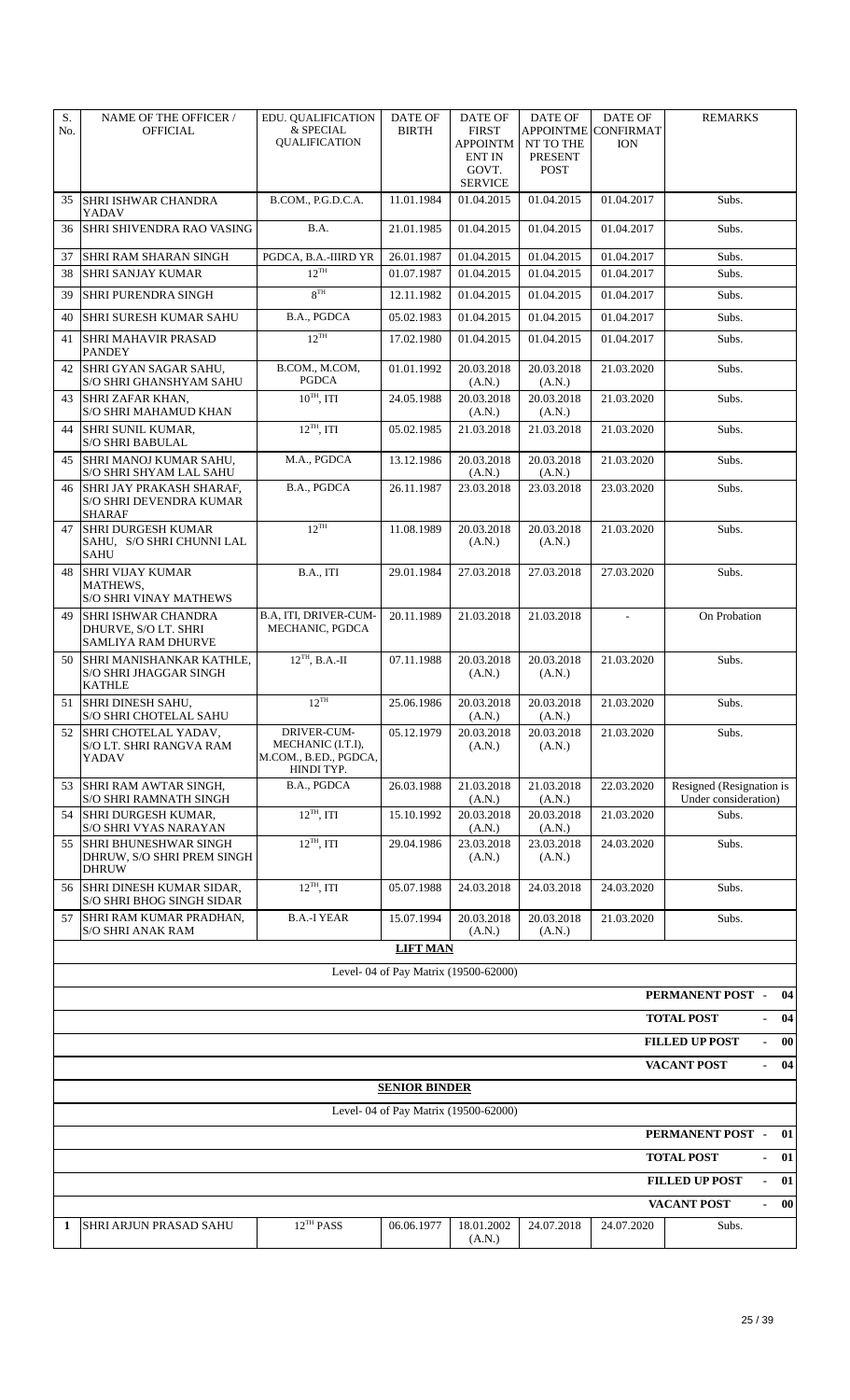| S.<br>No.      | <b>NAME OF THE OFFICER /</b><br><b>OFFICIAL</b>  | EDU. QUALIFICATION<br>& SPECIAL<br><b>QUALIFICATION</b> | <b>DATE OF</b><br><b>BIRTH</b> | <b>DATE OF</b><br><b>FIRST</b><br><b>APPOINTM</b><br><b>ENT IN</b><br>GOVT.<br><b>SERVICE</b> | <b>DATE OF</b><br><b>APPOINTME</b><br>NT TO THE<br><b>PRESENT</b><br><b>POST</b> | <b>DATE OF</b><br><b>CONFIRMAT</b><br><b>ION</b> | <b>REMARKS</b>                                                                                                                                                           |
|----------------|--------------------------------------------------|---------------------------------------------------------|--------------------------------|-----------------------------------------------------------------------------------------------|----------------------------------------------------------------------------------|--------------------------------------------------|--------------------------------------------------------------------------------------------------------------------------------------------------------------------------|
|                |                                                  |                                                         | <b>JUNIOR BINDER</b>           |                                                                                               |                                                                                  |                                                  |                                                                                                                                                                          |
|                |                                                  |                                                         |                                | Level- 03 of Pay Matrix (18000-56900)                                                         |                                                                                  |                                                  |                                                                                                                                                                          |
|                |                                                  |                                                         |                                |                                                                                               |                                                                                  |                                                  | PERMANENT POST -<br>02                                                                                                                                                   |
|                |                                                  |                                                         |                                |                                                                                               |                                                                                  |                                                  | <b>TOTAL POST</b><br>02                                                                                                                                                  |
|                |                                                  |                                                         |                                |                                                                                               |                                                                                  |                                                  | <b>FILLED UP POST</b><br>02<br>$\overline{\phantom{a}}$                                                                                                                  |
|                |                                                  |                                                         |                                |                                                                                               |                                                                                  |                                                  | <b>VACANT POST</b><br>00                                                                                                                                                 |
| 1              | <b>SHRI DEEPAK KUMAR</b><br><b>S/O DASAI RAM</b> | $12TH$ PASS,<br>PHOTO<br>COPY OPERATOR EXP.<br>CERT.    | 20.02.1977                     | 19.01.2002                                                                                    | 24.07.2018<br>(A.N.)                                                             | 25.07.2020                                       | Subs.                                                                                                                                                                    |
| $\overline{2}$ | <b>SHRI MONU MOURYA</b>                          | $10^{TH}$ PASS                                          | 17.10.1977                     | 19.01.2002                                                                                    | 24.07.2018<br>(A.N.)                                                             | 25.07.2020                                       | Subs.                                                                                                                                                                    |
|                |                                                  |                                                         | <b>JAMADAR</b>                 |                                                                                               |                                                                                  |                                                  |                                                                                                                                                                          |
|                |                                                  |                                                         |                                | Level- 02 of Pay Matrix (16100-50900)                                                         |                                                                                  |                                                  |                                                                                                                                                                          |
|                |                                                  |                                                         |                                |                                                                                               |                                                                                  |                                                  | <b>PERMANENT POST -</b><br>25                                                                                                                                            |
|                |                                                  |                                                         |                                |                                                                                               |                                                                                  |                                                  | <b>TOTAL POST</b><br>25                                                                                                                                                  |
|                |                                                  |                                                         |                                |                                                                                               |                                                                                  |                                                  | <b>FILLED UP POST</b><br>25<br>$\overline{\phantom{a}}$<br><b>VACANT POST</b><br>00                                                                                      |
| $\mathbf{1}$   | <b>SHRI VIRENDRA PRASAD</b>                      | 8 <sup>TH</sup> PASS                                    | 17.04.1972                     | 11.08.1992                                                                                    | 09.08.2004                                                                       | 29.10.2010                                       | Subs.                                                                                                                                                                    |
| 2              | <b>SHRI BALRAM YADAV</b>                         | 8 <sup>TH</sup> PASS                                    | 04.02.1968                     | 01.02.1999                                                                                    | (A.N.)<br>02.08.2004                                                             | 29.10.2010                                       | Subs.                                                                                                                                                                    |
| 3              | SHRI LALDEO RAM BHAGAT                           | $10^{\mathrm{TH}}$ PASS                                 | 10.07.1970                     | 11.03.1999                                                                                    | 09.08.2004<br>02.08.2004                                                         | 29.10.2010                                       | Subs.                                                                                                                                                                    |
| $\overline{4}$ | SHRI BABU RAM BAHESHWAR                          | $2^{ND}$ PASS                                           | 01.01.1965                     | 03.02.2000                                                                                    | 09.08.2004<br>17.08.2004                                                         | 29.10.2010                                       | Subs.                                                                                                                                                                    |
| -5             | <b>SHRI ANANT RAM GAUTAM</b>                     | $6TH$ PASS                                              | 07.03.1962                     | 19.01.2002                                                                                    | 09.08.2004                                                                       | 29.10.2010                                       | Subs.                                                                                                                                                                    |
| 6              | <b>SHRI RAKESH KUMAR</b>                         | 8TH PASS                                                | 01.08.1976                     | 19.01.2002                                                                                    | 09.08.2004                                                                       | 29.10.2010                                       | Subs.                                                                                                                                                                    |
|                | <b>SAMUNDRE</b>                                  |                                                         |                                |                                                                                               |                                                                                  |                                                  |                                                                                                                                                                          |
| 7              | SHRI AKASH CHHADILE                              | 8 <sup>TH</sup> PASS                                    | 08.01.1971                     | 19.01.2002                                                                                    | 17.01.2005<br>(A.N.)                                                             | 15.10.2015                                       | Sub.                                                                                                                                                                     |
| 8              | <b>SHRI SHRIKANT BADHEL</b>                      | $12^{TH}$                                               | 12.03.1983                     | 19.01.2002                                                                                    | 10.01.2005                                                                       | 29.10.2010                                       | Subs.                                                                                                                                                                    |
| 9              | <b>SHRI ASHOK KUMAR DHIWAR</b>                   | 8 <sup>TH</sup> PASS                                    | 03.07.1970                     | 09.07.1996                                                                                    | 08.07.2005<br>(A.N.)                                                             | 09.07.2007                                       | Subs.                                                                                                                                                                    |
| 10             | <b>SHRI MOHAN LAL PARCHE</b>                     | $5TH$ PASS                                              | 29.05.1974                     | 19.01.2002                                                                                    | 05.08.2011                                                                       | 05.08.2013                                       | Subs.                                                                                                                                                                    |
| 11             | <b>SHRI PREM KUMAR MOHILE</b>                    | $8^{\mathrm{TH}}$ PASS                                  | 12.06.1971                     | 19.01.2002                                                                                    | 05.08.2011                                                                       | 05.08.2013                                       | Subs.                                                                                                                                                                    |
| 12             | SHRI ARUN KUMAR YADAV                            | $10^{\mathrm{TH}}$ PASS                                 | 09.10.1976                     | 19.01.2002                                                                                    | 08.08.2011                                                                       |                                                  | Offg.                                                                                                                                                                    |
| 13             | <b>SHRI MOHAN LAL KOL</b>                        | $8TH$ PASS                                              | 01.09.1975                     | 24.09.2003                                                                                    | 05.08.2011                                                                       | 05.08.2013                                       | Subs.                                                                                                                                                                    |
| 14             | SHRI SANJAY SAMASI                               | 8TH PASS                                                | 26.03.1974                     | 24.09.2003                                                                                    | 05.08.2011                                                                       | 05.08.2013                                       | Subs.                                                                                                                                                                    |
| 15             | SHRI LAXMI KUMAR DHRUW                           | $5TH$ PASS                                              | 12.09.1961                     | 08.07.1989                                                                                    | 01.04.2015                                                                       | 01.04.2017                                       | Subs.                                                                                                                                                                    |
| 16             | SHRI ARJUN BAGHEL                                | $5TH$ PASS                                              | 25.07.1974                     | 19.01.2002                                                                                    | 04.04.2015                                                                       | 01.04.2017                                       | Subs.                                                                                                                                                                    |
| 17             | <b>SHRI SHATRUGHAN PRASAD</b><br><b>RAJAK</b>    | $8TH$ PASS                                              | 01.01.1973                     | 07.02.1998                                                                                    | 30.04.2016                                                                       | 30.04.2018                                       | Subs.                                                                                                                                                                    |
| 18             | SHRI PARAMLAL LODHI                              | $5TH$ PASS                                              | 02.02.1970                     | 03.11.1998                                                                                    | 28.02.2019<br>(A.N.)                                                             | 01.03.2021                                       | Subs.                                                                                                                                                                    |
| 19             | <b>SHRI AWADH RAM YADAV</b>                      | $12$ <sup>TH</sup> PASS                                 | 10.07.1972                     | 04.11.1998                                                                                    | 01.03.2019                                                                       | 01.03.2021                                       | Subs.                                                                                                                                                                    |
| 20             | <b>SHRI SURAJ PRASAD</b>                         | $5^{\mathrm{TH}}$ PASS                                  | 20.10.1978                     | 28.09.2005                                                                                    | 01.03.2019                                                                       | 01.03.2021                                       | Subs.                                                                                                                                                                    |
| 21             | <b>SHRI MANIRAM PANIKA</b>                       | $7TH$ PASS                                              | 01.09.1983                     | 28.09.2005                                                                                    | 28.02.2019<br>(A.N.)                                                             | 01.03.2021                                       | Subs.                                                                                                                                                                    |
| 22             | <b>SHRI ANAND NAG</b>                            | $5TH$ PASS                                              | 21.04.1967                     | 28.09.2005                                                                                    | 01.03.2019<br>(A.N.)                                                             | 02.03.2021                                       | Subs.                                                                                                                                                                    |
| 23             | <b>SMT. DHAN KUNWAR</b>                          | $10^{\mathrm{TH}}$ PASS                                 | 16.06.1982                     | 29.10.2005<br>(A.N.)                                                                          | 01.03.2019                                                                       | 01.03.2021                                       | Subs.                                                                                                                                                                    |
| 24             | SHRI MURARI LAL KEWAT                            | 8TH PASS                                                | 19.01.1970                     | 29.10.2005<br>(A.N.)                                                                          | 01.03.2019                                                                       |                                                  | Offg.<br>His period of officiation is<br>extended for a further period of<br>01 year from the date of<br>completion of his officiation<br>period i.e. w.e.f. 01.03.2021. |
| 25             | <b>SHRI RAJ BAHOR VERMA</b>                      | $5TH$ PASS                                              | 07.07.1977                     | 29.10.2005<br>(A.N.)                                                                          | 30.01.2020                                                                       |                                                  | Offg.                                                                                                                                                                    |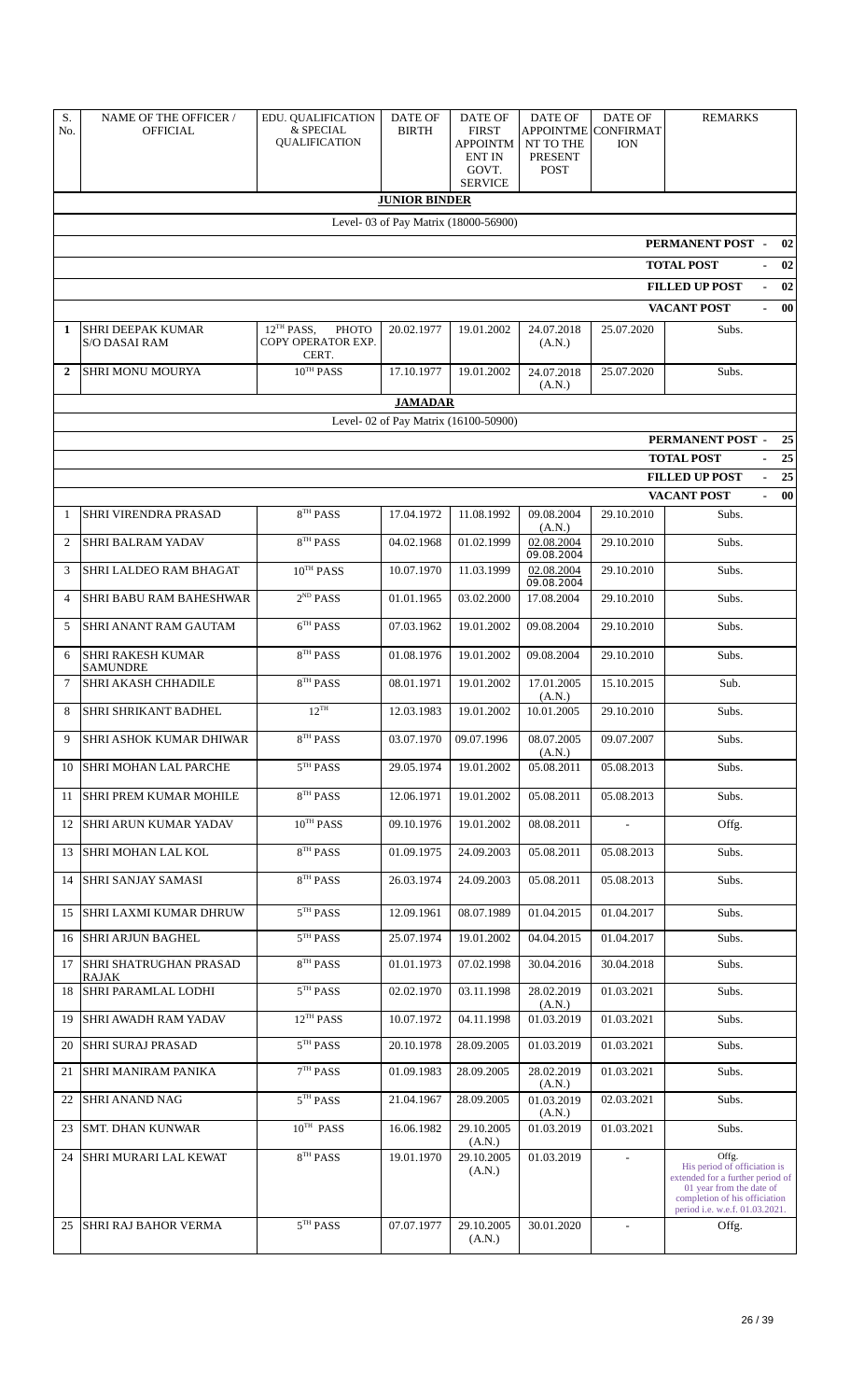| S.<br>No.    | NAME OF THE OFFICER /<br><b>OFFICIAL</b>               | <b>EDU. QUALIFICATION</b><br>& SPECIAL<br>QUALIFICATION | DATE OF<br><b>BIRTH</b> | DATE OF<br><b>FIRST</b><br><b>APPOINTM</b><br><b>ENT IN</b><br>GOVT.<br><b>SERVICE</b> | DATE OF<br><b>APPOINTME</b><br>NT TO THE<br>PRESENT<br><b>POST</b> | DATE OF<br><b>CONFIRMAT</b><br><b>ION</b> | <b>REMARKS</b>                              |
|--------------|--------------------------------------------------------|---------------------------------------------------------|-------------------------|----------------------------------------------------------------------------------------|--------------------------------------------------------------------|-------------------------------------------|---------------------------------------------|
|              |                                                        |                                                         | <b>RECORD SUPPLIER</b>  |                                                                                        |                                                                    |                                           |                                             |
|              |                                                        |                                                         |                         | Level- 02 of Pay Matrix (16100-50900)                                                  |                                                                    |                                           |                                             |
|              |                                                        |                                                         |                         |                                                                                        |                                                                    |                                           | PERMANENT POST -<br>42<br><b>TOTAL POST</b> |
|              |                                                        |                                                         |                         |                                                                                        |                                                                    |                                           | 42<br><b>FILLED UP POST</b><br>$-42$        |
|              |                                                        |                                                         |                         |                                                                                        |                                                                    |                                           | 00<br><b>VACANT POST</b>                    |
| $\mathbf{1}$ | SHRI DEV KAJAL CHHEDAM                                 | $12$ <sup>TH</sup> PASS                                 | 15.07.1970              | 24.09.2003                                                                             | 28.09.2005                                                         | 29.10.2010                                | Subs.                                       |
| 2            | <b>SHRI KALESHWAR SINGH</b><br><b>RAJPUT</b>           | B.A., HINDI TYPING                                      | 03.11.1971              | 28.09.2005                                                                             | 04.04.2015                                                         | 01.04.2017                                | Subs.                                       |
| 3            | <b>SHRI TIKARAM SHRIVAS</b>                            | $12^{TH}$ PASS                                          | 17.02.1973              | 28.09.2005                                                                             | 01.04.2015                                                         | 01.04.2017                                | Subs.                                       |
| 4            | SHRI SUNIL KUMAR MISHRA                                | B.A., PGDCA                                             | 20.11.1979              | 28.09.2005                                                                             | 01.04.2015                                                         | 01.04.2017                                | Subs.                                       |
| 5            | SHRI NARAYAN PRASAD<br>YADAV                           | $12^{\mathrm{TH}}$ PASS                                 | 15.11.1972              | 29.10.2005<br>(A.N.)                                                                   | 04.05.2016                                                         | 04.05.2018                                | Subs.                                       |
| 6            | <b>SMT. PUSHPA SINGH</b><br><b>CHOUHAN</b>             | $11^{\text{TH}}$ PASS                                   | 04.04.1962              | 05.12.2005                                                                             | 03.05.2016<br>(A.N.)                                               | 04.05.2018                                | Subs.                                       |
| 7            | İSHRI DAYA KISHAN                                      | $10^{\mathrm{TH}}$ PASS                                 | 08.10.1974              | 30.11.2006                                                                             | 16.05.2016                                                         | 16.05.2018                                | Subs.                                       |
| 8            | <b>SHRI SURENDRA SINGH</b><br><b>RAWAT</b>             | B.A., PGDCA                                             | 10.08.1977              | 22.12.2006                                                                             | 04.05.2016                                                         | 04.05.2018                                | Subs.                                       |
| 9            | <b>SHRI KHAJA BANDHENAWAJ</b><br>AKABARALI KADRI       | <b>PUC - IIND YEAR</b><br>(12TH)                        | 28.02.1972              | 22.12.2006<br>A.N.                                                                     | 13.05.2016<br>(A.N.)                                               | 14.05.2018                                | Subs.                                       |
| 10           | <b>SHRI MANNULAL SONWANI</b>                           | M.A., P.G.D.C.A.                                        | 05.08.1979              | 22.12.2006                                                                             | 04.05.2016<br>(A.N.)                                               | 05.05.2018                                | Subs.                                       |
| 11           | <b>SHRI YOGESH KUMAR</b><br><b>GAUTAM</b>              | B.A., HINDI & ENG.<br>TYPING, PGDCA                     | 04.06.1976              | 04.05.2007                                                                             | 04.05.2016                                                         | 04.05.2018                                | Subs.                                       |
| 12           | <b>SHRI ASHOK MOURYA</b>                               | $10^{TH}$ PASS                                          | 17.01.1981              | 04.05.2007                                                                             | 04.05.2016                                                         | 04.05.2018                                | Subs.                                       |
| 13           | <b>SHRI VINAY KUMAR TIWARI</b>                         | B.A., PGDCA                                             | 19.01.1984              | 04.05.2007                                                                             | 04.05.2016                                                         | 04.05.2018                                | Subs.                                       |
| 14           | <b>SHRI SANAD KUMAR YADAV</b>                          | $12^{TH}$ PASS                                          | 15.07.1979              | 29.10.2005<br>(A.N.)                                                                   | 01.03.2019<br>(A.N.)                                               | 01.03.2021                                | Subs.                                       |
| 15           | <b>SHRI KANHAIYA LAL.</b><br><b>S/O SHRI GOVARDHAN</b> | $12^{TH}$ PASS                                          | 20.12.1975              | 22.12.2006                                                                             | 01.03.2019                                                         | 01.03.2021                                | Subs.                                       |
| 16           | <b>SHRI ANIL KUMAR</b><br><b>DUBEY</b>                 | $10^{TH}$ PASS                                          | 15.05.1973              | 04.05.2007                                                                             | 28.02.2019<br>(A.N.)                                               | 01.03.2021                                | Subs.                                       |
| 17           | <b>SHRI SHRIKANT SAHU</b>                              | $10^{\mathrm{TH}}$ PASS                                 | 15.06.1978              | 04.05.2007                                                                             | 28.02.2019<br>(A.N.)                                               | 01.03.2021                                | Subs.                                       |
| 18           | SHRI ROSHAN HATHGEN                                    | $10^{TH}$ PASS                                          | 13.06.1974              | 04.05.2007                                                                             | 28.02.2019<br>(A.N.)                                               | 01.03.2021                                | Subs.                                       |
| 19           | <b>SHRI CHANDRA PRAKASH</b><br>SAHU                    | $12^{TH}$ PASS                                          | 01.03.1979              | 07.08.2007                                                                             | 01.03.2019                                                         | 01.03.2021                                | Subs.                                       |
| 20           | <b>SHRI ASHWANI KUMAR</b><br><b>DUBEY</b>              | M.A., PGDCA                                             | 22.04.1983              | 03.05.2008                                                                             | 28.02.2019<br>(A.N.)                                               | 01.03.2021                                | Subs.                                       |
| 21           | <b>SHRI LOCHAN GIR GOSAI</b>                           | PGDCA, M.COM.<br><b>HINDI &amp; ENGLISH</b><br>TYPING,  | 11.01.1975              | 31.07.2010                                                                             | 01.03.2019                                                         | 01.03.2021                                | Subs.                                       |
| 22           | <b>SHRI BODHRAM SAHU</b>                               | B.A., PGDCA                                             | 07.11.1981              | 31.07.2010<br>(A.N.)                                                                   | 01.03.2019                                                         | 01.03.2021                                | Subs.                                       |
| 23           | SHRI MADAN LAL SAHU                                    | B.A.                                                    | 02.01.1963              | 31.07.2010                                                                             | 28.02.2019<br>(A.N.)                                               | 01.03.2021                                | Subs.                                       |
| 24           | SHRI RAMNARESH SEN                                     | $12^{\mathrm{TH}}$ PASS                                 | 28.10.1975              | 31.07.2010                                                                             | 28.02.2019<br>(A.N.)                                               | 01.03.2021                                | Subs.                                       |
| 25           | SHRI RAJESH KUMAR TIWARI                               | PGDCA, B.COM,<br><b>ENGLISH TYPING</b>                  | 19.12.1973              | 31.07.2010                                                                             | 02.03.2019                                                         | 02.03.2021                                | Subs.                                       |
| 26           | <b>SHRI SANJEEV KHATIK</b>                             | 10TH                                                    | 03.08.1973              | 31.07.2010                                                                             | 28.02.2019<br>(A.N.)                                               | 01.03.2021                                | Subs.                                       |
| 27           | SHRI VIJAY KUMAR<br>YADAV                              | 12TH                                                    | 18.08.1979              | 31.07.2010                                                                             | 28.02.2019<br>(A.N.)                                               | 01.03.2021                                | Subs.                                       |
| 28           | SHRI PREETAM LAL PATEL                                 | M.A.                                                    | 02/04/1978              | 31.07.2010                                                                             | 28.02.2019<br>(A.N.)                                               | 01.03.2021                                | Subs.                                       |
| 29           | <b>SHRI KSHEER SAGAR SAHU</b>                          | B.A., P.G.D.C.A.                                        | 08/01/1983              | 31.07.2010                                                                             | 28.02.2019<br>(A.N.)                                               | 01.03.2021                                | Subs.                                       |
| 30           | <b>SHRI RAJU GORKHA</b>                                | <b>B.A.-I YEAR</b>                                      | 05.02.1985              | 31.07.2010<br>(A.N.)                                                                   | 02.03.2019                                                         | 02.03.2021                                | Subs.                                       |
| 31           | <b>SHRI LAXMAN YADAV</b>                               | <b>B.A.-I YEAR</b>                                      | 26.04.1975              | 03.08.2011                                                                             | 02.03.2019                                                         | 02.03.2021                                | Subs.                                       |
| 32           | <b>SHRI KIRAN KUMAR YADAV</b>                          | B.A., PGDCA                                             | 03.03.1985              | 03.08.2011                                                                             | 01.03.2019                                                         | 01.03.2021                                | Subs.                                       |
| 33           | SHRI BIRENDRA SINGH                                    | B.A., PGDCA                                             | 18.03.1986              | 03.08.2011                                                                             | 28.02.2019<br>(A.N.)                                               | 01.03.2021                                | Subs.                                       |
| 34           | <b>SHRI SURESH KUMAR</b><br><b>NIRMALKAR</b>           | $12^{TH}$ PASS                                          | 31.12.1982              | 03.08.2011                                                                             | 28.02.2019<br>(A.N.)                                               | 01.03.2021                                | Subs.                                       |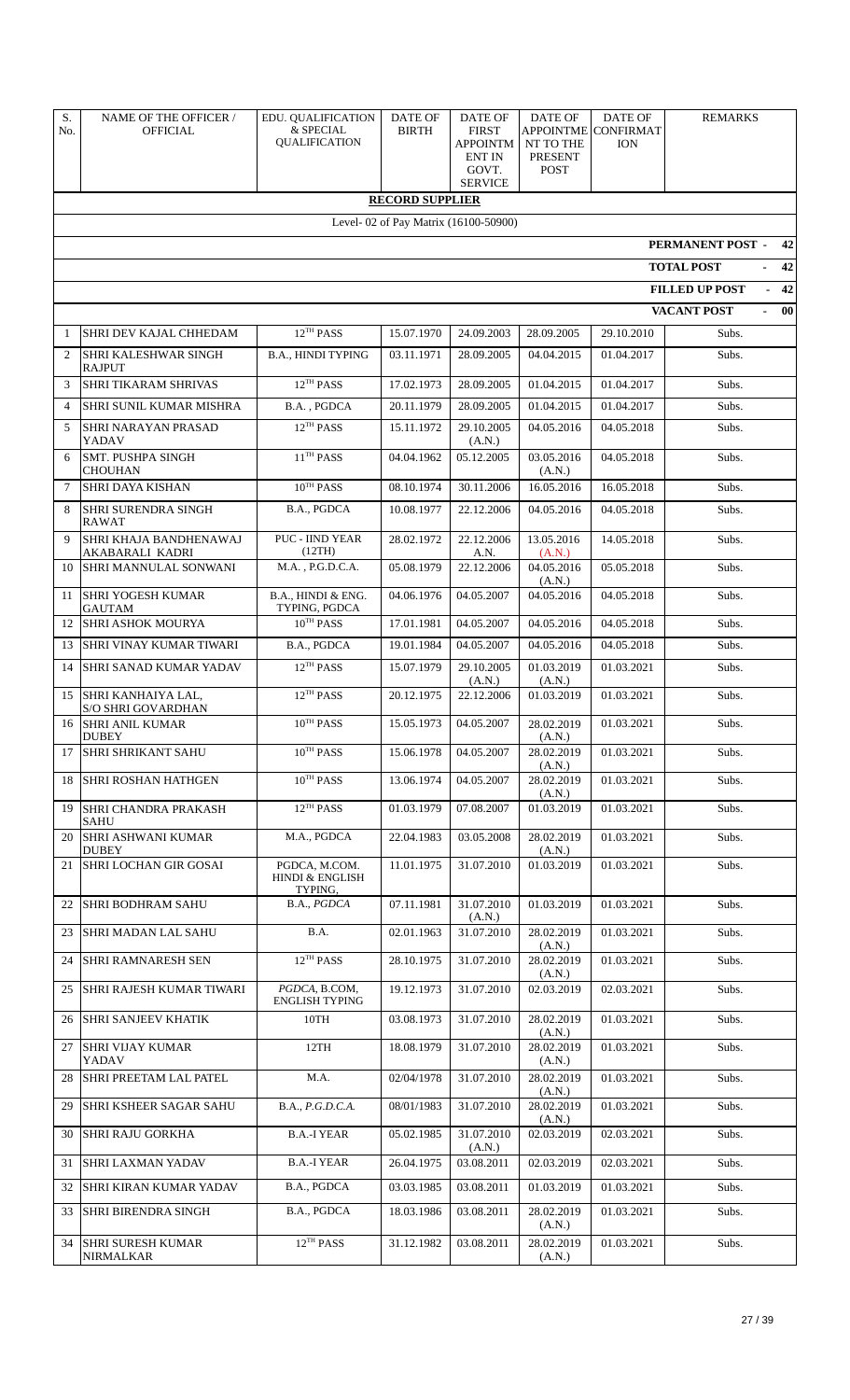| S.<br>No.      | <b>NAME OF THE OFFICER /</b><br><b>OFFICIAL</b>                                                                       | EDU. QUALIFICATION<br>& SPECIAL<br><b>QUALIFICATION</b> | DATE OF<br><b>BIRTH</b>    | DATE OF<br><b>FIRST</b><br>APPOINTM<br><b>ENT IN</b><br>GOVT.<br><b>SERVICE</b> | DATE OF<br><b>APPOINTME</b><br>NT TO THE<br>PRESENT<br><b>POST</b> | DATE OF<br><b>CONFIRMAT</b><br><b>ION</b> | <b>REMARKS</b>                                 |          |
|----------------|-----------------------------------------------------------------------------------------------------------------------|---------------------------------------------------------|----------------------------|---------------------------------------------------------------------------------|--------------------------------------------------------------------|-------------------------------------------|------------------------------------------------|----------|
| 35             | SHRI RAJESH KUMAR<br><b>CHATURVEDI</b>                                                                                | $10^{TH}$ PASS                                          | 02.02.1982                 | 03.08.2011                                                                      | 28.02.2019<br>(A.N.)                                               | 01.03.2021                                | Subs.                                          |          |
| 36             | <b>SHRI PRAHLAD SINGH</b>                                                                                             | $12TH$ , B.A., PGDCA                                    | 21.06.1982                 | 03.08.2011                                                                      | 02.03.2019                                                         | 02.03.2021                                | Subs.                                          |          |
| 37             | SHRI MANOJ KUMAR RAJPOOT                                                                                              | 12TH PASS                                               | 25.05.1975                 | 03.08.2011                                                                      | 01.03.2019                                                         | 01.03.2021                                | Subs.                                          |          |
| 38             | SHRI ARUN KUMAR<br><b>AATKURWAR</b>                                                                                   | $12^{TH}$ PASS                                          | 14.07.1987                 | 03.08.2011                                                                      | 28.02.2019<br>(A.N.)                                               | 01.03.2021                                | Subs.                                          |          |
| 39             | <b>SHRI SHIVCHARAN</b>                                                                                                | $12^{TH}$ PASS                                          | 14.05.1968                 | 03.08.2011                                                                      | 28.02.2019<br>(A.N.)                                               | 01.03.2021                                | Subs.                                          |          |
| 40             | <b>SHRI VINOD KUMAR</b><br><b>CHANDRAKAR</b>                                                                          | $12^{TH}$ PASS                                          | 05.01.1972                 | 03.08.2011                                                                      | 30.01.2020                                                         |                                           | Offg.                                          |          |
| 41             | <b>SHRI AMBER ANAND RAJAK</b>                                                                                         | B.A., PGDCA                                             | 20.12.1980                 | 03.08.2011                                                                      | 30.01.2020<br>(A.N.)                                               | $\blacksquare$                            | Offg.                                          |          |
| 42             | SHRI SANJAY KUMAR SAHU<br><b>S/O SHRI LAKHAN LAL SAHU</b>                                                             | M.A., HINDI &<br><b>ENGLISH TYPING</b>                  | 07.10.1982                 | 17.05.2004<br>(A.N.)                                                            | 26.08.2021                                                         |                                           | Offg.                                          |          |
|                |                                                                                                                       |                                                         | <b>DAFTARI</b>             |                                                                                 |                                                                    |                                           |                                                |          |
|                |                                                                                                                       |                                                         |                            | Level- 02 of Pay Matrix (16100-50900)                                           |                                                                    |                                           | PERMANENT POST -                               | 03       |
|                |                                                                                                                       |                                                         |                            |                                                                                 |                                                                    |                                           | <b>TOTAL POST</b>                              | 03       |
|                |                                                                                                                       |                                                         |                            |                                                                                 |                                                                    |                                           | <b>FILLED UP POST</b>                          | 03       |
|                |                                                                                                                       |                                                         |                            |                                                                                 |                                                                    |                                           | <b>VACANT POST</b>                             | 00       |
| $\mathbf{1}$   | <b>SHRI BHARAT LAL</b>                                                                                                | $10^{TH}$ PASS                                          | 02.02.1977                 | 19.01.2002                                                                      | 09.08.2004<br>(A.N.)                                               | 28.07.2008                                | Subs.                                          |          |
| 2              | <b>SHRI SURAJ</b>                                                                                                     | $12^{TH}$ PASS                                          | 01.03.1976                 | 19.01.2002                                                                      | 01.04.2015                                                         | 01.04.2017                                | Subs.                                          |          |
| 3              | <b>SHRI CHHOTE LAL</b><br><b>CHAUDHARY</b>                                                                            | $10^{\mathrm{TH}}$ PASS                                 | 15.08.1982                 | 29.10.2005<br>(A.N.)                                                            | 26.08.2021                                                         |                                           | Offg.                                          |          |
|                |                                                                                                                       |                                                         | <b>HOSTEL STORE KEEPER</b> |                                                                                 |                                                                    |                                           |                                                |          |
|                |                                                                                                                       |                                                         |                            | Level- 02 of Pay Matrix (16100-50900)                                           |                                                                    |                                           | PERMANENT POST -                               | 01       |
|                |                                                                                                                       |                                                         |                            |                                                                                 |                                                                    |                                           |                                                |          |
|                | <b>TOTAL POST</b><br>01                                                                                               |                                                         |                            |                                                                                 |                                                                    |                                           |                                                |          |
|                |                                                                                                                       |                                                         |                            |                                                                                 |                                                                    |                                           | <b>FILLED UP POST</b>                          | 01       |
|                |                                                                                                                       |                                                         |                            |                                                                                 |                                                                    |                                           | <b>VACANT POST</b>                             | 00       |
| 1              | SMT. PRAMILA YADAV                                                                                                    | $8^{\mathrm{TH}}$ PASS                                  | 05.04.1976                 | 24.09.2003                                                                      | 31.03.2018<br>(A.N.)                                               | 01.04.2020                                | Subs.                                          |          |
|                |                                                                                                                       |                                                         |                            | <b>LIBRARY ASSISTANT ATTENDANT</b>                                              |                                                                    |                                           |                                                |          |
|                |                                                                                                                       |                                                         |                            | Level- 01 of Pay Matrix (15600-49400)                                           |                                                                    |                                           |                                                |          |
|                |                                                                                                                       |                                                         |                            |                                                                                 |                                                                    |                                           | PERMANENT POST -                               | 01       |
|                |                                                                                                                       |                                                         |                            |                                                                                 |                                                                    |                                           | <b>TOTAL POST</b><br><b>FILLED UP POST</b>     | 01<br>01 |
|                |                                                                                                                       |                                                         |                            |                                                                                 |                                                                    |                                           | <b>VACANT POST</b><br>$\overline{\phantom{0}}$ | 00       |
| $\mathbf{1}$   | SHRI DURGESH SINGH RAJPUT<br>S/O SHRI RAJ KUMAR SINGH<br><b>RAJPUT</b>                                                | $12^{TH}$ PASS                                          | 07.12.1886                 | 24.07.2018                                                                      | 24.07.2018                                                         | 24.07.2020                                | Subs.                                          |          |
|                |                                                                                                                       |                                                         | <b>HOSTEL ATTENDANT</b>    |                                                                                 |                                                                    |                                           |                                                |          |
|                |                                                                                                                       |                                                         |                            | Level- 01 of Pay Matrix (15600-49400)                                           |                                                                    |                                           |                                                |          |
|                |                                                                                                                       |                                                         |                            |                                                                                 |                                                                    |                                           | PERMANENT POST-                                | 05       |
|                |                                                                                                                       |                                                         |                            |                                                                                 |                                                                    |                                           | <b>TOTAL POST</b>                              | 05       |
|                |                                                                                                                       |                                                         |                            |                                                                                 |                                                                    |                                           | <b>FILLED UP POST</b><br>$\sim$                | 05       |
| $\mathbf{1}$   | SHRI MANOJ KUMAR SHUKLA<br>S/O<br><b>SHRI</b><br><b>BRIJ</b><br><b>KISHORE</b>                                        | $10^{TH}$ PASS                                          | 20.12.1979                 | 24.07.2018                                                                      | 24.07.2018                                                         | 24.07.2020                                | <b>VACANT POST</b><br>Subs.                    | 00       |
| $\overline{2}$ | <b>SHUKLA</b><br><b>SHRI ASHOK YADAV</b>                                                                              | $5TH$ PASS                                              | 15.08.1979                 | 24.07.2018                                                                      | 24.07.2018                                                         | 24.07.2020                                | Subs.                                          |          |
| 3              | <b>S/O SHRI BAISAKHU RAM</b><br>KU. CHANDA NAIDU<br>D/O<br>SHRI<br><b>RAGHUNANDAN</b>                                 | $5TH$ PASS                                              | 23.07.1972                 | 24.07.2018                                                                      | 24.07.2018                                                         | 24.07.2020                                | Subs.                                          |          |
| 4              | <b>NAIDU</b><br><b>SHRI SANTOSH KUMAR</b>                                                                             | B.A., PGDCA                                             | 05.03.1984                 | 24.07.2018                                                                      | 24.07.2018                                                         | 24.07.2020                                | Subs.                                          |          |
| 5              | <b>S/O SHRI KRIPAL SINGH</b><br><b>SHRI VIVEK KUMAR TRIPATHI</b><br><b>S/O SHRI VIRENDRA KUMAR</b><br><b>TRIPATHI</b> | $12^{TH}$ PASS                                          | 06.10.1989                 | 24.07.2018                                                                      | 24.07.2018                                                         | $\overline{\phantom{a}}$                  | On Probation                                   |          |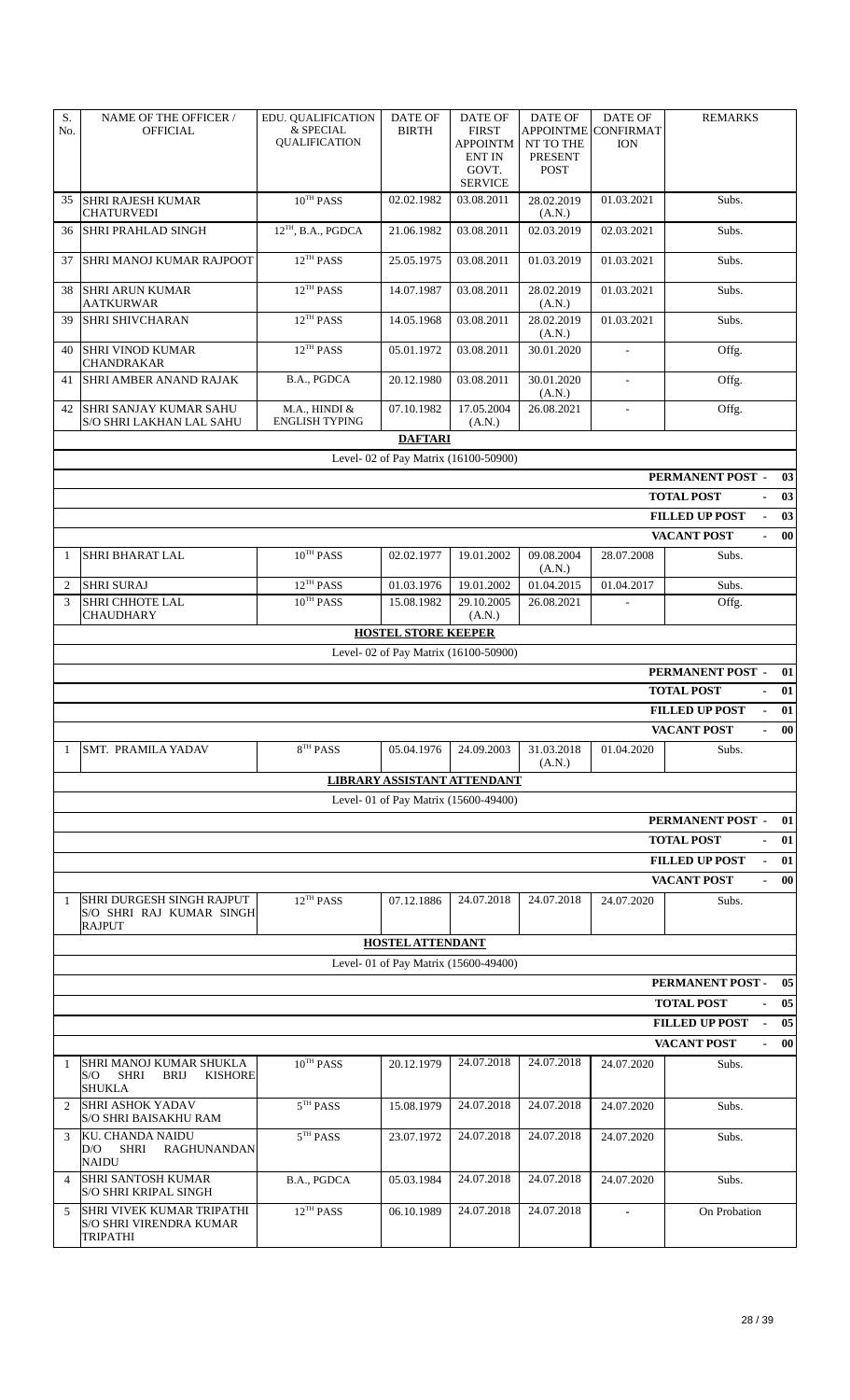| S.<br>No. | NAME OF THE OFFICER /<br><b>OFFICIAL</b>            | <b>EDU. QUALIFICATION</b><br>& SPECIAL<br><b>QUALIFICATION</b> | <b>DATE OF</b><br><b>BIRTH</b> | DATE OF<br><b>FIRST</b><br><b>APPOINTM</b><br><b>ENT IN</b><br>GOVT.<br><b>SERVICE</b> | <b>DATE OF</b><br><b>APPOINTME</b><br>NT TO THE<br>PRESENT<br><b>POST</b> | DATE OF<br><b>CONFIRMAT</b><br><b>ION</b> | <b>REMARKS</b>                    |
|-----------|-----------------------------------------------------|----------------------------------------------------------------|--------------------------------|----------------------------------------------------------------------------------------|---------------------------------------------------------------------------|-------------------------------------------|-----------------------------------|
|           |                                                     |                                                                | <b>PEON</b>                    |                                                                                        |                                                                           |                                           |                                   |
|           |                                                     |                                                                |                                | Level- 01 of Pay Matrix (15600-49400)                                                  |                                                                           |                                           |                                   |
|           |                                                     |                                                                |                                |                                                                                        |                                                                           |                                           | PERMANENT POST<br>236             |
|           |                                                     |                                                                |                                |                                                                                        |                                                                           |                                           | <b>TOTAL POST</b><br>236          |
|           |                                                     |                                                                |                                |                                                                                        |                                                                           | FILLED UP POST -                          | $232 + 1$ (Deputation) = 233      |
| 1         | SHRI SANJAY KUMAR YADAV,                            | 8 <sup>TH</sup> PASS                                           | 07.06.1980                     | 24.09.2003                                                                             | 24.09.2003                                                                | 24.09.2005                                | <b>VACANT POST</b><br>03<br>Subs. |
|           | <b>S/O SHRI KARTIK RAM YADAV</b>                    |                                                                |                                |                                                                                        |                                                                           |                                           |                                   |
| 2         | <b>SHRI SANJAY YADAV</b><br><b>S/O SHRI DHANSAY</b> | $12^{TH}$ PASS                                                 | 15.12.1981                     | 18.05.2004                                                                             | 18.05.2004                                                                | 18.05.2007                                | Subs.                             |
| 3         | <b>SHRI RAMESHWAR SINGH</b>                         | $5TH$ PASS                                                     | 12.03.1983                     | 22.12.2006                                                                             | 22.12.2006                                                                | 22.12.2008                                | Subs.                             |
| 4         | <b>THAKUR</b><br>SHRI C.H. NAGRAJU                  | 4TH PASS                                                       | 06.05.1967                     | 22.12.2006                                                                             | 22.12.2006                                                                | 22.12.2008                                | Subs.                             |
| 5         | <b>SHRI BALRAM NARSINGH RAO</b><br><b>ATKURWAR</b>  | $8^{TH}$ PASS                                                  | 04.08.1970                     | 22.12.2006<br>(A.N.)                                                                   | 22/12/2006<br>(A.N.)                                                      | 23.12.2008                                | Subs.                             |
| 6         | <b>SHRI AJIT KUMAR</b>                              | $10^{TH}$ PASS                                                 | 20.07.1974                     | 22.12.2006                                                                             | 22.12.2006                                                                | 22.12.2008                                | Subs.                             |
| 7         | MAHAROLIYA<br>SHRI RAMJI JAGAT                      | $8TH$ PASS                                                     | 15.06.1974                     | 22.12.2006                                                                             | 22.12.2006                                                                | 22.12.2008                                | Subs.                             |
| 8         | <b>SHRI ASHOK KUMAR YADAV</b>                       | $5TH$ PASS                                                     | 21.07.1974                     | 04.05.2007                                                                             | 04.05.2007                                                                | 04.05.2009                                | Subs.                             |
| 9         | <b>SMT. URMILA TOMAR</b>                            | M.A., HINDI & ENG.<br>TYPING, PGDCA                            | 06.06.1973                     | 04.05.2007                                                                             | 04.05.2007                                                                | 04.05.2009                                | Subs.                             |
| 10        | <b>SMT. BASANTI PANT</b>                            | 8 <sup>TH</sup> PASS                                           | 28.12.1977                     | 17.01.2008<br>(A.N.)                                                                   | 17.01.2008<br>(A.N.)                                                      | 18.01.2010                                | Subs.                             |
| 11        | SMT. SHAHINA HUSSAIN                                | $5TH$ PASS                                                     | 25.05.1973                     | 30.01.2009                                                                             | 30.01.2009                                                                | 30.01.2011                                | Subs.                             |
| 12        | <b>SHRI RAJU</b>                                    | $8^{\mathrm{TH}}$ PASS                                         | 06.11.1971                     | 31.07.2010                                                                             | 31.07.2010                                                                | 31.07.2012                                | Subs.                             |
| 13        | SHRI BIDURRAM TELI                                  | $8^{\mathrm{TH}}$ PASS                                         | 30.06.1976                     | 31.07.2010                                                                             | 31.07.2010                                                                | 31.07.2012                                | Subs.                             |
| 14        | SMT. DEV KUMARI                                     | $8^{\mathrm{TH}}$ PASS                                         | 24.12.1974                     | 31.07.2010                                                                             | 31.07.2010                                                                | 31.07.2012                                | Subs.                             |
| 15        | SHRI RAMPHAL SAHU                                   | $12^{\mathrm{TH}}$ PASS                                        | 03/12/1983                     | 31.07.2010                                                                             | 31.07.2010                                                                | 31.07.2013                                | Subs.                             |
|           | 16 SMT. ANITA PRASAD                                | $4TH$ PASS                                                     | 08/09/1980                     | 31.07.2010                                                                             | 31.07.2010                                                                | 31.07.2012                                | Subs.                             |
| 17        | SHRI KANHAIYA LAL SAHU                              | $8^{\mathrm{TH}}$ PASS                                         | 24/10/1974                     | 31.07.2010                                                                             | 31.07.2010                                                                | 31.07.2012                                | Subs.                             |
| 18        | <b>SHRI RAMESHWAR PRASAD</b><br><b>SAHU</b>         | $5^{\mathrm{TH}}$ PASS                                         | 01.07.1986                     | 31.07.2010                                                                             | 31.07.2010                                                                | 31.07.2012                                | Subs.                             |
| 19        | SHRI MOTILAL KUSHWAHA                               | 9TH PASS                                                       | 01/01/1978                     | 31.07.2010                                                                             | 31.07.2010                                                                | 31.07.2013                                | Subs.                             |
| 20        | SHRI SANJAY KASHYAP                                 | $5TH$ PASS                                                     | 31/08/1986                     | 31.07.2010                                                                             | 31.07.2010                                                                | 31.07.2012                                | Subs.                             |
| 21        | SHRI MOCHAN LAL SAHU                                | $8^{\mathrm{TH}}$ PASS                                         | 07.06.1973                     | 31.07.2010                                                                             | 31.07.2010                                                                | 31.07.2012                                | Subs.                             |
| 22        | <b>SMT. MAMTA</b>                                   | $5TH$ PASS                                                     | 29.04.1971                     | 03.08.2011                                                                             | 03.08.2011                                                                | 03.08.2013                                | Subs.                             |
| 23        | SHRI MAINUDDIN AHMED<br><b>JAFRULLAH KADRI</b>      | 7TH PASS                                                       | 20.09.1981                     | 03.08.2011                                                                             | 03.08.2011                                                                | 03.08.2013                                | Subs.                             |
| 24        | SHRI ARVIND KUMAR PARATE                            | $8TH$ PASS                                                     | 20.07.1977                     | 03.08.2011                                                                             | 03.08.2011                                                                | 03.08.2013                                | Subs.                             |
| 25        | SHRI RAJESH KUMAR PATHAK                            | $8TH$ PASS                                                     | 01.07.1969                     | 03.08.2011                                                                             | 03.08.2011                                                                | 03.08.2013                                | Subs.                             |
| 26        | SHRI GANESH KEWAT                                   | $5TH$ PASS                                                     | 06.06.1976                     | 03.08.2011                                                                             | 03.08.2011                                                                | 03.08.2013                                | Subs.                             |
| 27        | <b>SHRI SHEKHAR DAS</b>                             | $8^{\mathrm{TH}}$ PASS                                         | 01.07.1979                     | 03.08.2011                                                                             | 03.08.2011                                                                | 03.08.2013                                | Subs.                             |
| 28        | SHRI BABLOO DAS                                     | $8TH$ PASS                                                     | 26.06.1980                     | 03.08.2011                                                                             | 03.08.2011                                                                | 03.08.2014                                | Sub.                              |
| 29        | <b>SHRI KIRAN EKKA</b>                              | P.G.D.C.A., B.A., HINDI<br>TYP.                                | 21.04.1975                     | 03.08.2011                                                                             | 03.08.2011                                                                | 03.08.2013                                | Subs.                             |
| 30        | SMT. MEENA MAHAROLIYA                               | B.A., P.G.D.C.A.                                               | 02.03.1982                     | 10.08.2011                                                                             | 10.08.2011                                                                | 10.08.2013                                | Subs.                             |
| 31        | SHRI SANDEEP KUMAR<br>VAISHNAV                      | $8TH$ PASS                                                     | 04.03.1982                     | 19.08.2011<br>(AN)                                                                     | 19.08.2011<br>(AN)                                                        | 20.08.2013                                | Subs.                             |
| 32        | SHRI KUSHAL KUMAR<br><b>MOURYA</b>                  | B.A., PGDCA                                                    | 17.09.1983                     | 19.08.2011<br>(AN)                                                                     | 19.08.2011<br>(AN)                                                        | 20.08.2013                                | Subs.                             |
| 33        | <b>SMT. PRAMILA CHOUDHARY</b>                       | $8^{\mathrm{TH}}$ PASS                                         | 20.05.1984                     | 19.08.2011<br>(AN)                                                                     | 19.08.2011<br>(AN)                                                        | 20.08.2013                                | Subs.                             |
| 34        | SHRI RAJESH KUMAR DUBEY                             | M.A., PGDCA                                                    | 01.09.1984                     | 19.08.2011<br>(AN)                                                                     | 19.08.2011<br>(AN)                                                        | 20.08.2013                                | Subs.                             |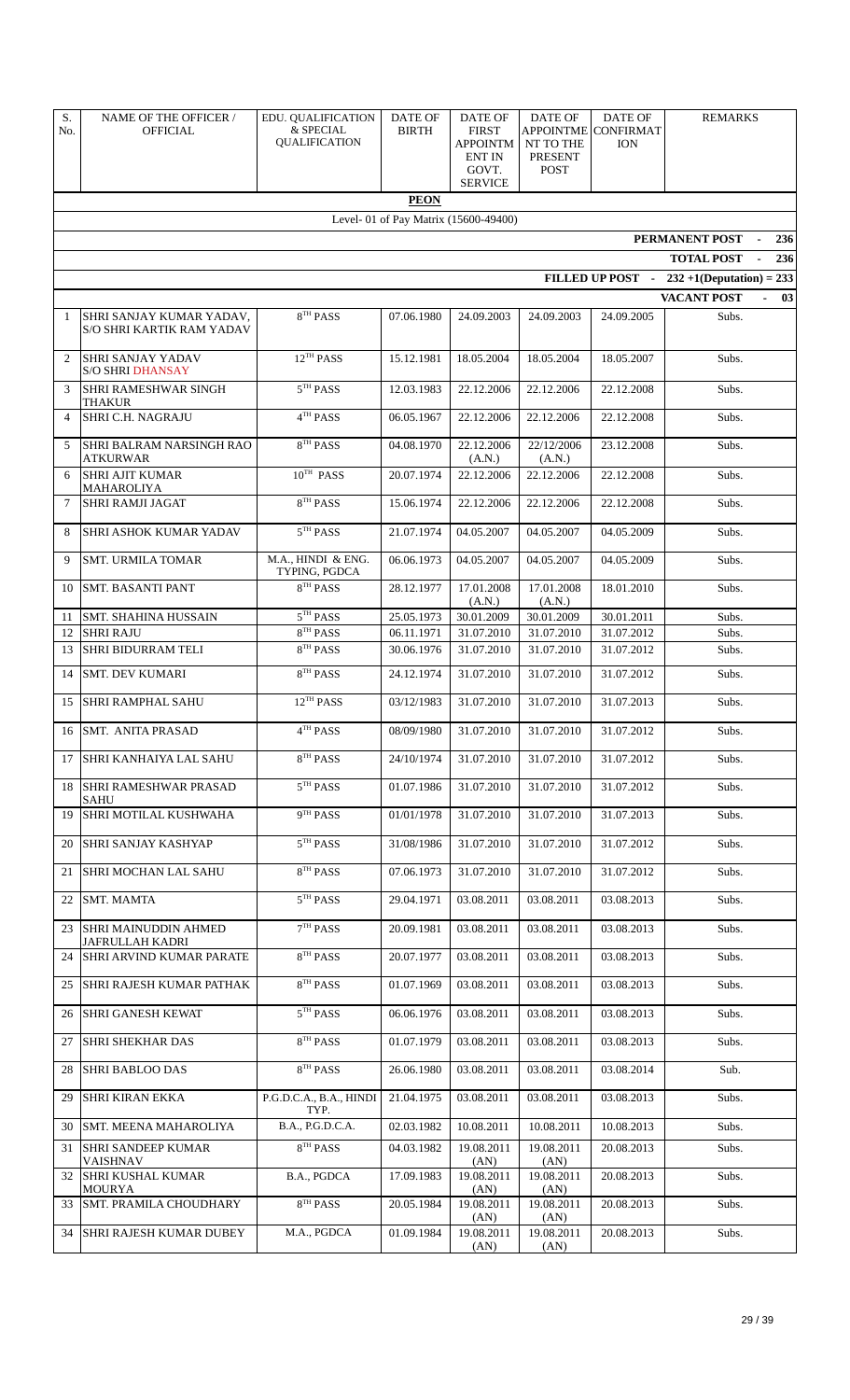| S.<br>No. | NAME OF THE OFFICER /<br><b>OFFICIAL</b>                           | EDU. QUALIFICATION<br>& SPECIAL<br><b>QUALIFICATION</b> | DATE OF<br><b>BIRTH</b> | DATE OF<br><b>FIRST</b><br>APPOINTM<br><b>ENT IN</b><br>GOVT.<br><b>SERVICE</b> | <b>DATE OF</b><br><b>APPOINTME</b><br>NT TO THE<br>PRESENT<br><b>POST</b> | DATE OF<br><b>CONFIRMAT</b><br><b>ION</b> | <b>REMARKS</b> |
|-----------|--------------------------------------------------------------------|---------------------------------------------------------|-------------------------|---------------------------------------------------------------------------------|---------------------------------------------------------------------------|-------------------------------------------|----------------|
| 35        | SHRI BHIM RAJ MOHABE                                               | $8TH$ PASS                                              | 06.02.1987              | 19.08.2011<br>(AN)                                                              | 19.08.2011<br>(AN)                                                        | 20.08.2013                                | Subs.          |
| 36        | <b>SHRI SURYA BAHADUR</b><br>GHARTI                                | B.COM., P.G.D.C.A.                                      | 30.03.1983              | 26.08.2011                                                                      | 26.08.2011                                                                | 26.08.2013                                | Subs.          |
| 37        | <b>SMT. DOMESHWARI ALENDRA</b>                                     | $12^{\mathrm{TH}}$ PASS                                 | 06.12.1982              | 20.09.2013                                                                      | 20.09.2013                                                                | 20.09.2015                                | Sub.           |
| 38        | SHRI RAM KUMAR THAKUR                                              | 10TH, DRI. LICENCE                                      | 15.01.1988              | 20.09.2013                                                                      | 20.09.2013                                                                | 20.09.2015                                | Sub.           |
| 39        | SHRI DURGESH SINGH                                                 | $12^{TH}$ PASS                                          | 05.09.1980              | 20.09.2013                                                                      | 20.09.2013                                                                | 20.09.2015                                | Sub.           |
| 40        | SHRI SHIV KUMAR<br>YADAV                                           | $8^{\mathrm{TH}}$ PASS                                  | 08.07.1969              | 20.09.2013                                                                      | 20.09.2013                                                                | 20.09.2015                                | Sub.           |
| 41        | <b>SHRI TEKCHAND YADAV</b>                                         | M.A.                                                    | 05.01.1973              | 20.09.2013                                                                      | 20.09.2013                                                                | 20.09.2015                                | Sub.           |
| 42        | SHRI ISHWAR PRASAD YADAV                                           | $10^{TH}$                                               | 05.08.1973              | 20.09.2013                                                                      | 20.09.2013                                                                | 20.09.2015                                | Sub.           |
| 43        | <b>SHRI PRADEEP KUMAR</b><br><b>SHARMA</b>                         | B.A., PGDCA                                             | 01.07.1979              | 20.09.2013                                                                      | 20.09.2013                                                                | 20.09.2015                                | Sub.           |
| 44        | <b>SHRI RANJEET KUMAR YADAV</b>                                    | $12^{\mathrm{TH}}$ PASS                                 | 28.10.1980              | 20.09.2013                                                                      | 20.09.2013                                                                | 20.09.2015                                | Sub.           |
| 45        | <b>SHRI RAMESH SINGH THAKUR,</b><br><b>S/O SHRI MOHAN SINGH</b>    | $5TH$ PASS                                              | 12.07.1985              | 20.09.2013                                                                      | 20.09.2013                                                                | 20.09.2015                                | Sub.           |
| 46        | <b>SMT. JULI BATHAM</b>                                            | $12^{TH}$ PASS                                          | 01.07.1979              | 20.09.2013                                                                      | 20.09.2013                                                                | 20.09.2015                                | Sub.           |
| 47        | <b>SHRI KIRIT RAM YADAV</b>                                        | $12^{TH}$ PASS                                          | 05.07.1976              | 20.09.2013                                                                      | 20.09.2013                                                                | 20.09.2015                                | Sub.           |
| 48        | <b>SHRI NARESH</b>                                                 | B.A., P.G.D.C.A.                                        | 08.06.1985              | 20.09.2013                                                                      | 20.09.2013                                                                | 20.09.2015                                | Sub.           |
| 49        | <b>SHRI MAHENDRA KUMAR</b>                                         | M.A., P.G.D.C.A.                                        | 11.12.1973              | 20.09.2013                                                                      | 20.09.2013                                                                | 20.09.2015                                | Sub.           |
| 50        | <b>SHRI SATISH KUMAR,</b><br>S/O SHRI PRAKASH MAHATO               | $9TH$ PASS                                              | 04.03.1976              | 20.09.2013                                                                      | 20.09.2013                                                                | 20.09.2015                                | Sub.           |
| 51        | <b>SHRI KAILASH KUMAR</b><br><b>BALMIK</b>                         | $12^{TH}$ PASS                                          | 11.10.1971              | 20.09.2013                                                                      | 20.09.2013                                                                | 20.09.2015                                | Sub.           |
| 52        | <b>SMT. SEEMA RAWAT</b>                                            | B.A., PGDCA                                             | 22.11.1984              | 30.12.2013                                                                      | 30.12.2013                                                                | 30.12.2015                                | Sub.           |
| 53        | <b>SHRI DEV SINGH THAKUR,</b><br>S/O SHRI JANAK SINGH              | $10^{\mathrm{TH}}$ PASS                                 | 04.10.1982              | 02.04.2016                                                                      | 02.04.2016                                                                | 02.04.2018                                | Sub.           |
| 54        | SMT. ANNAPURNA TRIVEDI<br>W/O SHRI BASANT KUMAR<br><b>TRIVEDI</b>  | $5^{\mathrm{TH}}$ PASS                                  | 08.09.1971              | 02.04.2016                                                                      | 02.04.2016                                                                | 02.04.2018                                | Sub.           |
| 55        | <b>SHRI SANOJ</b>                                                  | $10^{\mathrm{TH}}$ PASS                                 | 01.05.1971              | 02.04.2016                                                                      | 02.04.2016                                                                | 02.04.2018                                | Sub.           |
| 56        | <b>SHRI CHANDRASHEKHAR</b>                                         | 12TH PASS                                               | 07.06.1972              | 02.04.2016                                                                      | 02.04.2016                                                                | 02.04.2018                                | Sub.           |
| 57        | SHRI RAMKUMAR BALMIKI                                              | $8TH$ PASS                                              | 21.01.1974              | 02.04.2016                                                                      | 02.04.2016                                                                | 02.04.2018                                | Sub.           |
| 58        | <b>SHRI RAVI KUMAR</b>                                             | $5^{\mathrm{TH}}$ PASS                                  | 16.01.1974              | 02.04.2016                                                                      | 02.04.2016                                                                | 02.04.2018                                | Sub.           |
| 59        | <b>SHRI SANJIV KUMAR</b><br><b>S/O SHRI TANTI RAM</b>              | $8^{\mathrm{TH}}$ PASS                                  | 01.04.1975              | 02.04.2016                                                                      | 02.04.2016                                                                | 02.04.2018                                | Sub.           |
| 60        | SHRI SATYENDRA MOHAN<br>SONKAR S/O SHRI TEK CHAND<br><b>SONKAR</b> | $12^{TH}$ PASS                                          | 18.06.1971              | 02.04.2016                                                                      | 02.04.2016                                                                | 02.04.2018                                | Sub.           |
| 61        | <b>SHRI SANT LAL MALIK</b><br><b>S/O SHRI VISHNU MALIK</b>         | $8TH$ PASS                                              | 23.11.1971              | 02.04.2016                                                                      | 02.04.2016                                                                | 02.04.2018                                | Sub.           |
|           | 62 SHRI MAHESH KUMAR,<br><b>S/O SHRI UDAL</b>                      | $5TH$ PASS                                              | 03.04.1972              | 02.04.2016                                                                      | 02.04.2016                                                                | 02.04.2018                                | Sub.           |
| 63        | <b>SHRI GHANSHYAM,</b><br><b>S/O SHRI TEJPAL</b>                   | $8^{\mathrm{TH}}$ PASS                                  | 27.05.1973              | 02.04.2016                                                                      | 02.04.2016                                                                | 02.04.2018                                | Sub.           |
| 64        | <b>SHRI GANESH RAM,</b><br><b>S/O SHRI JAGESHWAR</b>               | $12^{TH}$ PASS                                          | 07.06.1973              | 02.04.2016                                                                      | 02.04.2016                                                                | 02.04.2018                                | Sub.           |
| 65        | <b>SHRI RAJESH KUMAR</b><br>MAHATO, S/O SHRI HARILAL               | $12$ <sup>TH</sup> PASS                                 | 25.06.1973              | 02.04.2016                                                                      | 02.04.2016                                                                | 02.04.2018                                | Sub.           |
| 66        | <b>SHRI MUKESH KUMAR,</b><br>S/O SHRI CHHEDI LAL                   | 10TH PASS                                               | 19.05.1974              | 02.04.2016                                                                      | 02.04.2016                                                                | 02.04.2018                                | Sub.           |
| 67        | SHRI SATISH,<br>S/O SHRI RAMU KATORA                               | $8^{\mathrm{TH}}$ PASS                                  | 20.05.1974              | 02.04.2016                                                                      | 02.04.2016                                                                | 02.04.2018                                | Sub.           |
| 68        | <b>SHRI BAJRANG BALMIKI,</b><br>S/O SHRI GULAB CHAND               | $5TH$ PASS                                              | 09.08.1975              | 02.04.2016                                                                      | 02.04.2016                                                                | 02.04.2018                                | Sub.           |
| 69        | SHRI MUKESH KUMAR,<br>S/O SHRI HEERA LAL                           | $8TH$ PASS                                              | 04.04.1977              | 02.04.2016                                                                      | 02.04.2016                                                                | 02.04.2018                                | Sub.           |
| 70        | <b>SHRI LAKHAN HATHGEN.</b><br><b>S/O SHRI JAWAHAR HATHGEN</b>     | $12^{TH}$ PASS                                          | 12.05.1978              | 02.04.2016                                                                      | 02.04.2016                                                                | 02.04.2018                                | Sub.           |
| 71        | <b>SHRI SUBHASH.</b><br>S/O SHRI SHEKHAR                           | $8TH$ PASS                                              | 02.06.1978              | 02.04.2016                                                                      | 02.04.2016                                                                | 02.04.2018                                | Sub.           |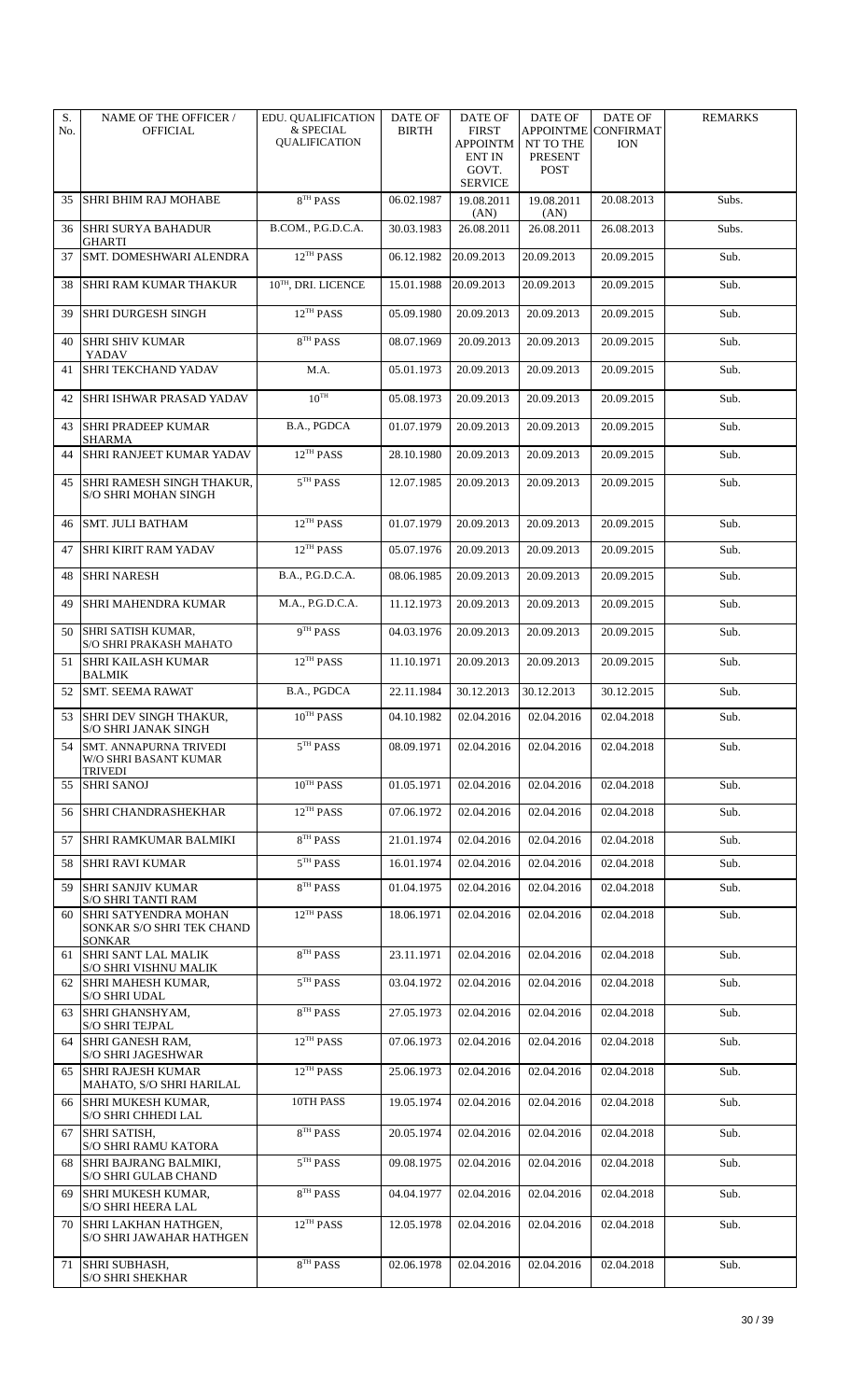| S.<br>No. | NAME OF THE OFFICER /<br><b>OFFICIAL</b>                                       | EDU. QUALIFICATION<br>& SPECIAL<br><b>QUALIFICATION</b>          | DATE OF<br><b>BIRTH</b> | DATE OF<br>FIRST<br><b>APPOINTM</b><br><b>ENT IN</b><br>GOVT.<br><b>SERVICE</b> | <b>DATE OF</b><br><b>APPOINTME</b><br>NT TO THE<br><b>PRESENT</b><br><b>POST</b> | DATE OF<br><b>CONFIRMAT</b><br><b>ION</b> | <b>REMARKS</b> |
|-----------|--------------------------------------------------------------------------------|------------------------------------------------------------------|-------------------------|---------------------------------------------------------------------------------|----------------------------------------------------------------------------------|-------------------------------------------|----------------|
| 72        | SHRI SANJAY SAMUNDRE,<br><b>S/O SHRI NATTHU RAM</b>                            | 12 <sup>TH</sup> , L.M.V., DRIVING<br>LICENSE L.M.V. & 3W-<br>NT | 15.08.1978              | 02.04.2016                                                                      | 02.04.2016                                                                       | 02.04.2018                                | Sub.           |
| 73        | SHRI BHUPENDRA SINGH<br><b>MANHARE S/O SHRI BHARAT</b><br><b>LAL MANHARE</b>   | $10^{TH}$ PASS                                                   | 20.07.1979              | 02.04.2016                                                                      | 02.04.2016                                                                       | 02.04.2018                                | Sub.           |
| 74        | SHRI JAGDISH KUMAR,<br><b>S/O SHRI SUKHI LAL</b>                               | 8 <sup>TH</sup> PASS                                             | 12.01.1980              | 02.04.2016                                                                      | 02.04.2016                                                                       | 02.04.2018                                | Sub.           |
| 75        | SHRI RAMESH KUMAR,<br><b>S/O SHRI PREM LAL</b>                                 | $10^{TH}$ PASS                                                   | 01.02.1980              | 02.04.2016                                                                      | 02.04.2016                                                                       | 02.04.2018                                | Sub.           |
| 76        | <b>SHRI MANJEET KUMAR,</b><br><b>S/O SHRI PREM LAL</b>                         | $8TH$ , L.M.V.                                                   | 17.06.1980              | 02.04.2016                                                                      | 02.04.2016                                                                       | 02.04.2018                                | Sub.           |
| 77        | <b>SHRI AJAY KUMAR,</b><br><b>S/O SHRI DASAI</b>                               | 8 <sup>TH</sup> PASS                                             | 20.02.1981              | 02.04.2016                                                                      | 02.04.2016                                                                       | 02.04.2018                                | Sub.           |
| 78        | <b>SHRI KISHOR TURKEL,</b><br><b>S/O SHRI KAMAL TURKEL</b>                     | 8 <sup>TH</sup> PASS                                             | 25.02.1981              | 02.04.2016                                                                      | 02.04.2016                                                                       | 02.04.2018                                | Sub.           |
| 79        | <b>SHRI SHAILENDRA KUMAR</b><br>BALMIKI,<br><b>S/O SHRI KHUSHI LAL</b>         | $8^{\mathrm{TH}}$ PASS                                           | 25.07.1981              | 02.04.2016                                                                      | 02.04.2016                                                                       | 02.04.2018                                | Sub.           |
| 80        | <b>SHRI ANAND KUMAR</b><br>JANOKAR,<br><b>S/O SHRI GOPAL DAS</b>               | $8TH$ PASS                                                       | 07.12.1981              | 02.04.2016                                                                      | 02.04.2016                                                                       | 02.04.2018                                | Sub.           |
| 81        | <b>SHRI DINESH JANOKAR,</b><br><b>S/O SHRI KAMALU</b>                          | $5^{\mathrm{TH}}$ PASS                                           | 23.01.1983              | 02.04.2016                                                                      | 02.04.2016                                                                       | 02.04.2018                                | Sub.           |
| 82        | <b>SHRI VIVEK MAHAROLIYA,</b><br>S/O SHRI VIJAY KUMAR                          | $8TH$ PASS                                                       | 02.05.1984              | 02.04.2016                                                                      | 02.04.2016                                                                       | 02.04.2018                                | Sub.           |
| 83        | SHRI AMIT DAGOR,<br><b>S/O SHRI ANAND</b>                                      | $10^{TH}$ PASS                                                   | 07.07.1985              | 02.04.2016                                                                      | 02.04.2016                                                                       | 02.04.2018                                | Sub.           |
| 84        | SHRI SUDHIR SINGH, S/O SHRI<br><b>CHATURBHUJ SHINGH</b>                        | 8 <sup>TH</sup> PASS                                             | 23.04.1986              | 02.04.2016                                                                      | 02.04.2016                                                                       | 02.04.2018                                | Sub.           |
| 85        | <b>SHRI CHANDRA SHEKHAR</b><br>PANDEY S/O SHRI HARISH<br><b>CHANDRA PANDEY</b> | $12^{TH}$ PASS                                                   | 30.06.1989              | 02.04.2016                                                                      | 02.04.2016                                                                       | 02.04.2018                                | Sub.           |
| 86        | SHRI AJAY KUMAR YADAV,<br><b>S/O SHRI FIRAT RAM YADAV</b>                      | B.COM, PGDCA                                                     | 27.08.1989              | 02.04.2016                                                                      | 02.04.2016                                                                       | 02.04.2018                                | Sub.           |
| 87        | SHRI SUKHNANDAN SINGH.<br><b>S/O SHRI RAJ SINGH</b>                            | $5TH$ PASS                                                       | 25.06.1975              | 02.04.2016                                                                      | 02.04.2016                                                                       | 02.04.2018                                | Sub.           |
| 88        | SMT. SARIKA SHARMA W/O<br><b>LATE SHRI DEVI PRASAD</b><br>SHARMA               | B.A.- IIIRD YEAR,<br>PGDCA                                       | 05.01.1979              | 02.04.2016                                                                      | 02.04.2016                                                                       | 02.04.2018                                | Sub.           |
| 89        | SMT. YASHODA RAJAK<br>W/O SHRI DINANATH RAJAK                                  | $8TH$ PASS                                                       | 31.08.1979              | 02.04.2016                                                                      | 02.04.2016                                                                       | 02.04.2018                                | Sub.           |
| 90        | SHRI UPENDRA SINGH<br>THAKUR S/O SHRI NANHE<br><b>SINGH THAKUR</b>             | M.A, P.G.D.C.A., HINDI<br><b>TYPING</b>                          | 19.12.1984              | 02.04.2016                                                                      | 02.04.2016                                                                       | 02.04.2018                                | Sub.           |
| 91        | SHRI BALGOVIND CHATURVEDI<br>S/O SHRI<br>CHANDRAMANI PRASAD                    | $12^{TH}$ PASS                                                   | 29.11.1985              | 02.04.2016                                                                      | 02.04.2016                                                                       | 02.04.2018                                | Sub.           |
| 92        | <b>CHATURVEDI</b><br><b>SMT. SHAMIM BANO</b>                                   | $5TH$ PASS                                                       | 09.08.1967              | 02.04.2016                                                                      | 02.04.2016                                                                       | 02.04.2018                                | Sub.           |
| 93        | SHRI RAVI SINGH,<br>S/O SHRI NATHU RAM SINGH                                   | $10^{TH}$ PASS                                                   | 08.05.1993              | 02.04.2016                                                                      | 02.04.2016                                                                       | 02.04.2018                                | Sub.           |
| 94        | SHRI RAM BHAROSH SAHU                                                          | $5TH$ PASS                                                       | 06.10.1982              | 02.04.2016                                                                      | 02.04.2016                                                                       | 02.04.2018                                | Sub.           |
| 95        | SHRI RAMMANI KUSHWAHA,<br><b>S/O SHRI BAIJNATH</b>                             | $5TH$ PASS                                                       | 01.01.1988              | 02.04.2016                                                                      | 02.04.2016                                                                       | 02.04.2018                                | Sub.           |
| 96        | SHRI MUNOWWAR KHAN,<br><b>S/O SHRI SUBHAN KHAN</b>                             | $5^{\mathrm{TH}}$ PASS                                           | 09.07.1973              | 02.04.2016                                                                      | 02.04.2016                                                                       | 02.04.2018                                | Sub.           |
| 97        | SHRI ASHOK YADAV,<br><b>S/O SHRI HANSH LAL YADAV</b>                           | $12TH$ , DRI. LIC.                                               | 10.02.1989              | 02.04.2016                                                                      | 02.04.2016                                                                       | 02.04.2018                                | Sub.           |
| 98        | SHRI SAHENDRA YADAV<br><b>S/O LATE SHRI GOVERDHAN</b><br><b>YADAV</b>          | 8 <sup>TH</sup> PASS                                             | 04.05.1992              | 07.05.2016<br>(A.N.)                                                            | 07.05.2016<br>(A.N.)                                                             | 08.05.2018                                | Sub.           |
| 99        | <b>SHRI JITENDRA KUMAR</b><br>DWIVEDI S/O SHRI H.S. DWIVEDI                    | $10^{\mathrm{TH}}$ , L.M.V/TRANS.                                | 17.11.1969              | 09.05.2016                                                                      | 09.05.2016                                                                       | 09.05.2018                                | Sub.           |
|           | 100 SHRI TEEJARAM DAHIRE<br><b>S/O SHRI RATANDAS</b>                           | M.A., LL.B., B.LIB.,<br>PGDCA                                    | 14.03.1973              | 07.05.2016<br>(A.N.)                                                            | 07.05.2016<br>(A.N.)                                                             | 08.05.2018                                | Sub.           |
| 101       | <b>SHRI SUSHIL KUMAR DHURI</b><br><b>S/O SHRI MOHAN LAL</b>                    | B.SC., LL.B., PGDCA,<br><b>HINDI TYPING</b>                      | 15.12.1979              | 07.05.2016<br>(A.N.)                                                            | 07.05.2016<br>(A.N.)                                                             | 08.05.2018                                | Sub.           |
| 102       | SHRI DEVCHARAN,<br><b>S/O SHRI SEEPAT RAM</b>                                  | DRIVING LISENCE,<br>$10^{\mathrm{TH},}$                          | 15.06.1985              | 07.05.2016<br>(A.N.)                                                            | 07.05.2016<br>(A.N.)                                                             | 08.05.2018                                | Sub.           |
| 103       | <b>SHRI SANJAY KUMAR</b><br>SONWANI S/O SHRI SHYAM<br><b>LAL SONWANI</b>       | B.A.                                                             | 07.05.1979              | 07.05.2016<br>(A.N.)                                                            | 07.05.2016<br>(A.N.)                                                             | 08.05.2018                                | Sub.           |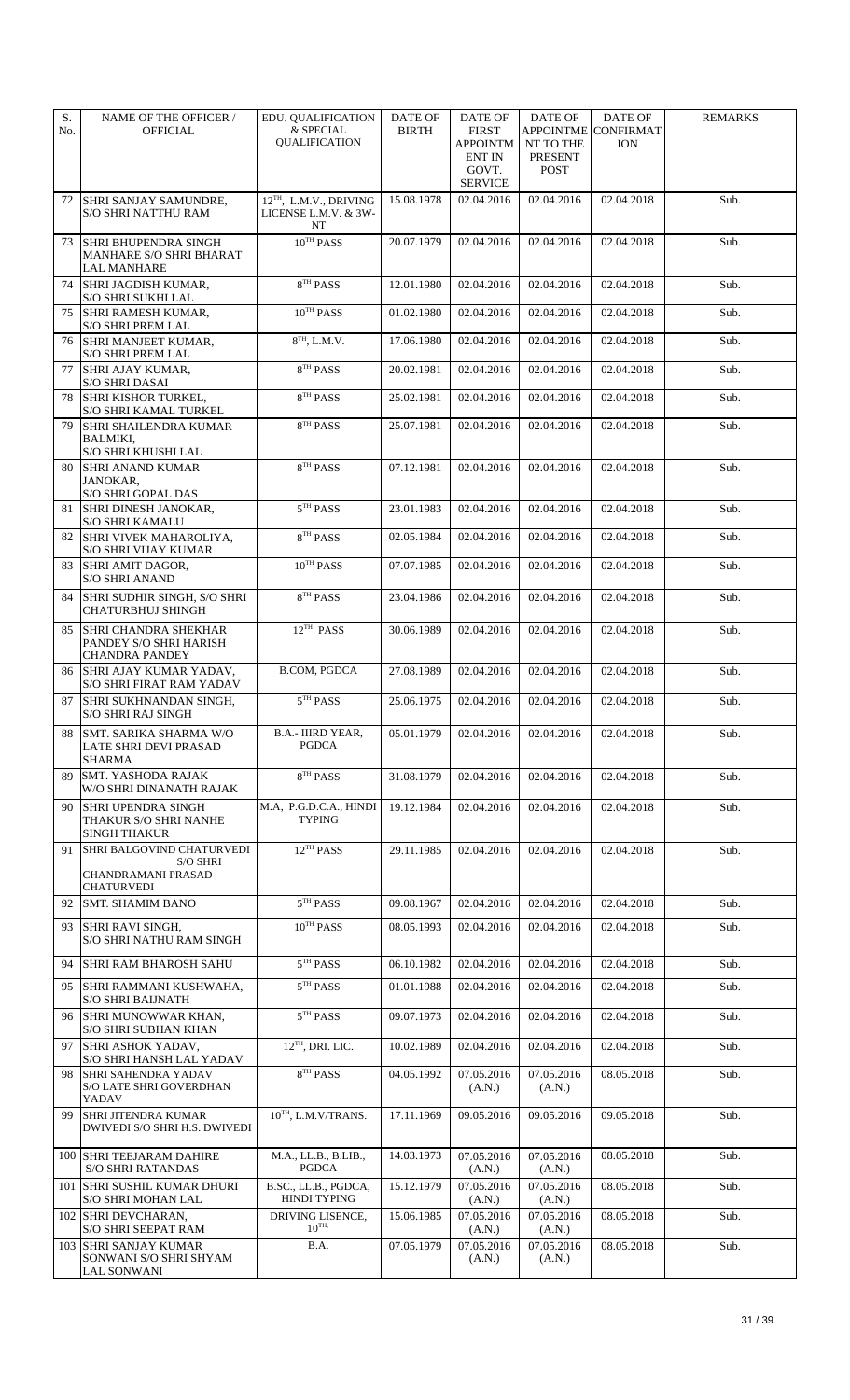| S.<br>No. | NAME OF THE OFFICER /<br><b>OFFICIAL</b>                                           | EDU. QUALIFICATION<br>& SPECIAL<br><b>QUALIFICATION</b> | DATE OF<br><b>BIRTH</b> | DATE OF<br><b>FIRST</b><br>APPOINTM<br><b>ENT IN</b><br>GOVT.<br><b>SERVICE</b> | <b>DATE OF</b><br><b>APPOINTME</b><br>NT TO THE<br>PRESENT<br><b>POST</b> | <b>DATE OF</b><br><b>CONFIRMAT</b><br><b>ION</b> | <b>REMARKS</b> |
|-----------|------------------------------------------------------------------------------------|---------------------------------------------------------|-------------------------|---------------------------------------------------------------------------------|---------------------------------------------------------------------------|--------------------------------------------------|----------------|
|           | 104 SHRI MADAN LAL<br>KUSHWAHA, S/O SHRI BRIJ<br>LAL                               | B.COM., P.G.D.C.A.                                      | 20.01.1981              | 07.05.2016<br>(A.N.)                                                            | 07.05.2016<br>(A.N.)                                                      | 08.05.2018                                       | Sub.           |
| 105       | <b>SHRI RAM NARAYAN</b><br>SHRIWAS, S/O SHRI PRAKASH<br><b>SHRIWAS</b>             | B.A., PGDCA                                             | 10.02.1983              | 09.05.2016<br>(A.N.)                                                            | 09.05.2016<br>(A.N.)                                                      | 10.05.2018                                       | Sub.           |
|           | 106 SHRI RAJ KUMAR,<br><b>S/O SHRI KARIGIR</b>                                     | BA., PGDCA                                              | 02.03.1985              | 07.05.2016<br>(A.N.)                                                            | 07.05.2016<br>(A.N.)                                                      | 08.05.2018                                       | Sub.           |
|           | 107 KU. ALIS THOMAS D/O SHRI<br><b>BESTIN THOMAS</b>                               | $12^{TH}$ PASS                                          | 18.12.1985              | 07.05.2016<br>(A.N.)                                                            | 07.05.2016<br>(A.N.)                                                      | 08.05.2018                                       | Sub.           |
| 108       | <b>SHRI PRAVEEN KUMAR</b><br><b>SHRIVAS S/O LATE SHRI</b><br>LAXMAN PRASAD SHRIVAS | $12^{TH}$ PASS                                          | 05.06.1986              | 07.05.2016<br>(A.N.)                                                            | 07.05.2016<br>(A.N.)                                                      | 08.05.2018                                       | Sub.           |
|           | 109 KU. KAVITA PATEL<br>D/O SHRI JOGIRAM PATEL                                     | B.A., PGDCA                                             | 01.07.1986              | 08.12.2016<br>(A.N.)                                                            | 08.12.2016<br>(A.N.)                                                      | 09.12.2018                                       | Sub.           |
| 110       | <b>SHRI AVESH KUMAR</b><br>UPADHYAY S/O SHRI<br>DULARAM UPADHYAY                   | B.A., PGDCA                                             | 27.09.1987              | 08.12.2016<br>(A.N.)                                                            | 08.12.2016<br>(A.N.)                                                      | 09.12.2018                                       | Sub.           |
| 111       | <b>SHRI SURYAKANT YADAV</b><br><b>S/O SHRI BHAGELARAM</b><br>YADAV                 | $12^{\mathrm{TH}}$ PASS                                 | 31.12.1992              | 08.12.2016<br>(A.N.)                                                            | 08.12.2016<br>(A.N.)                                                      | 09.12.2018                                       | Sub.           |
| 112       | <b>SMT. BABLI SHRIVAS</b><br>W/O SHRI DEEPAK SHRIVAS                               | $B.A.-III$                                              | 20.11.1994              | 13.12.2016<br>(A.N.)                                                            | 13.12.2016<br>(A.N.)                                                      | 14.12.2018                                       | Sub.           |
| 113       | DOLLY GUPTA D/O SHRI<br>SATYANARAYAN GUPTA                                         | $8^{\mathrm{TH}}$ PASS                                  | 10.08.1979              | 09.12.2016                                                                      | 09.12.2016                                                                | 09.12.2018                                       | Sub.           |
| 114       | <b>SHRI MAHENDRA KUMAR</b><br>SAHU S/O SHRI JAITRAM SAHU                           | M.A., COPA (I.T.I)                                      | 03.01.1980              | 08.12.2016<br>(A.N.)                                                            | 08.12.2016<br>(A.N.)                                                      | 09.12.2018                                       | Sub.           |
|           | 115 SHRI KHILESHWAR BAIS<br><b>S/O LATE SHRI BENEE RAM</b><br><b>BAIS</b>          | $8TH$ PASS                                              | 25.01.1980              | 08.12.2016<br>(A.N.)                                                            | 08.12.2016<br>(A.N.)                                                      | 09.12.2018                                       | Sub.           |
|           | 116 SHRI VIDYA BHUSHAN<br>DHIWAR S/O SHRI LAXMI<br>NARAYAN DHIWAR                  | B.A., PGDCA                                             | 25.08.1981              | 08.12.2016<br>(A.N.)                                                            | 08.12.2016<br>(A.N.)                                                      | 09.12.2018                                       | Sub.           |
| 117       | SRHI JITENDRA KUMAR<br><b>DUBEY S/O SHRI</b><br>RAVISHANKAR DUBEY                  | B.A.                                                    | 21.06.1983              | 08.12.2016<br>(A.N.)                                                            | 08.12.2016<br>(A.N.)                                                      | 09.12.2018                                       | Sub.           |
|           | 118 SHRI VIRENDRA KUMAR<br>PARASTE S/O SHRI<br>THANURAM PARASTE                    | $12^{TH}$ PASS                                          | 30.09.1983              | 09.12.2016                                                                      | 09.12.2016                                                                | 09.12.2018                                       | Sub.           |
|           | 119 SHRI SOURABH SAHU<br><b>S/O SHRI LAXMAN PRASAD</b><br>SAHU                     | $12$ <sup>TH</sup> PASS                                 | 09.07.1987              | 08.12.2016<br>(A.N.)                                                            | 08.12.2016<br>(A.N.)                                                      | 09.12.2018                                       | Sub.           |
|           | 120 SHRI PARMESHWAR<br>JAISWAL S/O SHRI JAGDISH<br>JAISWAL                         | $10^{TH}$ PASS                                          | 03.12.1988              | 08.12.2016<br>(A.N.)                                                            | 08.12.2016<br>(A.N.)                                                      | 09.12.2018                                       | Sub.           |
|           | 121 SHRI VIJAY KUMAR<br><b>S/O SHRI NARMADA</b><br>PRASAD RAJAK                    | <b>BCA</b>                                              | 13.11.1990              | 08.12.2016<br>(A.N.)                                                            | 08.12.2016<br>(A.N.)                                                      | 09.12.2018                                       | Sub.           |
|           | 122 SHRI AJAY KUMAR<br>SURYAWANSHI S/O SHRI<br>BABULAL SURYAWANSHI                 | B.A., DCA, PGDCA                                        | 12.06.1991              | 08.12.2016<br>(A.N.)                                                            | 08.12.2016<br>(A.N.)                                                      | 09.12.2018                                       | Sub.           |
|           | 123 SHRI AYODHYA PRASAD<br>KAUSHIK S/O SHRI JIVRAKHAN<br><b>KAUSHIK</b>            | $12^{TH}$ PASS                                          | 05.07.1981              | 12.05.2017                                                                      | 12.05.2017                                                                | 12.05.2019                                       | Sub.           |
| 124       | <b>SHRI AMIT KUMAR</b><br><b>S/O SHRI JAIPAL</b>                                   | $12$ <sup>TH</sup> PASS                                 | 03.10.1981              | 12.05.2017                                                                      | 12.05.2017                                                                | 12.05.2019                                       | Sub.           |
|           | 125 SHRI SANTOSH KUMAR<br>KAUSHIK S/O SHRI DILHARAN<br>PRASAD KAUSHIK              | B.A., ITI, PGDCA                                        | 27.06.1982              | 12.05.2017                                                                      | 12.05.2017                                                                | 12.05.2019                                       | Sub.           |
|           | 126 SHRI MAHENDRA KUMAR<br>DWIVEDI S/O SHRI RAM<br>PRASAD DWIVEDI                  | B.A., L.L.B., PGDCA                                     | 27.06.1982              | 16.05.2017<br>(A.N.)                                                            | 16.05.2017<br>(A.N.)                                                      | $\sim$                                           | Offg.          |
|           | 127 SHRI PYARE LAL SAKAT<br>S/O SHRI JHAROKHI LAL<br><b>SAKAT</b>                  | $12^{TH}$ PASS                                          | 15.03.1983              | 12.05.2017                                                                      | 12.05.2017                                                                | 12.05.2019                                       | Sub.           |
|           | 128 SHRI RAJENDRA KUMAR<br><b>S/O LATE SHRI HARPRASAD</b>                          | $12^{TH}$ , ITI                                         | 05.07.1983              | 12.05.2017                                                                      | 12.05.2017                                                                | 12.05.2019                                       | Sub.           |
| 129       | <b>SMT. VIJAY LAXMI MANIKPURI</b><br>W/O SHRI LAXMI MANIKPURI                      | B.A.-IST YEAR, 12TH                                     | 29.05.1984              | 12.05.2017                                                                      | 12.05.2017                                                                | 12.05.2019                                       | Sub.           |
|           | 130 SHRI SANAT KUMAR<br>VASTRAKAR<br><b>S/O SHRI HEERALAL</b>                      | $12TH$ , B.A.-FINAL                                     | 10.04.1988              | 12.05.2017                                                                      | 12.05.2017                                                                | 12.05.2019                                       | Sub.           |
|           | 131 SHRI DINESH KUMAR VERMA<br>S/O SHRI HARISHCHANDRA<br>VERMA                     | $12^{TH}$ PASS                                          | 05.07.1988              | 12.05.2017                                                                      | 12.05.2017                                                                | 12.05.2019                                       | Sub.           |
|           | 132 KU. SUMAN MISHRA<br>D/O SHRI MAHENDRA KUMAR<br><b>MISHRA</b>                   | B.A.                                                    | 10.07.1990              | 12.05.2017                                                                      | 12.05.2017                                                                | 12.05.2019                                       | Sub.           |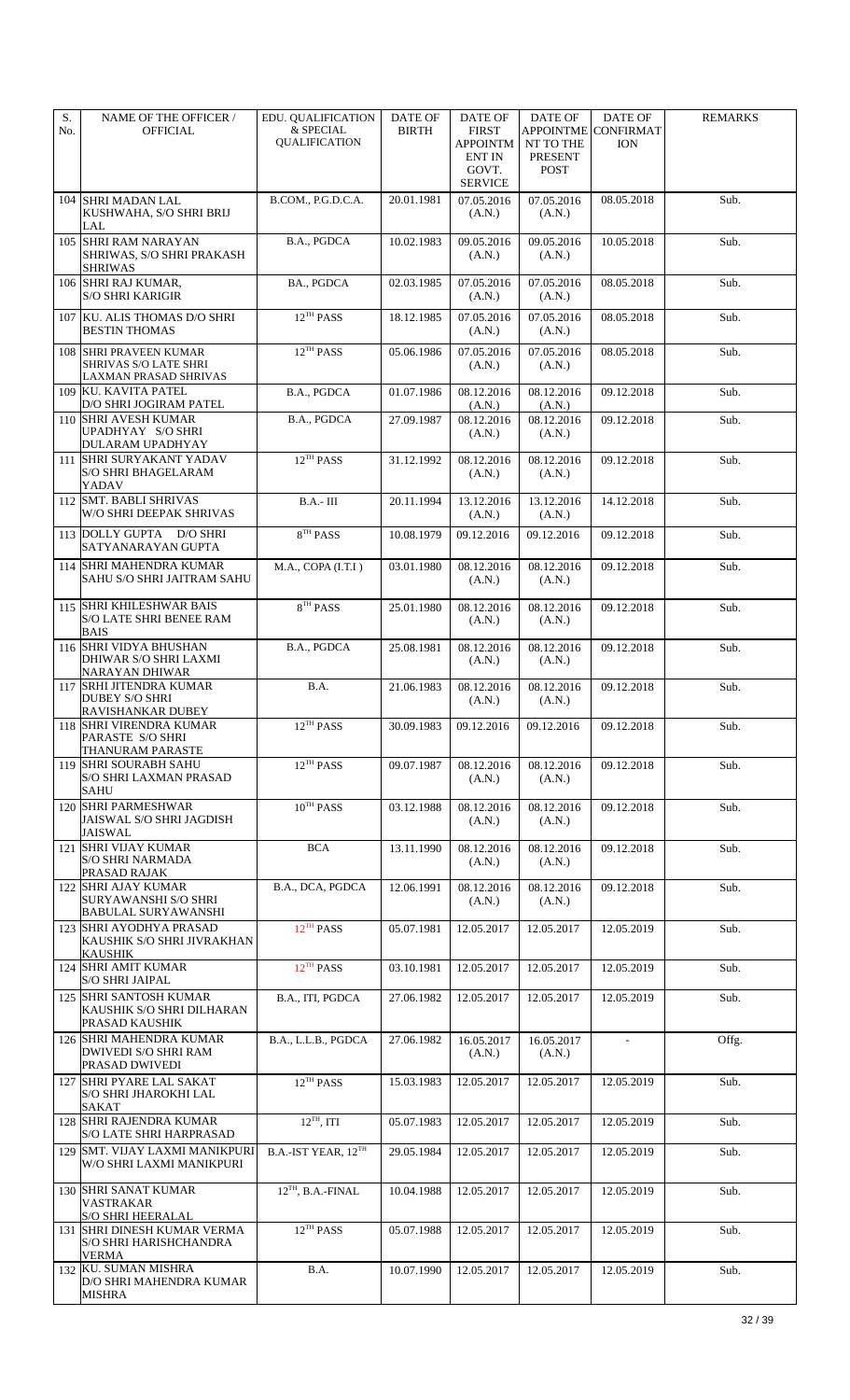| S.<br>No. | NAME OF THE OFFICER /<br><b>OFFICIAL</b>                                                     | EDU. QUALIFICATION<br>& SPECIAL<br><b>QUALIFICATION</b>             | DATE OF<br><b>BIRTH</b> | DATE OF<br><b>FIRST</b><br><b>APPOINTM</b><br><b>ENT IN</b><br>GOVT.<br><b>SERVICE</b> | <b>DATE OF</b><br><b>APPOINTME</b><br>NT TO THE<br>PRESENT<br><b>POST</b> | <b>DATE OF</b><br><b>CONFIRMAT</b><br><b>ION</b> | <b>REMARKS</b> |
|-----------|----------------------------------------------------------------------------------------------|---------------------------------------------------------------------|-------------------------|----------------------------------------------------------------------------------------|---------------------------------------------------------------------------|--------------------------------------------------|----------------|
|           | 133 KU. RENUKA YADAV<br>D/O SHRI KIRTI YADAV                                                 | B.A., PGDCA                                                         | 31.08.1992              | 12.05.2017                                                                             | 12.05.2017                                                                | 12.05.2019                                       | Sub.           |
|           | 134 SHRI RAJKUMAR SAHU<br><b>S/O SHRI SHANKAR LAL SAHU</b>                                   | B.A., M.A., PGDCA                                                   | 05.06.1982              | 12.05.2017                                                                             | 12.05.2017                                                                | 12.05.2019                                       | Sub.           |
|           | 135 SHRI LAXMI PRASAD KAUSHIK<br><b>S/O SHRI ISHWAR PRASAD</b><br><b>KAUSHIK</b>             | B.A., PGDCA                                                         | 22.06.1982              | 12.05.2017                                                                             | 12.05.2017                                                                | 12.05.2019                                       | Sub.           |
|           | 136 SHRI SANTOSH KUMAR<br><b>NIRMALKAR</b><br><b>S/O SHRI CHAMRA RAM</b><br><b>NIRMALKAR</b> | $12^{TH}$ PASS                                                      | 05.04.1979              | 12.05.2017                                                                             | 12.05.2017                                                                | 12.05.2020                                       | Sub.           |
| 137       | <b>SMT. PREETI SARAF</b><br>W/O SHRI PARESH SARAF                                            | B.A., PGDCA                                                         | 15.01.1984              | 12.05.2017<br>(A.N.)                                                                   | 12.05.2017<br>(A.N.)                                                      | 13.05.2020                                       | Sub.           |
| 138       | SHRI DHARMENDRA ANCHAL<br><b>S/O SHRI KRISHNAMURTI</b><br><b>ANCHAL</b>                      | $12^{TH}$ PASS                                                      | 12.10.1986              | 12.05.2017                                                                             | 12.05.2017                                                                | 12.05.2020                                       | Sub.           |
|           | 139 SHRI RAMANAND KAUSHIK<br>S/O SHRI TATURAM KAUSHIK                                        | B.A., PGDCA                                                         | 01.09.1989              | 12.05.2017                                                                             | 12.05.2017                                                                | 12.05.2020                                       | Sub.           |
| 140       | SHRI LOKENDRA KUMAR SAHU<br><b>S/O SHRI SHRIRAM SAHU</b>                                     | B.A., I.T.C.<br>(ELECTRICIAN),<br>PGDCA                             | 06.07.1991              | 12.05.2017                                                                             | 12.05.2017                                                                | 12.05.2020                                       | Sub.           |
|           | 141 SMT. SUSHEELA YADAV,<br>W/O LT. SHRI JAGAT RAM<br><b>YADAV</b>                           | $5TH$ PASS                                                          | 03.07.1992              | 12.01.2018                                                                             | 12.01.2018                                                                | 12.01.2020                                       | Sub.           |
|           | 142 SHRI RAJKUMAR,<br><b>S/O LATE SHRI RAMNATH</b>                                           | $12TH$ , DRIV. LIC.                                                 | 03.07.1978              | 24.07.2018                                                                             | 24.07.2018                                                                | 24.07.2020                                       | Sub.           |
|           | 143 SHRI RAMKUMAR,<br><b>S/O SHRI SAMARU</b>                                                 | $12^{TH}$ PASS                                                      | 05.06.1979              | 24.07.2018                                                                             | 24.07.2018                                                                | 24.07.2020                                       | Sub.           |
|           | 144 KU. RUPA ADPEWAR,<br>D/O SHRI RAJGOPAL ADPEWAR                                           | $12^{\mathrm{TH}}$ PASS                                             | 23.06.1979              | 24.07.2018                                                                             | 24.07.2018                                                                | 24.07.2020                                       | Sub.           |
|           | 145 SMT. VEENA SHRIVASTAVA,<br>W/O LATE SHRI NILESH<br><b>SHRIVASTAVA</b>                    | B.A., PGDCA                                                         | 15.06.1981              | 24.07.2018                                                                             | 24.07.2018                                                                | 24.07.2020                                       | Sub.           |
|           | 146 SMT. SHAKUNTALA SAHU,<br>W/O LATE SHRI KHETESHWAR<br>SAHU                                | $10^{\mathrm{TH}}$ , $12^{\mathrm{TH}}$                             | 13.08.1982              | 24.07.2018                                                                             | 24.07.2018                                                                | 24.07.2020                                       | Sub.           |
|           | 147 SHRI ARVINDRA KUMAR<br><b>S/O SHRI CHAITRAM</b><br><b>HATKESHWAR</b>                     | B.A., PGDCA                                                         | 21.12.1983              | 24.07.2018                                                                             | 24.07.2018                                                                | 24.07.2020                                       | Sub.           |
|           | 148 SHRI ANIL KUMAR SHUKLA,<br><b>S/O SHRI BRAJ KISHOR</b><br><b>SHUKLA</b>                  | 10TH PASS, TRANS<br><b>LMV/MCWG (HEAVY</b><br><b>MOTOR VEHICLE)</b> | 20.02.1984              | 24.07.2018                                                                             | 24.07.2018                                                                | 24.07.2020                                       | Sub.           |
|           | 149 SHRI LALIT RAJAK,<br>S/O SHRI SHANKAR LAL RAJAK                                          | $10^{\mathrm{TH}}$ PASS                                             | 24.06.1984              | 24.07.2018                                                                             | 24.07.2018                                                                | 24.07.2020                                       | Sub.           |
|           | 150 SHRI ROSHAN KUMAR YADAV,<br><b>S/O SHRI BANSHI RAM YADAV</b>                             | B.A.-FINAL, DIRVER-<br>CUM-MECHANIC,<br>PGDCA                       | 24.10.1984              | 24.07.2018                                                                             | 24.07.2018                                                                | 24.07.2020                                       | Sub.           |
|           | 151 KU. RAMPHOOL,<br>D/O SHRI PRABHURAM                                                      | $12^{\mathrm{TH}}$ PASS                                             | 15.04.1985              | 24.07.2018                                                                             | 24.07.2018                                                                | 24.07.2020                                       | Sub.           |
|           | 152 SMT. MANISHA CHAUHAN,<br>W/O SHRI RAJ KUMAR<br><b>CHAUHAN</b>                            | B.A., PGDCA                                                         | 20.09.1986              | 24.07.2018                                                                             | 24.07.2018                                                                | 24.07.2020                                       | Sub.           |
|           | 153 SMT. NANDINI VISHWAKARMA<br>W/O SHRI OM PRAKASH<br>VISHWAKARMA                           | $10^{\mathrm{TH}}$ PASS                                             | 13.10.1988              | 24.07.2018                                                                             | 24.07.2018                                                                | 24.07.2020                                       | Sub.           |
|           | 154 SHRI DEVENDRA KUMAR,<br><b>S/O SHRI RAM KRISHNA</b><br><b>TIWARI</b>                     | 12 <sup>TH</sup> PASS, ITI (DIESEL<br>MACHANIC) B.A.-I              | 05.05.1989              | 24.07.2018                                                                             | 24.07.2018                                                                | 24.07.2020                                       | Sub.           |
|           | 155 SHRI MAHADEV MARAVI,<br><b>S/O SHRI BHAGELA</b>                                          | $12^{TH}$ PASS                                                      | 14.03.1990              | 24.07.2018                                                                             | 24.07.2018                                                                | 24.07.2020                                       | Sub.           |
|           | 156 SMT. SUNITA KEWANT,<br>W/O SHRI VIRENDRA KUMAR<br><b>KEWANT</b>                          | $12^{TH}$ , DCA                                                     | 01.04.1990              | 24.07.2018                                                                             | 24.07.2018                                                                | 24.07.2020                                       | Sub.           |
|           | <b>157 SHRI SUMIT KUMAR</b><br>SURYAWANSHI,<br>S/O SHRI RADHESHYAM<br><b>SURYAWANSHI</b>     | B.A., DCA                                                           | 03.05.1990              | 24.07.2018                                                                             | 24.07.2018                                                                | 24.07.2020                                       | Sub.           |
|           | 158 SMT. TIYASO BEK,<br>W/O SHRI RAVI BEK                                                    | $12^{TH}$ PASS                                                      | 05.09.1990              | 24.07.2018                                                                             | 24.07.2018                                                                | 24.07.2020                                       | Sub.           |
|           | 159 SMT. MANJU KORI.<br>W/O SHRI KRISHNA KUMAR<br>KORI                                       | B.A., DCA                                                           | 14.06.1993              | 24.07.2018                                                                             | 24.07.2018                                                                | 24.07.2020                                       | Sub.           |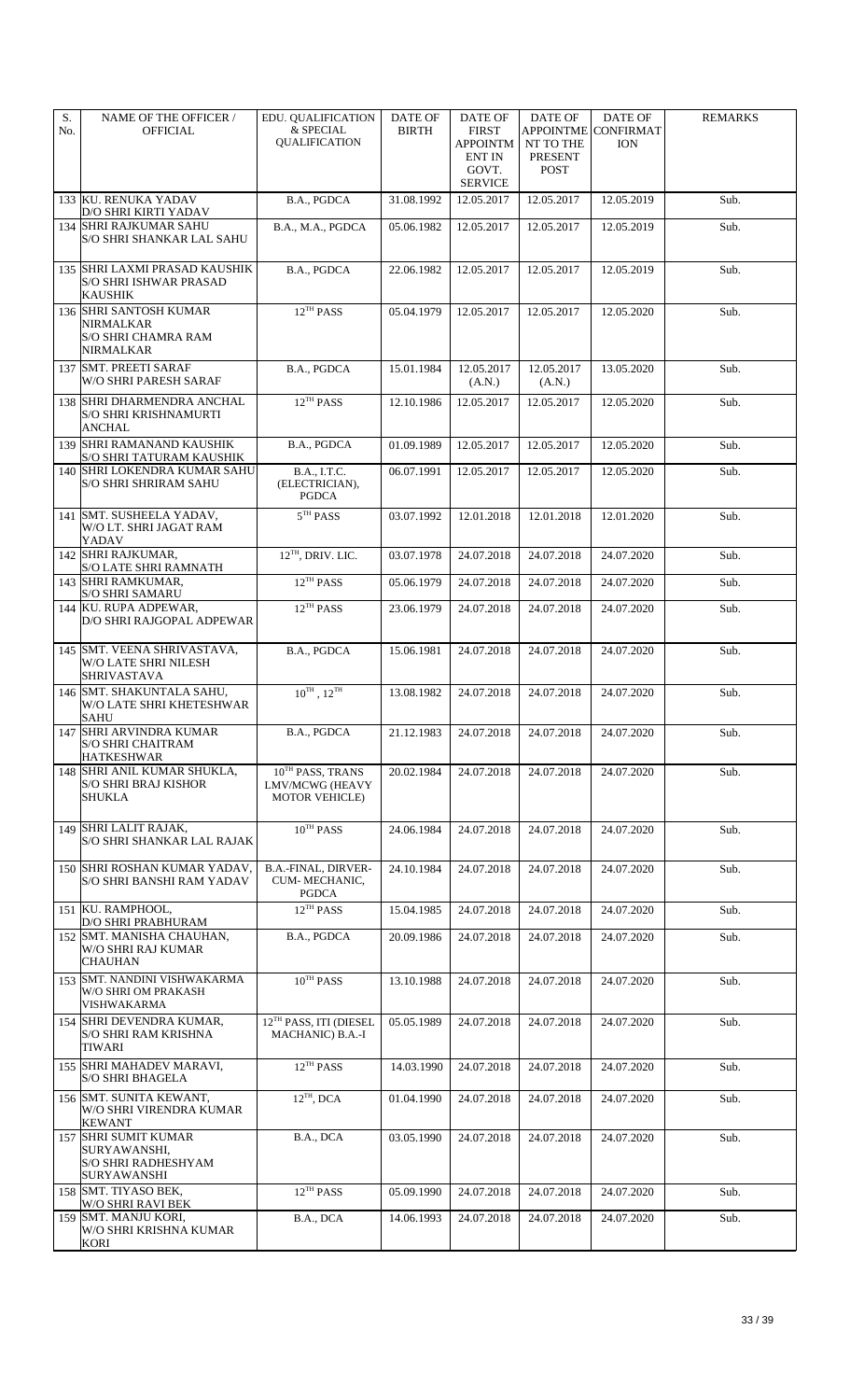| S.<br>No. | NAME OF THE OFFICER /<br><b>OFFICIAL</b>                                       | EDU. QUALIFICATION<br>& SPECIAL                                          | DATE OF<br><b>BIRTH</b> | DATE OF<br><b>FIRST</b>                                     | <b>DATE OF</b><br><b>APPOINTME</b>  | <b>DATE OF</b><br><b>CONFIRMAT</b> | <b>REMARKS</b> |
|-----------|--------------------------------------------------------------------------------|--------------------------------------------------------------------------|-------------------------|-------------------------------------------------------------|-------------------------------------|------------------------------------|----------------|
|           |                                                                                | <b>QUALIFICATION</b>                                                     |                         | <b>APPOINTM</b><br><b>ENT IN</b><br>GOVT.<br><b>SERVICE</b> | NT TO THE<br>PRESENT<br><b>POST</b> | <b>ION</b>                         |                |
|           | 160 SHRI UMASHANKAR,<br><b>S/O SHRI SEEPAT</b>                                 | $10^{TH}$ , DRIV, LIC.<br>TRANS/LMV/MCWG                                 | 01.07.1993              | 24.07.2018                                                  | 24.07.2018                          | 24.07.2020                         | Sub.           |
|           | 161 SHRI PANKAJ KUMAR SAHU,<br><b>S/O SHRI RADHESHYAM SAHU</b>                 | $10^{TH}$ PASS                                                           | 03.07.1993              | 24.07.2018                                                  | 24.07.2018                          | 24.07.2020                         | Sub.           |
|           | 162  SHRI DEEPAK SINGH<br><b>S/O SHRI MAHESH SINGH</b>                         | B.A.                                                                     | 14.11.1993              | 24.07.2018                                                  | 24.07.2018                          | 24.07.2020                         | Sub.           |
|           | 163 SMT. PRAMILA MANIKPURI,<br>W/O SHRI ASHISH DAS<br><b>MANIKPURI</b>         | <b>B.A.,</b>                                                             | 29.11.1993              | 24.07.2018                                                  | 24.07.2018                          | 24.07.2020                         | Sub.           |
|           | 164 SHRI VIVEK KUMAR<br>KUSHWAHA,                                              | $10^{TH}$ PASS                                                           | 04.04.1994              | 24.07.2018                                                  | 24.07.2018                          | 24.07.2020                         | Sub.           |
|           | S/O SHRI JAGDISH PRASAD<br>165 SHRI SHAMSHER IQBAL,<br>S/O SHRI ABDUL RASHID   | B.A, PGDCA                                                               | 20.04.1995              | 24.07.2018                                                  | 24.07.2018                          | 24.07.2020                         | Sub.           |
|           | 166 SHRI SURESH KUMAR NETAM,<br>S/O SHRI TIJAU RAM                             | B.A., PGDCA                                                              | 05.07.1978              | 24.07.2018                                                  | 24.07.2018                          | 24.07.2020                         | Sub.           |
|           | 167 SMT. GAYATRI TIWARI,<br>W/O SHRI PRAFULL KUMAR<br><b>TIWARI</b>            | B.A., PGDCA                                                              | 20.11.1980              | 24.07.2018                                                  | 24.07.2018                          | 24.07.2020                         | Sub.           |
|           | 168 SHRI ANKIT PATEL,<br><b>S/O SHRI GANESH PATEL</b>                          | B.C.A., M.O.M. (ENG.<br>SHORT. @120 WPM)                                 | 05.08.1994              | 24.07.2018                                                  | 24.07.2018                          | 24.07.2020                         | Sub.           |
|           | 169 SHRI PARMESHWAR PRASAD,<br>S/O SHRI GORE LAL                               | B.A., PGDCA                                                              | 20.06.1982              | 24.07.2018                                                  | 24.07.2018                          | 24.07.2020                         | Sub.           |
|           | 170 SMT. KAMLESH MANIKPURI,<br>W/O SHRI DAINA DAS<br><b>MANIKPURI</b>          | $8TH$ PASS                                                               | 06.04.1983              | 24.07.2018                                                  | 24.07.2018                          | 24.07.2020                         | Sub.           |
|           | 171 SHRI RAJKUMAR,<br><b>S/O SHRI BHAIYYALAL</b>                               | 8TH, DRIVING<br><b>LICENSE</b>                                           | 25.07.1986              | 24.07.2018                                                  | 24.07.2018                          | 24.07.2020                         | Sub.           |
| 172       | <b>SHRI MANOJ KUMAR</b><br>MANIKPURI,<br><b>S/O SHRI DAYA DAS</b><br>MANIKPURI | $12^{TH}$ , DCA                                                          | 27.08.1987              | 24.07.2018                                                  | 24.07.2018                          | 24.07.2020                         | Sub.           |
|           | 173 SHRI UMESH KUMAR,<br><b>S/O SHRI MANDAS</b>                                | $10^{TH}$ PASS                                                           | 16.08.1988              | 24.07.2018                                                  | 24.07.2018                          | 24.07.2020                         | Sub.           |
|           | 174 SHRI AJAY ANANT,<br><b>S/O SHRI RAMESH ANANT</b>                           | 12TH PASS                                                                | 18.11.1994              | 24.07.2018                                                  | 24.07.2018                          | 24.07.2020                         | Sub.           |
|           | 175 SMT. MANJU SARTHI,<br>D/O SHRI DATTA                                       | $12^{TH}$ PASS                                                           | 22.09.1977              | 24.07.2018                                                  | 24.07.2018                          | 24.07.2020                         | Sub.           |
|           | 176 SHRI DILIP KUMAR,<br>S/O LATE SHRI HOLI RAM                                | $12$ <sup>TH</sup> PASS                                                  | 02.07.1983              | 24.07.2018                                                  | 24.07.2018                          | 24.07.2020                         | Sub.           |
| 177       | SHRI SURAJ PRAKASH SAHU,<br><b>S/O SHRI GOPI RAM SAHU</b>                      | B.A., PGDCA, MOM<br>(ENG. SHORTHAND<br>@120 WPM)                         | 07.09.1989              | 24.07.2018                                                  | 24.07.2018                          | 24.07.2020                         | Sub.           |
|           | 178 SHRI SANJAY KUMAR,<br><b>S/O LATE SHRI BALDEV</b>                          | $10^{TH}$ PASS                                                           | 20.08.1990              | 24.07.2018                                                  | 24.07.2018                          | 24.07.2020                         | Sub.           |
|           | 179 SHRI PREETAM KUMAR<br>VERMA, S/O LATE SHRI<br><b>CHANDRAHAS VERMA</b>      | $12^{TH}$ PASS                                                           | 28.10.1995              | 24.07.2018                                                  | 24.07.2018                          | 24.07.2020                         | Sub.           |
|           | 180 SHRI NARESH KUMAR,<br>S/O SHRI PILU RAM                                    | $12^{TH}$ PASS                                                           | 03.05.1979              | 24.07.2018                                                  | 24.07.2018                          | 24.07.2020                         | Sub.           |
| 181       | <b>SHRI PRABHU SINGH,</b><br><b>S/O SHRI GANESH RAM</b>                        | $8TH$ PASS                                                               | 09.03.1981              | 24.07.2018                                                  | 24.07.2018                          | 24.07.2020                         | Sub.           |
| 182       | SMT. DEEPA MISHRA,<br>W/O SHRI SUNIL MISHRA                                    | $12$ <sup>TH</sup> PASS                                                  | 01.07.1981              | 24.07.2018                                                  | 24.07.2018                          | 24.07.2020                         | Sub.           |
|           | 183 SHRI GOPI KRISHNA KAUSHIK,<br>S/O SHRI GAUKARAN LAL<br><b>KAUSHIK</b>      | B.A., ITI-PLUMBER                                                        | 06.12.1982              | 24.07.2018                                                  | 24.07.2018                          | 24.07.2020                         | Sub.           |
|           | 184 SHRI PRAVEEN KUMAR,<br><b>S/O SHRI DHAL SINGH</b>                          | $12^{TH}$ , ITI                                                          | 08.01.1991              | 24.07.2018                                                  | 24.07.2018                          | 24.07.2020                         | Sub.           |
| 185       | <b>SHRI MUKESH KUMAR,</b><br><b>S/O SHRI TEEJ RAM BANJARE</b>                  | $12$ <sup>TH</sup> PASS                                                  | 04.01.1987              | 24.07.2018                                                  | 24.07.2018                          | 24.07.2020                         | Sub.           |
|           | 186 SHRI SHRIRAM,<br><b>S/O SHRI AMRIT LAL</b>                                 | B.A., DCA                                                                | 01.01.1990              | 24.07.2018                                                  | 24.07.2018                          | 24.07.2020                         | Sub.           |
|           | 187 KU. ANNAPURNA,<br>D/O SHRI MANIRAM                                         | B.A., PGDCA                                                              | 27.10.1993              | 24.07.2018                                                  | 24.07.2018                          | 24.07.2020                         | Sub.           |
|           | 188  KU. SASTI BAI,<br>D/O SHRI DUKHRAM RAM                                    | $12^{\mathrm{TH}}$                                                       | 02.05.1986              | 24.07.2018                                                  | 24.07.2018                          | 24.07.2020                         | Sub.           |
| 189       | <b>SMT. NAMRATA BARWA,</b><br>W/O SHRI PRAFULL BARWA                           | M.A. (HINDI), PGDCA,<br><b>EXPERIENCE PHOTO</b><br><b>COPY OPERATING</b> | 04.01.1990              | 24.07.2018                                                  | 24.07.2018                          | 24.07.2020                         | Sub.           |
|           | 190 SHRI SUKHNANDAN,<br><b>S/O SHRI BABULAL</b>                                | $8TH$ PASS                                                               | 23.03.1988              | 24.07.2018                                                  | 24.07.2018                          | 24.07.2020                         | Sub.           |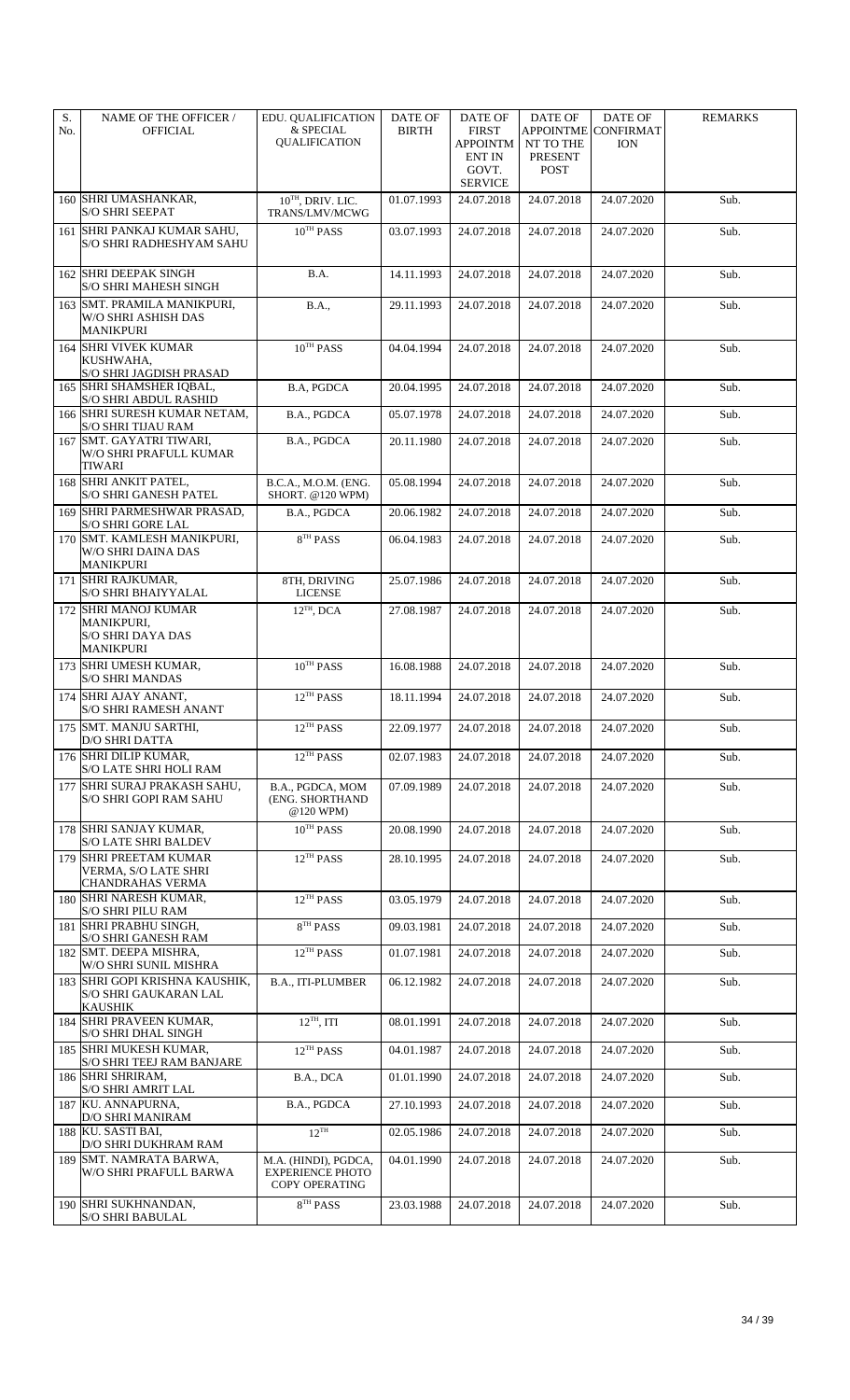| S.<br>No. | NAME OF THE OFFICER /<br><b>OFFICIAL</b>                                               | <b>EDU. QUALIFICATION</b><br>& SPECIAL                                                                             | <b>DATE OF</b><br><b>BIRTH</b> | <b>DATE OF</b><br><b>FIRST</b>                       | <b>DATE OF</b><br>APPOINTME                | DATE OF<br><b>CONFIRMAT</b> | <b>REMARKS</b>                                                                      |
|-----------|----------------------------------------------------------------------------------------|--------------------------------------------------------------------------------------------------------------------|--------------------------------|------------------------------------------------------|--------------------------------------------|-----------------------------|-------------------------------------------------------------------------------------|
|           |                                                                                        | <b>QUALIFICATION</b>                                                                                               |                                | APPOINTM<br><b>ENT IN</b><br>GOVT.<br><b>SERVICE</b> | <b>NT TO THE</b><br>PRESENT<br><b>POST</b> | <b>ION</b>                  |                                                                                     |
|           | 191 SHRI SACHIN KUMAR, S/O SHRI<br>KUMUD KUMAR SINGH                                   | B.SC. (IT), MOM (ENG.<br>SHORTHAND @120<br>WPM)                                                                    | 09.11.1995                     | 28.02.2019<br>(A.N.)                                 | 28.02.2019<br>(A.N.)                       | 01.02.2021                  | Sub.                                                                                |
|           | 192 SHRI SANJEEV KUMAR SINGH,<br><b>S/O SHRI VINOD SINGH</b>                           | B.A, P.G.D.C.A                                                                                                     | 30.06.1996                     | 05.03.2019                                           | 05.03.2019                                 | 05.03.2021                  | Sub.                                                                                |
|           | 193 SHRI KANHAIYA LAL,                                                                 | B.A., B.LIB                                                                                                        | 18.09.1985                     | 01.03.2019                                           | 01.03.2019                                 | 01.03.2021                  | Sub.                                                                                |
|           | <b>S/O SHRI SUKDEV SINGH</b><br>194 SHRI ANAND SINGH,<br>S/O SHRI SHISHPAL SINGH       | $5^{\mathrm{TH}}$ PASS                                                                                             | 03.06.1984                     | 01.03.2019                                           | 01.03.2019                                 |                             | Probation period extended<br>for a further period of one<br>year. w.e.f. 01.03.2021 |
|           | 195 SMT. HIRAMUNI KERKETTA,<br>W/O SHRI PASLAM KERKETTA                                | <b>B.A., MEDICAL AND</b><br>NURSING, PGDCA                                                                         | 25.06.1978                     | 01.03.2019                                           | 01.03.2019                                 | 01.03.2021                  | Sub.                                                                                |
|           | 196 KU. RICHA NAIDU<br>D/O LATE POOJA NAIDU                                            | $10^{TH}$ PASS                                                                                                     | 21.07.1999                     | 18.03.2019                                           | 18.03.2019                                 | $\blacksquare$              | Resigned (Resignation is<br>Under consideration)                                    |
|           | 197 SHRI RAVI PRAKASH S/O SHRI<br><b>RAGHUNANDAN RAUT</b>                              | $12$ <sup>TH</sup> PASS                                                                                            | 22.01.1994                     | 26.03.2019                                           | 26.03.2019                                 | 26.03.2021                  | Sub.                                                                                |
|           | 198 SHRI MANOJ MALAKAR<br>S/O LATE SHRI VIDYADHAR<br><b>MALAKAR</b>                    | <b>BCA-I YEAR</b>                                                                                                  | 04.08.2000                     | 22.06.2019                                           | 22.06.2019                                 | 22.06.2021                  | Sub.                                                                                |
|           | 199 BABBAN CHOUHAN S/O SHRI<br>SHANKAR LAL CHOUHAN                                     | 8 <sup>TH</sup>                                                                                                    | 20.01.1986                     | 19.02.2021                                           | 19.02.2021                                 |                             | On Probation                                                                        |
| 200       | <b>SHRI PRADEEP KUMAR</b><br>PATHAK, S/O SHRI VISHNU<br>PRASAD PATHAK                  | B.SC.(BIO.), PGDCA,<br>ITI, PAPAMEDICAL<br>(ORTH. & DRESSER),<br>DRIVING LICENCE                                   | 14.11.1981                     | 19.02.2021                                           | 19.02.2021                                 |                             | On Probation                                                                        |
|           | 201 SHRI RAJ KUMAR SHARMA,<br><b>S/O SHRI JWALA PRASAD</b><br><b>SHARMA</b>            | B.A., PGDCA, MOM<br>(ENG. SHORTHAND<br>@120 WPM)                                                                   | 15.08.1983                     | 19.02.2021                                           | 19.02.2021                                 | $\blacksquare$              | On Probation                                                                        |
|           | 202 SMT. SEEMA VERMA,<br>W/O SHRI RAKESH VERMA                                         | B.A., M.A., PGDCPA,<br>B.ED                                                                                        | 18.07.1978                     | 19.02.2021                                           | 19.02.2021                                 | $\blacksquare$              | On Probation                                                                        |
| 203       | SHRI ABHINAV GOURAHA,<br><b>S/O RAJENDRA KUMAR</b><br><b>GOURAHA</b>                   | B.E. (COMP. SC.), DCA                                                                                              | 08.02.1989                     | 19.02.2021                                           | 19.02.2021                                 | ÷.                          | On Probation                                                                        |
| 204       | SHRI CHAMAN GHALLE,<br><b>S/O SHRI RADHE SHYAM</b><br><b>GHALLE</b>                    | PGDCA, B.A., DIP. IN<br>ELECTRICAL ENGG.,<br>M.O.M (ENG. SHORT.<br>@120 W.P.M)                                     | 09.09.1976                     | 19.02.2021                                           | 19.02.2021                                 | $\blacksquare$              | On Probation                                                                        |
| 205       | SHRI SATYAMANI KUSHWAHA,<br><b>S/O SHRI GORAKH PRASAD</b><br><b>KUSHWAHA</b>           | B.A., DCA                                                                                                          | 08.09.1986                     | 19.02.2021                                           | 19.02.2021                                 |                             | On Probation                                                                        |
| 206       | <b>SHRI MANTOSH KASHYAP</b><br>S/O SHRI KEJU RAM KASHYAP                               | <b>BCA</b>                                                                                                         | 08.11.1989                     | 19.02.2021                                           | 19.02.2021                                 |                             | On Probation                                                                        |
|           | 207 SHRI LOKESH SAHU,<br><b>S/O SHRI ASHOK SAHU</b>                                    | B.A., DIP. IN MECH.<br><b>ENGG., DATA ENTRY</b><br>OPERATOR, PGDCA                                                 | 20.07.1995                     | 19.02.2021                                           | 19.02.2021                                 |                             | On Probation                                                                        |
| 208       | <b>SHRI RAJESH KUMAR,</b><br><b>S/O SHRI BHAGAT RAM</b>                                | 12TH                                                                                                               | 07.06.1991                     | 19.02.2021                                           | 19.02.2021                                 | $\blacksquare$              | On Probation                                                                        |
|           | 209 SHRI RITESH KUMAR SHARMA,<br><b>S/O SHRI RAJENDRA PRASAD</b><br><b>SHARMA</b>      | B.COM, M.A., PGDCA                                                                                                 | 08.11.1986                     | 19.02.2021                                           | 19.02.2021                                 |                             | On Probation                                                                        |
| 210       | <b>SHRI VIJYENDRA SINGH</b><br>RATHORE, S/O SHRI TOP SINGH<br><b>RATHORE</b>           | BCA, PGDCA, DRIVING<br>LICENSE TRANS/LMV/<br><b>MCWG</b>                                                           | 08.02.1987                     | 19.02.2021                                           | 19.02.2021                                 | $\mathbf{r}$                | On Probation                                                                        |
| 211       | <b>SHRI PRADEEP KUMAR</b><br><b>SURYAVANSHI</b><br><b>S/O SHRI RAJENDRA KUMAR</b>      | B.SC.(BIO.), PGDCA,<br>B.ED, M.A.(ENGLISH),<br>M.O.M. (HINDI<br>SHORT. @100WPM &<br><b>HINDI TYPING</b><br>@30WPM) | 18.11.1987                     | 19.02.2021                                           | 19.02.2021                                 | $\sim$                      | On Probation                                                                        |
|           | 212 SHRI TILAK RAM,<br><b>S/O SHRI JANAK RAM</b>                                       | B.A., PGDCA, D.ED.-II                                                                                              | 20.07.1990                     | 19.02.2021                                           | 19.02.2021                                 | $\blacksquare$              | On Probation                                                                        |
|           | 213 SHRI MANI KUMAR,<br><b>S/O SHRI RAJKUMAR</b>                                       | <b>B.E.</b> (ELEC. &<br>ELECTRONICS), PGDCA                                                                        | 06.07.1993                     | 19.02.2021                                           | 19.02.2021                                 |                             | On Probation                                                                        |
|           | 214 SHRI YOGESH KUMAR YADAV,<br>S/O SHRI RAJENDRA KUMAR<br>YADAV                       | B.SC,<br>PGDCA, HINDI &<br><b>ENGLISH TYPING</b>                                                                   | 09.04.1998                     | 19.02.2021                                           | 19.02.2021                                 |                             | On Probation                                                                        |
|           | 215 SMT. ANJULATA SAHU,<br>W/O LATE. SHRI YATENDRA<br>SAHU                             | B.A., M.A., PGDCA                                                                                                  | 12.06.1990                     | 19.02.2021                                           | 19.02.2021                                 |                             | On Probation                                                                        |
| 216       | SHRI RAMSWARUP KAUSHIK,<br><b>SHRI</b><br>S/O<br><b>KANAK</b><br>RAM<br><b>KAUSHIK</b> | B.COM, M.A.(SOC.),<br>B.ED., PGDCA, B.LIB.                                                                         | 31.08.1981                     | 19.02.2021                                           | 19.02.2021                                 | $\blacksquare$              | On Probation                                                                        |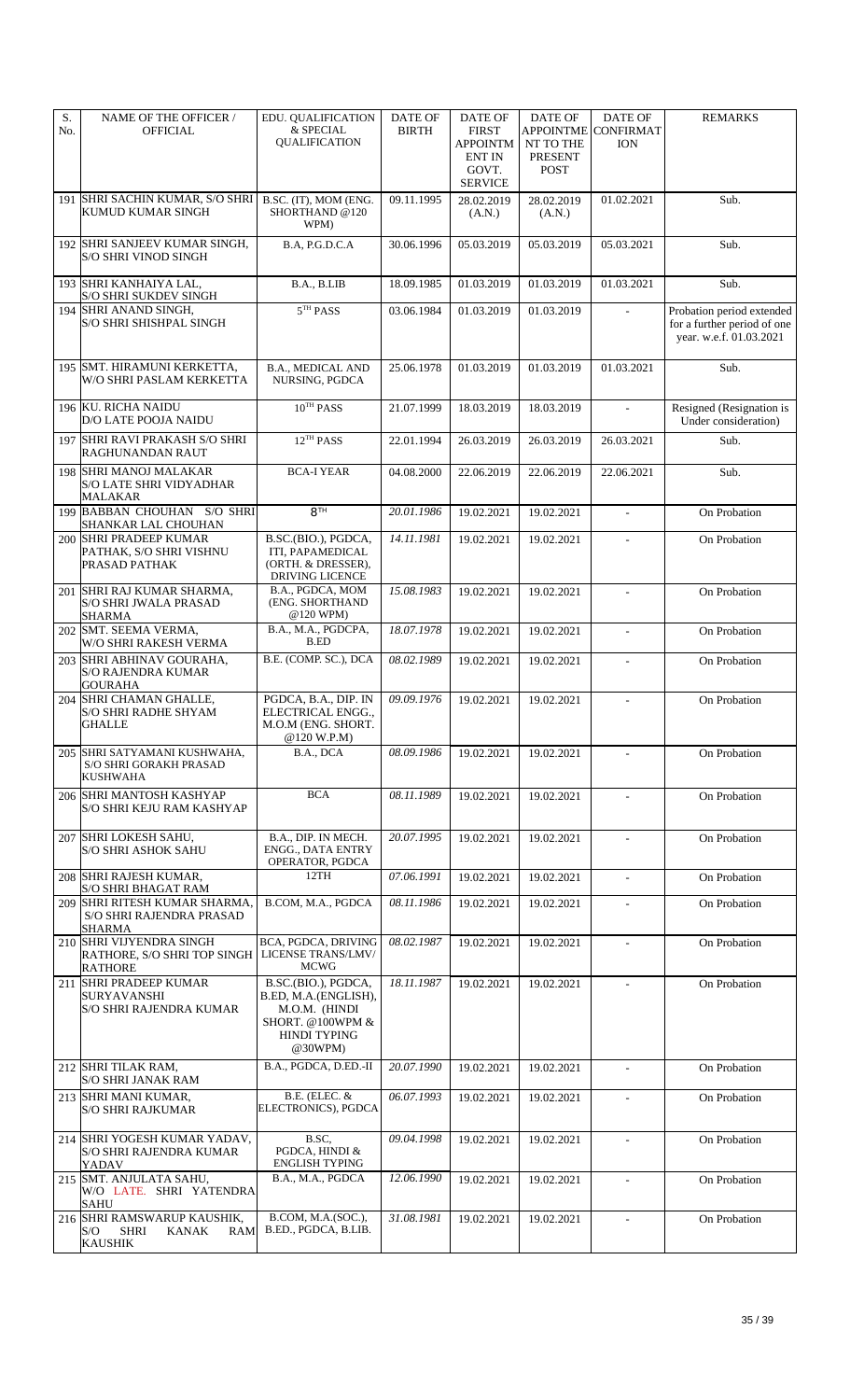| S.<br>No. | NAME OF THE OFFICER /<br><b>OFFICIAL</b>                                        | EDU. QUALIFICATION<br>& SPECIAL<br>QUALIFICATION    | <b>DATE OF</b><br><b>BIRTH</b> | <b>DATE OF</b><br><b>FIRST</b><br><b>APPOINTM</b><br><b>ENT IN</b><br>GOVT.<br><b>SERVICE</b> | DATE OF<br><b>APPOINTME</b><br>NT TO THE<br><b>PRESENT</b><br><b>POST</b> | DATE OF<br><b>CONFIRMAT</b><br><b>ION</b> | <b>REMARKS</b> |
|-----------|---------------------------------------------------------------------------------|-----------------------------------------------------|--------------------------------|-----------------------------------------------------------------------------------------------|---------------------------------------------------------------------------|-------------------------------------------|----------------|
| 217       | <b>SHRI KRISHN KUMAR LOHAR,</b><br><b>S/O LATE SHRI KAUSHAL</b><br>PRASAD LOHAR | B.A., PGDCA,<br>M.A. (PREVIOUS)                     | 26.07.1984                     | 19.02.2021                                                                                    | 19.02.2021                                                                |                                           | On Probation   |
|           | 218 SHRI MANOJ KUMAR SINGH,<br><b>S/O SHRI LAIN SINGH</b>                       | B.SC(BIO), PGDCA, M.A.<br>(HINDI)                   | 30.04.1986                     | 19.02.2021                                                                                    | 19.02.2021                                                                | $\blacksquare$                            | On Probation   |
|           | 219 SMT. RASNA,<br>W/O SHRI MANISHANKAR<br><b>KATHALE</b>                       | B.A., M.A. (HINDI),<br>PGDCA, B.ED                  | 04.06.1987                     | 19.02.2021                                                                                    | 19.02.2021                                                                | $\overline{a}$                            | On Probation   |
| 220       | SHRI ANAND PRATAP SINGH<br>PARIHAR, S/O SHRI SHIVBHAN<br><b>SINGH PARIHAR</b>   | B.A., PGDCA, M.A.                                   | 02.08.1984                     | 19.02.2021                                                                                    | 19.02.2021                                                                | $\overline{a}$                            | On Probation   |
| 221       | SHRI MOHAMMAD MERAJ<br>MEMON, S/O SHRI MOHAMMAD<br><b>SIDDIK MEMON</b>          | B.A., PGDCA                                         | 01.05.1987                     | 19.02.2021                                                                                    | 19.02.2021                                                                | $\overline{a}$                            | On Probation   |
|           | 222 SHRI MUKESH KUMAR<br>MOURYA, S/O LATE SHRI<br><b>MATADIN MOURYA</b>         | B.SC., PGDCA, M.A.                                  | 22.09.1975                     | 19.02.2021                                                                                    | 19.02.2021                                                                |                                           | On Probation   |
| 223       | SHRI RAM LAL YADAV,<br><b>S/O SHRI RIDHEE RAM YADAV</b>                         | 12 <sup>TH</sup> (ARTS),<br><b>DRIVING LICENCE</b>  | 10.05.1977                     | 19.02.2021                                                                                    | 19.02.2021                                                                | $\overline{a}$                            | On Probation   |
|           | 224 SHRI MANISH KUMAR<br>MANSAR S/O SHRI DHELAU<br><b>RAM MANSAR</b>            | B.SC. (BIOLOGY),<br>ITI (ELEC.)                     | 02.07.1987                     | 19.02.2021                                                                                    | 19.02.2021                                                                |                                           | On Probation   |
| 225       | <b>SHRI DEV SINGH SIDAR,</b><br><b>S/O SHRI KARTIK RAM SIDAR</b>                | B.A., ITI                                           | 12.02.1989                     | 19.02.2021                                                                                    | 19.02.2021                                                                | $\blacksquare$                            | On Probation   |
| 226       | SMT. HEMLATA PANDEY,<br>W/O SHRI HARIOM PANDEY                                  | B.SC., PGDCA, M.A.                                  | 15.09.1990                     | 19.02.2021                                                                                    | 19.02.2021                                                                | $\overline{a}$                            | On Probation   |
| 227       | SHRI KRISHNA KUMAR SAHU, B.COM, PGDCA, M.COM<br><b>S/O SHRI HARI RAM SAHU</b>   |                                                     | 09.10.1991                     | 19.02.2021                                                                                    | 19.02.2021                                                                |                                           | On Probation   |
| 228       | SHRI MAHENDRA BAHADUR,<br><b>S/O SHRI MITTHOO LAL</b>                           | ITI (MECH. DIESEL), ITI<br>(DRIVER CUM<br>MECHANIC) | 19.11.1992                     | 19.02.2021                                                                                    | 19.02.2021                                                                |                                           | On Probation   |
| 229       | <b>SMT. BEBI DHRUW</b><br><b>W/O LATE SHRI SATISH</b><br><b>KUMAR DHRUW</b>     | 7TH PASS                                            | 20.09.1988                     | 26.07.2021                                                                                    | 26.07.2021                                                                | $\mathbf{r}$                              | On Probation   |
| 230       | <b>SHRI ISHU KHARE</b><br><b>S/O LATE SHRI NAVEEN KHARE</b>                     | 8TH PASS                                            | 25.12.2001                     | 26.07.2021                                                                                    | 26.07.2021                                                                |                                           | On Probation   |
| 231       | <b>SHRI SATISH RAW AUCHAR</b><br>S/O LATE SHRI JAGESHWAR RAW<br><b>AUCHAR</b>   | 12TH PASS                                           | 21.06.2003                     | 13.12.2021                                                                                    | 13.12.2021                                                                | $\blacksquare$                            | On Probation   |
|           | 232 SMT. SUSHMITA KUMLE<br>W/O SHRI LATE SANTOSH<br><b>KUMAR</b>                | 8TH PASS                                            | 23.11.1979                     | 15.12.2021                                                                                    | 15.12.2021                                                                |                                           | On Probation   |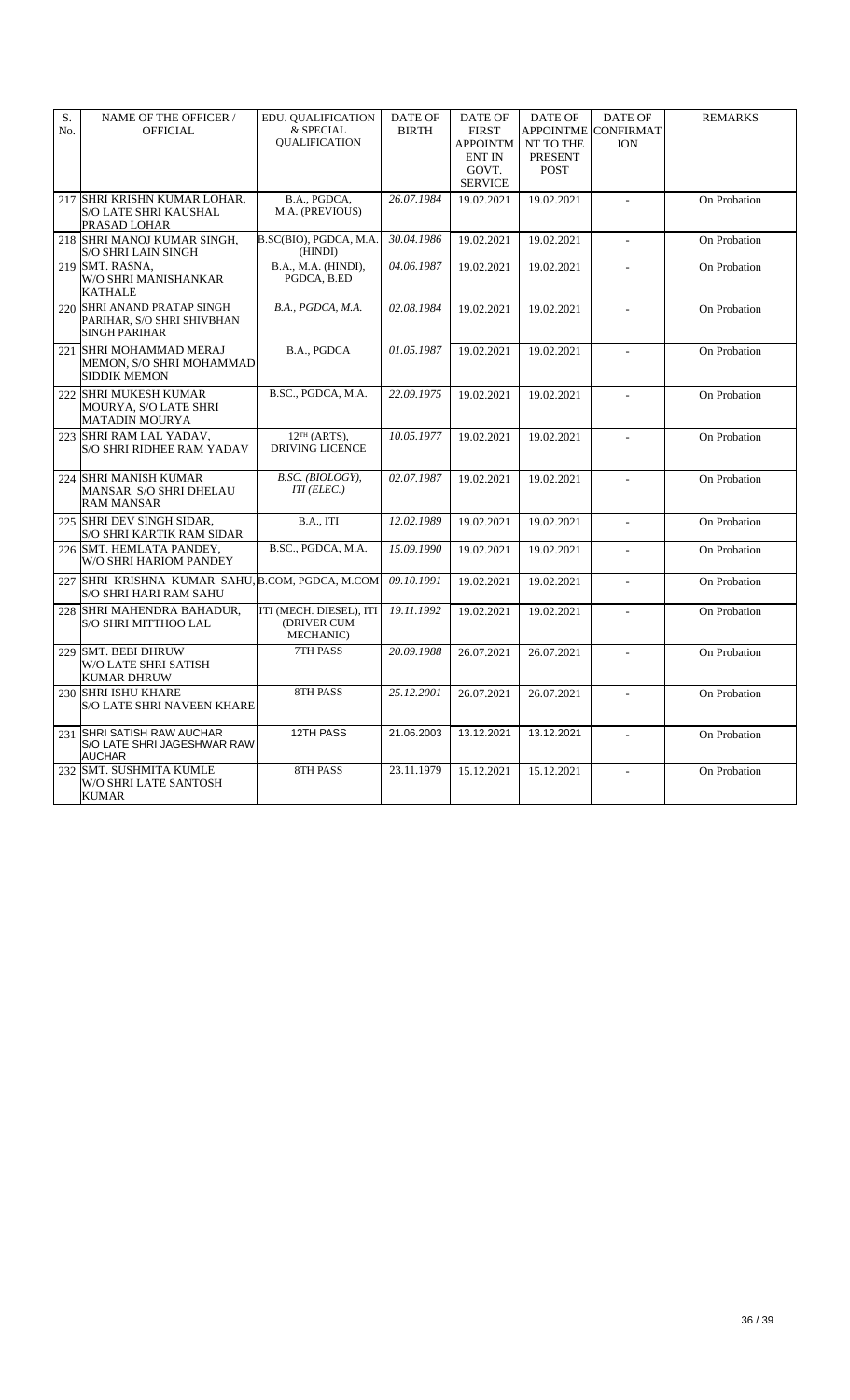| S.<br>No.                                                        | <b>NAME OF THE OFFICER /</b><br><b>OFFICIAL</b>                                           | EDU. QUALIFICATION<br>& SPECIAL<br><b>QUALIFICATION</b> | <b>DATE OF</b><br><b>BIRTH</b> | DATE OF<br><b>FIRST</b><br><b>APPOINTM</b><br><b>ENT IN</b><br>GOVT.<br><b>SERVICE</b> | <b>DATE OF</b><br><b>APPOINTME</b><br>NT TO THE<br>PRESENT<br><b>POST</b> | <b>DATE OF</b><br><b>CONFIRMAT</b><br><b>ION</b> | <b>REMARKS</b>                                   |  |  |  |
|------------------------------------------------------------------|-------------------------------------------------------------------------------------------|---------------------------------------------------------|--------------------------------|----------------------------------------------------------------------------------------|---------------------------------------------------------------------------|--------------------------------------------------|--------------------------------------------------|--|--|--|
|                                                                  |                                                                                           | <b>Gradation List of Computer Cadre posts</b>           |                                |                                                                                        |                                                                           |                                                  |                                                  |  |  |  |
| <b>ASSISTANT REGISTRAR (I.T.)</b>                                |                                                                                           |                                                         |                                |                                                                                        |                                                                           |                                                  |                                                  |  |  |  |
|                                                                  |                                                                                           |                                                         |                                | Level- 12 of Pay Matrix (56100-177500)                                                 |                                                                           |                                                  |                                                  |  |  |  |
|                                                                  |                                                                                           |                                                         |                                |                                                                                        |                                                                           |                                                  | PERMANENT POST -<br>01                           |  |  |  |
|                                                                  |                                                                                           |                                                         |                                |                                                                                        |                                                                           |                                                  | <b>TOTAL POST</b><br>01<br>$\overline{a}$        |  |  |  |
|                                                                  |                                                                                           |                                                         |                                |                                                                                        |                                                                           |                                                  | <b>FILLED UP POST</b><br>01<br>$\frac{1}{2}$     |  |  |  |
|                                                                  |                                                                                           |                                                         |                                |                                                                                        |                                                                           |                                                  | <b>VACANT POST</b><br>00<br>L,                   |  |  |  |
| 1                                                                | <b>SHRI NARESH KUMAR</b><br><b>CHOUDHARY</b><br>S/O SHRI GANGA PRASAD<br><b>CHOUDHARY</b> | B.E. (COMP. SC. &<br>ENGG.)                             | 27.06.1988                     | 28.11.2020                                                                             | 28.11.2020                                                                |                                                  | On Probation                                     |  |  |  |
|                                                                  |                                                                                           |                                                         | <b>COMPUTER PROGRAMMER</b>     |                                                                                        |                                                                           |                                                  |                                                  |  |  |  |
|                                                                  |                                                                                           |                                                         |                                | Level- 12 of Pay Matrix (56100-177500)                                                 |                                                                           |                                                  |                                                  |  |  |  |
|                                                                  |                                                                                           |                                                         |                                |                                                                                        |                                                                           |                                                  | PERMANENT POST -<br>02                           |  |  |  |
|                                                                  |                                                                                           |                                                         |                                |                                                                                        |                                                                           |                                                  | 02<br><b>TOTAL POST</b><br>$\equiv$              |  |  |  |
|                                                                  |                                                                                           |                                                         |                                |                                                                                        |                                                                           |                                                  | 02<br><b>FILLED UP POST</b><br>$\overline{a}$    |  |  |  |
|                                                                  |                                                                                           |                                                         |                                |                                                                                        |                                                                           |                                                  | <b>VACANT POST</b><br>00<br>$\overline{a}$       |  |  |  |
|                                                                  |                                                                                           |                                                         |                                |                                                                                        |                                                                           |                                                  |                                                  |  |  |  |
| $\mathbf{1}$                                                     | <b>SHRI ANUPAM DUNGDUNG</b><br><b>S/O SHRI TERCITIUS</b><br><b>DUNGDUNG</b>               | B.E. (COMP. SC. &<br>ENGG.)                             | 06.12.1987                     | 26.08.2019<br>(A.N.)                                                                   | 23.11.2020<br>(F.N.)                                                      | $\blacksquare$                                   | On Probation                                     |  |  |  |
| $\overline{2}$                                                   | <b>SHRI ASHOK SINGH PAIKRA</b><br>S/O SHRI KUMAR SINGH<br>PAIKRA                          | B.C.A., M.C.A.                                          | 06.09.1982                     | 26.02.2021                                                                             | 26.02.2021                                                                | $\blacksquare$                                   | On Probation                                     |  |  |  |
|                                                                  |                                                                                           |                                                         | <b>SOFTWARE ENGINEER</b>       |                                                                                        |                                                                           |                                                  |                                                  |  |  |  |
|                                                                  |                                                                                           |                                                         |                                |                                                                                        |                                                                           |                                                  |                                                  |  |  |  |
| Level- 10 of Pay Matrix (43200-136500)<br>PERMANENT POST -<br>02 |                                                                                           |                                                         |                                |                                                                                        |                                                                           |                                                  |                                                  |  |  |  |
|                                                                  | 02<br><b>TOTAL POST</b><br>$\blacksquare$                                                 |                                                         |                                |                                                                                        |                                                                           |                                                  |                                                  |  |  |  |
|                                                                  | <b>FILLED UP POST</b><br>01<br>$\overline{a}$                                             |                                                         |                                |                                                                                        |                                                                           |                                                  |                                                  |  |  |  |
|                                                                  |                                                                                           |                                                         |                                |                                                                                        |                                                                           |                                                  | <b>VACANT POST</b><br>01<br>L,                   |  |  |  |
| 1                                                                | <b>SHRI PRINCE KASHYAP</b><br><b>S/O SHRI VIJAY KUMAR</b><br><b>KASHYAP</b>               | B.E. (COMP. SC. &<br>ENGG.)                             | 04.01.1992                     | 19.02.2021                                                                             | 19.02.2021                                                                |                                                  | On Probation                                     |  |  |  |
|                                                                  |                                                                                           |                                                         | <b>HARDWARE ENGINEER</b>       |                                                                                        |                                                                           |                                                  |                                                  |  |  |  |
|                                                                  |                                                                                           |                                                         |                                | Level- 10 of Pay Matrix (43200-136500)                                                 |                                                                           |                                                  |                                                  |  |  |  |
|                                                                  |                                                                                           |                                                         |                                |                                                                                        |                                                                           |                                                  | PERMANENT POST<br>02<br>$\overline{\phantom{a}}$ |  |  |  |
|                                                                  |                                                                                           |                                                         | 02<br><b>TOTAL POST</b><br>L,  |                                                                                        |                                                                           |                                                  |                                                  |  |  |  |
|                                                                  | 00<br><b>FILLED UP POST</b><br>$\overline{a}$                                             |                                                         |                                |                                                                                        |                                                                           |                                                  |                                                  |  |  |  |
|                                                                  | 02<br><b>VACANT POST</b><br>L,                                                            |                                                         |                                |                                                                                        |                                                                           |                                                  |                                                  |  |  |  |
| <b>ASSISTANT PROGRAMMER</b>                                      |                                                                                           |                                                         |                                |                                                                                        |                                                                           |                                                  |                                                  |  |  |  |
|                                                                  | Level- 09 of Pay Matrix (38100-120400)                                                    |                                                         |                                |                                                                                        |                                                                           |                                                  |                                                  |  |  |  |
| <b>PERMANENT POST - 03</b>                                       |                                                                                           |                                                         |                                |                                                                                        |                                                                           |                                                  |                                                  |  |  |  |
|                                                                  | <b>TOTAL POST</b><br>03<br>$\overline{\phantom{0}}$                                       |                                                         |                                |                                                                                        |                                                                           |                                                  |                                                  |  |  |  |
|                                                                  | $-03$<br><b>FILLED UP POST</b>                                                            |                                                         |                                |                                                                                        |                                                                           |                                                  |                                                  |  |  |  |
|                                                                  | <b>VACANT POST</b><br>$-00$                                                               |                                                         |                                |                                                                                        |                                                                           |                                                  |                                                  |  |  |  |
| 1                                                                | SHRI SIDDHARTH TIWARI<br>S/O SHRI SANTOSH KUMAR<br>TIWARI                                 | B.E.(I.T.), M.TECH<br>(COMP, SC, & ENGG.)               | 01.04.1994                     | 02.12.2020                                                                             | 02.12.2020                                                                | $\blacksquare$                                   | On Probation                                     |  |  |  |
| 2                                                                | <b>KU. KIRAN SAHU</b><br>D/O SHRI VISHWANATH SAHU                                         | B.SC. (COMP.), M.C.A.                                   | 23.08.1991                     | 27.11.2020                                                                             | 27.11.2020                                                                | $\sim$                                           | On Probation                                     |  |  |  |
| 3                                                                | KU. MONIKA XESS<br><b>D/O SHRI THOMAS XESS</b>                                            | B.E. (COMP. SC.),<br>M.TECH. (COMP. SC. &<br>ENGG.)     | 26.12.1988                     | 22.02.2021<br>(A.N.)                                                                   | 22.02.2021<br>(A.N.)                                                      | $\omega$                                         | On Probation                                     |  |  |  |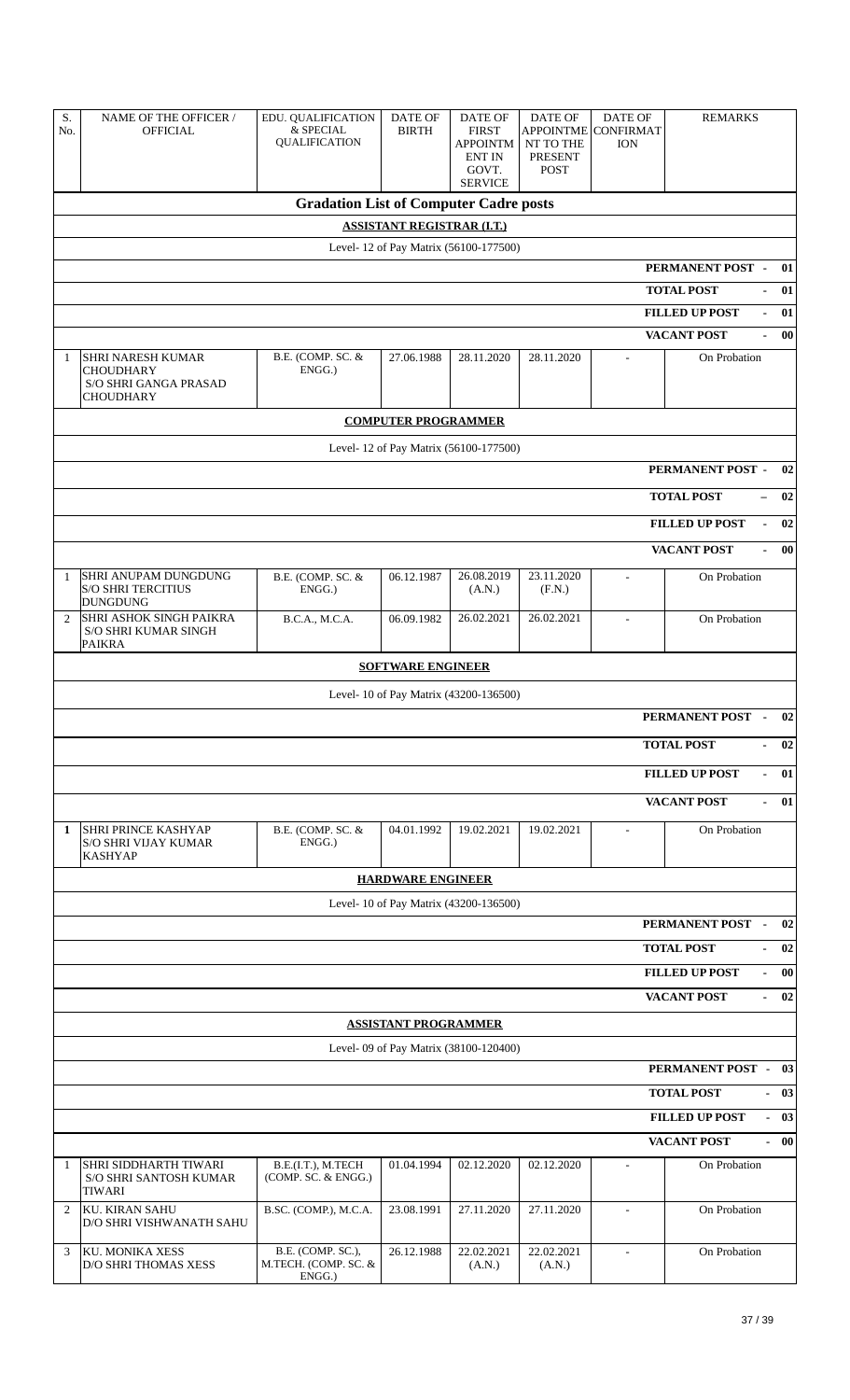| S.<br>No.      | <b>NAME OF THE OFFICER /</b><br><b>OFFICIAL</b>                                    | EDU. QUALIFICATION<br>& SPECIAL<br>QUALIFICATION                                     | DATE OF<br><b>BIRTH</b>     | <b>DATE OF</b><br><b>FIRST</b><br><b>APPOINTM</b><br><b>ENT IN</b><br>GOVT.<br><b>SERVICE</b> | <b>DATE OF</b><br><b>APPOINTME</b><br>NT TO THE<br><b>PRESENT</b><br><b>POST</b> | DATE OF<br><b>CONFIRMAT</b><br><b>ION</b>                               | <b>REMARKS</b>                      |  |
|----------------|------------------------------------------------------------------------------------|--------------------------------------------------------------------------------------|-----------------------------|-----------------------------------------------------------------------------------------------|----------------------------------------------------------------------------------|-------------------------------------------------------------------------|-------------------------------------|--|
|                |                                                                                    |                                                                                      | <b>DATA ENTRY OPERATIOR</b> |                                                                                               |                                                                                  |                                                                         |                                     |  |
|                |                                                                                    |                                                                                      |                             | Level- 06 of Pay Matrix (25300-80500)                                                         |                                                                                  |                                                                         |                                     |  |
|                |                                                                                    |                                                                                      |                             |                                                                                               |                                                                                  |                                                                         | PERMANENT POST -<br>28              |  |
|                |                                                                                    |                                                                                      |                             |                                                                                               |                                                                                  |                                                                         | <b>TOTAL POST</b><br>28<br>L,<br>24 |  |
|                |                                                                                    |                                                                                      |                             |                                                                                               |                                                                                  | <b>FILLED UP POST</b><br>$\overline{\phantom{a}}$<br><b>VACANT POST</b> |                                     |  |
| $\mathbf{1}$   | SHRI VIVEK KUMAR DUBEY<br><b>S/O SHRI PRABHAT KUMAR</b><br><b>DUBEY</b>            | <b>MCA</b>                                                                           | 21.11.1980                  | 24.01.2018                                                                                    | 24.01.2018                                                                       | 24.01.2020                                                              | 04<br>Subs.                         |  |
| $\overline{2}$ | SHRI GOVIND SINGH RATREY<br><b>S/O SHRI RESHAM LAL</b><br><b>RATREY</b>            | B.E. (I.T.)                                                                          | 08.06.1983                  | 24.01.2018                                                                                    | 24.01.2018                                                                       | 24.01.2020                                                              | Subs.                               |  |
| 3              | <b>SHRI BHOJRAJ RAWTE S/O</b><br><b>SHRI SHATRUGHAN RAWTE</b>                      | <b>MCA</b>                                                                           | 02.07.1990                  | 24.01.2018                                                                                    | 24.01.2018                                                                       | 24.01.2020                                                              | Subs.                               |  |
| $\overline{4}$ | <b>SHRI GURUDEV KUMAR S/O</b><br>SHRI BHAGOLI RAM KOSRIA                           | M.TEC.                                                                               | 28.03.1984                  | 24.01.2018                                                                                    | 24.01.2018                                                                       | 24.01.2020                                                              | Subs.                               |  |
| 5              | <b>SHRI GOURAV MARDIKAR</b><br><b>S/O LATE SHRI RAM CHANDRA</b><br><b>MARDIKAR</b> | B.SC (BIO.), PGDCA,<br>MOM (@120 WPM)                                                | 21.03.1990                  | 02.08.2019<br>(AN)                                                                            | 02.08.2019<br>(AN)                                                               | 03.08.2021                                                              | Subs.                               |  |
| 6              | <b>SHRI SACHENDRA KUMAR</b><br>DHIWAR S/O SHRI CHAMRA<br><b>RAM DHIWAR</b>         | B.E. (I.T.)                                                                          | 27.11.1988                  | 03.08.2019                                                                                    | 03.08.2019                                                                       | 03.08.2021                                                              | Subs.                               |  |
| 7              | <b>SHRI NEERAJ CHANDRAKAR</b><br><b>S/O SHRI KEDAR SINGH</b><br><b>CHANDRAKAR</b>  | M.SC.(COMP SCIENCE)                                                                  | 11.09.1988                  | 22.08.2019                                                                                    | 22.08.2019                                                                       | 22.08.2021                                                              | Subs.                               |  |
| 8              | <b>SMT. HARSHIKA RAMTEKE</b><br>W/O SHRI SAURABH KUMAR<br><b>RAMTEKE</b>           | B.SC (IT), MCA                                                                       | 29.06.1987                  | 02.08.2019                                                                                    | 02.08.2019                                                                       | 02.08.2021                                                              | Subs.                               |  |
| 9              | SHRI RITESH KUMAR DHIWAR<br>S/O SHRI MANAHARAN PRASAD<br>DHIWAR                    | BCA, MCA                                                                             | 01.04.1985                  | 09.08.2019                                                                                    | 09.08.2019                                                                       | 09.08.2021                                                              | Subs.                               |  |
| 10             | <b>SHRI MITHILESH KUMAR</b><br>MOTGHARE S/O SHRI BHIM<br><b>LAL MOTGHARE</b>       | BCA, MCA                                                                             | 24.09.1992                  | 02.08.2019                                                                                    | 02.08.2019                                                                       | 02.08.2021                                                              | Subs.                               |  |
| 11             | <b>SHRI JITENDRA KUMAR</b><br>DEWANGAN S/O SHRI LAXMI<br>PRASAD DEWANGAN           | <b>BCA PGDCA, ENG TYP</b><br>30WPM, HIN TYP<br>25WPM, MOM (ENG.<br>SHORT. @ 120 WPM) | 07.10.1981                  | 01.08.2019                                                                                    | 01.08.2019                                                                       | 01.08.2021                                                              | Subs.                               |  |
| 12             | KU. RAJYASHRI MAHAPATRA<br>D/O SHRI NAND KISHORE<br>MAHAPATRA                      | B.SC, MCA                                                                            | 30.04.1985                  | 01.08.2019                                                                                    | 01.08.2019                                                                       | 01.08.2021                                                              | Subs.                               |  |
| 13             | <b>SHRI PUSHPRAJ RATHORE</b><br><b>S/O SHRI HARNARAYAN</b><br><b>RATHORE</b>       | BCA, PGDCA, M.SC (IT)                                                                | 11.05.1985                  | 06.08.2019<br>(AN)                                                                            | 06.08.2019<br>(AN)                                                               | 07.08.2021                                                              | Subs.                               |  |
| 14             | <b>SHRI DEVENDRA KUMAR</b><br><b>S/O SHRI PAWAN KUMAR</b>                          | BE (COMP. SC.),<br>M.TECH.(COMP. SC.)                                                | 27.09.1988                  | 02.08.2019                                                                                    | 02.08.2019                                                                       | 02.08.2021                                                              | Subs.                               |  |
| 15             | <b>SMT. CHHAYA YADAV</b><br>W/<br>O SHRI YOGESH KUMAR<br><b>YADAV</b>              | BCA, MCA                                                                             | 23.09.1989                  | 01.08.2019                                                                                    | 01.08.2019                                                                       | 01.08.2021                                                              | Subs.                               |  |
| 16             | <b>SMT. PREKSHA VERMA</b><br>W/O SHRI SANDEEP VERMA                                | BE (COMP. SC.),<br>M.TECH. (COMP.<br><b>SCIENCE), DDEO</b>                           | 20.07.1988                  | 08.08.2019                                                                                    | 08.08.2019                                                                       | 08.08.2021                                                              | Subs.                               |  |
| 17             | <b>SHRI PRADEEP JAYANT</b><br>PANNALAL S/O SHRI PRAMOD<br><b>JOSEPH PANNALAL</b>   | BCA, MBA(COMP.<br>MGMT), ADV. DIP. IN<br>COMP. APP. & PROG.                          | 05.04.1985                  | 01.08.2019                                                                                    | 01.08.2019                                                                       | 01.08.2021                                                              | Subs.                               |  |
| 18             | SHRI KRISHNA KUMAR NISHAD<br>S/O SHRI HARIHAR NISHAD                               | DCA, BCA, MBA                                                                        | 10.02.1988                  | 13.08.2019                                                                                    | 13.08.2019                                                                       | 13.08.2021                                                              | Subs.                               |  |
| 19             | <b>SHRI MANISH KERKETTA</b><br><b>S/O SHRI N KERKETTA</b>                          | B.COM, PGDCA                                                                         | 19.07.1987                  | 02.08.2019                                                                                    | 02.08.2019                                                                       | 02.08.2021                                                              | Subs.                               |  |
| 20             | <b>SHRI SUMIT KUMAR DHRUW</b><br><b>S/O SHRI SANTOSH SINGH</b>                     | <b>B.E.</b> (ELEC. &<br>TELECOMM.), PGDCA                                            | 24.12.1990                  | 01.08.2019<br>(AN)                                                                            | 01.08.2019<br>(AN)                                                               | 02.08.2021                                                              | Subs.                               |  |
| 21             | <b>SHRI HEMANT KUMAR</b><br><b>S/O SHRI HEERA LAL</b>                              | <b>B.E.(COMP SCIENCE)</b>                                                            | 17.06.1992                  | 07.08.2019                                                                                    | 07.08.2019                                                                       | 07.08.2021                                                              | Subs.                               |  |
| 22             | <b>SHRI SHESH NARAYAN</b><br><b>S/O SHRI ASHOK MISHRA</b>                          | B.SC (MATHS), MCA,<br>M.TECH (COMP.),<br>M.A(ECO.)                                   | 07.05.1983                  | 26.11.2019<br>(A.N.)                                                                          | 26.11.2019<br>(A.N.)                                                             |                                                                         | On Probation                        |  |
| 23             | <b>SHRI AJAY KUMAR BHASKAR</b><br><b>S/O SHRI CHHEDI LAL</b><br><b>BHASKAR</b>     | B.SC (BIO), PGDCA                                                                    | 06.07.1982                  | 30.11.2019                                                                                    | 30.11.2019                                                                       |                                                                         | On Probation                        |  |
| 24             | <b>SHRI DILEEP SINGH</b><br>S/O SHRI SADHU RAM                                     | B.E. (CSE), M.TECH                                                                   | 13.06.1989                  | 28.05.2020                                                                                    | 28.05.2020                                                                       |                                                                         | On Probation                        |  |